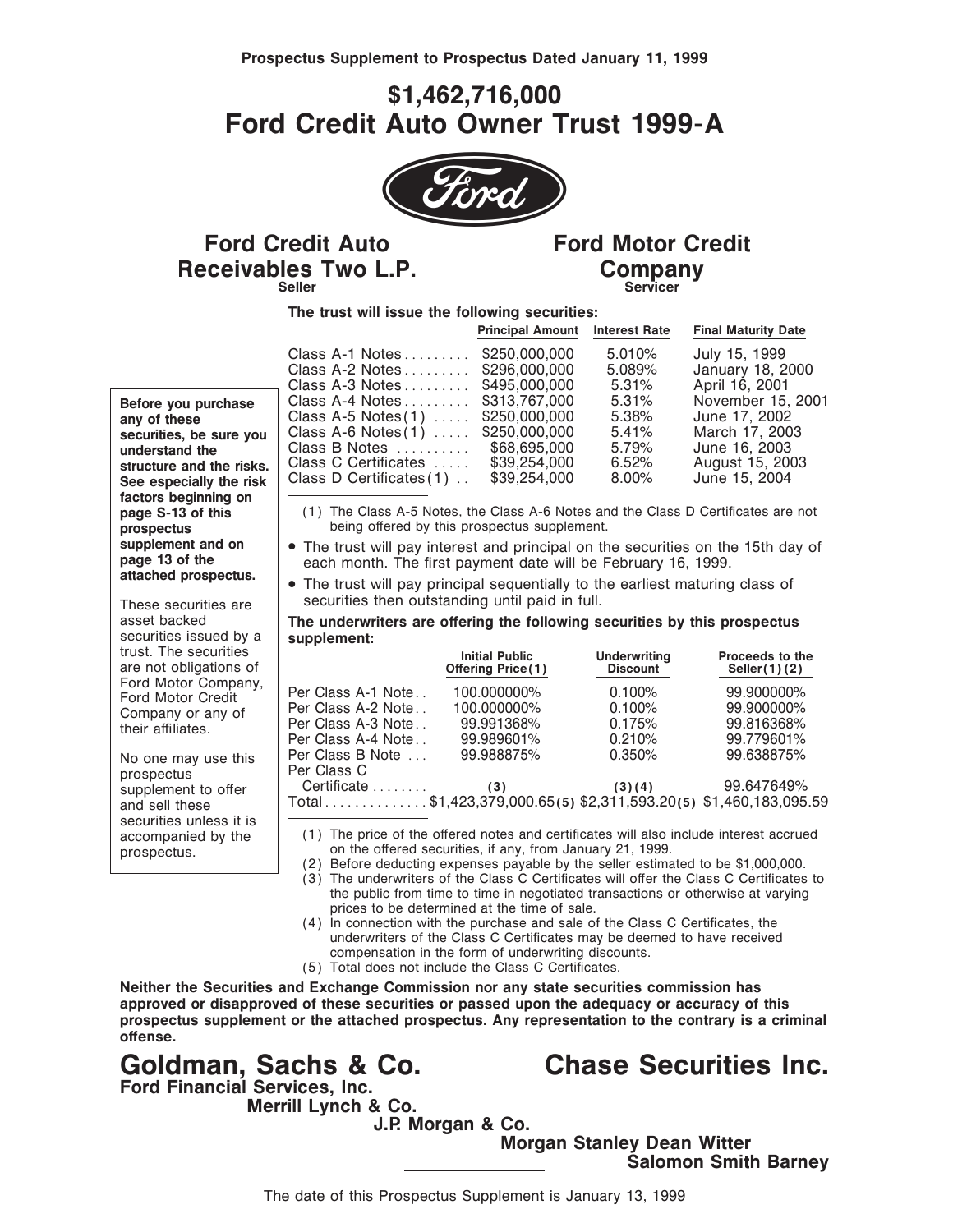### **TABLE OF CONTENTS**

| Where to Find Information in These<br>Documents                                                                    | $S-3$                                | Waiver of Past Events of Servicing<br>Termination                                                                                                   | $S-38$                               |
|--------------------------------------------------------------------------------------------------------------------|--------------------------------------|-----------------------------------------------------------------------------------------------------------------------------------------------------|--------------------------------------|
| Summary of Terms of the Securities                                                                                 | $S-4$                                | Distributions                                                                                                                                       | $S-38$                               |
| Structural Summary                                                                                                 | $S-8$                                | Reserve Account                                                                                                                                     | $S-45$                               |
| Risk Factors                                                                                                       | $S-13$                               | <b>Certain Federal Income Tax</b>                                                                                                                   |                                      |
| Limited Purpose and Limited Assets<br>Capitalization of the Trust<br>The Owner Trustee and the<br>Delaware Trustee | $S-20$<br>$S-20$<br>$S-20$<br>$S-21$ | Scope of the Tax Opinions<br>Tax Characterization of the Trust<br>Tax Consequences to Holders of the<br>Notes<br>Tax Consequences to Holders of the | $S-46$<br>$S-47$<br>$S-47$<br>$S-48$ |
| The Receivables Pool<br>Weighted Average Life of the                                                               | $S-21$                               | Class C Certificates                                                                                                                                | $S-51$                               |
| Securities<br>Delinquencies, Repossessions and<br>Net Losses                                                       | $S-24$<br>$S-29$                     | Certain State Tax Consequences<br>Michigan Tax Consequences<br>Michigan Tax Consequences With                                                       | $S-56$<br>$S-56$                     |
| Pool Factors                                                                                                       | $S-30$                               | Respect to the Notes                                                                                                                                | $S-56$                               |
| <b>Maturity and Prepayment</b>                                                                                     |                                      | Michigan Tax Consequences With<br>Respect to the Class C                                                                                            |                                      |
| Considerations                                                                                                     | $S-30$                               | Certificates                                                                                                                                        | $S-56$                               |
| Description of the Notes<br>Payments of Interest                                                                   | $S-31$<br>$S-32$                     | Legal Investment                                                                                                                                    | $S-57$                               |
| Payments of Principal<br>The Indenture<br>Optional Redemption                                                      | $S-33$<br>$S-34$<br>$S-34$           | ERISA Considerations<br>The Notes<br>The Class C Certificates                                                                                       | $S-57$<br>$S-57$<br>$S-58$           |
| Description of the Certificates<br>Distributions of Interest Income                                                | $S-35$<br>$S-35$                     | Underwriting                                                                                                                                        | $S-58$                               |
| Distributions of Principal Payments                                                                                | $S-35$                               |                                                                                                                                                     | $S-61$                               |
| Optional Prepayment<br>Priority of Notes                                                                           | $S-36$<br>$S-36$                     | Index of Terms                                                                                                                                      | $S-62$                               |
| Description of the Transfer and<br><b>Servicing Agreements </b><br>Accounts<br>Servicing Compensation and          | $S-37$<br>$S-37$                     | Annex I - Global Clearance,<br><b>Settlement and Tax</b><br><b>Documentation</b><br>Procedures                                                      | $I-1$                                |
| Expenses<br>Rights Upon Event of Servicing<br>Termination                                                          | $S-37$<br>$S-37$                     | Annex II - Form of Investment<br>Letter - Class C<br>Certificates                                                                                   | $II-1$                               |
|                                                                                                                    |                                      |                                                                                                                                                     |                                      |

| here to Find Information in These<br>Documents                                                                                           | $S-3$                                          | Waiver of Past Events of Servicing<br>Termination                                                                                                                           | $S-38$                                         |
|------------------------------------------------------------------------------------------------------------------------------------------|------------------------------------------------|-----------------------------------------------------------------------------------------------------------------------------------------------------------------------------|------------------------------------------------|
| <b>Immary of Terms of the Securities</b>                                                                                                 | $S-4$                                          | Distributions                                                                                                                                                               | $S-38$                                         |
| ructural Summary                                                                                                                         | $S-8$                                          | Reserve Account                                                                                                                                                             | $S-45$                                         |
|                                                                                                                                          | $S-13$                                         | <b>Certain Federal Income Tax</b>                                                                                                                                           |                                                |
| Limited Purpose and Limited Assets<br>Capitalization of the Trust<br>The Owner Trustee and the<br>Delaware Trustee<br>e Receivables Pool | $S-20$<br>$S-20$<br>$S-20$<br>$S-21$<br>$S-21$ | Scope of the Tax Opinions<br>Tax Characterization of the Trust<br>Tax Consequences to Holders of the<br>Notes<br>Tax Consequences to Holders of the<br>Class C Certificates | $S-46$<br>$S-47$<br>$S-47$<br>$S-48$<br>$S-51$ |
| Weighted Average Life of the<br>Delinquencies, Repossessions and<br>Net Losses                                                           | $S-24$<br>$S-29$                               | Certain State Tax Consequences<br>Michigan Tax Consequences<br>Michigan Tax Consequences With                                                                               | $S-56$<br>$S-56$                               |
|                                                                                                                                          | $S-30$                                         | Respect to the Notes                                                                                                                                                        | $S-56$                                         |
| aturity and Prepayment<br>Considerations                                                                                                 | $S-30$                                         | Michigan Tax Consequences With<br>Respect to the Class C<br>Certificates                                                                                                    | $S-56$                                         |
| escription of the Notes<br>Payments of Interest                                                                                          | $S-31$<br>$S-32$                               | Legal Investment                                                                                                                                                            | $S-57$                                         |
| Payments of Principal<br>The Indenture<br>Optional Redemption                                                                            | $S-33$<br>$S-34$<br>$S-34$                     | ERISA Considerations<br>The Notes<br>The Class C Certificates                                                                                                               | $S-57$<br>$S-57$<br>$S-58$                     |
| escription of the Certificates                                                                                                           | $S-35$                                         |                                                                                                                                                                             | $S-58$                                         |
| Distributions of Interest Income<br>Distributions of Principal Payments                                                                  | $S-35$<br>$S-35$                               |                                                                                                                                                                             | $S-61$                                         |
| Optional Prepayment                                                                                                                      | $S-36$                                         | Index of Terms                                                                                                                                                              | $S-62$                                         |
| Priority of Notes                                                                                                                        | $S-36$                                         | Annex I - Global Clearance,                                                                                                                                                 |                                                |
| <b>scription of the Transfer and</b><br><b>Servicing Agreements </b><br>Accounts<br>Servicing Compensation and                           | $S-37$<br>$S-37$                               | <b>Settlement and Tax</b><br><b>Documentation</b><br>Procedures                                                                                                             | $I-1$                                          |
| Expenses<br><b>Rights Upon Event of Servicing</b>                                                                                        | $S-37$                                         | Annex II - Form of Investment<br>Letter - Class C                                                                                                                           |                                                |
| Termination                                                                                                                              | $S-37$                                         | Certificates                                                                                                                                                                | $II-1$                                         |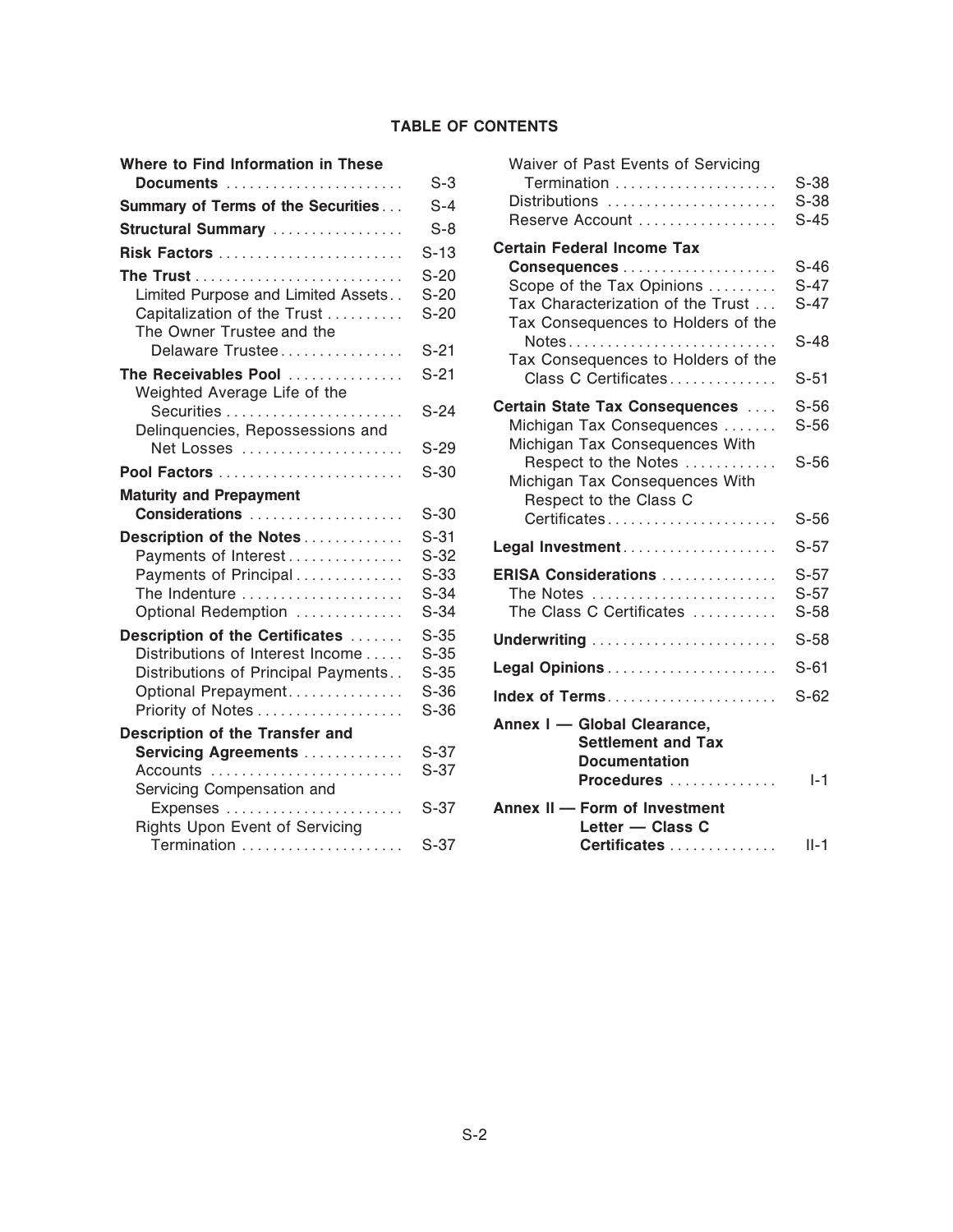#### **WHERE TO FIND INFORMATION IN THESE DOCUMENTS**

This prospectus supplement and the attached prospectus provide information about the trust, Ford Credit Auto Owner Trust 1999-A, including terms and conditions that apply to the notes and certificates to be issued by the trust. The specific terms of the trust are contained in this prospectus supplement. You should rely only on information on the notes and certificates provided in this prospectus supplement and the attached prospectus. We have not authorized anyone to provide you with different information.

We have included cross-references to captions in these materials where you can find further related discussions. We have started with several introductory sections describing the trust and terms in abbreviated form, followed by a more complete description of the terms. The introductory sections are:

- Summary of Terms of the Securities provides important information concerning the amounts and the payment terms of each class of securities
- *Structural Summary* gives a brief introduction to the key structural features of the trust
- *Risk Factors* describes briefly some of the risks to investors of a purchase of the securities

Cross references may be contained in the introductory sections which will direct you elsewhere in this prospectus supplement or the attached prospectus to more detailed descriptions of a particular topic. You can also find references to key topics in the *Table of Contents* on the preceding page.

You can find a listing of the pages where capitalized terms are defined under the captions *"Index*" *of Terms''* beginning on page S-62 in this prospectus supplement and under *""Index of Terms''* beginning on page 68 of the attached prospectus.

Ford Financial Services, Inc., a wholly owned subsidiary of Ford Motor Credit Company, may use this prospectus supplement and the attached prospectus in connection with offers and sales related to market-making transactions in the Class A-1 Notes and the Class A-2 Notes and Ford Motor Credit Company may use this prospectus supplement and the attached prospectus in connection with offers and sales of the Class A-5 Notes and the Class A-6 Notes originally purchased by Ford Motor Credit Company from Ford Credit Auto Receivables Two L.P., the seller. Ford Financial Services, Inc. and Ford Motor Credit Company will make any such sales at prices related to prevailing market prices at the time of sale.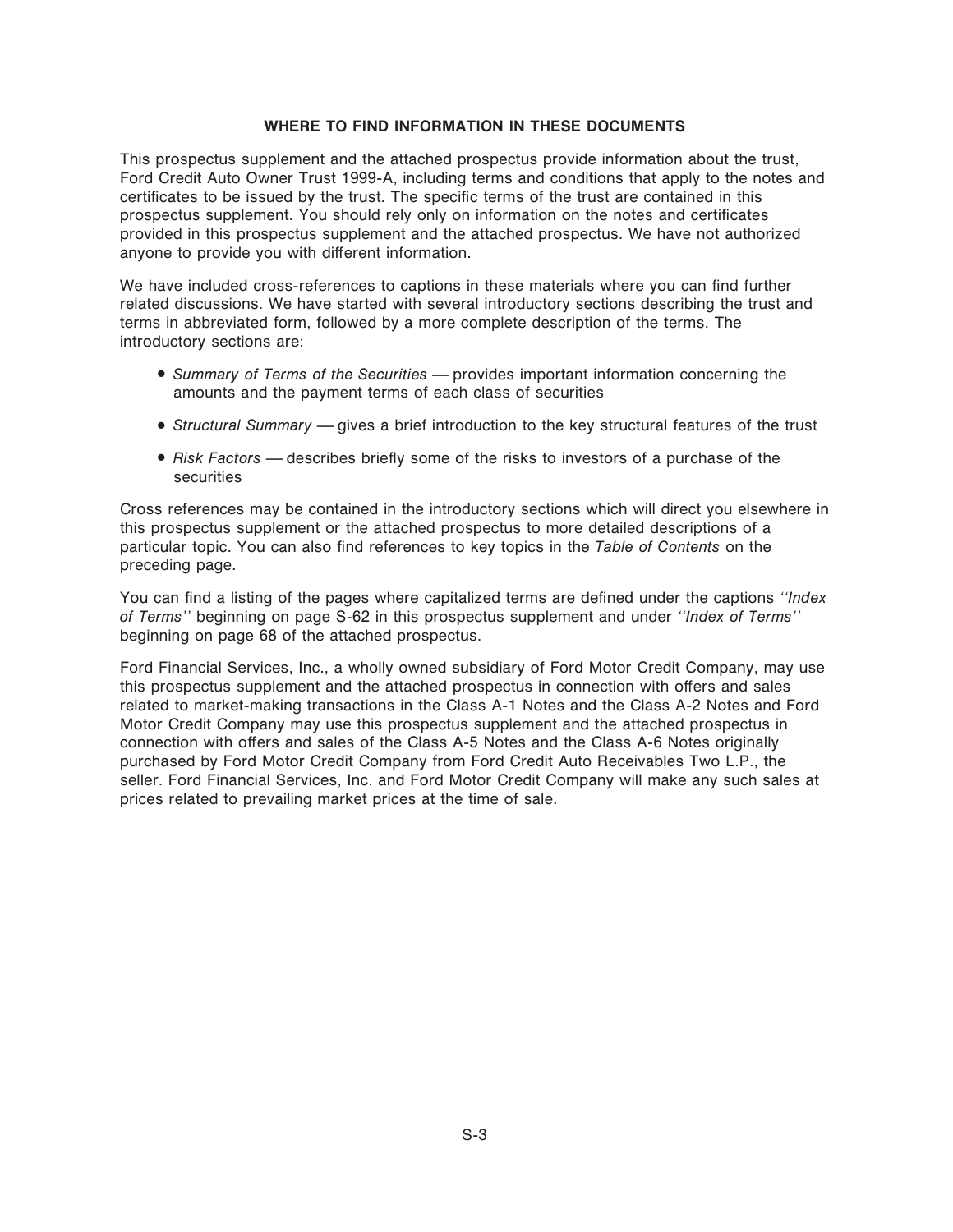### **SUMMARY OF TERMS OF THE SECURITIES**

The following summary is a short description of the main terms of the offering of the *securities. For that reason, this summary does not contain all of the information that may be important to you. To fully understand the terms of the offering of the securities, you will need to read both this prospectus supplement and the attached prospectus, each in its entirety.*

Delaware business trust, will use the proceeds from the issuance and sale of the securities to purchase a pool of motor vehicle **Trustees** retail installment sale contracts which<br>
constitute the receivables. Ford Motor Credit<br>
Company ("Ford Credit") originated and will continue to service the receivables. The trust will rely upon collections on the receivables and the funds on deposit in certain accounts to make payments on the securities. The trust will be solely liable for the payment of the securities. **Delaware banking** 

### **Offered Securities**

The trust is offering the following securities **Interest and Principal Payment Dates** 

- 
- <sup>¬</sup> \$296,000,000 Class A-2 5.089% Asset Backed Notes **First Scheduled Payment Date**
- Backed Notes February 16, 1999.
- <sup>¬</sup> \$313,767,000 Class A-4 5.31% Asset **Record Dates**
- 
- $\bullet$  \$39,254,000 Class C 6.52% Asset follows: **Backed Certificates**

The trust is also issuing  $$250,000,000$ aggregate principal amount of Class A-5<br>5.38% Asset Backed Notes, \$250,000,000<br>aggregate principal amount of Class A-6<br>5.41% Asset Backed Notes and \$39.254,000 aggregate principal amount of Class D 8.00% **Interest Rates**<br>Asset Backed Certificates. The trust is not **Interest Rates** offering the Class A-5 Notes, the Class A-6 The trust will pay interest on each class of Notes or the Class D Certificates pursuant to securities at the fixed, annual rates specified this prospectus supplement.  $\blacksquare$  on the cover of this prospectus supplement.

### **Issuer Closing Date**

Ford Credit Auto Owner Trust 1999-A, a The trust expects to issue the securities on<br>Delaware business trust will use the **January 21, 1999**.

| <b>Notes</b> | The Chase Manhattan Bank,<br>a New York corporation                                                                                                                                  |
|--------------|--------------------------------------------------------------------------------------------------------------------------------------------------------------------------------------|
| Certificates | The Bank of New York, a<br>New York banking<br>corporation, as owner<br>trustee and The Bank of<br>New York (Delaware), a<br>Delaware banking<br>corporation, as Delaware<br>trustee |

pursuant to this prospectus supplement: On the 15th day of each month (or if the 15th <sup>¬</sup> day is not a business day, the next business \$250,000,000 Class A-1 5.010% Asset day), the trust will pay interest and principal Backed Notes on the securities.

<sup>¬</sup> \$495,000,000 Class A-3 5.31% Asset The Ñrst scheduled payment date will be

On each payment date, the trust will pay <sup>¬</sup> \$68,695,000 Class B 5.79% Asset interest and principal to the holders of record Backed Notes of the securities for that payment date. The record dates for the securities will be as

| Notes        | The day immediately<br>preceding the payment date.                      |
|--------------|-------------------------------------------------------------------------|
| Certificates | The last day of the month<br>immediately preceding the<br>payment date. |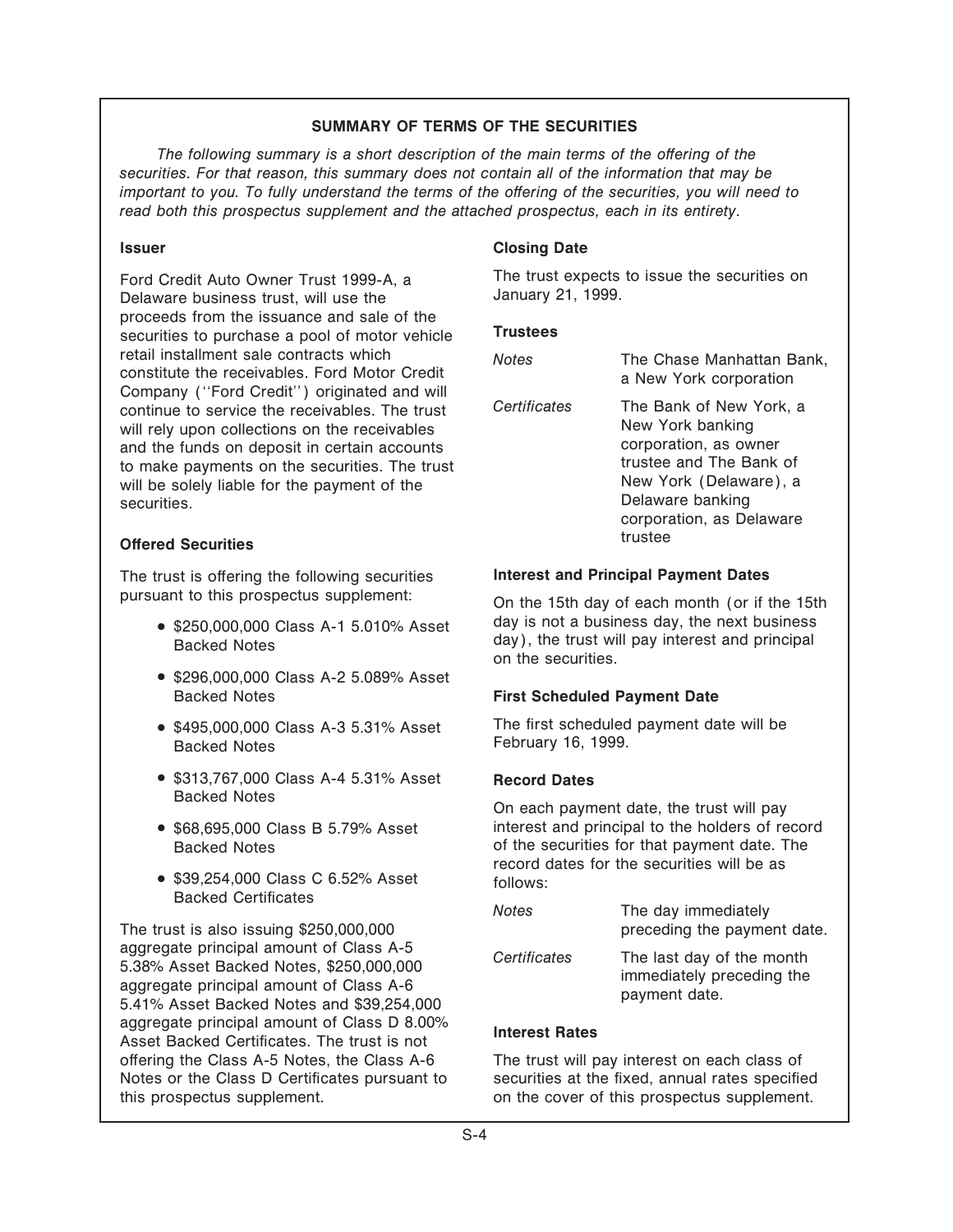|                               | <b>Interest Accrual</b>                                                                                                         |                                                                                                                                                                                                                                                       | <b>Sequential Principal Payments</b>                                                                                                                                                                                                                                                       |
|-------------------------------|---------------------------------------------------------------------------------------------------------------------------------|-------------------------------------------------------------------------------------------------------------------------------------------------------------------------------------------------------------------------------------------------------|--------------------------------------------------------------------------------------------------------------------------------------------------------------------------------------------------------------------------------------------------------------------------------------------|
|                               | Class A-1 and<br>Class A-2 Notes                                                                                                | "actual/360", accrued from<br>payment date to payment                                                                                                                                                                                                 | The trust will pay principal sequentially to the<br>earliest maturing class of securities then<br>outstanding until such class is paid in full.                                                                                                                                            |
|                               |                                                                                                                                 | date.<br>This means that, if there are<br>no outstanding shortfalls in<br>the payment of interest, the<br>interest due on each<br>payment date will be the<br>product of:                                                                             | For a more detailed description of the payme<br>of principal, you should refer to the sections<br>this prospectus supplement entitled<br>"Description of the Notes - Payments of<br>Principal" and "Description of the<br>Certificates - Distributions of Principal<br>Payments."          |
|                               |                                                                                                                                 |                                                                                                                                                                                                                                                       | <b>Optional Redemption</b>                                                                                                                                                                                                                                                                 |
|                               |                                                                                                                                 | 1. the outstanding principal<br>balance;                                                                                                                                                                                                              | The servicer has the option to purchase the<br>receivables on any payment date on which                                                                                                                                                                                                    |
|                               |                                                                                                                                 | 2. the interest rate; and                                                                                                                                                                                                                             | the aggregate principal balance of the<br>receivables is 10% or less of the aggregate                                                                                                                                                                                                      |
|                               |                                                                                                                                 | 3. the actual number of<br>days since the previous<br>payment date (or in the<br>case of the first payment<br>date, since the closing<br>date) divided by 360.                                                                                        | principal balance of the receivables at the<br>time they were sold to the trust at a price<br>equal to the outstanding principal balance o<br>the securities plus accrued and unpaid interes<br>thereon. The trust will apply such payment to<br>the redemption of the securities in full. |
|                               | All Other<br><b>Securities</b>                                                                                                  | "30/360", accrued from the<br>15th day of the previous<br>month to the 15th day of the<br>current month.                                                                                                                                              | It is expected that at such time this<br>redemption option becomes available to the<br>servicer only the Class A-6 Notes, the<br>Class B Notes, the Class C Certificates and<br>the Class D Certificates will be outstanding.                                                              |
| This means that, if there are |                                                                                                                                 |                                                                                                                                                                                                                                                       | <b>Final Maturity Dates</b>                                                                                                                                                                                                                                                                |
|                               | no outstanding shortfalls in<br>the payment of interest, the<br>interest due on each<br>payment date will be the<br>product of: | The trust is required to pay the outstanding<br>principal amount of each class of securities<br>to the extent not previously paid, in full on t<br>final maturity date specified on the cover<br>page of this prospectus supplement for eac<br>class. |                                                                                                                                                                                                                                                                                            |
|                               |                                                                                                                                 | 1. the outstanding principal<br>balance;                                                                                                                                                                                                              | <b>Ratings</b>                                                                                                                                                                                                                                                                             |
|                               |                                                                                                                                 | 2. the interest rate; and                                                                                                                                                                                                                             | It is a condition to the issuance of the<br>securities that the:                                                                                                                                                                                                                           |
|                               |                                                                                                                                 | 3. 30 (or in the case of the<br>first payment date, 24)<br>divided by 360.                                                                                                                                                                            | • Class A-1 and Class A-2 Notes be<br>rated in the highest short-term rating<br>category by at least two nationally<br>recognized rating agencies;                                                                                                                                         |
|                               | Distributions of Interest Income."                                                                                              | For a more detailed description of the payment<br>of interest, you should refer to the sections of<br>this prospectus supplement entitled<br>"Description of the Notes - Payments of<br>Interest" and "Description of the Certificates -              | • the Class A-3, Class A-4, Class A-5<br>and Class A-6 Notes be rated in the<br>highest long-term rating category by<br>least two nationally recognized rating<br>agencies;                                                                                                                |
|                               |                                                                                                                                 |                                                                                                                                                                                                                                                       |                                                                                                                                                                                                                                                                                            |

### **Sequential Principal Payments**

For a more detailed description of the payment *of principal, you should refer to the sections of* this prospectus supplement entitled "Description of the Notes - Payments of **Principal'' and "Description of the Certificates — Distributions of Principal** Payments."

### **Optional Redemption**

### **Final Maturity Dates**

The trust is required to pay the outstanding principal amount of each class of securities, to the extent not previously paid, in full on the final maturity date specified on the cover page of this prospectus supplement for each class.

### **Ratings**

- Class A-1 and Class A-2 Notes be<br>
rated in the highest short-term rating<br>
category by at least two nationally recognized rating agencies;
- the Class A-3, Class A-4, Class A-5 and Class A-6 Notes be rated in the highest long-term rating category by at least two nationally recognized rating *Distributions of Interest Income.''* agencies;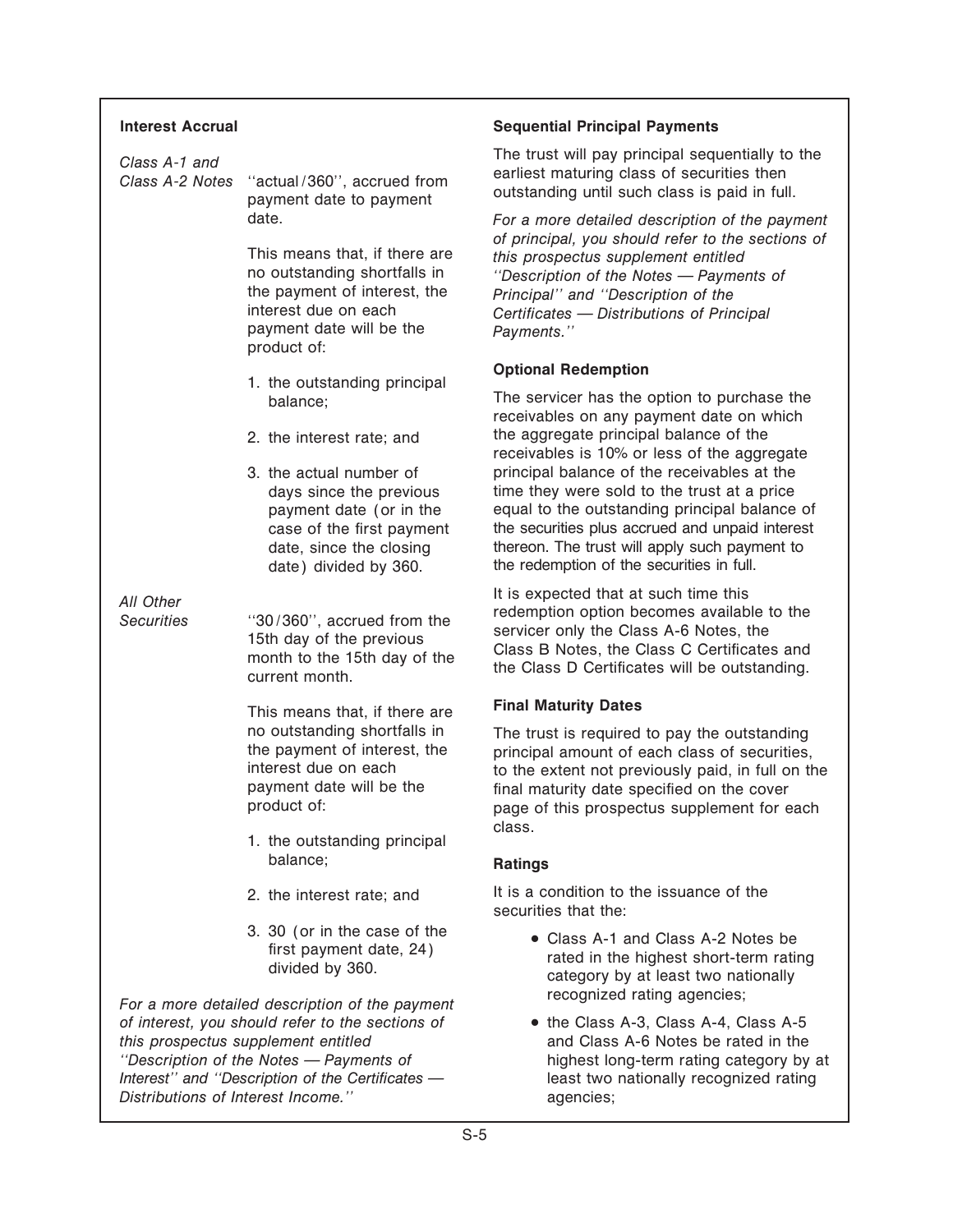- Class B Notes be rated "A" or its Revenue Code of 1986, as equivalent by at least two nationally example amended, and recognized rating agencies; and (b) are not purchasing Class C
- Class C Certificates be rated "BBB" Certificates on behalf of such or its equivalent by at least two a plan or arrangement. nationally recognized rating agencies.<br>You can find a form of the representation

A rating is not a recommendation to letter an investor in the Class C Certificates purchase, hold or sell the offered notes and will have to sign in Annex II to this certificates, inasmuch as such rating does not prospectus supplement. comment as to market price or suitability for a particular investor. The ratings of the offered **Tax Status** notes and certificates address the likelihood of the payment of principal and interest on *Opinions of Counsel*

| <b>Offered Notes</b>    | \$1,000 and integral multiples                | debt;                     |
|-------------------------|-----------------------------------------------|---------------------------|
|                         | thereof                                       | $\bullet$ Class           |
| Class C<br>Certificates | \$20,000 and integral                         | debt.<br>from             |
|                         | multiples of \$1,000 in                       | $\bullet$ trust           |
|                         | excess thereof                                | asso                      |
|                         |                                               | partn                     |
|                         | <b>Registration, Clearance and Settlement</b> | $11$ a $1.$ $\Box$ $\Box$ |

| Offered Notes | DTC/Cedel/Euroclear |
|---------------|---------------------|
|               |                     |

## *Investor Representations* **Required Representations from Purchasers of the Class C Certificates**

To purchase Class C Certificates, you (and anyone to whom you assign or sell the Class C Certificates) must:

- (1) represent and certify under<br>penalties of perjury that you are a United States person; and
- $(2)$  represent and certify that you
	- $(a)$  are not a plan that is subject to the fiduciary responsibility provisions of the Employee Retirement Income Security Act of 1974, as amended, or Section 4975 of the Internal

the notes and certificates pursuant to them<br>terms. A rating agency may lower or withdraw<br>its rating in the future, in its discretion.<br>tax purposes the:

- **Minimum Denominations** and the class A Notes will be characterized as
	- Class B Notes should be treated as debt, although the issue is not free *from doubt*: and
	- trust will not be characterized as an association (or a publicly traded partnership) taxable as a corporation.

Hurley D. Smith, Esq., Secretary and Corporate Counsel of Ford Credit, will deliver<br>his opinion to the same effect with respect to *Class C* Mis opinion to the same effect with respect to **Class C**<br>Certificates Issued in fully registered, purposes. certificates and single business tax purposes.

| Offered Notes | If you purchase the offered<br>notes, you agree by your<br>purchase that you will treat<br>the offered notes as<br>indebtedness.                                                                                                                                         |
|---------------|--------------------------------------------------------------------------------------------------------------------------------------------------------------------------------------------------------------------------------------------------------------------------|
| Class C       |                                                                                                                                                                                                                                                                          |
| Certificates  | If you purchase the Class C<br>Certificates, you agree by<br>your purchase that you will<br>treat the trust as a<br>partnership in which the<br>certificateholders are<br>partners for federal income<br>tax and Michigan income<br>and single business tax<br>purposes. |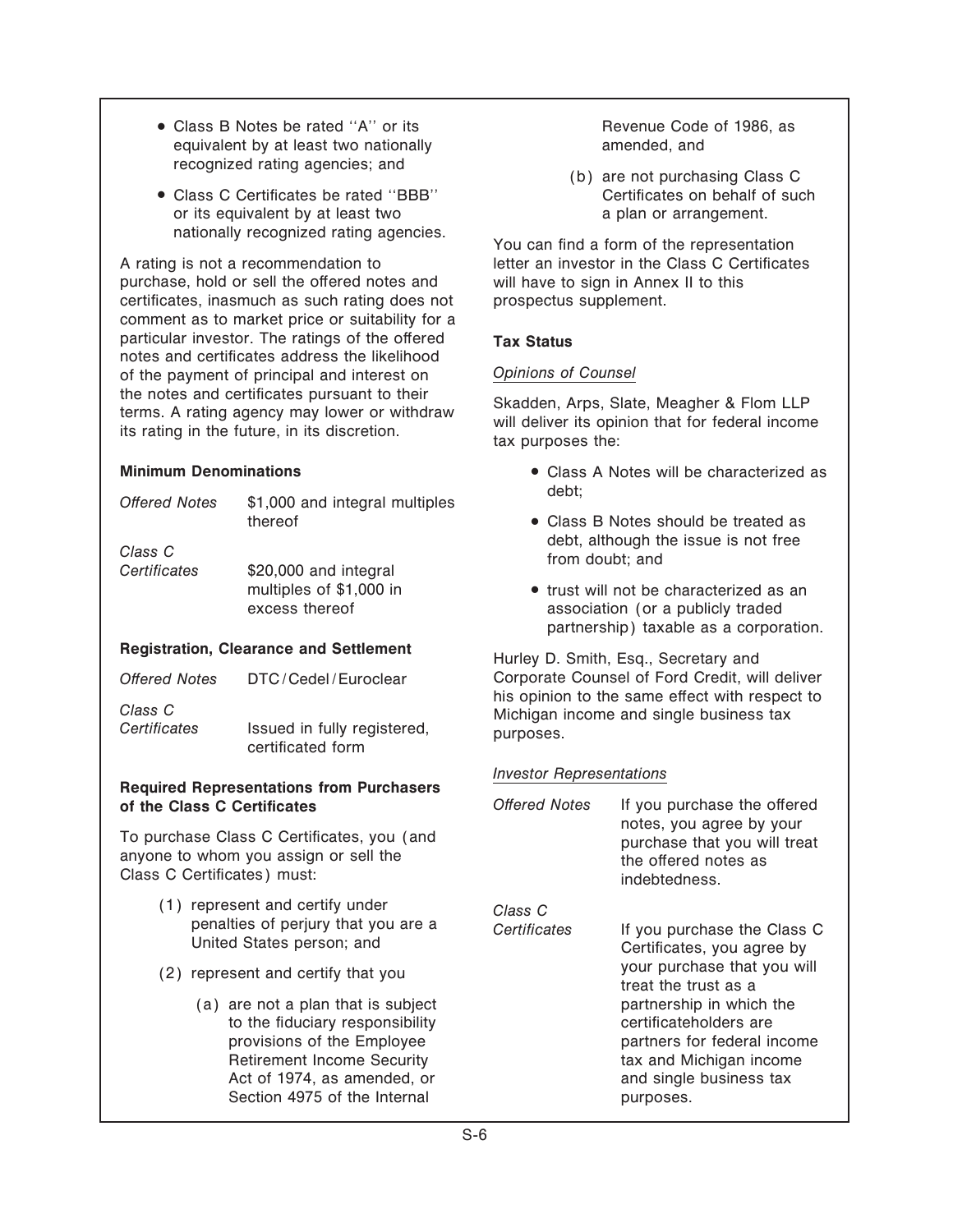**Certificates** The Class C Certificates **The Class C Certificates** under the Investment persons who are not U.S. **amended**. Persons.

*If you are considering purchasing the Class C* should consult its legal<br>Certificates, you should refer to "Certain consults" advisors regarding the *Certificates, you should refer to "Certain* and advisors regarding the contract of the Class A-1 contract regarding the Class A-1 *Federal Income Tax Consequences'' in this* eligibility of the Class A-1 eligibility of the Class A-1 **For the Class A-1** crospectus element and in the prospectus **For the Class A-2** Notes *prospectus supplement and in the prospectus* end notes and Class A-2<br>and "Certain State Tax Consequences" in this entity and the Under Rule 2a-7 and *and "Certain State Tax Consequences" in this* **under Rule 2a-7 and** *prospectus supplement for more details and prospectus supplement for more details. prospectus supplement for more details.* 

Offered Notes The offered notes are investment policies and generally eligible for objectives.<br>
purchase by employee **investment policies and objectives**. benefit plans, subject to the

employee benefit plan or by an individual retirement account. **CUSIP Numbers**

You should refer to "ERISA Considerations" in **· Class A-1 Notes: 34527RBS1** *this prospectus supplement and in the prospectus for more information.*  $\bullet$  Class A-2 Notes: 34527RBT9

## **Eligibility of Notes for Purchase by Money**

*Class A-1 and* <sup>¬</sup> Class B Notes: 34527RBW2 *Class A-2 Notes* The Class A-1 Notes and

*Investment Restrictions Investment Restrictions Investment Restrictions* purchase by money market *Class C* funds under Rule 2a-7 may not be purchased by Company Act of 1940, as

A money market fund the money market fund in the Class A-1 Notes or the **ERISA Considerations** Class A-2 Notes or the **ERISA** Considerations

### considerations discussed **Investor Information — Mailing Address**, under *"ERISA* **Telephone Number, Facsimile Number and**<br>
Considerations'' in this **Principal Executive Offices Principal Executive Offices**

prospectus supplement and The mailing address of Ford Credit Auto<br>the prospectus. Receivables Two L.P. is The American Road, Dearborn, Michigan 48121, attention of the *Class C* Secretary. The servicer's telephone number is may not be acquired by an  $(313)$  322-3000 and the facsimile number is<br>employed benefit plan or by  $(313)$  594-7742.

- 
- 
- <sup>¬</sup> Class A-3 Notes: 34527RBU6
- **Class A-4 Notes: 34527RBV4**
- 
- Class A-2 Notes are  $\bullet$  Class C Certificates: 34527RBX0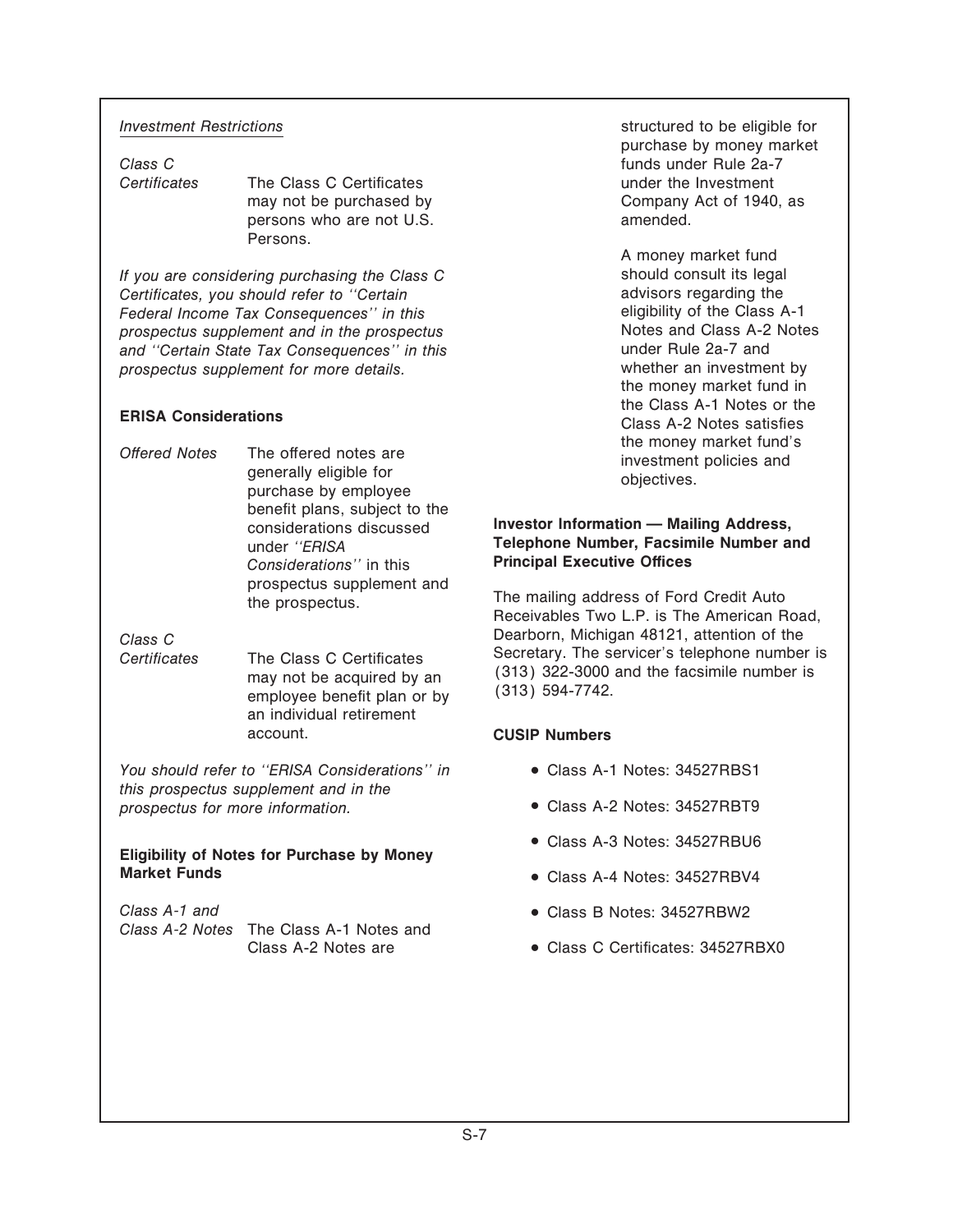### **STRUCTURAL SUMMARY**

*This summary brieÖy describes certain major structural components of the trust. To fully understand the terms of the trust, you will need to read both this prospectus supplement and the attached prospectus, each in its entirety.*

### **Transfer of Receivables and Flow of Funds** • rights to proceeds under insurance

Ford Credit Auto Receivables Two L.P., the policies that cover the obligors under<br>seller, will purchase certain motor vehicle<br>retail installment sale contracts originated by the receivables;<br>retail installment sale contrac Ford Credit, which constitute the receivables, **•** remedies for breaches of and then will sell the receivables with an representations and warranties made aggregate principal balance of by the dealers that originated the \$2,010,021,480.46 as of January 1, 1999 to receivables; and Ford Credit Auto Owner Trust 1999-A on the  $\frac{1}{2}$  other rights under documents relating closing date. The trust will issue the securities to the receivables. receivables. The following chart represents the Öow of the funds invested by investors **Composition of the Receivables** and the receivables sold by Ford Motor Credit The composition of the receivables as of Company:<br>Company: January 1, 1999 is as follows:



The property of the trust will include the following:  $\bullet$  Scheduled Weighted

- <sup>¬</sup> the receivables and the collections on the receivables; (1) Includes receivables with APRs below the
- 
- 
- 
- 
- 

- <sup>¬</sup> Aggregate Principal Balance........... \$2,010,021,480.46 • Number of Receivables ........ 145,188 <sup>¬</sup> Average Principal Balance.......... \$13,844.27  $(Ranqe)$  ....... \$250.49 to \$49,864.92 <sup>¬</sup> Average Original Amount Financed . . . \$16,338.02  $(Range) \ldots \ldots$  \$621.70 to \$65,589.25 <sup>¬</sup> Weighted Average APR . . . . . . . . . . . . . 8.93%  $(Range)(1) \ldots 1.90\%$  to 20.00% <sup>¬</sup> Weighted Average Original Term  $\dots$  55.2 months  $(Range) \ldots \ldots$  9 months to 60 months <sup>¬</sup> Weighted Average **Property of the Trust**<br>Remaining Term  $\ldots$  47.3 months (Range)  $\ldots$  1 month to<br>The preperty of the trust will include the set of the set of the set of the set of the set of the set of the set of the set of the set of th
	- Average Life $(2)$   $\ldots$  2.14 years
	- interest rates on the notes and certificates.
	- security interests in the vehicles (2) From January 1, 1999, assuming financed by the receivables; (2) From January 1, 1999, assuming financed by the receivables; • bank accounts; the first day of the month, (2) all payments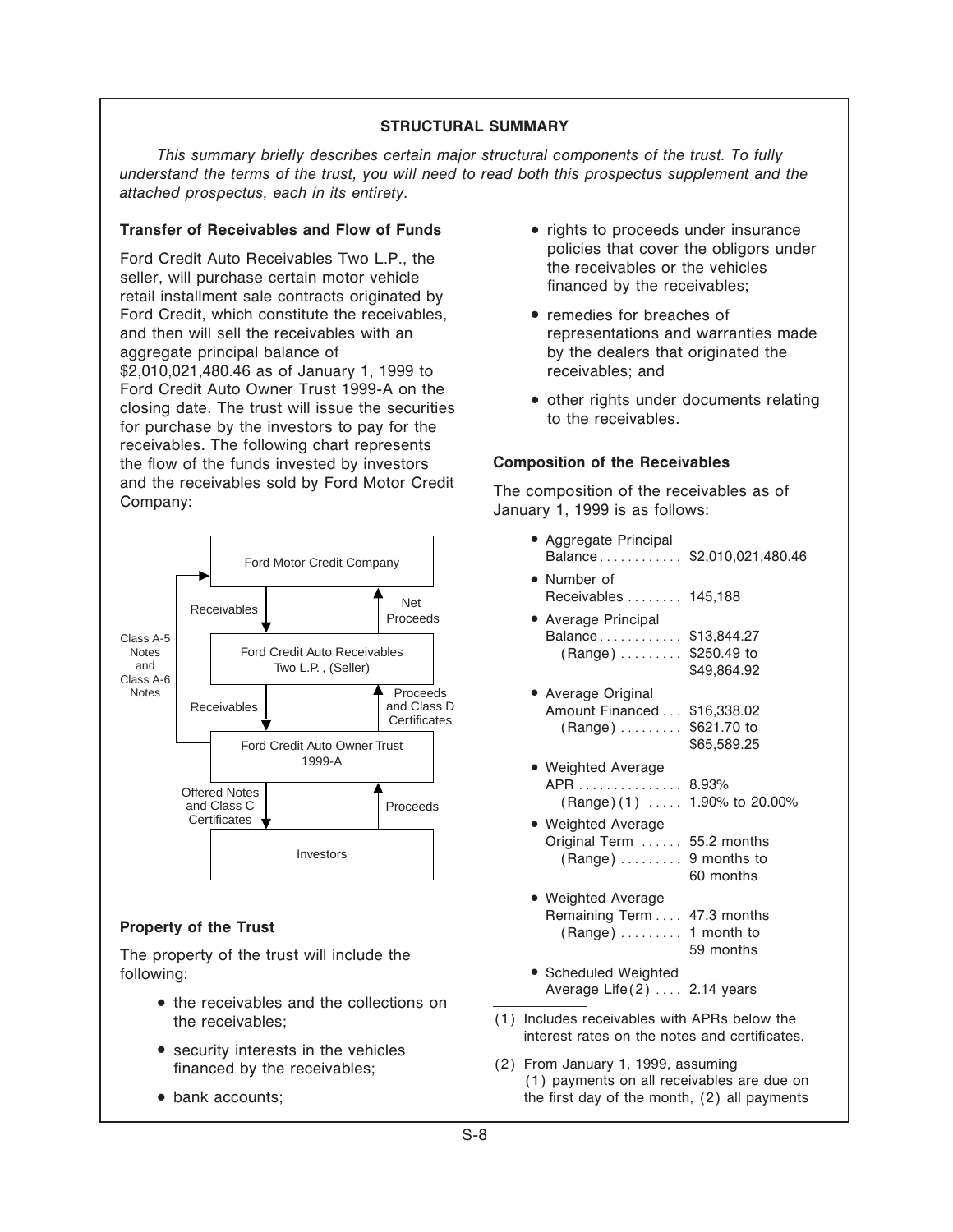on the receivables are paid when due,<br>
commencing one month from January 1, 1999<br>
the principal distribution account<br>
the principal distribution account and (3) no prepayments on the receivables and amount, if any, equal to the are made.<br>  $\alpha$  excess of (x) the principal

Ford Credit will be the servicer of the collateralization amount specified receivables. The trust will pay the servicer a for such payment date on the servicing fee each month equal to 1/12 of 1% schedule on page S-44 of this of the principal balance of the receivables at prospectus supplement. This the beginning of the previous month. In amount will be reduced by any addition to the servicing fee, the trust will also amount deposited in the principal pay the servicer a supplemental servicing fee distribution account pursuant to equal to any late, prepayment, and other clause (3) above; administrative fees and expenses collected during each month and any reinvestment (6) *Class C Certificate Interest*  $$ earnings on any payments received on the interest due on the Class C<br>receivables. Certificates to the holders of

From collections on the receivables during the interest due on the Class D<br>
prior calendar month and amounts withdrawn<br>
Certificates to the holders of the prior calendar month and amounts withdrawn **Certificates to the holders of the holders** of the holders of the trust will pay from the reserve account, the trust will pay the following amounts on each payment date in the following order of priority after (8) *Reserve Account Deposit* — to the reimbursement of advances made by the reserve account, the amount, if reimbursement of advances made by the reserve account, the amount, if<br>servicer for payments due from obligors but any, necessary to reinstate the servicer for payments due from obligors but not received:

- (1) *Servicing Fee* the servicing fee
- 
- 
- of the Class B Notes; and
- the principal distribution account, balances of the notes over (y) the **Servicer of the Receivables principal balance of the receivables** less the yield supplement over-
	- Certificates to the holders of the Class C Certificates:
- **Priority of Distributions** (7) *Class D Certificate Interest*  $\rightarrow$ 
	- balance of the reserve account up to its required amount;
	- payable to the servicer; (9) *Regular Principal Allocation to* (2)  $\text{Class } A \text{ Note } \text{Interest} \longrightarrow \text{interest}$  the principal distribution account,<br>due on all the Class A Notes<br>ratably to each class of the Class of the Class A Notes;<br>class A Notes;<br>and the Class A-2 Notes and (3) *First Allocation of Principal*  $-$  to  $(2)$  the excess of  $(x)$  the sum of the principal balances of the notes the principal distribution account,<br>
	an amount, if any, equal to the<br>
	excess of (x) the principal<br>
	balances of the Class A Notes<br>
	balances of the Class A Notes<br>
	balance of the creeivables<br>
	less the target overcollateraliza over (y) the principal balance of<br>
	the receivables less the yield<br>
	supplement overcollateralization<br>
	supplement overcollateralization<br>
	amount specified for such payment<br>
	date on the schedule on page S-44<br>
	of this prospectu (4) *Class B Interest* — interest due on to the principal distribution account the Class B Notes to the holders pursuant to clauses  $(3)$  and  $(5)$ ;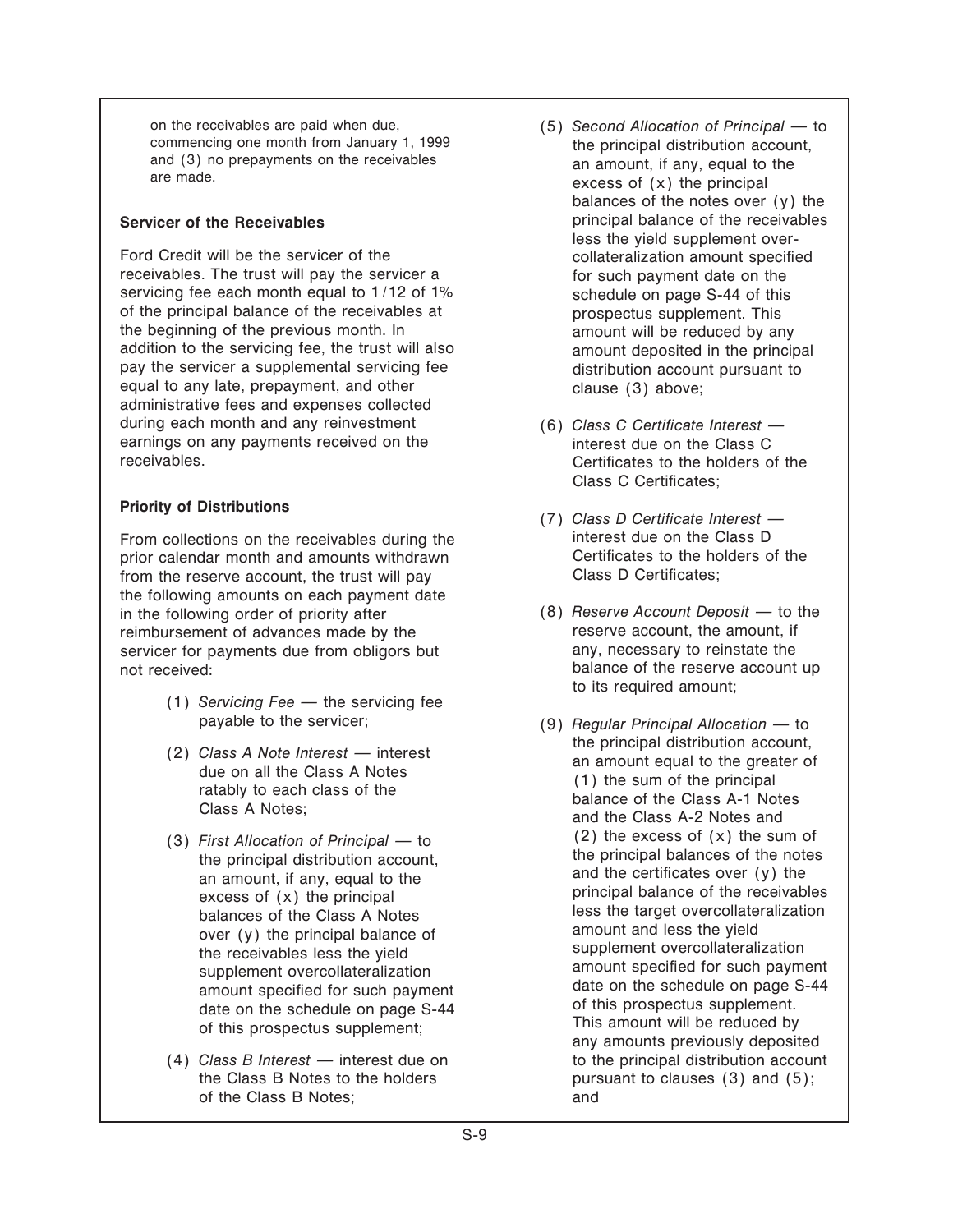above distributions shall be paid to default relating to the seller.<br>
1. default in the payment of principal,

From deposits made to the principal acceleration of the notes, or<br>distribution account, the trust will pay a strologing an insolvency or a

- partner of the seller, (1) to the Class A-1 Notes until they
- 
- 
- 
- 
- 
- 
- $(8)$  to the Class C Certificates until Certificates.<br>they are paid in full:
- 
- 

### **Change in Priority of Distribution upon Credit Enhancement Certain Events of Default**

occurs, the order of priority for distributions the Class C Certificates against losses and

- $(10)$  any amounts remaining after the  $\bullet$  Following the occurrence of an event of
	-
- *Distributions from the Principal Distribution* **2.** default for five days or more in the *Principal Distribution* **payment of interest on any class of** *Account* **notes which has resulted in an**
- distribution account, the trust will pay<br>principal on the securities in the following<br>order of priority:<br>Nuto Receivables Two, Inc., the general<br>alto Receivables Two, Inc., the general

are paid in full; the trust will make no distributions of (2) to the Class A-2 Notes until they example in full of principal and interest are paid in full;<br>are paid in full; on the Class A Notes and no distributions of principal or interest on the Class C (3) to the Class A-3 Notes until they contribute or interest on the Class C<br>are paid in full; certificates until payment in full of principal<br>and interest on the Class B Notes.

(4) to the Class A-4 Notes until they  $\bullet$  Following the occurrence of any other event are paid in full; of default which has resulted in an (5) to the Class A-5 Notes until they acceleration of the notes, the trust will<br>are paid in full; continue to pay interest on the Class A<br>Notes and interest on the Class B Notes on (6) to the Class A-6 Notes until they each payment date prior to paying principal are paid in full; and the Class A Notes on such payment date. However, the trust will pay the (7) to the Class B Notes until they are Class A Notes and the Class B Notes in full paid in full; before paying any principal or interest on the Class C Certificates or the Class D

For a more detailed description of events of (9) to the Class D Certificates until *default and rights of investors in such* they are paid in full; and *circumstance, you should refer to ""Description of Notes – The Indenture – Events of* (10) to the seller, any funds remaining. *Default; Rights upon Event of Default'' in this* For a more detailed description of the priority<br>of distributions and the allocation of the priority<br>each payment date, you should refer to<br>"Description of the Transfer and Servicing<br>Agreements — Distributions — Monthly<br>Wit

The credit enhancement provides protection If an event of default under the indenture for the Class A Notes, the Class B Notes and will change. **Example 2** and the receivables of the receivables of the receivables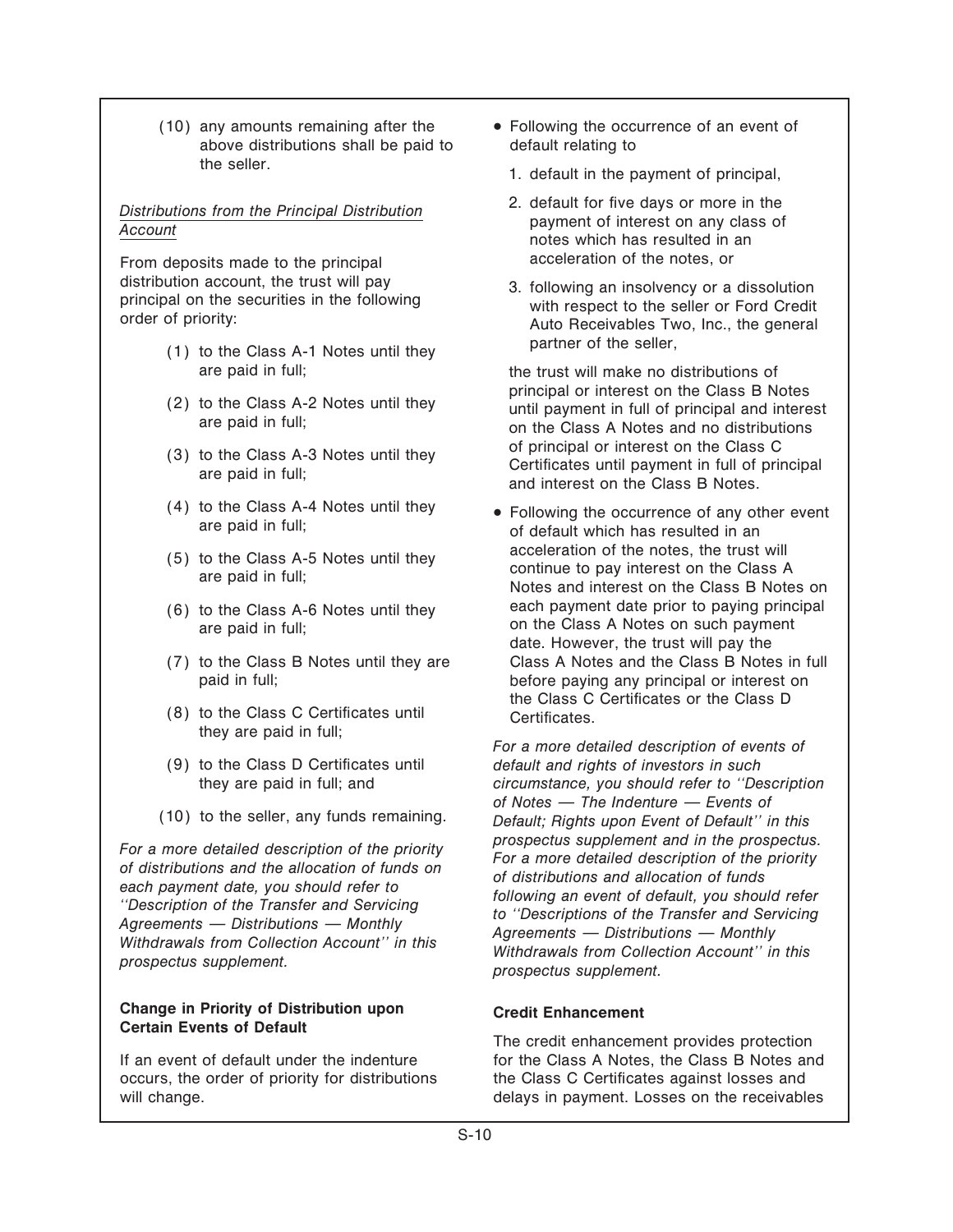or other shortfalls of cash flow will be Certificates will be subordinated to payments covered by payments on other receivables to of interest on the Class A Notes, the Class B the extent of any overcollateralization, by Notes and the Class C Certificates and, in senior classes of securities prior to more **Certificates will be subordinated to payments** 

The credit enhancement for the securities will Certificates.<br>be as follows:

| Class A Notes | Subordination of the<br>Class B Notes, the Class C<br>Certificates and the Class D |
|---------------|------------------------------------------------------------------------------------|
|               | Certificates; the reserve<br>account; and<br>overcollateralization;                |

overcollateralization; and *supplement.*

*Class C* Certificates Subordination of the **Reserve Account** 

Class B Notes will be subordinated to funds from the reserve account to pay such payments of interest on the Class A Notes amounts. and, in certain circumstances, allocations to payments of interest and principal on the

As long as the Class A Notes or Class B  $\frac{a}{\text{full}}$ . Notes remain outstanding, (1) payments of interest on the Class C Certificates will be The balance required to be on deposit in the subordinated to payments of interest on the reserve account will be the lesser of subordinated to payments of interest on the reserve account will be the lesser of<br>Class A Notes and the Class B Notes and. in (a) \$10,050,107.40 and (b) the outstanding Class A Notes and the Class B Notes and, in certain circumstances, allocations to principal principal balance of the notes and certificates.

As long as the Class A Notes, Class B Notes, receivables remaining after the first seven  $(1)$  payments of interest on the Class D are satisfied.

withdrawals from the reserve account and by certain circumstances, allocations to principal allocation of available cash flow to the more and (2) payments of principal on the Class D subordinate classes.<br>
of interest and principal on the Class A Notes,<br>
the Class B Notes and the Class C

Class A Notes<br>
Class B Notes, the Class C<br>
Certificates and the Class C<br>
Certificates and the Class D<br>
Certificates and the Class D<br>
Certificates and the Class D<br>
Certificates and the Class D<br>
Certificates and the Class D<br> *Class B Notes* Subordination of the *Monthly Withdrawals from Collection Account''* Class C Certificates and the and "Description of the Notes - The Class D Certificates; the *Indenture — Event of Default; Rights upon* reserve account and *Event of Default'' in this prospectus*

Class D Certificates; the On the closing date, the seller will deposit reserve account; and \$10,050,107.40 to the reserve account for the overcollateralization.

*Subordination of Principal and Interest* On each payment date, if collections on the As long as the Class A Notes remain<br>
outstanding, (1) payments of interest on the<br>
Class B Notes will be subordinated to<br>
tunds from the reserve account to pay such

principal and (2) payments of principal on On and after the final maturity date for any<br>the Class B Notes will be subordinated to class of securities, if any principal amount of the Class B Notes will be subordinated to class of securities, if any principal amount of the covenants of interest and principal on the such class remains outstanding, the indenture Class A Notes.<br>Class A Notes.<br>account to repay such class of securities in

and (2) payments of principal on the Class C<br>Certificates will be subordinated to payments<br>of interest and principal on the Class A Notes<br>and the Class B Notes.<br>The reserve account, any collections on the<br>the reserve accou or Class C Certificates remain outstanding, items listed in *"Priority of Distributions"* above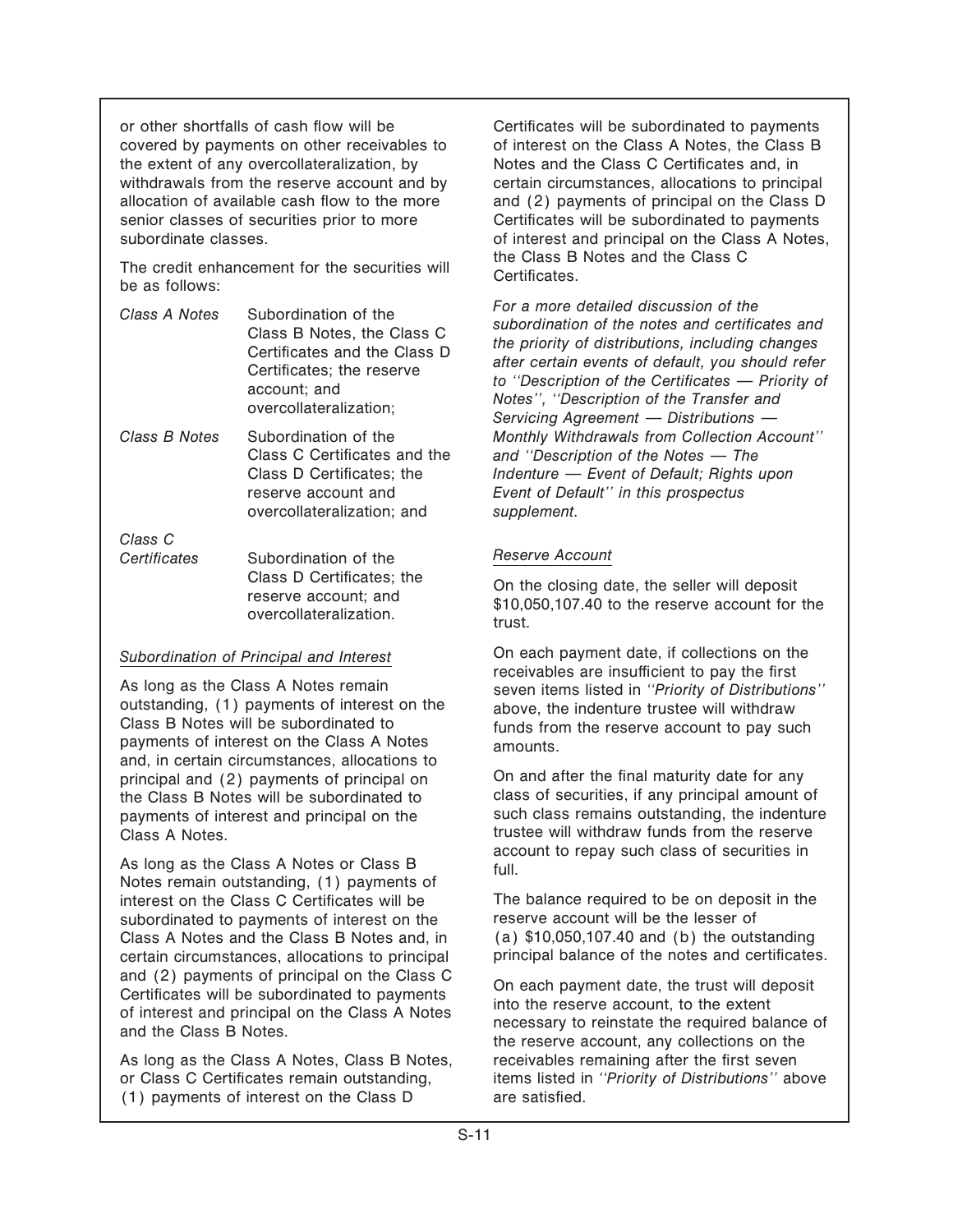On each payment date, the trust will pay to (X) the excess of: the seller any funds on deposit in the reserve (1) the lesser of: account in excess of the required balance.

(a) the greatest of: *For a more detailed description of the deposits to and withdrawals from the Reserve Account,* (A) \$10,050,107.40, *you should refer to "Description of the*<br> *Transfer and Servicing Agreements — Reserve principal balance of the <i>principal balance of the receivables. receivables*.

### *Overcollateralization* and

The overcollateralization amount represents (C) the aggregate principal<br>the amount by which the principal balance of the receivables the amount by which the principal balance of balance of balance of the receivables exceeds the principal balance<br>of the securities. Initially, the receivables of the securities. Initially, the receivables<br>balance will exce the securities by 0.40% of the receivables<br>balance. The application of funds according to balance item nine of *"Priority of Distributions"* above is (b) the outstanding principal balance item nine of *"Priority of Distributions"* above is over of the notes and certificates. expected to result in the payment of more principal on the securities in most months<br>than the amount of principal paid on the than the amount of principal paid on the amount of principal paid on the receivables in the related period. As the in the reserve account, securities balance is paid down to a target overcollateralization level further below the and receivables balance, additional credit

The target level for the overcollateralization<br>amount is structured as a dynamic formula to<br>absorb anticipated losses on the receivables<br>and to compensate for the low interest rates<br>of some of the receivables. The target l

- - - -
			-
			-
			-

enhancement is created.  $(Y)$  the yield supplement overcollateralization<br>amount specified for the applicable

*to the Transfer and Servicing*<br>payment date will be the sum of: *internal and Servicing*<br>Agreements — Distributions — Monthly *Withdrawals from Collection Account'' in this prospectus supplement.*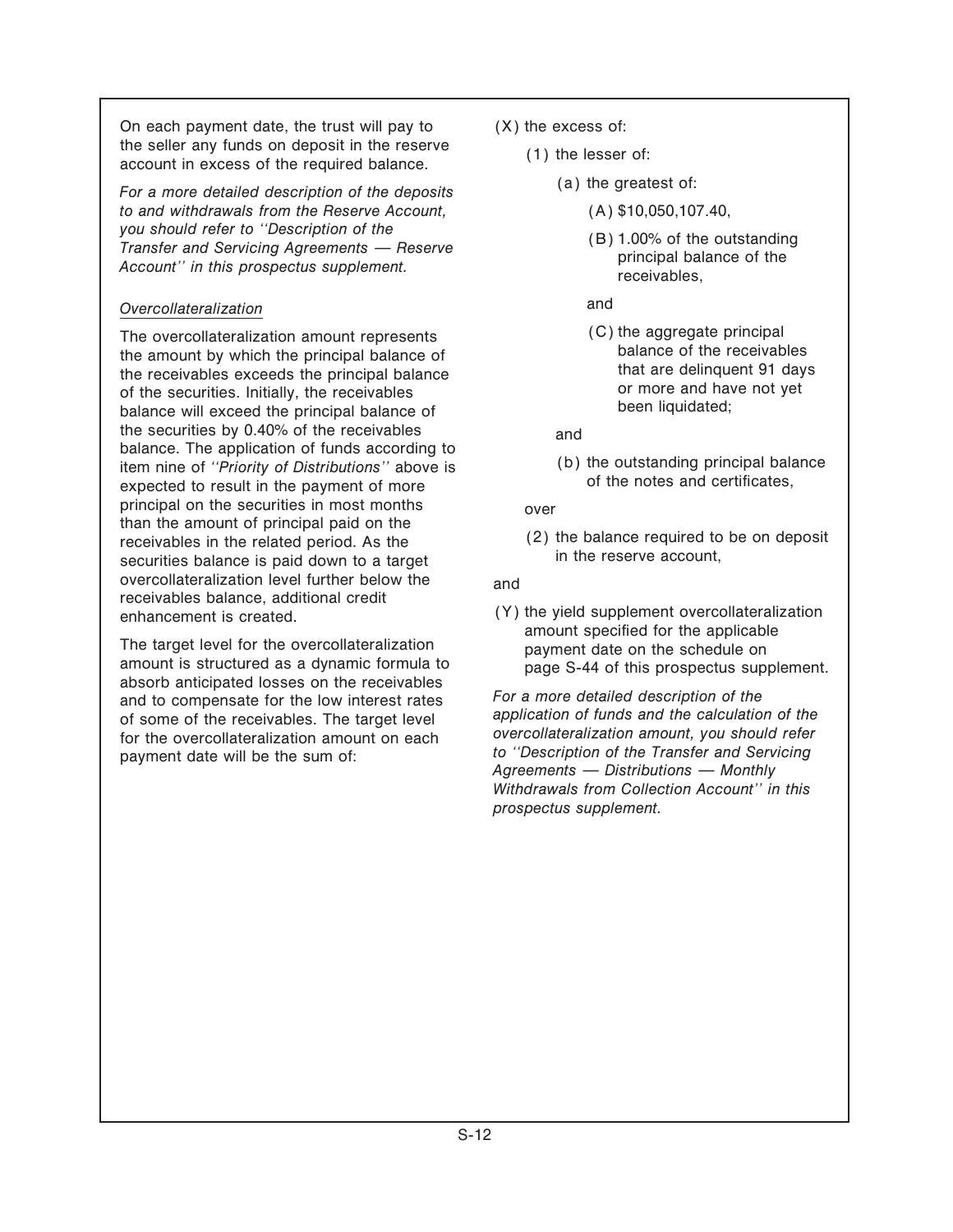#### **RISK FACTORS**

You should consider the following risk factors in deciding whether to purchase any of these securities.

| <b>Absence of Secondary Market</b><br>for the Securities Could Limit<br><b>Ability to Resell the Securities</b> | The absence of a secondary market for the securities could<br>limit your ability to resell them. This means that if in the future<br>you want to sell any of these securities before they mature,<br>you may be unable to find a buyer or, if you find a buyer, the<br>selling price may be less that it would have been if a market<br>existed for the securities. There currently is no secondary<br>market for the notes or the certificates. The underwriters for<br>the offered notes and the Class C Certificates expect to make<br>a market in such securities but will not be obligated to do so.<br>There is no assurance that a secondary market for the<br>securities will develop. If a secondary market for the<br>securities does develop, it might end at any time or it might<br>not be sufficiently liquid to enable you to resell any of your<br>securities. |
|-----------------------------------------------------------------------------------------------------------------|--------------------------------------------------------------------------------------------------------------------------------------------------------------------------------------------------------------------------------------------------------------------------------------------------------------------------------------------------------------------------------------------------------------------------------------------------------------------------------------------------------------------------------------------------------------------------------------------------------------------------------------------------------------------------------------------------------------------------------------------------------------------------------------------------------------------------------------------------------------------------------|
| <b>Prepayments on Receivables</b><br><b>Will Cause Prepayments on the</b><br><b>Securities Resulting in</b>     |                                                                                                                                                                                                                                                                                                                                                                                                                                                                                                                                                                                                                                                                                                                                                                                                                                                                                |
| <b>Reinvestment Risk to You</b>                                                                                 | You may receive payment of principal on your securities<br>earlier than you expect for the reasons set forth below. You<br>may not be able to reinvest the principal paid to you earlier<br>than you expected at a rate of return that is equal to or<br>greater than the rate of return on your securities.                                                                                                                                                                                                                                                                                                                                                                                                                                                                                                                                                                   |

Prepayments on the receivables by the related obligors and purchases of the receivables by the seller and the servicer will shorten the life of the securities to an extent that cannot be fully predicted. The receivables included in the trust may be prepaid, in full or in part, voluntarily or as a result of defaults, theft of or damage to the related vehicles or other reasons. Ford Credit will be required to repurchase a receivable from the seller, and the seller will be required to repurchase a receivable from the trust, if Ford Credit as originator breaches its representations and warranties with respect to the receivable. Ford Credit, in its capacity as servicer, also will be required to purchase a receivable from the trust if it breaches its servicing obligations with respect to the receivable. The servicer also will be entitled to purchase all remaining receivables from the trust once the aggregate principal balance of the receivables is 10% or less of the aggregate principal balance of the receivables as of the date initially transferred to the trust.

The rate of prepayments on the receivables may be influenced by a variety of economic, social and other factors in addition to those described in the preceding paragraph.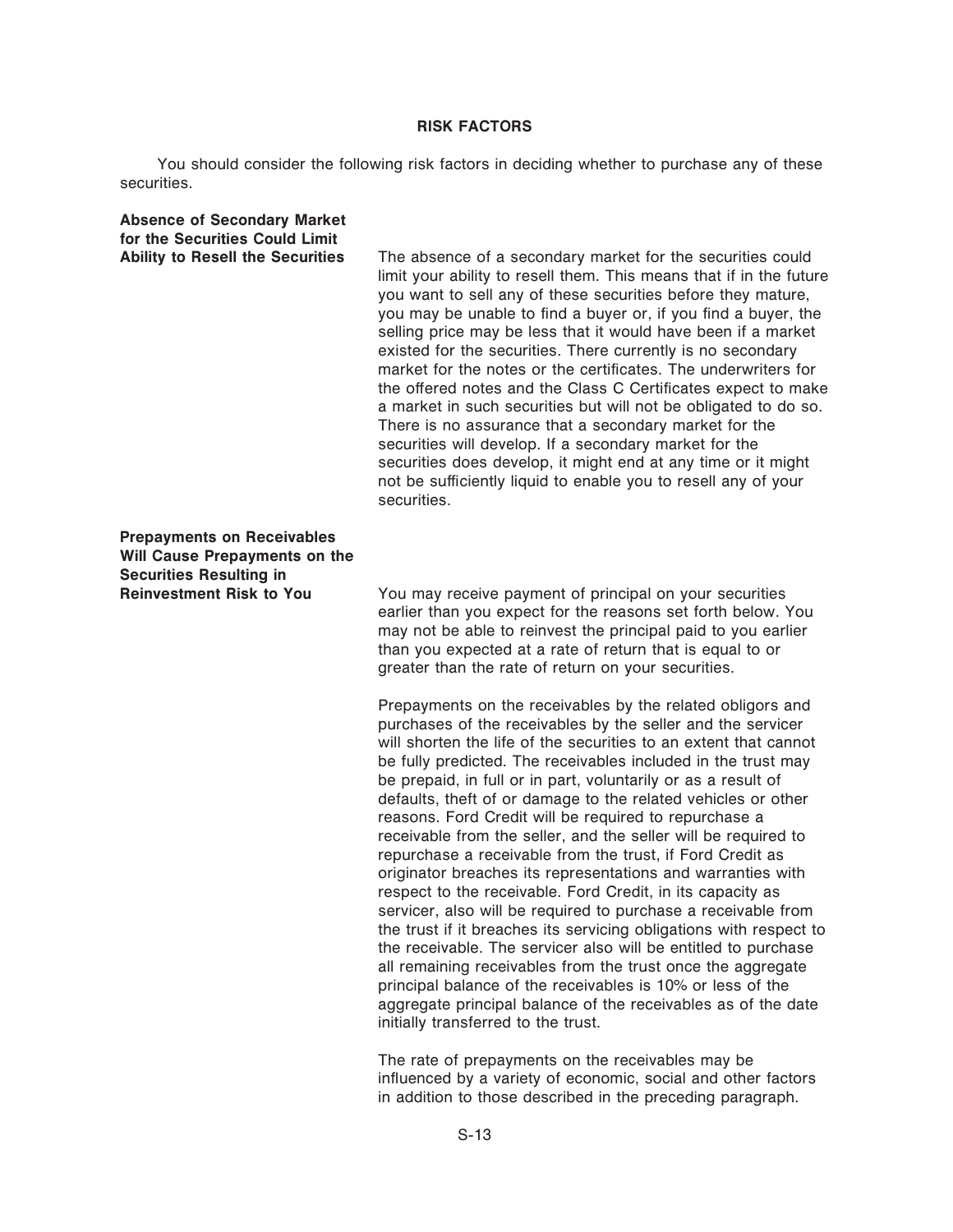Ford Credit does not generally maintain records of the historical prepayment experience of its portfolio of receivables. No prediction can be made as to the actual prepayment rates which will be experienced on the receivables. You will bear all reinvestment risk resulting from prepayments on the receivables and the corresponding acceleration of payments on the securities.

The final payment of each class of securities is expected to occur prior to its final payment date because of the prepayment and purchase considerations set forth above. If sufficient funds are not available to pay any class of notes in full on its final payment date, an event of default will occur and final payment of such class of notes may or may not occur later than such date. See ""Maturity and Prepayment Considerations'' herein and in the prospectus.

## **Potential Loss on Securities Due to Limited Assets of the**

**Trust** The only source of funds for payments on the securities will be the assets of the trust. You may suffer a loss on your securities if the assets of the trust are insufficient to pay fully their principal amount. The securities are obligations solely of the trust and will not be insured or guaranteed by Ford Credit, including in its capacity as servicer or seller, the indenture trustee, the owner trustee or any other person or entity. Consequently, you must rely for payment of your securities upon payments on the receivables, and, to the extent available, funds on deposit in the reserve accounts.

> The indenture authorizes the indenture trustee to sell the receivables following an acceleration of the maturity dates of the notes. However, the amount received by the indenture trustee upon selling the receivables may be less than the aggregate principal amount of the outstanding notes and certificates. In such circumstance, the principal amount of the notes and the principal balance of the certificates will not be paid in full.

## **Potential Loss on Securities Due to Receivables with Low**

**APRs** The receivables include receivables which have APRs that are less than the lowest interest rate on the securities. Interest paid on the higher coupon receivables compensates for the lower coupon receivables to the extent such interest is paid by the trust as principal on the securities and additional overcollateralization is created. Excessive prepayments on the higher coupon receivables may adversely impact your securities by reducing such interest payments available.

> The target level of overcollateralization takes into account the mix of receivables by APR, and potential changes in that mix,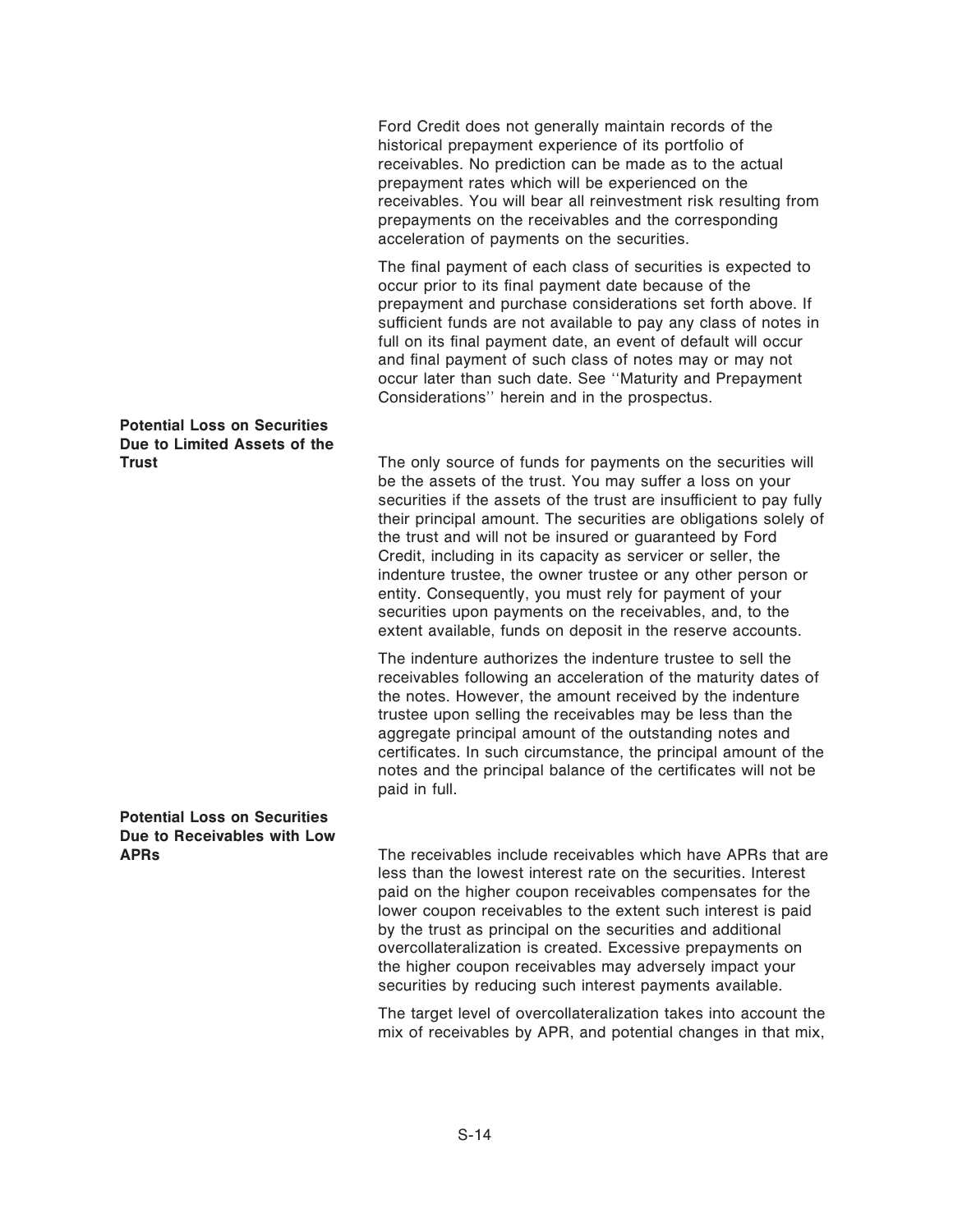but there is no assurance that such target overcollateralization will be achieved or will be sufficient to pay all securities in full.

### **Interests of Other Persons in the Receivables and Vehicles Could be Superior to Trust's**

**Interests Another person could acquire an interest in a receivable that** is superior to the trust's interest in that receivable because the receivables will not be segregated or marked as belonging to the trust. The seller will cause financing statements to be filed with the appropriate governmental authorities to perfect the trust's interest in the receivables. The servicer will continue to hold the receivables, either directly or through subservicers. If another party purchases (or takes a security interest in) one or more receivables for new value in the ordinary course of business and obtains possession of a receivable without actual knowledge of the trust's interest because of the failure to segregate or mark the receivable, the purchaser (or secured party) will acquire an interest in such receivable superior to the interest of the trust.

> Another person could acquire an interest in a vehicle financed by a receivable that is superior to the trust's interest in the vehicle because of the failure to identify the trust as the secured party on the related certificate of title. The seller will assign to the trust its security interests in the vehicles financed by the receivables. The servicer will continue to hold the certificates of title or ownership for the vehicles, either directly or through subservicers. However, the servicer will not endorse or otherwise amend the certificates of title or ownership to identify the trust as the new secured party. Because the trust will not be identified as the secured party on any certificates of title or ownership, the security interest of the trust in the vehicles (i) may be defeated through fraud, forgery, negligence or error and (ii) may not be perfected in every state.

**Bankruptcy of Ford Credit Could Result in Losses or Delays in**

If Ford Credit becomes subject to bankruptcy proceedings, you could experience losses or delays in the payments on your securities. Ford Credit will sell the receivables to the seller, and the seller will in turn transfer the receivables to the trust. However, if Ford Credit becomes subject to a bankruptcy proceeding, the court in the bankruptcy proceeding could conclude that Ford Credit effectively still owns the receivables by concluding that the sale to the seller was not a "true sale" or that the seller should be consolidated with Ford Credit for bankruptcy purposes. If the court were to reach this conclusion, you could experience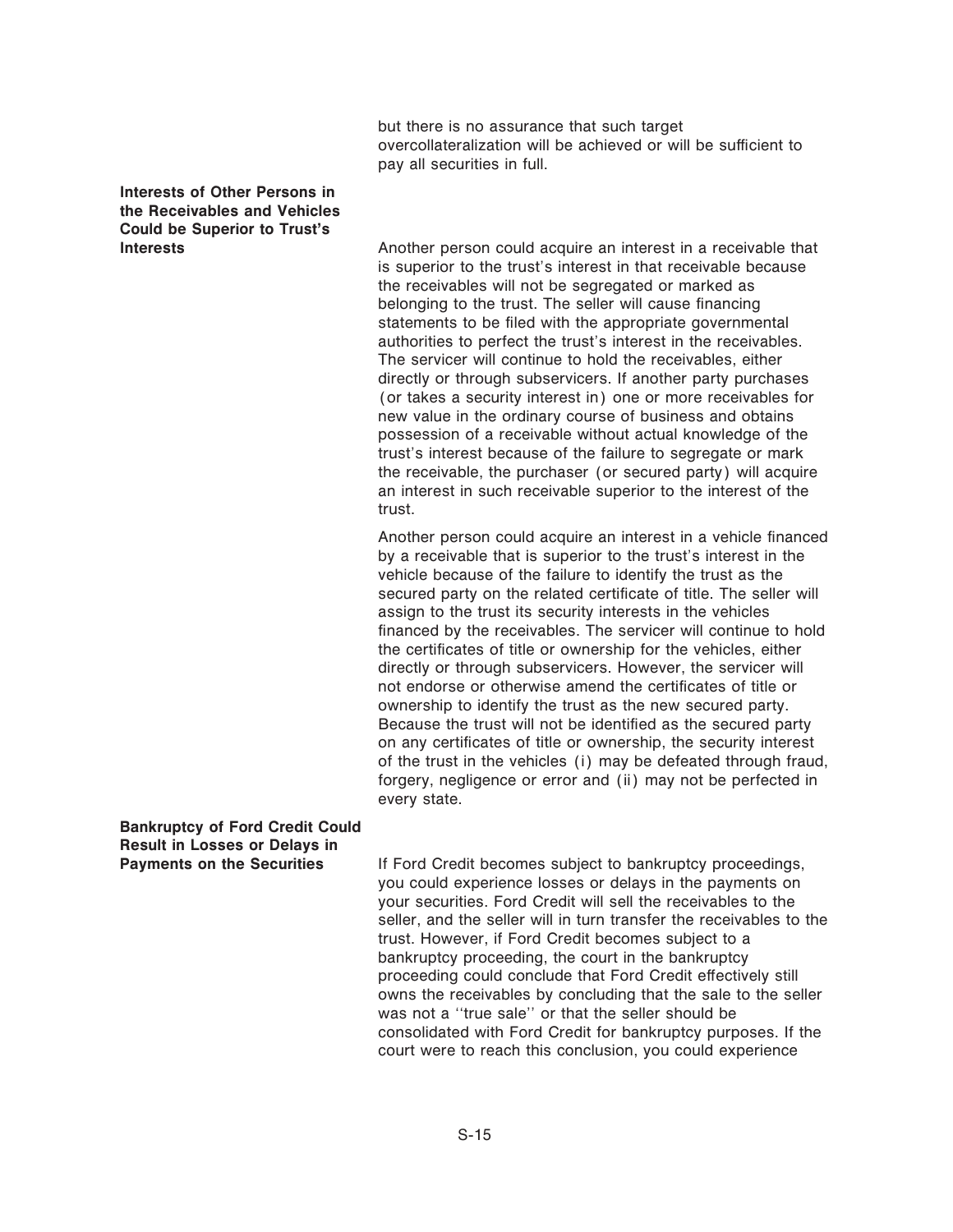losses or delays in payments on your securities as a result of, among other things:

- the "automatic stay" which prevents secured creditors from exercising remedies against a debtor in bankruptcy without permission from the court and provisions of the U.S. Bankruptcy Code that permit substitution of collateral in certain circumstances;
- <sup>¬</sup> certain tax or government liens on Ford Credit's property (that arose prior to the transfer of a receivable to the trust) having a prior claim on collections before the collections are used to make payments on your securities; and
- the trust not having a perfected security interest in (a) one or more of the vehicles securing the receivables or (b) any cash collections held by Ford Credit at the time that Ford Credit becomes the subject of a bankruptcy proceeding.

The seller has taken steps in structuring the transactions described in this prospectus to minimize the risk that a court would consolidate the seller with Ford Credit for bankruptcy purposes or conclude that the sale of the receivables to the seller was not a "true sale".

In *Octagon Gas Systems, Inc. v. Rimmer,* 995 F.2d 948 (10th Cir. 1993), *cert. denied*, 114 S. Ct. 554 (1993), the United States Court of Appeals for the 10th Circuit suggested that even where a transfer of accounts from a seller to a buyer constitutes a "true sale," the accounts would nevertheless constitute property of the seller's estate in a bankruptcy of the seller. If Ford Credit ever becomes subject to a bankruptcy proceeding and the court follows the *Octagon* court's reasoning, you could experience losses or delays in payments on your securities. Counsel to the seller has advised the seller that the reasoning of the *Octagon* case appears to be inconsistent with other precedent. In addition, the Permanent Editorial Board of the UCC has issued an official commentary (PEB Commentary No. 14) which characterizes the *Octagon* court's interpretation of Article 9 of the UCC as erroneous. Such commentary states that nothing in Article 9 is intended to prevent the transfer of ownership of accounts or chattel paper.

**Class C Certificates and Class B Notes are Subject to Greater Credit Risk Because the Class C Certificates are Subordinate to the Class A Notes and the Class B Notes, and the Class B Notes are Subordinate to the Class A**

**Notes** The Class C Certificates bear greater credit risk than the notes because payments of interest and principal on the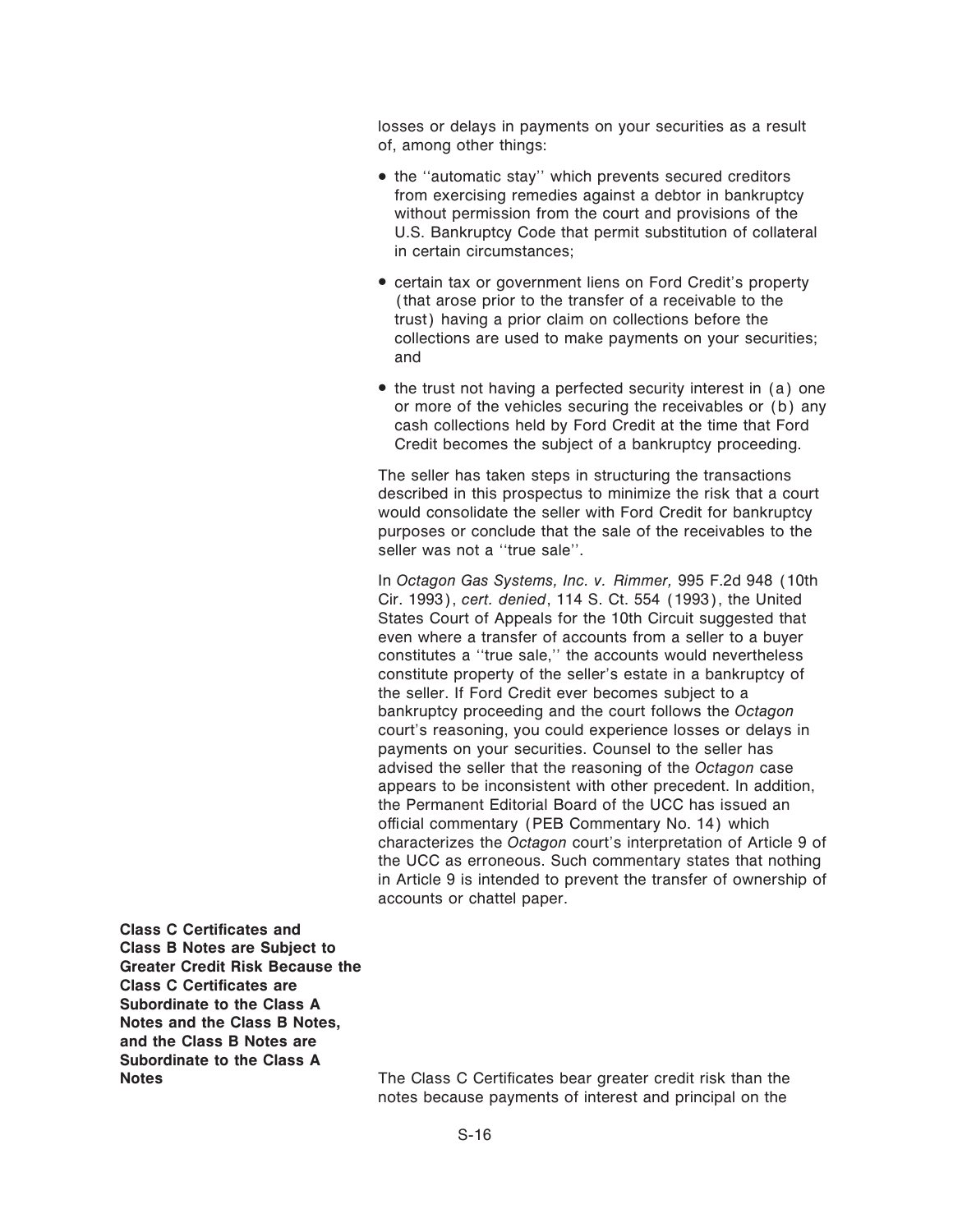Class C Certificates are subordinated, to the extent described below, to payments of interest and principal on the Class A Notes and the Class B Notes. The Class B Notes bear greater risk than the Class A Notes because payments of interest and principal on the Class B Notes are subordinated, to the extent described below, to payments of interest and principal on the Class A Notes.

Interest payments on the Class B Notes on each payment date will be subordinated to servicing fees due to the servicer, interest payments on the Class A Notes and an allocation of principal payments to the Class A Notes to the extent the sum of the principal balances of the Class A Notes exceeds the receivables balance. Interest payments on the Class C Certificates on each payment date will be subordinated to servicing fees due to the servicer, interest payments on the Class B Notes and an allocation of principal payments to the Class A Notes or Class B Notes to the extent the sum of the principal balances of the Class A Notes and the Class B Notes exceeds the receivables balance (after giving effect to the allocation described in the preceding sentence). For a more detailed description of such principal payment circumstances, see ""Description of the Transfer and Servicing Agreements - Distributions -Monthly Withdrawals from the Collection Account'' in this prospectus supplement. The payment order changes, however, following certain events of default.

Principal payments on the Class B Notes will be fully subordinated to principal payments on the Class A Notes. No principal will be paid on the Class B Notes until the Class A Notes have been paid in full. Principal payments on the Class C Certificates will be fully subordinated to principal payments on the Class B Notes. No principal will be paid on the Class C Certificates until the Class B Notes have been paid in full.

**Prepayments, Potential Losses and Change in Order of Priority of Principal Payments Following an Event of Default under**

Following the occurrence of a default in the payment of principal or default for five days or more in the payment of interest on any note which has resulted in an acceleration of the notes, or following an insolvency or a dissolution with respect to the seller or Ford Credit Auto Receivables Two, Inc., the general partner of the seller, the trust will not make any distributions of principal or interest on the Class B Notes until payment in full of principal and interest on the Class A Notes. Following the occurrence of any event of default, the trust will not make any distribution of principal or interest on the Class C Certificates until the notes are paid in full.

If the maturity dates of the notes are accelerated following the occurrence of an event of default, the indenture trustee,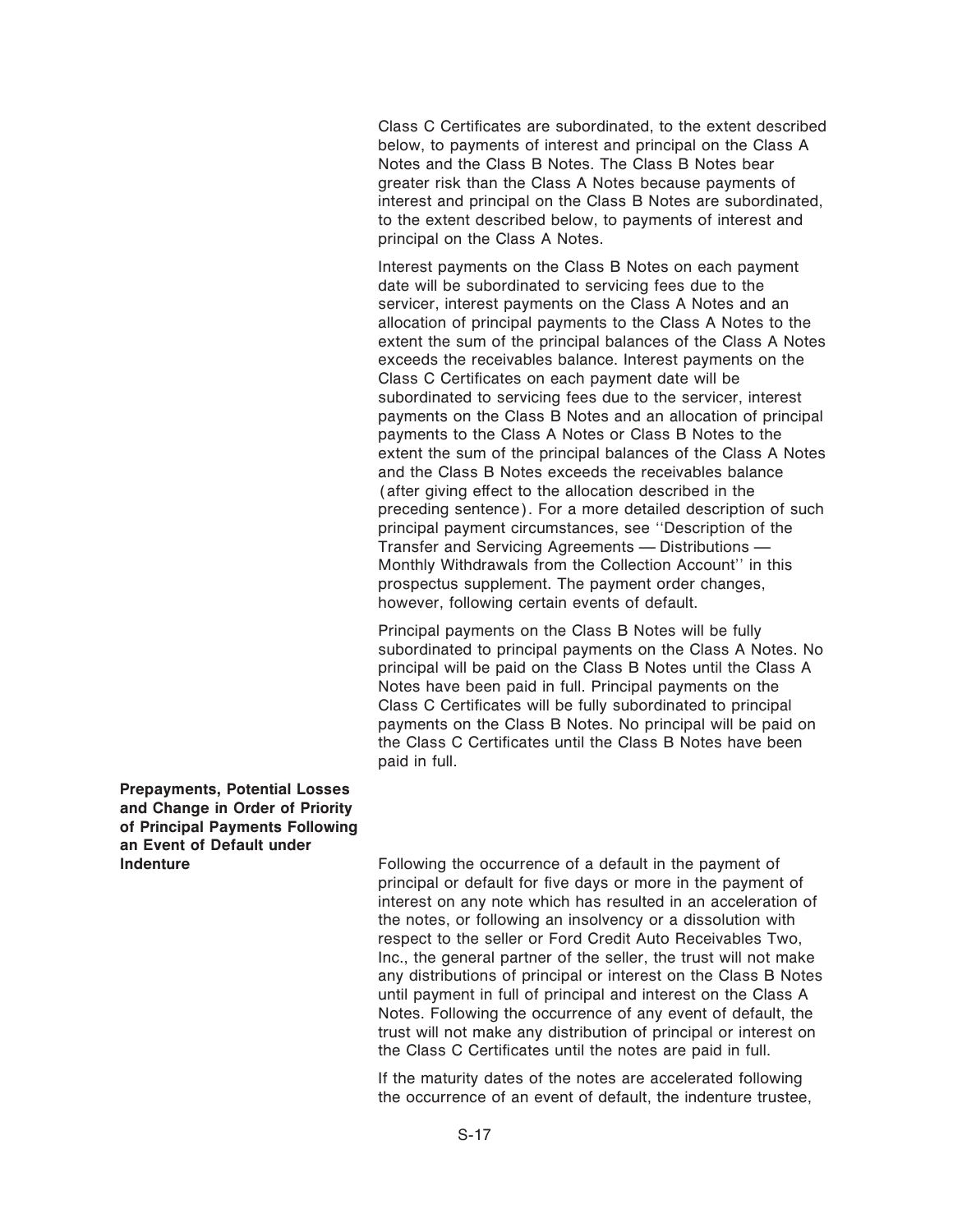acting at the direction of the holders of a majority in outstanding principal amount of the Class A Notes, may sell the receivables and prepay the notes, and after the notes are paid in full, prepay the certificates. The holders of the Class B Notes will not have any right to direct the indenture trustee or to consent to any action until the Class A Notes are paid in full. See "Description of the Notes - The Indenture -Events of Default; Rights Upon Events of Default'' herein and in the prospectus. If principal is repaid to you earlier than expected, you may not be able to reinvest the prepaid amount at a rate of return that is equal to or greater than the rate of return on your securities. You also may not be paid the full principal amount of your securities if the assets of the trust are insufficient to pay the full aggregate principal amount thereof.

## **Limited Control of Trust Actions; Conflicts between Classes of Securities**

Because the trust has pledged the property of the trust to the indenture trustee to secure payment on the notes, the indenture trustee, acting at the direction of the holders of a majority in outstanding principal amount of the Class A Notes, has the power to direct the trust to take certain actions in connection with the property of the trust until the notes have been paid in full. Furthermore, the holders of a majority of the Class A Notes, or the indenture trustee acting on behalf of the holders of Class A Notes, under certain circumstances, has the right to terminate the servicer as the servicer of the receivables without consideration of the effect such termination would have on the holders of Class B Notes or certificates. The holders of Class B Notes will not have the ability to remove the servicer until the Class A Notes have been paid in full and the holders of certificates will not have the ability to remove the servicer until the notes have been paid in full. In addition, the holders of not less than a majority in outstanding principal amount of the Class A Notes will have the right to waive certain events of default with respect to the servicer, without consideration of the effect such waiver would have on the holders of Class B Notes or certificates. See "Description of the Transfer and Servicing Agreements - Events of Servicing Termination" in the prospectus and "- Rights Upon Event of Servicing Termination" and "- Waiver of Past Events of Servicing Termination'' herein and in the prospectus.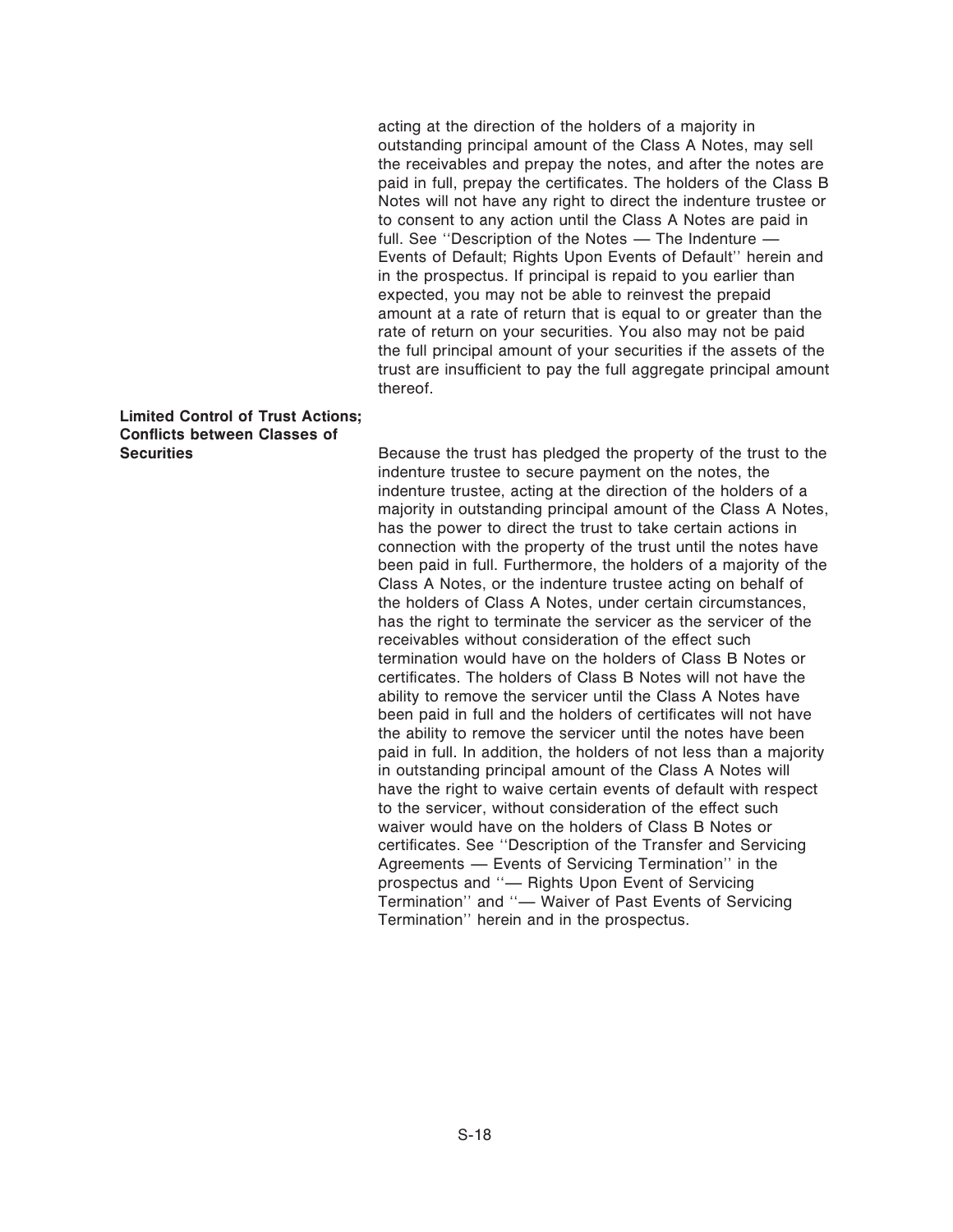**Geographic Concentration** As of January 1, 1999, Ford Credit's records indicate that the billing addresses of the obligors of the receivables were recorded as being in the following states:

| Percentage of<br>Aggregate<br>Principal<br><b>Balance</b> |
|-----------------------------------------------------------|
| 12.50%                                                    |
| 8.89%                                                     |
| 8.09%                                                     |
| 5.75%                                                     |

No other state, by billing addresses, constituted more than 5% of the balance of the receivables as of January 1, 1999. Economic conditions or other factors affecting these states in particular could adversely affect the delinquency, credit loss or repossession experience of the trust.

**Potential Delays in Payments on Securities Due to Potential Computer Program Problems**

An issue affecting Ford Credit and others is the inability of many computer systems and applications to process the year 2000 and beyond (""Y2K''). To address this problem, in 1996, Ford Credit initiated a global Y2K program to manage Ford Credit's overall Y2K compliance effort. As part of this program, Ford Credit established a global Y2K Program Office to coordinate Ford Credit's compliance efforts. Ford Credit participates closely with Ford's Y2K Central Program Office and the Ford Y2K Steering Committee. Ford's Y2K program has been certified by the Information Technology Association of America as meeting its Y2K best practices standards.

The most reasonably likely worst case scenario for Ford Credit with respect to the Y2K problem as it relates to the securities is the failure of an external alliance, particularly another financial institution or energy supplier to that financial institution, to be Y2K compliant. This could result in delay in collecting receivables, which in turn could result in a delay in making payments on the securities.

Ford Credit has established a Y2K business resumption planning committee to evaluate business disruption scenarios, coordinate the establishment of Y2K contingency plans, and identify and implement preemptive strategies. Detailed contingency plans for critical business processes will be developed by March 1999. In addition, Ford Credit is participating with the Ford Motor Company Y2K business resumption steering committee. The trust will not be responsible for paying any Y2K compliance costs incurred by Ford Motor Company or by Ford Credit.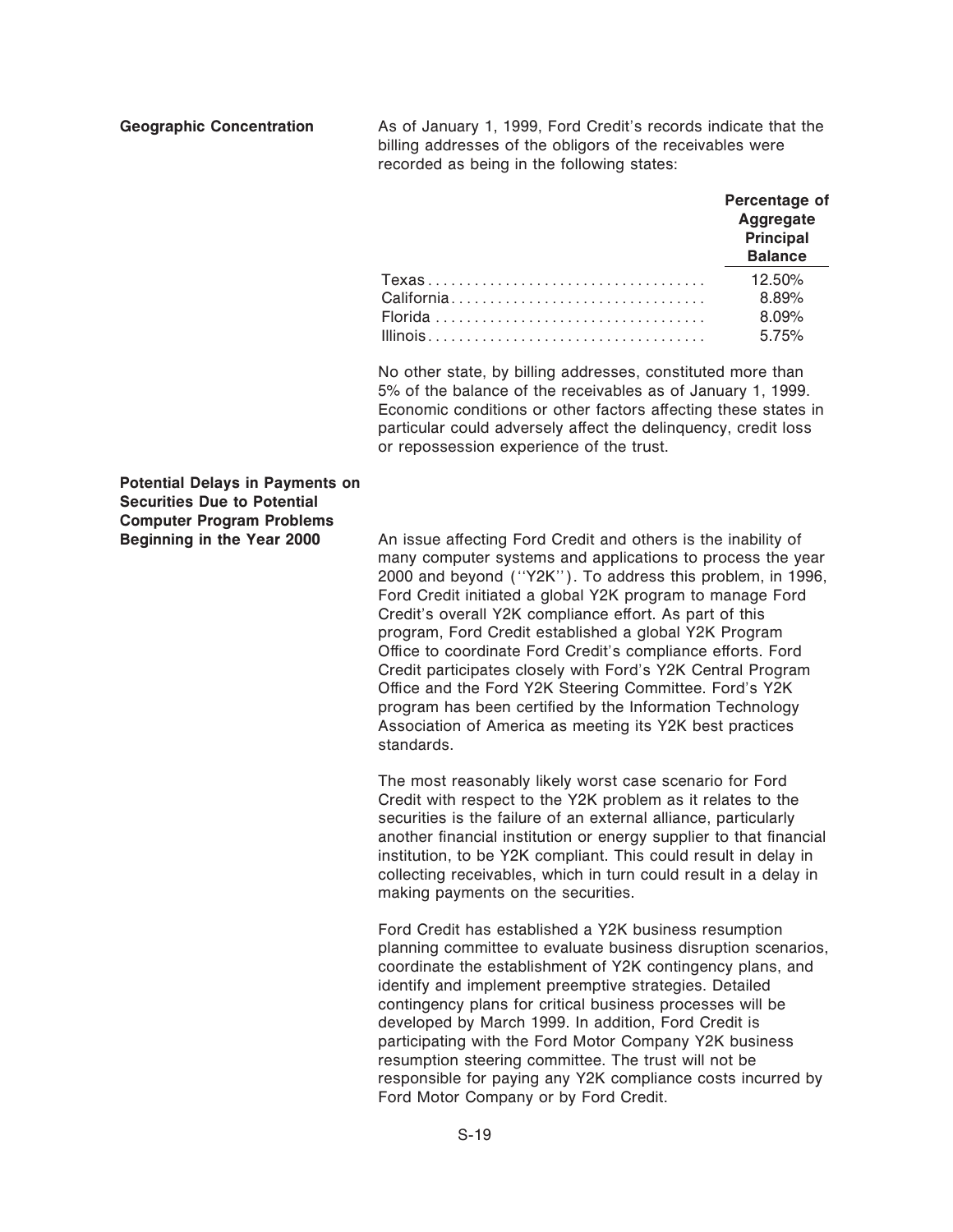#### **THE TRUST**

#### **Limited Purpose and Limited Assets**

Ford Credit Auto Owner Trust 1999-A (the ""Issuer'' or the ""Trust'') is a business trust formed under the laws of the State of Delaware pursuant to a trust agreement (as amended and restated as of January 1, 1999 and as amended and supplemented thereafter, the ""Trust Agreement'') dated as of January 1, 1999, among Ford Credit Auto Receivables Two L.P. (the ""Seller''), the Owner Trustee and the Delaware Trustee. The Trust will not engage in any activity other than (i) acquiring, holding and managing the Receivables and the other assets of the Trust and proceeds therefrom, (ii) issuing the Notes and the Certificates, (iii) making payments on the Notes and the Certificates and (iv) engaging in other activities that are necessary, suitable or convenient to accomplish the foregoing or are incidental thereto or connected therewith.

The Trust will initially be capitalized with the Notes and the Certificates. The Class A-5 Notes and the Class A-6 Notes initially will be sold to Ford Motor Credit Company (the ""Servicer'' or ""Ford Credit'') and thereafter may be sold to third party investors. The Class D Certificates initially will be retained by the Seller and thereafter may be sold to third party investors. The proceeds from the issuance of the Notes and the Certificates will be used by the Trust to acquire the Receivables from the Seller pursuant to a Sale and Servicing Agreement to be dated as of January 1, 1999 (as amended and supplemented from time to time, the ""Sale and Servicing Agreement''), among the Trust, the Seller and the Servicer, and to fund the initial deposit into the Reserve Account.

If the protection provided to the holders of record of the Notes (the ""Noteholders'') by the subordination of the Certificates and to the Noteholders and holders of record of the Certificates (the "Certificateholders," and, together with the Noteholders, the "Securityholders") by the Reserve Account is insufficient, the Trust would have to look principally to the Obligors on the Receivables, the proceeds from the repossession and sale of Financed Vehicles which secure defaulted Receivables and the proceeds from any recourse against Dealers with respect to the Receivables. In such event, certain factors, such as the Trust not having perfected security interests in the Financed Vehicles in all states, may affect the Servicer's ability to repossess and sell the collateral securing the Receivables, and thus may reduce the proceeds to be distributed to the Securityholders. See "Description of the Transfer and Servicing Agreements — Distributions" and "- Reserve Account" herein and "Certain Legal Aspects of the Receivables" in the attached prospectus (the "Prospectus").

#### **Capitalization of the Trust**

The following table illustrates the capitalization of the Trust as of January 21, 1999 (the "Closing Date"), as if the issuance and sale of the Notes and the Certificates had taken place on such date:

|  | 250.000.000 |
|--|-------------|
|  |             |
|  |             |
|  |             |
|  |             |
|  |             |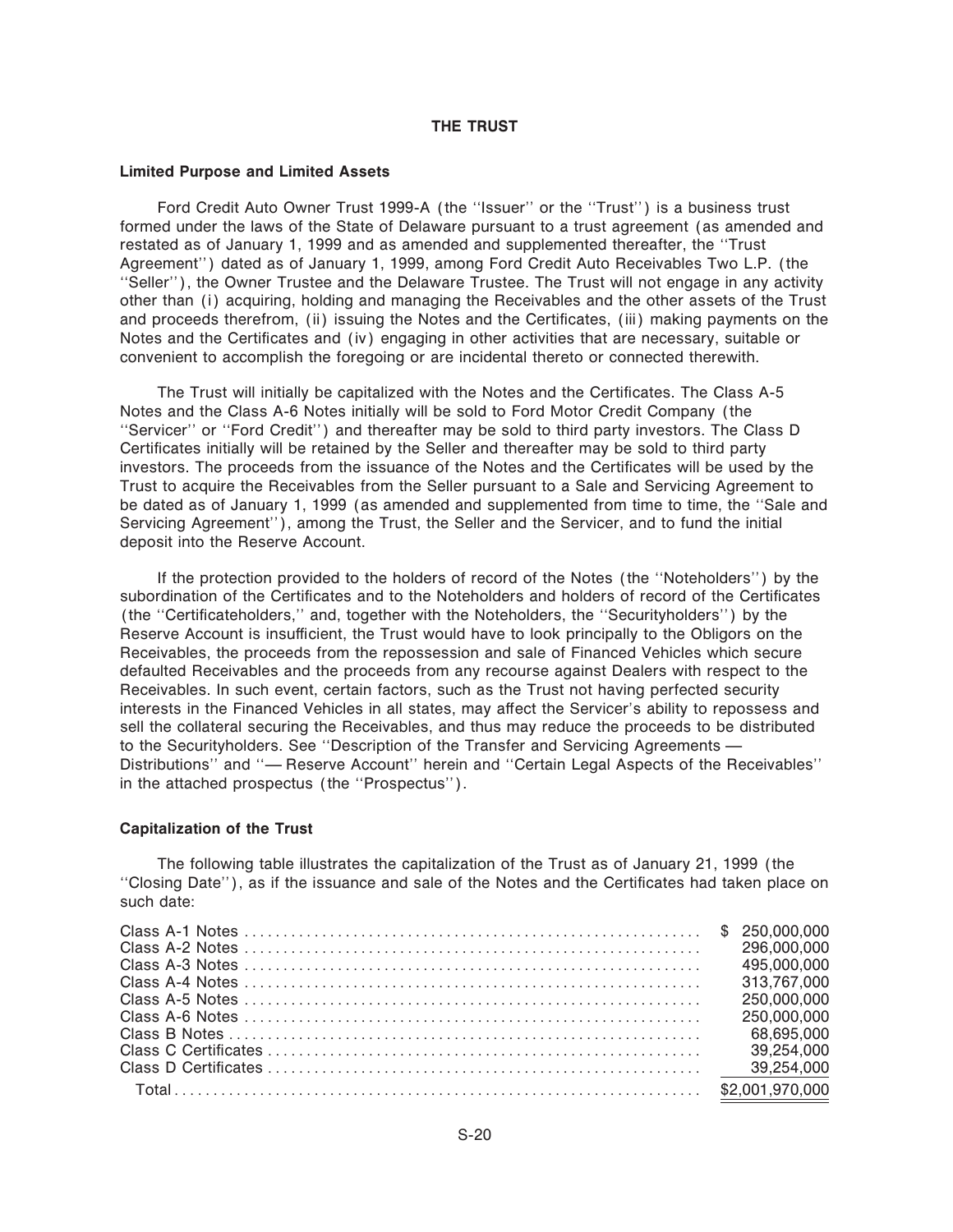#### **The Owner Trustee and the Delaware Trustee**

The Bank of New York is the owner trustee (the ""Owner Trustee'') under the Trust Agreement. The Bank of New York is a New York banking corporation and its principal offices are located at One Wall Street, New York, New York. The Bank of New York (Delaware) is the Delaware trustee (the ""Delaware Trustee'') under the Trust Agreement. The Bank of New York (Delaware) is a Delaware banking corporation and its principal offices are located at White Clay Center, Route 273, Newark, Delaware. The Seller and its affiliates may maintain normal commercial banking relations with the Owner Trustee, the Delaware Trustee, their parent and their affiliates

#### **THE RECEIVABLES POOL**

The assets of the Trust will include a pool (the ""Receivables Pool'') of motor vehicle retail installment sale contracts (the ""Receivables'') secured by security interests in the motor vehicles financed thereby, including certain monies due or received thereunder on or after January 1, 1999 (the "Cutoff Date"). The Receivables were purchased by Ford Credit from Dealers in the ordinary course of business in accordance with Ford Credit's underwriting standards, and were selected from Ford Credit's portfolio for inclusion in the Receivables Pool by several criteria, some of which are set forth in the Prospectus under ""The Receivables Pools,'' as well as the following: each Receivable (i) provides for level monthly payments which provide interest at an APR of not less than 1.90% and fully amortize the amount financed over an original term no greater than 60 months, (ii) is not more than 30 days past due as of the Cutoff Date and has never been extended and (iii) was originated on or after January 1, 1997. Receivables were selected at random from Ford Credit's portfolio of retail installment sale contracts for new vehicles and Ford Credit's portfolio of retail installment sale contracts for used vehicles, in each case, meeting the criteria described above. No selection procedures believed to be adverse to the Noteholders or the Certificateholders were utilized in selecting the Receivables from qualifying retail installment sale contracts. No Receivable has a scheduled maturity later than May 31, 2004.

The ""Pool Balance'' will represent the aggregate principal balance of the Receivables at the end of the preceding Collection Period (or in the case of the first Collection Period, the Cutoff Date), after giving effect to all payments (other than Payaheads) received from Obligors, Liquidation Proceeds, Advances and Purchase Amounts to be remitted by the Servicer or the Seller, as the case may be, all for such Collection Period and all Realized Losses during such Collection Period. ""Realized Losses'' means the excess of the principal balance of any Liquidated Receivable over Liquidation Proceeds to the extent allocable to principal.

With respect to the expected prepayment experience of the Receivables Pool, Ford Credit (i) believes that the actual rate of prepayments will result in a substantially shorter weighted average life than the scheduled weighted average life and (ii) estimates that the actual weighted average life of its portfolio of U.S. retail installment contracts for new and used automobiles and light trucks ranges between 60% and 70% of their scheduled weighted average life. See ""Maturity and Prepayment Considerations'' herein and in the Prospectus.

The geographical distribution and distribution by average annual percentage rate (""APR'') of the Receivables Pool as of the Cutoff Date are set forth in the following tables.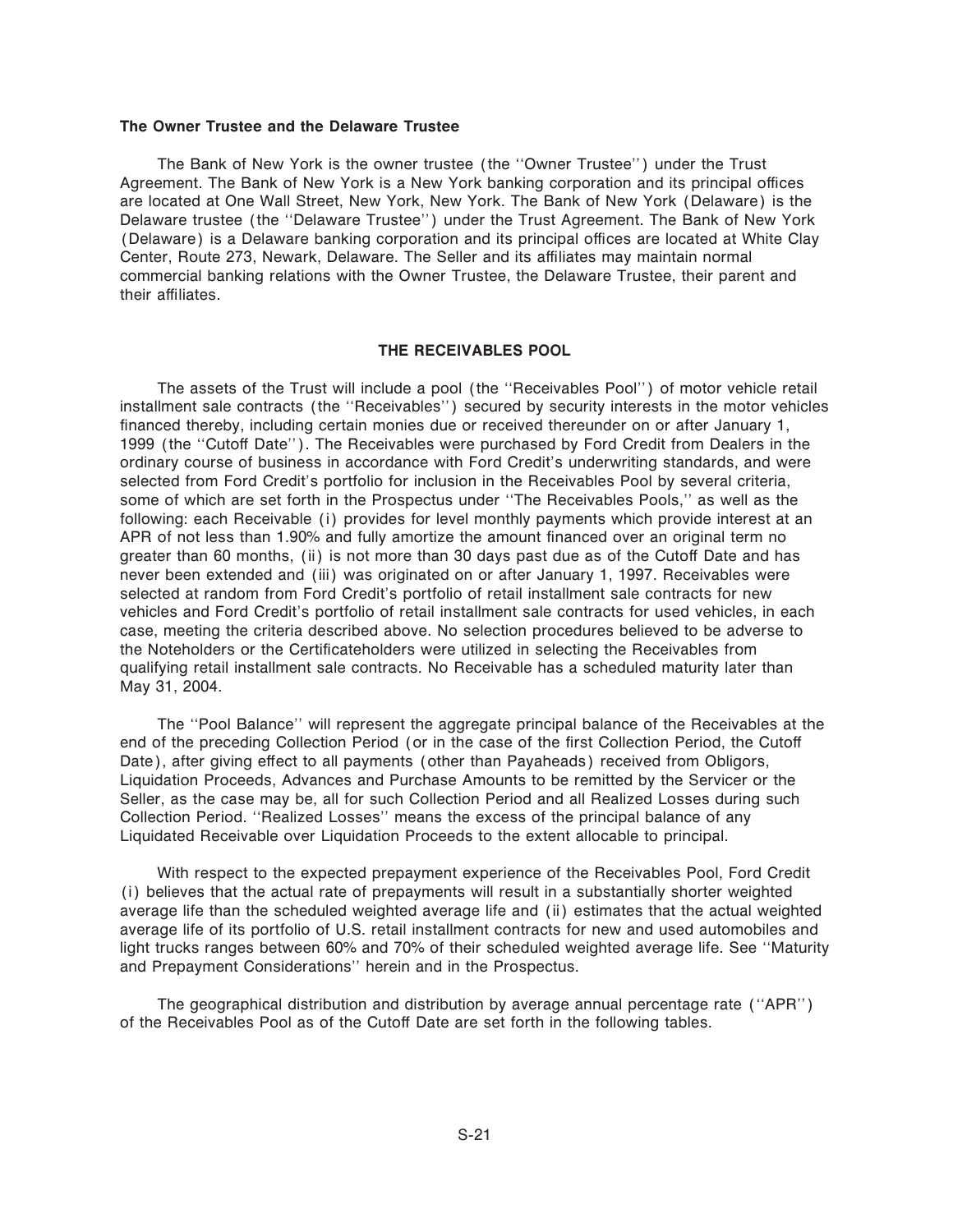| <u>State(1)</u>      | Percentage of<br><b>Aggregate Principal</b><br><b>Balance</b> | State(1)                                | Percentage of<br><b>Aggregate Principal</b><br><b>Balance</b> |
|----------------------|---------------------------------------------------------------|-----------------------------------------|---------------------------------------------------------------|
| Alabama $(2)$        | 0.00%                                                         | Montana                                 | 0.16%                                                         |
| Alaska               | 0.16                                                          | Nebraska                                | 0.29                                                          |
| Arizona              | 1.30                                                          | Nevada $\ldots$                         | 0.63                                                          |
| Arkansas             | 1.27                                                          | New Hampshire                           | 0.65                                                          |
| California           | 8.89                                                          | New Jersey                              | 2.65                                                          |
| Colorado             | 1.34                                                          | New Mexico                              | 0.62                                                          |
| Connecticut          | 1.61                                                          | New York                                | 3.36                                                          |
| Delaware             | 0.19                                                          | North Carolina                          | 3.76                                                          |
| District of Columbia | 0.13                                                          | North Dakota                            | 0.13                                                          |
| Florida              | 8.09                                                          | Ohio                                    | 3.06                                                          |
| Georgia              | 4.55                                                          | Oklahoma                                | 1.51                                                          |
| Hawaii               | 0.22                                                          | $O$ regon $\ldots \ldots \ldots \ldots$ | 1.53                                                          |
| Idaho                | 0.12                                                          | Pennsylvania $(2)$                      | 0.00                                                          |
| Illinois             | 5.75                                                          | Rhode Island                            | 0.21                                                          |
| Indiana              | 1.90                                                          | South Carolina                          | 1.70                                                          |
| $Iowa$               | 0.64                                                          | South Dakota                            | 0.14                                                          |
| Kansas               | 1.27                                                          | Tennessee                               | 2.43                                                          |
| Kentucky             | 1.32                                                          | Texas                                   | 12.50                                                         |
| Louisiana            | 2.45                                                          | Utah                                    | 0.25                                                          |
| Maine                | 0.35                                                          | Vermont                                 | 0.37                                                          |
| Maryland             | 3.26                                                          | Virginia                                | 3.00                                                          |
| Massachusetts        | 2.37                                                          | Washington                              | 1.47                                                          |
| Michigan             | 4.69                                                          | West Virginia                           | 0.60                                                          |
| Minnesota            | 1.06                                                          | Wisconsin                               | 1.42                                                          |
| Mississippi          | 0.96                                                          | Wyoming                                 | 0.13                                                          |
| Missouri             | 3.54                                                          |                                         |                                                               |

### **Geographic Distribution of the Receivables Pool as of the Cutoff Date**

(1) Based on the billing addresses of the Obligors on the Receivables as of the Cutoff Date.

(2) Alabama and Pennsylvania were excluded for administrative reasons.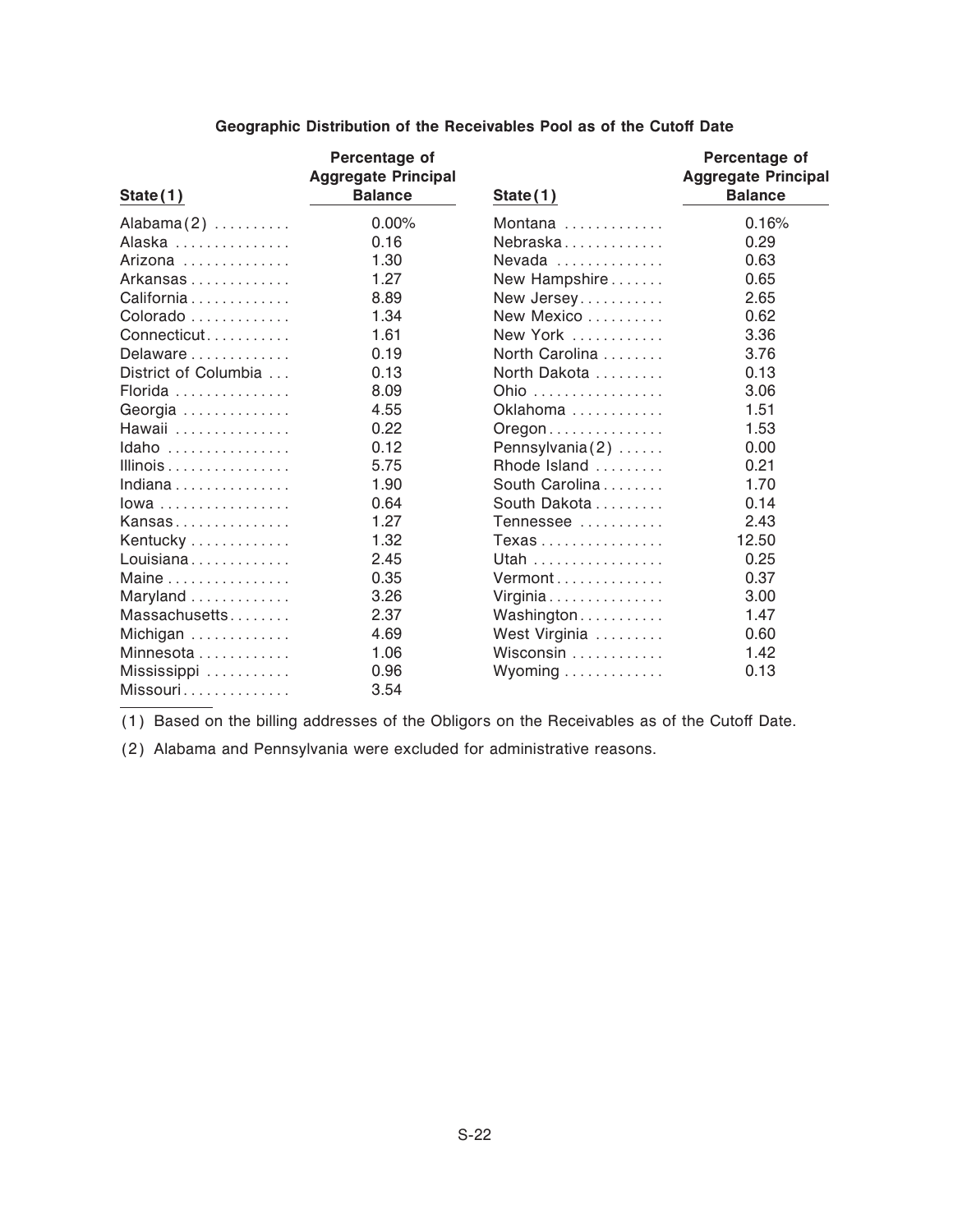#### **Distribution by APR of the Receivables Pool as of the Cutoff Date**

| <b>APR Range</b>                                                                | Number of<br><b>Receivables</b> | Aggregate<br><b>Principal</b><br><b>Balance</b> | Percentage of<br><b>Aggregate</b><br>Principal<br>Balance(1) |
|---------------------------------------------------------------------------------|---------------------------------|-------------------------------------------------|--------------------------------------------------------------|
|                                                                                 | 5,114                           | \$<br>68,653,554.78                             | 3.42%                                                        |
|                                                                                 | 0                               | 0.00                                            | 0.00                                                         |
|                                                                                 | 5,374                           | 77,275,454.48                                   | 3.84                                                         |
|                                                                                 | $\mathbf 0$                     | 0.00                                            | 0.00                                                         |
|                                                                                 | 5,672                           | 87,701,632.94                                   | 4.36                                                         |
|                                                                                 | $\mathbf 0$                     | 0.00                                            | 0.00                                                         |
|                                                                                 | 7,496                           | 124,439,940.70                                  | 6.19                                                         |
|                                                                                 | $\overline{2}$                  | 26,686.64                                       | 0.00                                                         |
|                                                                                 | 5,478                           | 92,129,776.08                                   | 4.58                                                         |
|                                                                                 | 14                              | 167,562.42                                      | 0.01                                                         |
|                                                                                 | 3,026                           | 52,810,715.04                                   | 2.63                                                         |
|                                                                                 | 515                             | 7,159,553.78                                    | 0.36                                                         |
|                                                                                 | 18,407                          | 259,011,506.75                                  | 12.89                                                        |
|                                                                                 | 10,303                          | 123,550,292.20                                  | 6.15                                                         |
|                                                                                 | 17,551                          | 242,728,379.00                                  | 12.08                                                        |
|                                                                                 | 4,597                           | 66,016,369.14                                   | 3.28                                                         |
|                                                                                 | 14,504                          | 223,444,686.21                                  | 11.12                                                        |
| 10.00 to 10.49                                                                  | 4,197                           | 54,269,691.34                                   | 2.70                                                         |
| 10.50 to 10.99 $\dots\dots\dots\dots\dots\dots\dots\dots\dots\dots\dots\dots$   | 6,454                           | 88,880,706.82                                   | 4.42                                                         |
|                                                                                 | 2,019                           | 26,040,141.33                                   | 1.30                                                         |
| 11.50 to 11.99 $\ldots \ldots \ldots \ldots \ldots \ldots \ldots \ldots \ldots$ | 6,726                           | 96,798,380.84                                   | 4.82                                                         |
| 12.00 to 12.49                                                                  | 2,300                           | 28,587,975.40                                   | 1.42                                                         |
|                                                                                 | 4,489                           | 55,938,773.52                                   | 2.78                                                         |
| 13.00 to 13.49                                                                  | 1,489                           | 17,993,074.24                                   | 0.90                                                         |
|                                                                                 | 3,203                           | 37,873,250.89                                   | 1.88                                                         |
|                                                                                 | 1,318                           | 15,412,782.52                                   | 0.77                                                         |
| 14.50 to 14.99                                                                  | 2,583                           | 29,695,970.67                                   | 1.48                                                         |
| 15.00 to 15.49                                                                  | 1,144                           | 12,821,893.13                                   | 0.64                                                         |
|                                                                                 | 1,847                           | 19,548,375.77                                   | 0.97                                                         |
| 16.00 to 16.49                                                                  | 717                             | 7,365,093.04                                    | 0.37                                                         |
| 16.50 to 16.99                                                                  | 1,658                           | 18,255,352.89                                   | 0.91                                                         |
| 17.00 to 17.49                                                                  | 1,058                           | 12,041,595.87                                   | 0.60                                                         |
|                                                                                 | 1,250                           | 13,487,388.19                                   | 0.67                                                         |
| 18.00 to 18.49                                                                  | 1,632                           | 19,291,957.70                                   | 0.96                                                         |
| 18.50 to 18.99                                                                  | 1,186                           | 12,454,114.80                                   | 0.62                                                         |
| 19.00 to 19.49                                                                  | 522                             | 4,990,658.99                                    | 0.25                                                         |
| 19.50 to 20.00 $\ldots \ldots \ldots \ldots \ldots \ldots \ldots \ldots \ldots$ | 1,343                           | 13,158,192.35                                   | 0.65                                                         |
|                                                                                 | 145,188                         | \$2,010,021,480.46                              | 100.00%                                                      |

(1) May not add to 100.00% due to rounding.

Approximately 77.5% of the aggregate principal balance of the Receivables, constituting 69.2% of the number of Receivables, as of the Cutoff Date, represent vehicles financed at new vehicle rates, and the remainder of the Receivables represent vehicles financed at used vehicle rates.

By aggregate principal balance, approximately 5.4% of the Receivables constitute Precomputed Receivables and 94.6% of the Receivables constitute Simple Interest Receivables.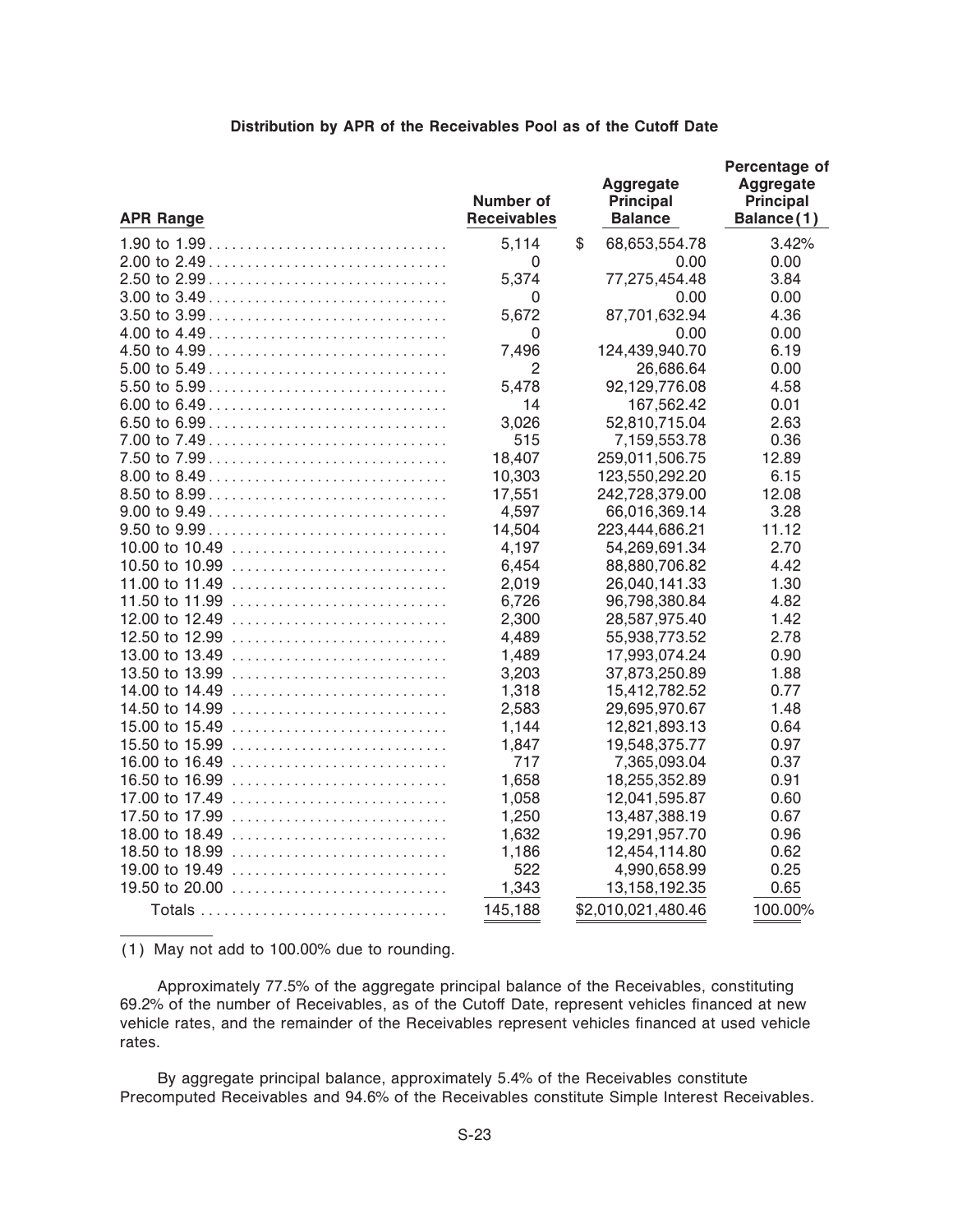See ""The Receivables Pools'' in the Prospectus for a further description of the characteristics of Precomputed Receivables and Simple Interest Receivables.

#### **Weighted Average Life of the Securities**

Prepayments on automotive receivables can be measured relative to a prepayment standard or model. The model used in this Prospectus Supplement, the Absolute Prepayment Model (""ABS''), represents an assumed rate of prepayment each month relative to the original number of receivables in a pool of receivables. ABS further assumes that all the Receivables are the same size and amortize at the same rate and that each receivable in each month of its life will either be paid as scheduled or be prepaid in full. For example, in a pool of receivables originally containing 10,000 receivables, a 1% ABS rate means that 100 receivables prepay each month. ABS does not purport to be an historical description of prepayment experience or a prediction of the anticipated rate of prepayment of any pool of receivables, including the Receivables.

As the rate of payment of principal of each class of Notes and each class of Certificates will depend on the rate of payment (including prepayments) of the principal balance of the Receivables, final payment of any class of Notes and the final distribution in respect of either class of Certificates could occur significantly earlier than the respective Final Scheduled Distribution Dates. Reinvestment risk associated with early payment of the Notes and the Certificates will be borne exclusively by the Noteholders and the Certificateholders, respectively.

The table captioned "Percent of Initial Note Principal Amount or Initial Certificate Balance at Various ABS Percentages" (the "ABS Table") has been prepared on the basis of the characteristics of the Receivables. The ABS Table assumes that (i) the Receivables prepay in full at the specified constant percentage of ABS monthly, with no defaults, losses or repurchases, (ii) each scheduled monthly payment on the Receivables is made on the last day of each month and each month has 30 days, (iii) payments on the Notes and distributions on the Certificates are made on each Distribution Date (and each such date is assumed to be the fifteenth day of each applicable month), (iv) the balance in the Reserve Account on each Distribution Date is equal to the Specified Reserve Balance and  $(v)$  the Servicer does not exercise its option to purchase the Receivables. The pools have an assumed cutoff date of January 1, 1999. The ABS Table indicates the projected weighted average life of each class of Notes and the Class C Certificates and sets forth the percent of the initial principal amount of each class of Notes and the percent of the initial Certificate Balance of the Class C Certificates that is projected to be outstanding after each of the Distribution Dates shown at various constant ABS percentages.

The ABS Table also assumes that the Receivables have been aggregated into hypothetical pools with all of the Receivables within each such pool having the following characteristics and that the level scheduled monthly payment for each of the pools (which is based on its aggregate principal balance, APR, original term to maturity and remaining term to maturity as of the Cutoff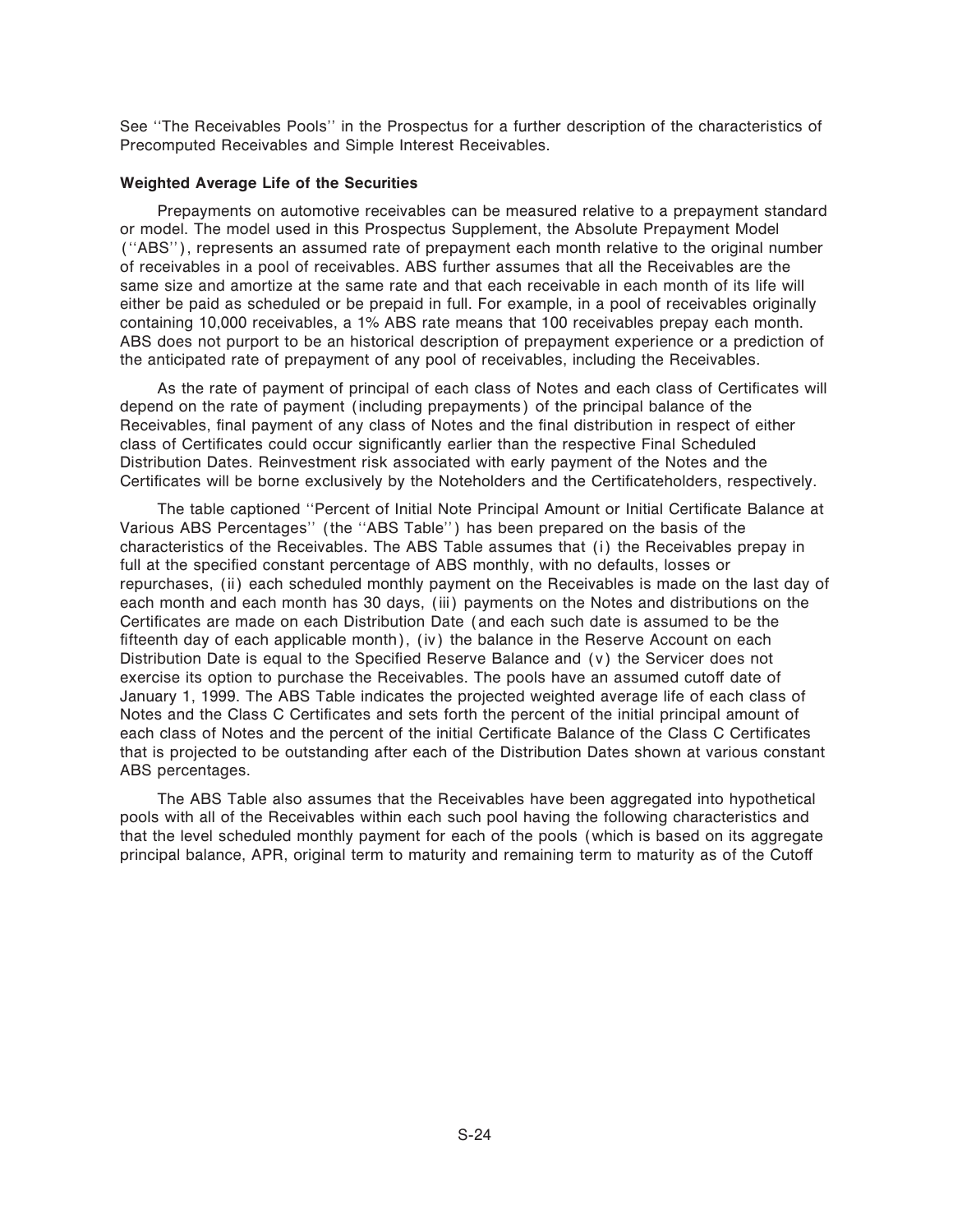Date) will be such that each pool will be fully amortized by the end of its remaining term to maturity.

| Pool | Aggregate<br><b>Principal Balance</b> | <b>APR</b> | <b>Original Term</b><br>to Maturity<br>(In Months) | <b>Remaining Term</b><br>to Maturity<br>(In Months) |
|------|---------------------------------------|------------|----------------------------------------------------|-----------------------------------------------------|
|      | \$<br>15,996,310.82                   | 2.713%     | 35                                                 | 32                                                  |
|      | 27,018,799.50                         | 2.851      | 35                                                 | 29                                                  |
|      | 104,828,094.92                        | 3.778      | 48                                                 | 34                                                  |
|      | 48,001,156.47                         | 4.055      | 48                                                 | 42                                                  |
|      | 20,702,276.39                         | 4.197      | 35                                                 | 22                                                  |
|      | 21,633,107.06                         | 4.606      | 48                                                 | 44                                                  |
|      | 86,925,231.45                         | 5.303      | 60                                                 | 57                                                  |
|      | 113,230,680.25                        | 5.662      | 60                                                 | 54                                                  |
|      | 165,866,741.00                        | 5.968      | 60                                                 | 46                                                  |
|      | 35,966,768.65                         | 9.995      | 34                                                 | 19                                                  |
|      | 44,431,900.54                         | 10.134     | 33                                                 | 27                                                  |
|      | 242,850,762.37                        | 10.134     | 60                                                 | 45                                                  |
|      | 76,754,058.05                         | 10.270     | 48                                                 | 32                                                  |
|      | 32,733,703.21                         | 10.426     | 33                                                 | 29                                                  |
|      | 82,382,436.98                         | 10.544     | 48                                                 | 42                                                  |
|      | 62,684,675.73                         | 10.703     | 48                                                 | 44                                                  |
|      | 431,483,543.79                        | 10.865     | 60                                                 | 54                                                  |
|      | 396,531,233.28                        | 10.905     | 60                                                 | 56                                                  |
|      | \$2,010,021,480.46                    |            |                                                    |                                                     |

The actual characteristics and performance of the Receivables will differ from the assumptions used in constructing the ABS Table. The assumptions used are hypothetical and have been provided only to give a general sense of how the principal cash flows might behave under varying prepayment scenarios. For example, it is very unlikely that the Receivables will prepay at a constant level of ABS until maturity or that all of the Receivables will prepay at the same level of ABS. Moreover, the diverse terms of Receivables within each of the hypothetical pools could produce slower or faster principal distributions than indicated in the ABS Table at the various constant percentages of ABS specified, even if the original and remaining terms to maturity of the Receivables are as assumed. Any difference between such assumptions and the actual characteristics and performance of the Receivables, or actual prepayment experience, will affect the percentages of initial amounts outstanding over time and the weighted average lives of each class of Notes and the Class C Certificates.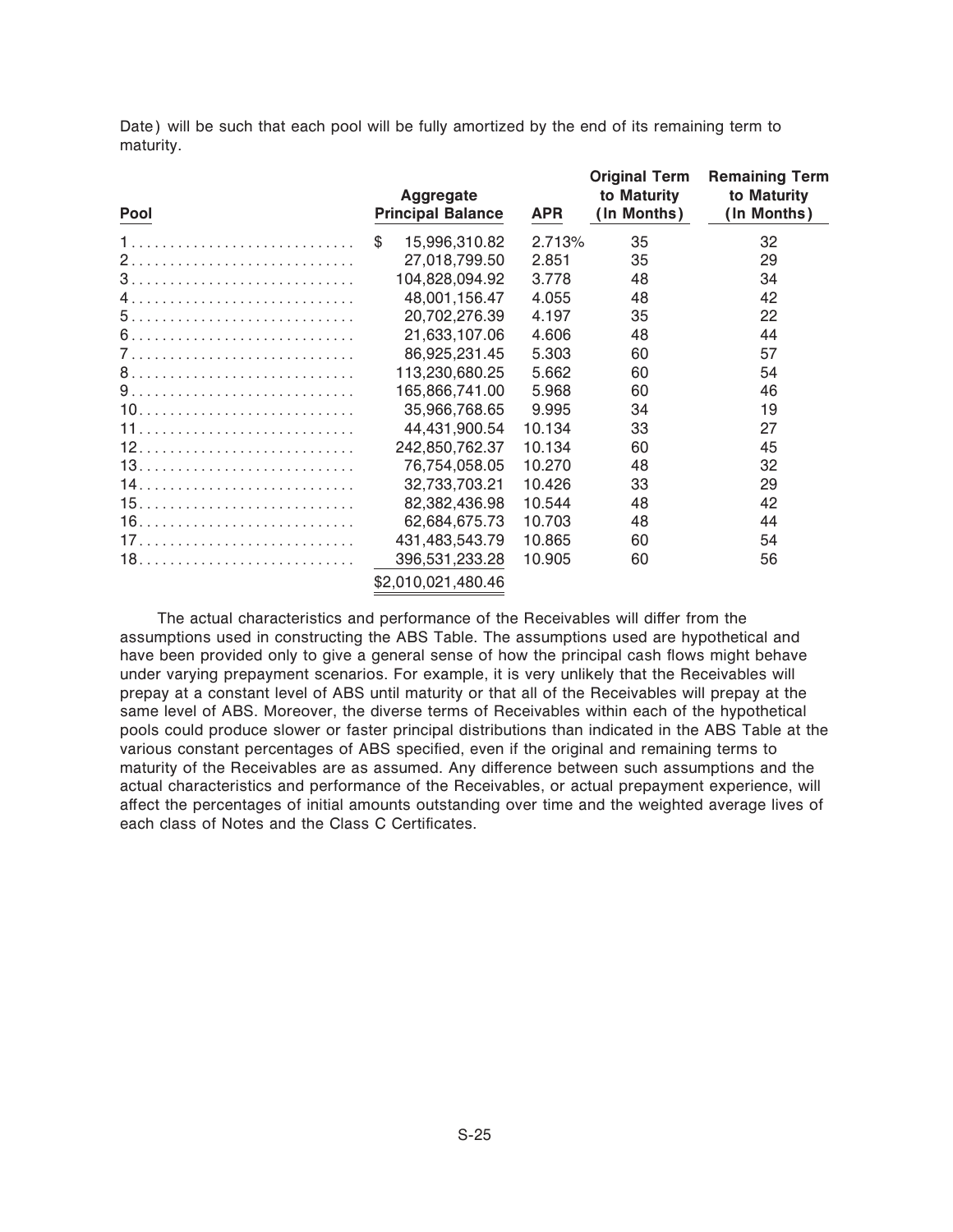#### **Percent of Initial Note Principal Amount or Initial Certificate Balance at Various ABS Percentages**

|                               |                | <b>Class A-1 Notes</b> |                |                | <b>Class A-2 Notes</b> |                      |                  |                  | <b>Class A-3 Notes</b> |                  |                  |                  |
|-------------------------------|----------------|------------------------|----------------|----------------|------------------------|----------------------|------------------|------------------|------------------------|------------------|------------------|------------------|
| <b>Distribution Date</b>      | 0.5%           | 1.0%                   | 1.5%           | 1.8%           | 0.5%                   | 1.0%                 | 1.5%             | 1.8%             | 0.5%                   | 1.0%             | 1.5%             | 1.8%             |
| <b>Closing Date</b><br>$[$    | 100.00         | 100.00                 | 100.00         | 100.00         |                        | 100.00 100.00 100.00 |                  | 100.00           | 100.00                 | 100.00           | 100.00 100.00    |                  |
| 2/15/1999<br>.<br>3/15/1999   | 78.10<br>56.91 | 73.61<br>48.12         | 68.66<br>38.43 | 65.43<br>32.11 | 100.00<br>100.00       | 100.00<br>100.00     | 100.00<br>100.00 | 100.00<br>100.00 | 100.00<br>100.00       | 100.00<br>100.00 | 100.00<br>100.00 | 100.00<br>100.00 |
| 4/15/1999                     | 35.90          | 22.99                  | 8.77           | 0.00           | 100.00                 | 100.00               | 100.00           | 99.57            | 100.00                 | 100.00           | 100.00 100.00    |                  |
| 5/15/1999                     | 14.94          | 0.00                   | 0.00           | 0.00           | 100.00                 | 98.41                | 82.76            | 72.54            | 100.00                 | 100.00           | 100.00           | 100.00           |
| 6/15/1999<br>.                | 0.00           | 0.00                   | 0.00           | 0.00           | 95.02                  | 77.66                | 58.55            | 46.07            | 100.00                 | 100.00           | 100.00           | 100.00           |
| 7/15/1999<br>8/15/1999        | 0.00<br>0.00   | 0.00<br>0.00           | 0.00<br>0.00   | 0.00<br>0.00   | 77.48<br>60.02         | 57.14<br>36.86       | 34.74<br>11.38   | 20.13            | 0.00 100.00 100.00     | 100.00 100.00    | 100.00<br>100.00 | 100.00<br>96.86  |
| 9/15/1999<br>.                | 0.00           | 0.00                   | 0.00           | 0.00           | 42.64                  | 16.84                | 0.00             | 0.00             | 100.00                 | 100.00           | 93.79            | 82.73            |
| 10/15/1999                    | 0.00           | 0.00                   | 0.00           | 0.00           | 25.34                  | 0.00                 | 0.00             | 0.00             | 100.00                 | 100.00           | 81.46            | 69.32            |
| 11/15/1999                    | 0.00           | 0.00                   | 0.00           | 0.00           | 8.11                   | 0.00                 | 0.00             | 0.00             | 100.00                 | 89.50            | 69.35            | 56.21            |
| 12/15/1999                    | 0.00<br>0.00   | 0.00<br>0.00           | 0.00<br>0.00   | 0.00<br>0.00   | 0.00<br>0.00           | 0.00<br>0.00         | 0.00<br>0.00     | 0.00<br>0.00     | 98.68<br>89.57         | 79.05<br>68.72   | 57.47<br>45.82   | 43.40<br>30.90   |
| 1/15/2000<br>2/15/2000        | 0.00           | 0.00                   | 0.00           | 0.00           | 0.00                   | 0.00                 | 0.00             | 0.00             | 80.47                  | 58.52            | 34.40            | 18.70            |
| 3/15/2000                     | 0.00           | 0.00                   | 0.00           | 0.00           | 0.00                   | 0.00                 | 0.00             | 0.00             | 71.40                  | 48.44            | 23.23            | 6.81             |
| 4/15/2000                     | 0.00           | 0.00                   | 0.00           | 0.00           | 0.00                   | 0.00                 | 0.00             | 0.00             | 62.35                  | 38.48            | 12.29            | 0.00             |
| $5/15/2000$                   | 0.00<br>0.00   | 0.00<br>0.00           | 0.00<br>0.00   | 0.00<br>0.00   | 0.00<br>0.00           | 0.00<br>0.00         | 0.00<br>0.00     | 0.00<br>0.00     | 53.32<br>44.32         | 28.66<br>18.96   | 1.56<br>0.00     | 0.00<br>0.00     |
| 6/15/2000<br>7/15/2000        | 0.00           | 0.00                   | 0.00           | 0.00           | 0.00                   | 0.00                 | 0.00             | 0.00             | 35.35                  | 9.39             | 0.00             | 0.00             |
| 8/15/2000                     | 0.00           | 0.00                   | 0.00           | 0.00           | 0.00                   | 0.00                 | 0.00             | 0.00             | 26.40                  | 0.00             | 0.00             | 0.00             |
| 9/15/2000<br>.                | 0.00           | 0.00                   | 0.00           | 0.00           | 0.00                   | 0.00                 | 0.00             | 0.00             | 17.84                  | 0.00             | 0.00             | 0.00             |
| $10/15/2000$                  | 0.00<br>0.00   | 0.00                   | 0.00           | 0.00           | 0.00                   | 0.00                 | 0.00             | 0.00             | 9.30<br>0.74           | 0.00             | 0.00             | 0.00             |
| 11/15/2000<br>12/15/2000      | 0.00           | 0.00<br>0.00           | 0.00<br>0.00   | 0.00<br>0.00   | 0.00<br>0.00           | 0.00<br>0.00         | 0.00<br>0.00     | 0.00<br>0.00     | 0.00                   | 0.00<br>0.00     | 0.00<br>0.00     | 0.00<br>0.00     |
| $1/15/2001$                   | 0.00           | 0.00                   | 0.00           | 0.00           | 0.00                   | 0.00                 | 0.00             | 0.00             | 0.00                   | 0.00             | 0.00             | 0.00             |
| 2/15/2001<br>.                | 0.00           | 0.00                   | 0.00           | 0.00           | 0.00                   | 0.00                 | 0.00             | 0.00             | 0.00                   | 0.00             | 0.00             | 0.00             |
| $3/15/2001$                   | 0.00           | 0.00                   | 0.00           | 0.00           | 0.00                   | 0.00                 | 0.00             | 0.00             | 0.00                   | 0.00             | 0.00             | 0.00             |
| 4/15/2001<br>.<br>$5/15/2001$ | 0.00<br>0.00   | 0.00<br>0.00           | 0.00<br>0.00   | 0.00<br>0.00   | 0.00<br>0.00           | 0.00<br>0.00         | 0.00<br>0.00     | 0.00<br>0.00     | 0.00<br>0.00           | 0.00<br>0.00     | 0.00<br>0.00     | 0.00<br>0.00     |
| $6/15/2001$                   | 0.00           | 0.00                   | 0.00           | 0.00           | 0.00                   | 0.00                 | 0.00             | 0.00             | 0.00                   | 0.00             | 0.00             | 0.00             |
| $7/15/2001$                   | 0.00           | 0.00                   | 0.00           | 0.00           | 0.00                   | 0.00                 | 0.00             | 0.00             | 0.00                   | 0.00             | 0.00             | 0.00             |
| $8/15/2001$                   | 0.00           | 0.00                   | 0.00           | 0.00           | 0.00                   | 0.00                 | 0.00             | 0.00             | 0.00                   | 0.00             | 0.00             | 0.00             |
| 9/15/2001<br>.<br>10/15/2001  | 0.00<br>0.00   | 0.00<br>0.00           | 0.00<br>0.00   | 0.00<br>0.00   | 0.00<br>0.00           | 0.00<br>0.00         | 0.00<br>0.00     | 0.00<br>0.00     | 0.00<br>0.00           | 0.00<br>0.00     | 0.00<br>0.00     | 0.00<br>0.00     |
| 11/15/2001                    | 0.00           | 0.00                   | 0.00           | 0.00           | 0.00                   | 0.00                 | 0.00             | 0.00             | 0.00                   | 0.00             | 0.00             | 0.00             |
| 12/15/2001                    | 0.00           | 0.00                   | 0.00           | 0.00           | 0.00                   | 0.00                 | 0.00             | 0.00             | 0.00                   | 0.00             | 0.00             | 0.00             |
| $1/15/2002$                   | 0.00           | 0.00                   | 0.00           | 0.00           | 0.00                   | 0.00                 | 0.00             | 0.00             | 0.00                   | 0.00             | 0.00             | 0.00             |
| $2/15/2002$<br>$3/15/2002$    | 0.00<br>0.00   | 0.00<br>0.00           | 0.00<br>0.00   | 0.00<br>0.00   | 0.00<br>0.00           | 0.00<br>0.00         | 0.00<br>0.00     | 0.00<br>0.00     | 0.00<br>0.00           | 0.00<br>0.00     | 0.00<br>0.00     | 0.00<br>0.00     |
| $4/15/2002$                   | 0.00           | 0.00                   | 0.00           | 0.00           | 0.00                   | 0.00                 | 0.00             | 0.00             | 0.00                   | 0.00             | 0.00             | 0.00             |
| $5/15/2002$                   | 0.00           | 0.00                   | 0.00           | 0.00           | 0.00                   | 0.00                 | 0.00             | 0.00             | 0.00                   | 0.00             | 0.00             | 0.00             |
| $6/15/2002$                   | 0.00           | 0.00<br>0.00           | 0.00<br>0.00   | 0.00<br>0.00   | 0.00<br>0.00           | 0.00<br>0.00         | 0.00<br>0.00     | 0.00<br>0.00     | 0.00<br>0.00           | 0.00<br>0.00     | 0.00<br>0.00     | 0.00<br>0.00     |
| 7/15/2002<br>$8/15/2002$      | 0.00<br>0.00   | 0.00                   | 0.00           | 0.00           | 0.00                   | 0.00                 | 0.00             | 0.00             | 0.00                   | 0.00             | 0.00             | 0.00             |
| $9/15/2002$                   | 0.00           | 0.00                   | 0.00           | 0.00           | 0.00                   | 0.00                 | 0.00             | 0.00             | 0.00                   | 0.00             | 0.00             | 0.00             |
| $10/15/2002$                  | 0.00           | 0.00                   | 0.00           | 0.00           | 0.00                   | 0.00                 | 0.00             | 0.00             | 0.00                   | 0.00             | 0.00             | 0.00             |
| 11/15/2002                    | 0.00           | 0.00                   | 0.00           | 0.00           | 0.00                   | 0.00                 | 0.00             | 0.00             | 0.00                   | 0.00             | 0.00             | 0.00             |
| 12/15/2002<br>$1/15/2003$     | 0.00<br>0.00   | 0.00<br>0.00           | 0.00<br>0.00   | 0.00<br>0.00   | 0.00<br>0.00           | 0.00<br>0.00         | 0.00<br>0.00     | 0.00<br>0.00     | 0.00<br>0.00           | 0.00<br>0.00     | 0.00<br>0.00     | 0.00<br>0.00     |
| $2/15/2003$                   | 0.00           | 0.00                   | 0.00           | 0.00           | 0.00                   | 0.00                 | 0.00             | 0.00             | 0.00                   | 0.00             | 0.00             | 0.00             |
| $3/15/2003$                   | 0.00           | 0.00                   | 0.00           | 0.00           | 0.00                   | 0.00                 | 0.00             | 0.00             | 0.00                   | 0.00             | 0.00             | 0.00             |
| $4/15/2003$                   | 0.00           | 0.00                   | 0.00           | 0.00           | 0.00                   | 0.00                 | 0.00             | 0.00             | 0.00                   | 0.00             | 0.00             | 0.00             |
| 5/15/2003<br>$6/15/2003$      | 0.00<br>0.00   | 0.00<br>0.00           | 0.00<br>0.00   | 0.00<br>0.00   | 0.00<br>0.00           | 0.00<br>0.00         | 0.00<br>0.00     | 0.00<br>0.00     | 0.00<br>0.00           | 0.00<br>0.00     | 0.00<br>0.00     | 0.00<br>0.00     |
| Weighted Average Life         |                |                        |                |                |                        |                      |                  |                  |                        |                  |                  |                  |
| $(years)$ (1)                 | 0.22           | 0.19                   | 0.16           | 0.15           | 0.66                   | 0.56                 | 0.47             | 0.43             | 1.39                   | 1.18             | 1.00             | 0.90             |

(1) The weighted average life of a Note is determined by (i) multiplying the amount of each principal payment on a Note by the number of years from the date of the<br>issuance of the Note to the related Distribution Date, (ii

**The ABS Table has been prepared based on the assumptions described above (including the assumptions regarding the characteristics and performance of the Receivables which will** differ from the actual characteristics and performance thereof) and should be read in **conjunction therewith.**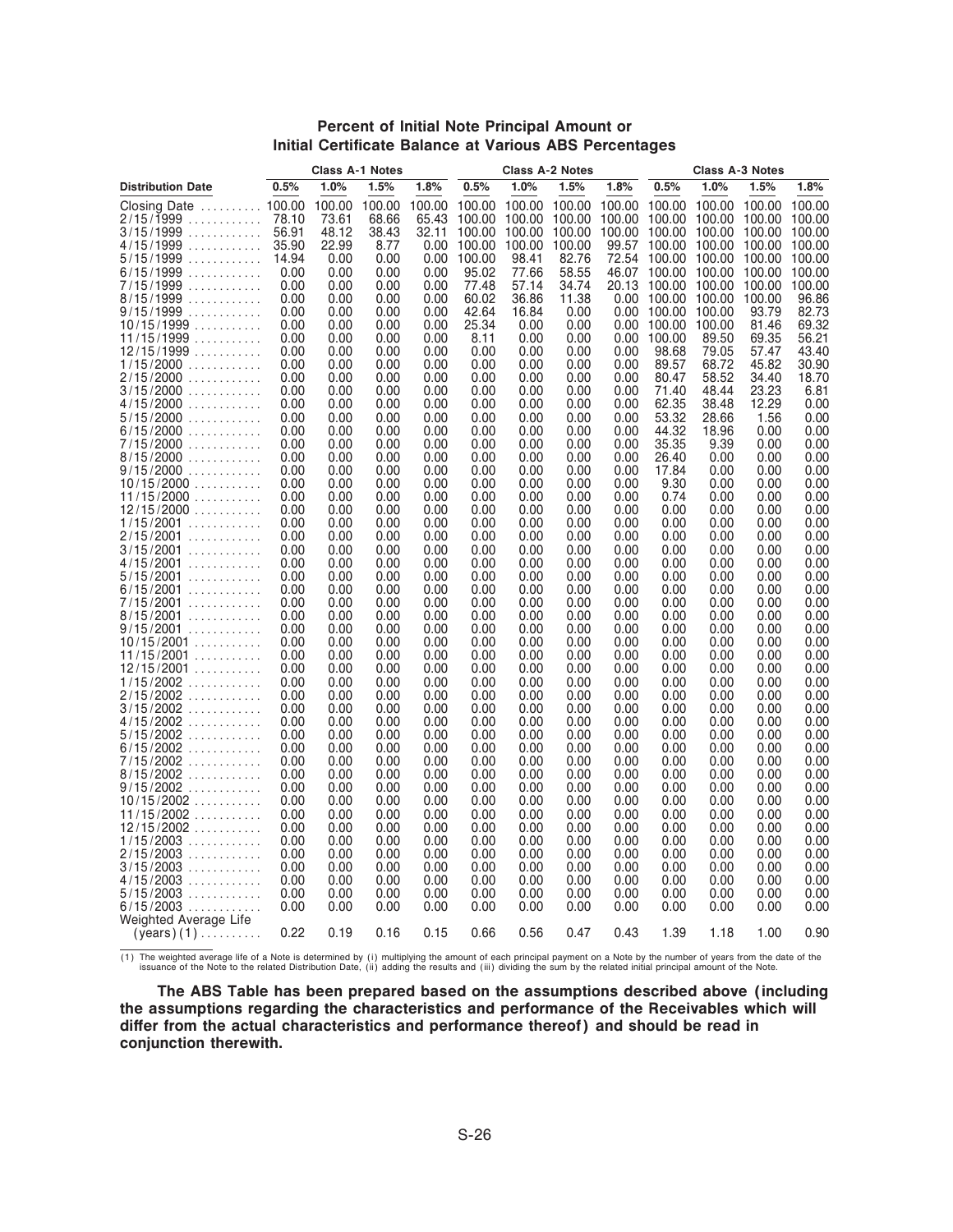#### **Percent of Initial Note Principal Amount or Certificate Balance at Various ABS Percentages**

| <b>Distribution</b>                                                                                                                                                                                       |               | <b>Class A-4 Notes</b> |                |                   |                    |                                                               | <b>Class A-5 Notes</b> |              |                                     |                           | <b>Class A-6 Notes</b>                                            |                |
|-----------------------------------------------------------------------------------------------------------------------------------------------------------------------------------------------------------|---------------|------------------------|----------------|-------------------|--------------------|---------------------------------------------------------------|------------------------|--------------|-------------------------------------|---------------------------|-------------------------------------------------------------------|----------------|
| Date                                                                                                                                                                                                      | 0.5%          | 1.0%                   | 1.5%           | 1.8%              | 0.5%               | 1.0%                                                          | 1.5%                   | 1.8%         | 0.5%                                | 1.0%                      | 1.5%                                                              | 1.8%           |
| Closing Date  100.00 100.00 100.00 100.00 100.00 100.00 100.00 100.00 100.00 100.00 100.00 100.00                                                                                                         |               |                        |                |                   |                    |                                                               |                        |              |                                     |                           |                                                                   |                |
|                                                                                                                                                                                                           |               |                        |                |                   |                    |                                                               |                        |              |                                     |                           | 100.00 100.00                                                     |                |
| 3/15/1999 100.00 100.00 100.00 100.00 100.00 100.00 100.00 100.00 100.00 100.00 100.00 100                                                                                                                |               |                        |                |                   |                    |                                                               |                        |              |                                     |                           |                                                                   |                |
| 4/15/1999 100.00 100.00 100.00 100.00 100.00 100.00 100.00 100.00 100.00 100.00 100.00 100.00                                                                                                             |               |                        |                |                   |                    |                                                               |                        |              |                                     |                           |                                                                   |                |
| $5/15/1999$ 100.00 100.00 100.00 100.00 100.00 100.00 100.00 100.00 100.00 100.00 100.00 100.00 100.00<br>$6/15/1999$ 100.00 100.00 100.00 100.00 100.00 100.00 100.00 100.00 100.00 100.00 100.00 100.00 |               |                        |                |                   |                    |                                                               |                        |              |                                     |                           |                                                                   |                |
| 7/15/1999 100.00 100.00 100.00 100.00 100.00 100.00 100.00 100.00 100.00 100.00 100.00 100.00                                                                                                             |               |                        |                |                   |                    |                                                               |                        |              |                                     |                           |                                                                   |                |
| 8/15/1999  100.00 100.00 100.00 100.00 100.00 100.00 100.00 100.00 100.00 100.00 100.00 100.00                                                                                                            |               |                        |                |                   |                    |                                                               |                        |              |                                     |                           |                                                                   |                |
| $9/15/1999$ 100.00 100.00 100.00 100.00 100.00 100.00 100.00 100.00 100.00 100.00 100.00 100.00 100.00                                                                                                    |               |                        |                |                   |                    |                                                               |                        |              |                                     |                           |                                                                   |                |
| $10/15/1999$ 100.00 100.00 100.00 100.00 100.00 100.00 100.00 100.00 100.00 100.00 100.00 100.00                                                                                                          |               |                        |                |                   |                    |                                                               |                        |              |                                     |                           |                                                                   |                |
| 11/15/1999  100.00 100.00 100.00 100.00 100.00 100.00 100.00 100.00 100.00 100.00 100.00 100.00                                                                                                           |               |                        |                |                   |                    |                                                               |                        |              |                                     |                           |                                                                   |                |
| 12/15/1999  100.00 100.00 100.00 100.00 100.00 100.00 100.00 100.00 100.00 100.00 100.00 100.00                                                                                                           |               |                        |                |                   |                    |                                                               |                        |              |                                     |                           |                                                                   |                |
| 1/15/2000  100.00 100.00 100.00 100.00 100.00 100.00 100.00 100.00 100.00 100.00 100.00 100.00<br>2/15/2000  100.00 100.00 100.00 100.00 100.00 100.00 100.00 100.00 100.00 100.00 100.00 100.00          |               |                        |                |                   |                    |                                                               |                        |              |                                     |                           |                                                                   |                |
| 3/15/2000  100.00 100.00 100.00 100.00 100.00 100.00 100.00 100.00 100.00 100.00 100.00 100.00                                                                                                            |               |                        |                |                   |                    |                                                               |                        |              |                                     |                           |                                                                   |                |
| $4/15/2000$ 100.00 100.00                                                                                                                                                                                 |               |                        | 100.00         | 92.35             |                    | 100.00 100.00 100.00 100.00 100.00 100.00 100.00 100.00       |                        |              |                                     |                           |                                                                   |                |
|                                                                                                                                                                                                           |               |                        | 100.00         | 74.41             |                    | 100.00 100.00 100.00 100.00 100.00 100.00                     |                        |              |                                     |                           | 100.00                                                            | 100.00         |
| $6/15/2000$ 100.00 100.00                                                                                                                                                                                 |               |                        | 85.81          | 56.99             |                    | 100.00 100.00 100.00 100.00 100.00 100.00 100.00 100.00       |                        |              |                                     |                           |                                                                   |                |
| 7/15/2000  100.00 100.00                                                                                                                                                                                  |               |                        | 69.55          |                   |                    | 40.08 100.00 100.00 100.00 100.00 100.00 100.00 100.00 100.00 |                        |              |                                     |                           |                                                                   |                |
|                                                                                                                                                                                                           |               | 99.84                  | 53.68          |                   |                    | 23.70 100.00 100.00 100.00 100.00 100.00 100.00 100.00 100.00 |                        |              |                                     |                           |                                                                   |                |
|                                                                                                                                                                                                           |               | 85.51<br>71.39         | 38.63<br>23.96 |                   |                    | 8.18 100.00 100.00 100.00                                     |                        | 91.43        |                                     |                           | 100.00 100.00 100.00 100.00 100.00<br>100.00 100.00 100.00 100.00 |                |
| $10/15/2000$ 100.00                                                                                                                                                                                       |               | 57.47                  | 9.68           |                   | 0.00 100.00 100.00 | 0.00 100.00 100.00 100.00                                     | 100.00                 |              |                                     |                           | 73.23 100.00 100.00 100.00 100.00                                 |                |
| 12/15/2000  87.91                                                                                                                                                                                         |               | 44.00                  | 0.00           | 0.00              | 100.00 100.00      |                                                               | 94.95                  | 55.87        |                                     |                           | 100.00 100.00 100.00 100.00                                       |                |
| $1/15/2001$                                                                                                                                                                                               | 74.70         | 30.72                  | 0.00           | 0.00 <sub>1</sub> | 100.00 100.00      |                                                               | 78.24                  | 39.14        |                                     | 100.00 100.00 100.00      |                                                                   | 100.00         |
| 2/15/2001                                                                                                                                                                                                 | 61.53         | 17.66                  | 0.00           |                   | 0.00 100.00 100.00 |                                                               | 62.03                  |              |                                     |                           | 23.06 100.00 100.00 100.00 100.00                                 |                |
| $3/15/2001$                                                                                                                                                                                               | 48.40         | 4.81                   | 0.00           |                   | 0.00 100.00 100.00 |                                                               | 46.31                  |              |                                     | 7.64 100.00 100.00 100.00 |                                                                   | 100.00         |
| 4/15/2001  35.32                                                                                                                                                                                          |               | 0.00                   | 0.00           | 0.00              | 100.00             | 90.17                                                         | 31.10                  | 0.00         |                                     | 100.00 100.00             | 100.00                                                            | 92.88          |
| $5/15/2001$                                                                                                                                                                                               | 22.77         | 0.00                   | 0.00           | 0.00              | 100.00             | 75.10                                                         | 16.80                  |              | 0.00 100.00 100.00                  |                           | 100.00                                                            | 79.11          |
| $6/15/2001$<br>7/15/2001                                                                                                                                                                                  | 10.28<br>0.00 | 0.00<br>0.00           | 0.00<br>0.00   | 0.00<br>0.00      | 100.00<br>98.02    | 60.28<br>46.36                                                | 3.00<br>0.00           | 0.00         | 0.00 100.00 100.00<br>100.00 100.00 |                           | 100.00<br>90.16                                                   | 65.99<br>53.89 |
| $8/15/2001$                                                                                                                                                                                               | 0.00          | 0.00                   | 0.00           | 0.00              | 83.20              | 32.68                                                         | 0.00                   | 0.00         | 100.00 100.00                       |                           | 77.81                                                             | 42.43          |
| $9/15/2001$                                                                                                                                                                                               | 0.00          | 0.00                   | 0.00           | 0.00              | 68.43              | 19.27                                                         | 0.00                   | 0.00         | 100.00                              | 100.00                    | 65.94                                                             | 31.60          |
| $10/15/2001$                                                                                                                                                                                              | 0.00          | 0.00                   | 0.00           | 0.00              | 54.79              | 6.93                                                          | 0.00                   |              | 0.00 100.00 100.00                  |                           | 55.06                                                             | 21.69          |
| 11/15/2001                                                                                                                                                                                                | 0.00          | 0.00                   | 0.00           | 0.00              | 41.20              | 0.00                                                          | 0.00                   | 0.00         | 100.00                              | 94.83                     | 44.63                                                             | 12.37          |
| $12/15/2001$                                                                                                                                                                                              | 0.00          | 0.00                   | 0.00           | 0.00              | 28.73              | 0.00                                                          | 0.00                   | 0.00         | 100.00                              | 83.75                     | 35.10                                                             | 3.86           |
| $1/15/2002$                                                                                                                                                                                               | 0.00<br>0.00  | 0.00                   | 0.00           | 0.00              | 16.29              | 0.00                                                          | 0.00                   | 0.00         | 100.00                              | 72.89                     | 25.99<br>17.30                                                    | 0.00<br>0.00   |
| $2/15/2002$<br>$3/15/2002$                                                                                                                                                                                | 0.00          | 0.00<br>0.00           | 0.00<br>0.00   | 0.00<br>0.00      | 3.90<br>0.00       | 0.00<br>0.00                                                  | 0.00<br>0.00           | 0.00         | 0.00 100.00<br>91.56                | 62.26<br>51.86            | 9.05                                                              | 0.00           |
| $4/15/2002$                                                                                                                                                                                               | 0.00          | 0.00                   | 0.00           | 0.00              | 0.00               | 0.00                                                          | 0.00                   | 0.00         | 79.26                               | 41.69                     | 1.23                                                              | 0.00           |
| $5/15/2002$                                                                                                                                                                                               | 0.00          | 0.00                   | 0.00           | 0.00              | 0.00               | 0.00                                                          | 0.00                   | 0.00         | 67.01                               | 31.75                     | 0.00                                                              | 0.00           |
| $6/15/2002$                                                                                                                                                                                               | 0.00          | 0.00                   | 0.00           | 0.00              | 0.00               | 0.00                                                          | 0.00                   | 0.00         | 54.81                               | 22.06                     | 0.00                                                              | 0.00           |
| 7/15/2002                                                                                                                                                                                                 | 0.00          | 0.00                   | 0.00           | 0.00              | 0.00               | 0.00                                                          | 0.00                   | 0.00         | 42.67                               | 12.61                     | 0.00                                                              | 0.00           |
| $8/15/2002$                                                                                                                                                                                               | 0.00          | 0.00                   | 0.00           | 0.00              | 0.00               | 0.00                                                          | 0.00                   | 0.00         | 31.69                               | 4.19                      | 0.00                                                              | 0.00           |
| $9/15/2002$                                                                                                                                                                                               | 0.00          | 0.00<br>0.00           | 0.00<br>0.00   | 0.00<br>0.00      | 0.00<br>0.00       | 0.00<br>0.00                                                  | 0.00<br>0.00           | 0.00<br>0.00 | 20.76<br>10.58                      | 0.00                      | 0.00<br>0.00                                                      | 0.00<br>0.00   |
| 10/15/2002<br>11/15/2002                                                                                                                                                                                  | 0.00<br>0.00  | 0.00                   | 0.00           | 0.00              | 0.00               | 0.00                                                          | 0.00                   | 0.00         | 2.40                                | 0.00<br>0.00              | 0.00                                                              | 0.00           |
| 12/15/2002                                                                                                                                                                                                | 0.00          | 0.00                   | 0.00           | 0.00              | 0.00               | 0.00                                                          | 0.00                   | 0.00         | 0.00                                | 0.00                      | 0.00                                                              | 0.00           |
| 1/15/2003                                                                                                                                                                                                 | 0.00          | 0.00                   | 0.00           | 0.00              | 0.00               | 0.00                                                          | 0.00                   | 0.00         | 0.00                                | 0.00                      | 0.00                                                              | 0.00           |
| $2/15/2003$                                                                                                                                                                                               | 0.00          | 0.00                   | 0.00           | 0.00              | 0.00               | 0.00                                                          | 0.00                   | 0.00         | 0.00                                | 0.00                      | 0.00                                                              | 0.00           |
| $3/15/2003$                                                                                                                                                                                               | 0.00          | 0.00                   | 0.00           | 0.00              | 0.00               | 0.00                                                          | 0.00                   | 0.00         | 0.00                                | 0.00                      | 0.00                                                              | 0.00           |
| $4/15/2003$                                                                                                                                                                                               | 0.00          | 0.00                   | 0.00           | 0.00              | 0.00               | 0.00                                                          | 0.00                   | 0.00         | 0.00                                | 0.00                      | 0.00                                                              | 0.00           |
| 5/15/2003                                                                                                                                                                                                 | 0.00          | 0.00                   | 0.00           | 0.00              | 0.00               | 0.00                                                          | 0.00                   | 0.00         | 0.00                                | 0.00                      | 0.00                                                              | 0.00           |
| $6/15/2003$<br>Weighted Average Life                                                                                                                                                                      | 0.00          | 0.00                   | 0.00           | 0.00              | 0.00               | 0.00                                                          | 0.00                   | 0.00         | 0.00                                | 0.00                      | 0.00                                                              | 0.00           |
| $(years)$ (1)                                                                                                                                                                                             | 2.18          | 1.91                   | 1.63           | 1.48              | 2.81               | 2.51                                                          | 2.18                   | 1.98         | 3.48                                | 3.21                      | 2.84                                                              | 2.57           |
|                                                                                                                                                                                                           |               |                        |                |                   |                    |                                                               |                        |              |                                     |                           |                                                                   |                |

(1) The weighted average life of a Note is determined by (i) multiplying the amount of each principal payment on a Note by the number of years from the date of the<br>issuance of the Note to the related Distribution Date, (ii

**The ABS Table has been prepared based on the assumptions described above (including the assumptions regarding the characteristics and performance of the Receivables which will** differ from the actual characteristics and performance thereof) and should be read in **conjunction therewith.**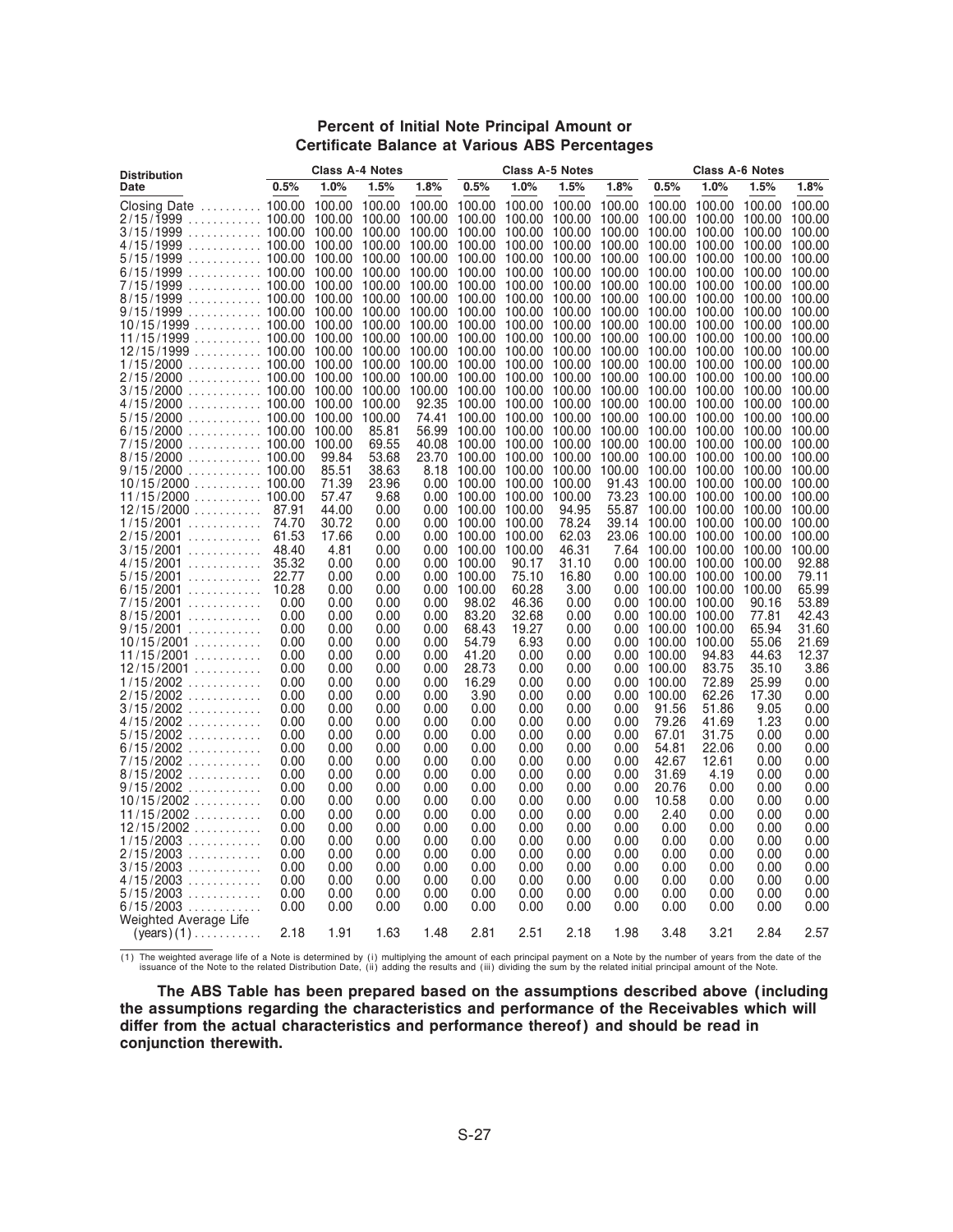#### **Percent of Initial Note Principal Amount or Initial Certificate Balance at Various ABS Percentages**

|                                                             |                  | <b>Class B Notes</b> |                  |                  |                  | <b>Class C Certificates</b> |                  |                  |
|-------------------------------------------------------------|------------------|----------------------|------------------|------------------|------------------|-----------------------------|------------------|------------------|
| <b>Distribution Date</b>                                    | 0.5%             | 1.0%                 | 1.5%             | 1.8%             | 0.5%             | 1.0%                        | 1.5%             | 1.8%             |
| Closing Date                                                | 100.00           | 100.00               | 100.00           | 100.00           | 100.00           | 100.00                      | 100.00           | 100.00           |
| 2/15/1̃999                                                  | 100.00           | 100.00               | 100.00           | 100.00           | 100.00           | 100.00                      | 100.00           | 100.00           |
|                                                             | 100.00           | 100.00               | 100.00           | 100.00           | 100.00           | 100.00                      | 100.00           | 100.00           |
|                                                             | 100.00           | 100.00               | 100.00           | 100.00           | 100.00           | 100.00                      | 100.00           | 100.00           |
|                                                             | 100.00           | 100.00               | 100.00           | 100.00           | 100.00           | 100.00                      | 100.00           | 100.00           |
|                                                             | 100.00           | 100.00               | 100.00<br>100.00 | 100.00           | 100.00           | 100.00                      | 100.00           | 100.00           |
|                                                             | 100.00<br>100.00 | 100.00<br>100.00     | 100.00           | 100.00<br>100.00 | 100.00<br>100.00 | 100.00<br>100.00            | 100.00<br>100.00 | 100.00<br>100.00 |
|                                                             | 100.00           | 100.00               | 100.00           | 100.00           | 100.00           | 100.00                      | 100.00           | 100.00           |
| $10/15/1999$                                                | 100.00           | 100.00               | 100.00           | 100.00           | 100.00           | 100.00                      | 100.00           | 100.00           |
| $11/15/1999$                                                | 100.00           | 100.00               | 100.00           | 100.00           | 100.00           | 100.00                      | 100.00           | 100.00           |
| $12/15/1999$                                                | 100.00           | 100.00               | 100.00           | 100.00           | 100.00           | 100.00                      | 100.00           | 100.00           |
|                                                             | 100.00           | 100.00               | 100.00           | 100.00           | 100.00           | 100.00                      | 100.00           | 100.00           |
|                                                             | 100.00           | 100.00               | 100.00           | 100.00           | 100.00           | 100.00                      | 100.00           | 100.00           |
|                                                             | 100.00           | 100.00               | 100.00           | 100.00           | 100.00           | 100.00                      | 100.00           | 100.00           |
|                                                             | 100.00           | 100.00               | 100.00           | 100.00           | 100.00           | 100.00                      | 100.00           | 100.00           |
|                                                             | 100.00           | 100.00               | 100.00           | 100.00           | 100.00           | 100.00                      | 100.00           | 100.00           |
|                                                             | 100.00           | 100.00               | 100.00           | 100.00           | 100.00           | 100.00                      | 100.00           | 100.00           |
|                                                             | 100.00           | 100.00               | 100.00           | 100.00           | 100.00           | 100.00                      | 100.00           | 100.00           |
|                                                             | 100.00           | 100.00               | 100.00           | 100.00           | 100.00           | 100.00                      | 100.00           | 100.00           |
|                                                             | 100.00<br>100.00 | 100.00<br>100.00     | 100.00<br>100.00 | 100.00<br>100.00 | 100.00<br>100.00 | 100.00<br>100.00            | 100.00<br>100.00 | 100.00<br>100.00 |
|                                                             | 100.00           | 100.00               | 100.00           | 100.00           | 100.00           | 100.00                      | 100.00           | 100.00           |
| $12/15/2000$                                                | 100.00           | 100.00               | 100.00           | 100.00           | 100.00           | 100.00                      | 100.00           | 100.00           |
|                                                             | 100.00           | 100.00               | 100.00           | 100.00           | 100.00           | 100.00                      | 100.00           | 100.00           |
|                                                             | 100.00           | 100.00               | 100.00           | 100.00           | 100.00           | 100.00                      | 100.00           | 100.00           |
|                                                             | 100.00           | 100.00               | 100.00           | 100.00           | 100.00           | 100.00                      | 100.00           | 100.00           |
|                                                             | 100.00           | 100.00               | 100.00           | 100.00           | 100.00           | 100.00                      | 100.00           | 100.00           |
|                                                             | 100.00           | 100.00               | 100.00           | 100.00           | 100.00           | 100.00                      | 100.00           | 100.00           |
|                                                             | 100.00           | 100.00               | 100.00           | 100.00           | 100.00           | 100.00                      | 100.00           | 100.00           |
|                                                             | 100.00           | 100.00               | 100.00           | 100.00           | 100.00           | 100.00                      | 100.00           | 100.00           |
|                                                             | 100.00           | 100.00               | 100.00           | 100.00           | 100.00           | 100.00                      | 100.00           | 100.00           |
|                                                             | 100.00           | 100.00               | 100.00           | 100.00           | 100.00           | 100.00                      | 100.00           | 100.00           |
| 10/15/2001<br>$11/15/2001$                                  | 100.00<br>100.00 | 100.00<br>100.00     | 100.00<br>100.00 | 100.00<br>100.00 | 100.00<br>100.00 | 100.00<br>100.00            | 100.00<br>100.00 | 100.00<br>100.00 |
|                                                             | 100.00           | 100.00               | 100.00           | 100.00           | 100.00           | 100.00                      | 100.00           | 100.00           |
| $1/15/2002$                                                 | 100.00           | 100.00               | 100.00           | 85.08            | 100.00           | 100.00                      | 100.00           | 100.00           |
|                                                             | 100.00           | 100.00               | 100.00           | 58.13            | 100.00           | 100.00                      | 100.00           | 100.00           |
| $3/15/2002$                                                 | 100.00           | 100.00               | 100.00           | 33.22            | 100.00           | 100.00                      | 100.00           | 100.00           |
|                                                             | 100.00           | 100.00               | 100.00           | 10.38            | 100.00           | 100.00                      | 100.00           | 100.00           |
|                                                             | 100.00           | 100.00               | 77.66            | 0.00             | 100.00           | 100.00                      | 100.00           | 81.85            |
|                                                             | 100.00           | 100.00               | 52.45            | 0.00             | 100.00           | 100.00                      | 100.00           | 49.98            |
|                                                             | 100.00           | 100.00               | 28.90            | 0.00             | 100.00           | 100.00                      | 100.00           | 22.63            |
|                                                             | 100.00           | 100.00               | 8.55             | 0.00             | 100.00           | 100.00                      | 100.00           | 0.00             |
|                                                             | 100.00           | 85.42                | 0.00             | 0.00             | 100.00           | 100.00                      | 82.02            | 0.00             |
| $10/15/2002$                                                | 100.00<br>100.00 | 58.18<br>36.09       | 0.00<br>0.00     | 0.00<br>0.00     | 100.00<br>100.00 | 100.00<br>100.00            | 53.44<br>29.28   | 0.00<br>0.00     |
| $11/15/2002$<br>$12/15/2002$                                | 83.51            | 17.28                | 0.00             | 0.00             | 100.00           | 100.00                      | 8.23             | 0.00             |
| $1/15/2003$                                                 | 58.39            | 0.00                 | 0.00             | 0.00             | 100.00           | 98.23                       | 0.00             | 0.00             |
|                                                             | 33.37            | 0.00                 | 0.00             | 0.00             | 100.00           | 67.12                       | 0.00             | 0.00             |
|                                                             | 8.46             | 0.00                 | 0.00             | 0.00             | 100.00           | 36.93                       | 0.00             | 0.00             |
|                                                             | 0.00             | 0.00                 | 0.00             | 0.00             | 71.40            | 7.67                        | 0.00             | 0.00             |
| $5/15/2003$                                                 | 0.00             | 0.00                 | 0.00             | 0.00             | 28.20            | 0.00                        | 0.00             | 0.00             |
|                                                             | 0.00             | 0.00                 | 0.00             | 0.00             | 0.00             | 0.00                        | 0.00             | 0.00             |
| Weighted Average Life                                       |                  |                      |                  |                  |                  |                             |                  |                  |
| $(years) (1) (2) \dots \dots \dots \dots \dots \dots \dots$ | 4.05             | 3.81                 | 3.46             | 3.14             | 4.32             | 4.16                        | 3.79             | 3.45             |

1) The weighted average life of a Note is determined by (i) multiplying the amount of each principal payment on a Note by the number of years from the date of the<br>issuance of the Note to the related Distribution Date, (ii)

(2) The weighted average life of a Certificate is determined by (i) multiplying the amount of each distribution in respect of the Certificate Balance of a Certificate by<br>the number of years from the date of the issuance of

**The ABS Table has been prepared based on the assumptions described above (including the assumptions regarding the characteristics and performance of the Receivables which will** differ from the actual characteristics and performance thereof) and should be read in **conjunction therewith.**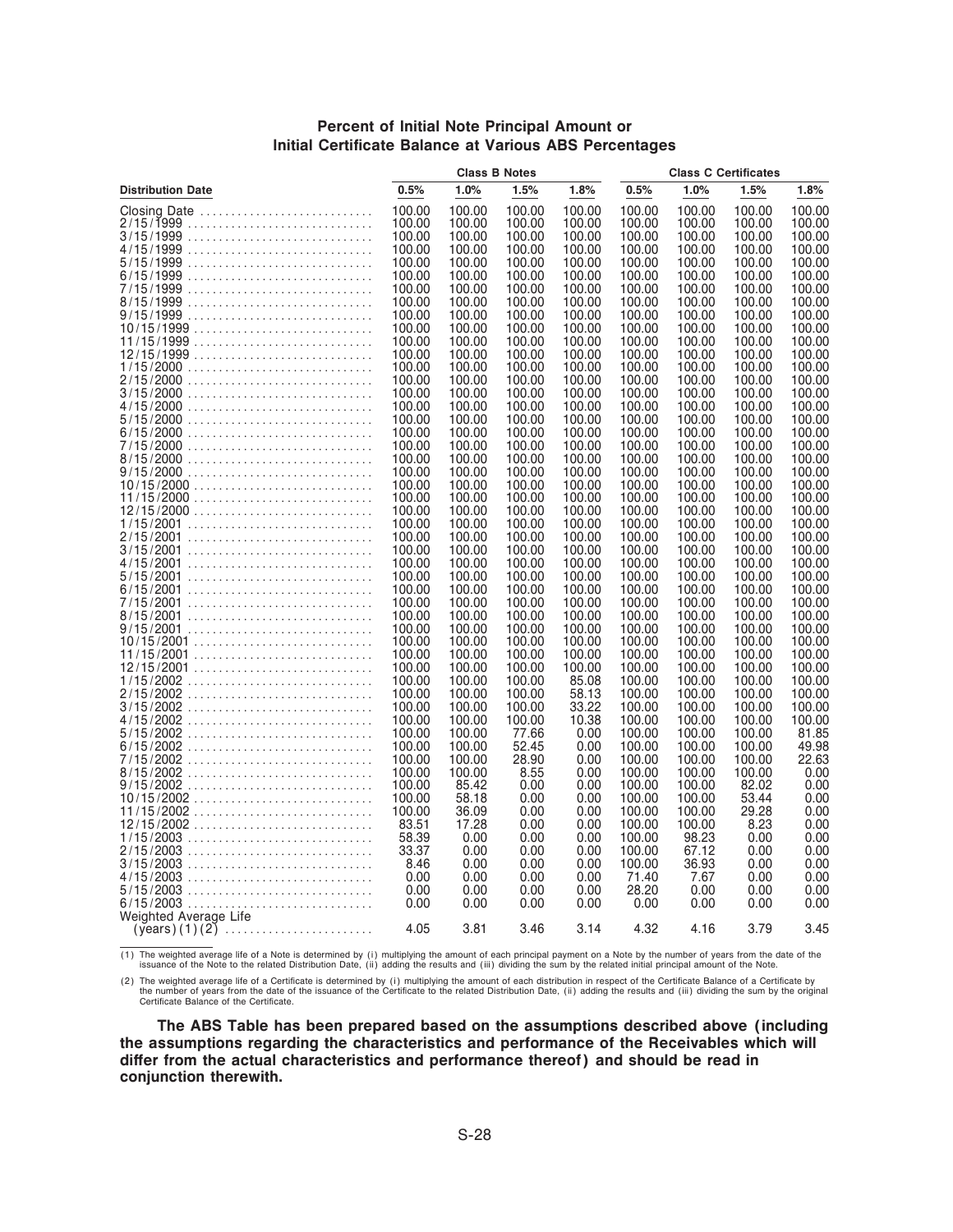#### **Delinquencies, Repossessions and Net Losses**

Set forth below is certain information concerning Ford Credit's experience with respect to its portfolio of U.S. retail installment sale contracts for new and used automobiles and light trucks (including previously sold contracts which Ford Credit continues to service). There is no assurance that the behavior of the Receivables will be comparable to Ford Credit's experience shown in the following tables or that the general upward trend in losses and delinquencies since 1993 will not accelerate in the future or that the downward trend through the first nine months of 1998 will continue in the future.

#### **Delinquency Experience(1)**

|                                                                                                                         |                               | <b>Nine Months Ended</b><br>September 30, |                            |                         |                         | Year Ended December 31, |                         |  |
|-------------------------------------------------------------------------------------------------------------------------|-------------------------------|-------------------------------------------|----------------------------|-------------------------|-------------------------|-------------------------|-------------------------|--|
|                                                                                                                         | 1998                          | 1997                                      | 1997                       | 1996                    | 1995                    | 1994                    | 1993                    |  |
| Average Number of Contracts Outstanding<br>Average Daily Delinguencies as a Percent<br>of Average Contracts Outstanding |                               |                                           |                            |                         |                         |                         |                         |  |
| $31-60$ Days(2)<br>Over 90 Days $(3)$                                                                                   | 2.59%<br>$0.30\%$<br>$0.11\%$ | 2.83%<br>0.32%<br>0.10%                   | 2.85%<br>0.32%<br>$0.11\%$ | 2.54%<br>0.26%<br>0.08% | 2.21%<br>0.17%<br>0.04% | 2.03%<br>0.15%<br>0.03% | 2.02%<br>0.15%<br>0.03% |  |

(1) The information in the table includes U.S. retail installment sale contracts for new and used automobiles and light trucks and includes previously sold contracts which Ford Credit continues to service.

(2) Delinquencies represent the daily average number of contracts delinquent.

(3) Delinquencies represent the average monthly end-of-period number of contracts delinquent.

#### **Credit Loss and Repossession Experience(1)**

| Year Ended December 31, |
|-------------------------|
| 1993<br>1994            |
|                         |
| \$33,703<br>\$31.205    |
| \$26,152<br>\$28,526    |
|                         |
| 2.27%<br>2.15%          |
|                         |
| 1.06%<br>1.16%          |
|                         |
| 0.69%<br>0.62%          |
|                         |
| 0.82%<br>0.73%          |
|                         |

(1) All gross amounts and percentages are based on the gross amount scheduled to be paid on each contract including unearned finance and other charges. All net amounts and percentages are based on the net amount scheduled to be paid on each contract excluding unearned finance and other charges. The information in the table includes U.S. retail installment sale contracts for new and used automobiles and light trucks and includes previously sold contracts which Ford Credit continues to service.

(2) ""Net Losses'' are equal to the aggregate balance of all contracts which are determined to be uncollectible in the period less any recoveries on contracts charged-off in the period or any prior periods. Net losses include expenses associated with outside collection agencies but exclude other expenses associated with collection, repossession, and disposition of the vehicle. These other expenses are not material to the data presented.

As shown above, credit losses increased each year from 1995 through 1997, reversing a general trend of improvement that had begun in 1989. The increase reflected an increase in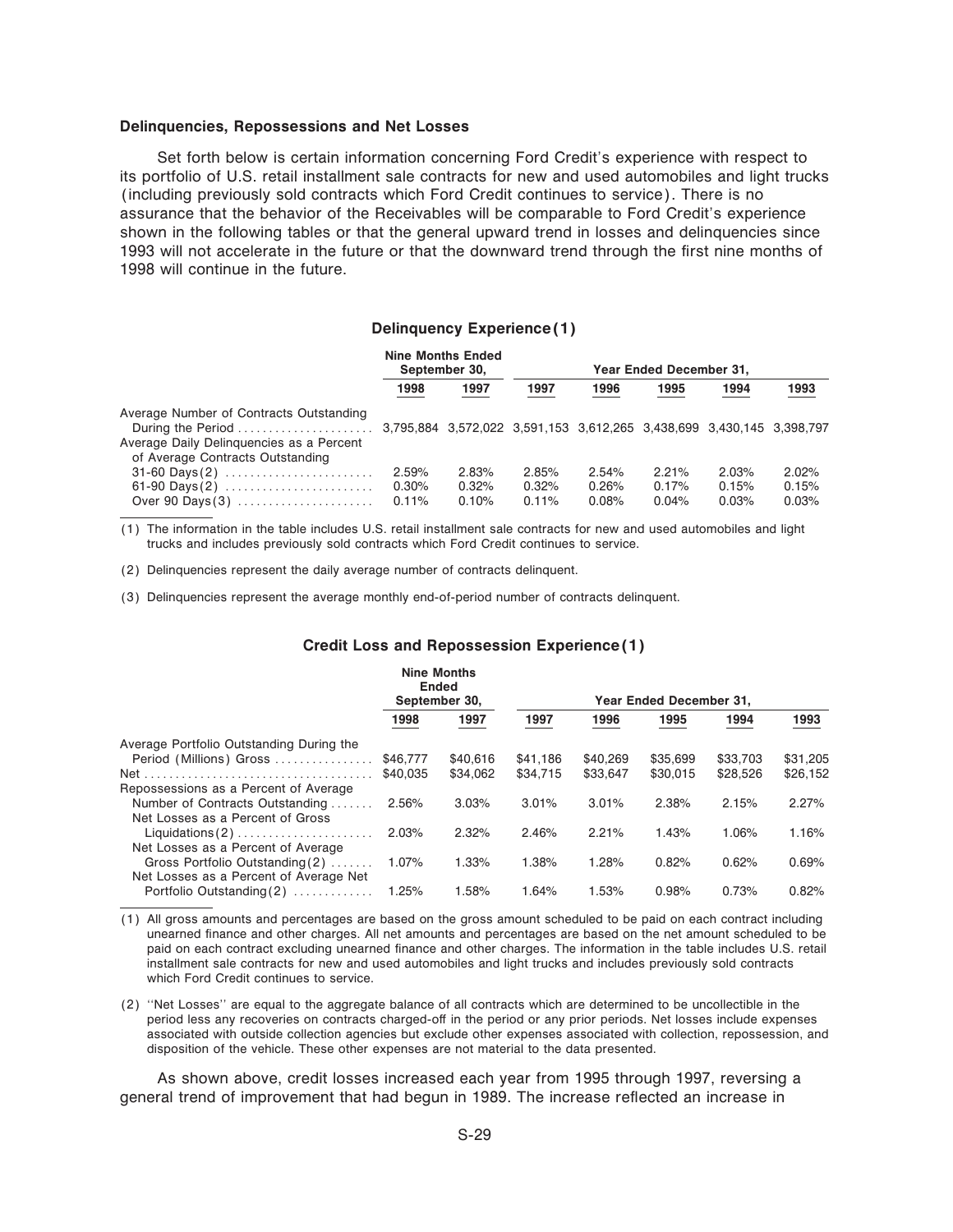losses per repossession and an increase in repossession rates. For the first nine months of 1998, credit losses have stabilized, and are not expected to increase from 1997 levels. See "Description of the Transfer and Servicing Agreements - Servicing Procedures" in the Prospectus.

### **POOL FACTORS**

The ""Note Pool Factor'' for each class of Notes will be a seven-digit decimal which the Servicer will compute prior to each distribution with respect to such class of Notes indicating the remaining outstanding principal amount of such class of Notes, as of the applicable Distribution Date (after giving effect to payments to be made on such Distribution Date), as a fraction of the initial outstanding principal amount of such class of Notes. The "Certificate Pool Factor" for each class of Certificates will be a seven-digit decimal which the Servicer will compute prior to each distribution with respect to such class of Certificates indicating the remaining Certificate Balance of such class of Certificates, as of the applicable Distribution Date (after giving effect to distributions to be made on such Distribution Date), as a fraction of the initial Certificate Balance of such class of Certificates. Each Note Pool Factor and each Certificate Pool Factor will initially be 1.0000000 and thereafter will decline to reflect reductions in the outstanding principal amount of the applicable class of Notes, or the reduction of the Certificate Balance of the applicable class of Certificates, as the case may be, as a result of scheduled payments and prepayments and liquidations of the Receivables. A Noteholder's portion of the aggregate outstanding principal amount of the related class of Notes is the product of (i) the original denomination of such Noteholder's Note and (ii) the applicable Note Pool Factor. A Certificateholder's portion of the aggregate outstanding Certificate Balance of the related class of Certificates is the product of (a) the original denomination of such Certificateholder's Certificate and (b) the applicable Certificate Pool Factor

#### **MATURITY AND PREPAYMENT CONSIDERATIONS**

Information regarding certain maturity and prepayment considerations with respect to the Securities is set forth under ""Maturity and Prepayment Considerations'' in the Prospectus. In addition, no principal payments will be made at any time, including upon the occurrence and during the continuation of an Event of Default, (i) on the Class A-2 Notes until the Class A-1 Notes have been paid in full, (ii) on the Class A-3 Notes until the Class A-2 Notes have been paid in full, (iii) on the Class A-4 Notes until the Class A-3 Notes are paid in full, (iv) on the Class A-5 Notes until the Class A-4 Notes are paid in full, (v) on the Class A-6 Notes until the Class A-5 Notes are paid in full or (vi) on the Class B Notes until the Class A-6 Notes have been paid in full. No distributions of principal on the Certificates will be made until all the Notes have been paid in full. In addition, no distributions of principal will be made on the Class D Certificates until the Certificate Balance of the Class C Certificates has been reduced to zero. See "Description of the Notes — Payments of Principal" and "Description of the Certificates — Distributions of Principal Payments'' herein. As the rate of payment of principal of each class of Notes and each class of Certificates depends on the rate of payment (including prepayments) of the principal balance of the Receivables, final payment of any class of Notes and the final distribution in respect of either class of Certificates could occur significantly earlier than the respective Final Scheduled Distribution Dates.

It is expected that final payment of each class of Notes and the final distribution in respect of each class of Certificates will occur on or prior to the respective Final Scheduled Distribution Dates. Failure to make final payment of any class of Notes on or prior to the respective Final Scheduled Distribution Dates would constitute an Event of Default under the Indenture. See "Description of the Notes - The Indenture - Events of Default; Rights upon Event of Default" herein and in the Prospectus. In addition, the Sale and Servicing Agreement requires that the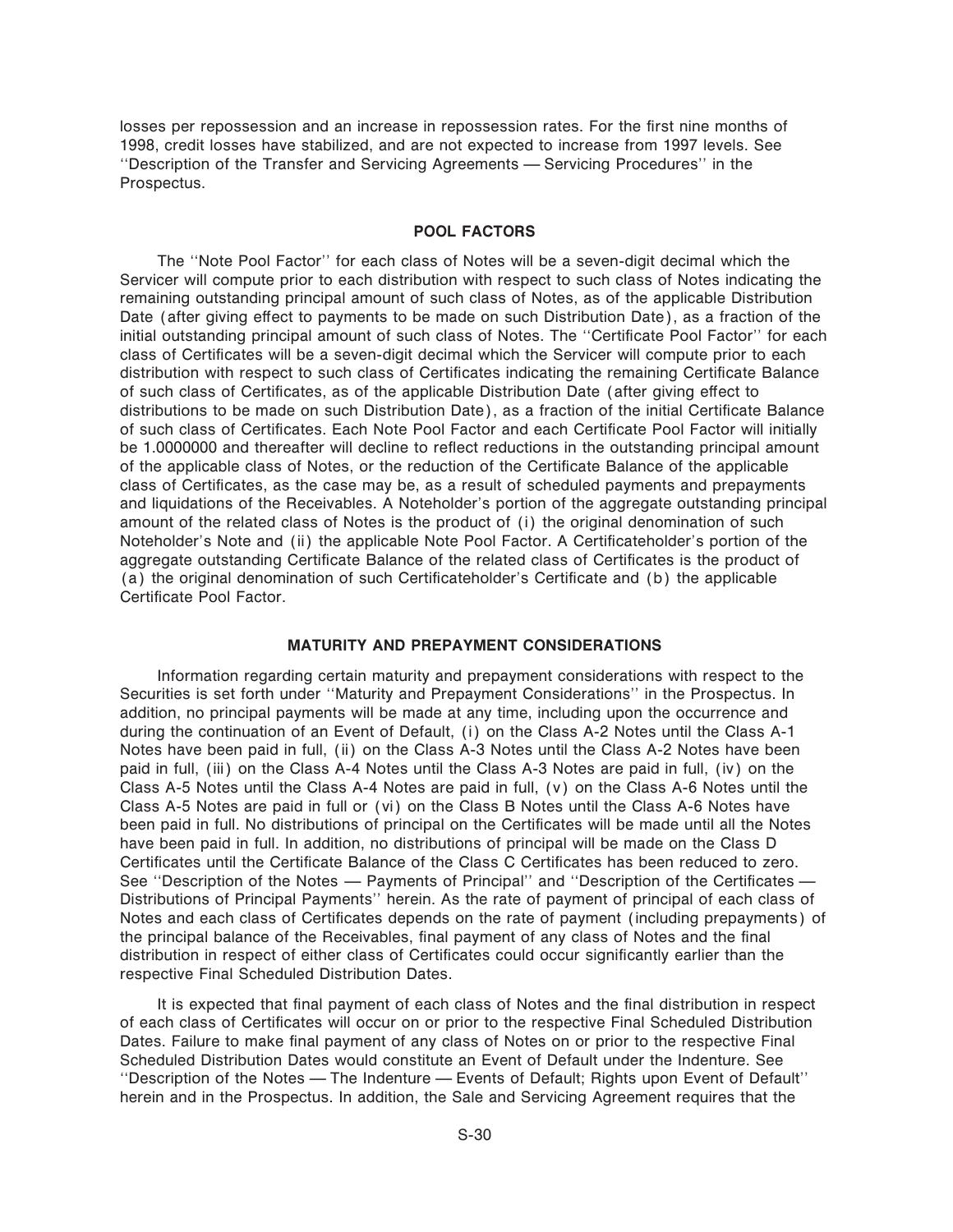remaining Certificate Balance of each class of Certificates be paid in full on the respective Final Scheduled Distribution Dates. However, no assurance can be given that sufficient funds will be available to pay each class of Notes and each class of Certificates in full on or prior to the respective Final Scheduled Distribution Dates. If sufficient funds are not available, final payment of any class of Notes and the final distribution in respect of either class of Certificates could occur later than such dates.

The rate of prepayments of the Receivables may be influenced by a variety of economic, social and other factors, and under certain circumstances relating to breaches of representations, warranties or covenants, the Seller and/or the Servicer will be obligated to repurchase Receivables from the Trust. See ""The Receivables Pool'' herein and ""Description of the Transfer and Servicing Agreements – Sale and Assignment of Receivables" in the Prospectus. A higher than anticipated rate of prepayments will reduce the aggregate principal balance of the Receivables more quickly than expected and thereby reduce anticipated aggregate interest payments on the Securities. Any reinvestment risks resulting from a faster or slower incidence of prepayment of Receivables will be borne entirely by the Noteholders and the Certificateholders as set forth in the priority of distributions herein. Such reinvestment risks include the risk that interest rates may be lower at the time such holders received payments from the Trust than interest rates would otherwise have been had such prepayments not been made or had such prepayments been made at a different time.

Securityholders should consider, in the case of Securities purchased at a discount, the risk that a slower than anticipated rate of principal payments on the Receivables could result in an actual yield that is less than the anticipated yield and, in the case of Securities purchased at a premium, the risk that a faster than anticipated rate of principal payments on the Receivables could result in an actual yield that is less than the anticipated yield.

#### **DESCRIPTION OF THE NOTES**

The Trust will issue \$250,000,000 aggregate initial principal amount of Class A-1 5.010% Asset Backed Notes (the "Class A-1 Notes"), \$296,000,000 aggregate initial principal amount of Class A-2 5.089% Asset Backed Notes (the ""Class A-2 Notes''), \$495,000,000 aggregate initial principal amount of Class A-3 5.31% Asset Backed Notes (the "Class A-3 Notes"), \$313,767,000 aggregate initial principal amount of Class A-4 5.31% Asset Backed Notes (the ""Class A-4 Notes,'' and together with the Class A-1 Notes, the Class A-2 Notes and the Class A-3 Notes, the "Offered Notes"), \$250,000,000 aggregate initial principal amount of Class A-5 5.38% Asset Backed Notes (the ""Class A-5 Notes''), \$250,000,000 aggregate initial principal amount of Class A-6 5.41% Asset Backed Notes (the ""Class A-6 Notes,'' and together with the Class A-5 Notes and the Offered Notes, the "Class A Notes") and \$68,695,000 aggregate initial principal amount of Class B 5.79% Asset Backed Notes (the ""Class B Notes,'' and together with the Class A Notes, the "Notes") pursuant to an indenture (the "Indenture") to be dated as of January 1, 1999, between the Trust and The Chase Manhattan Bank, as indenture trustee (the ""Indenture Trustee''). The Trust also will issue \$39,254,000 aggregate initial principal balance of Class C 6.52% Asset Backed Certificates (the "Class C Certificates") and \$39,254,000 aggregate initial principal balance of Class D 8.00% Asset Backed Certificates (the "Class D Certificates," and together with the Class C Certificates, the "Certificates," and together with the Notes, the ""Securities''). The Class A-5 Notes, the Class A-6 Notes and the Class D Certificates are not being offered hereby.

The Notes will be issued pursuant to the terms of the Indenture, a form of which has been filed as an exhibit to the Registration Statement. A copy of the Indenture will be filed with the Securities and Exchange Commission (the ""Commission'') following the issuance of the Securities. The following summary describes certain terms of the Notes and the Indenture. The summary does not purport to be complete and is subject to, and is qualified in its entirety by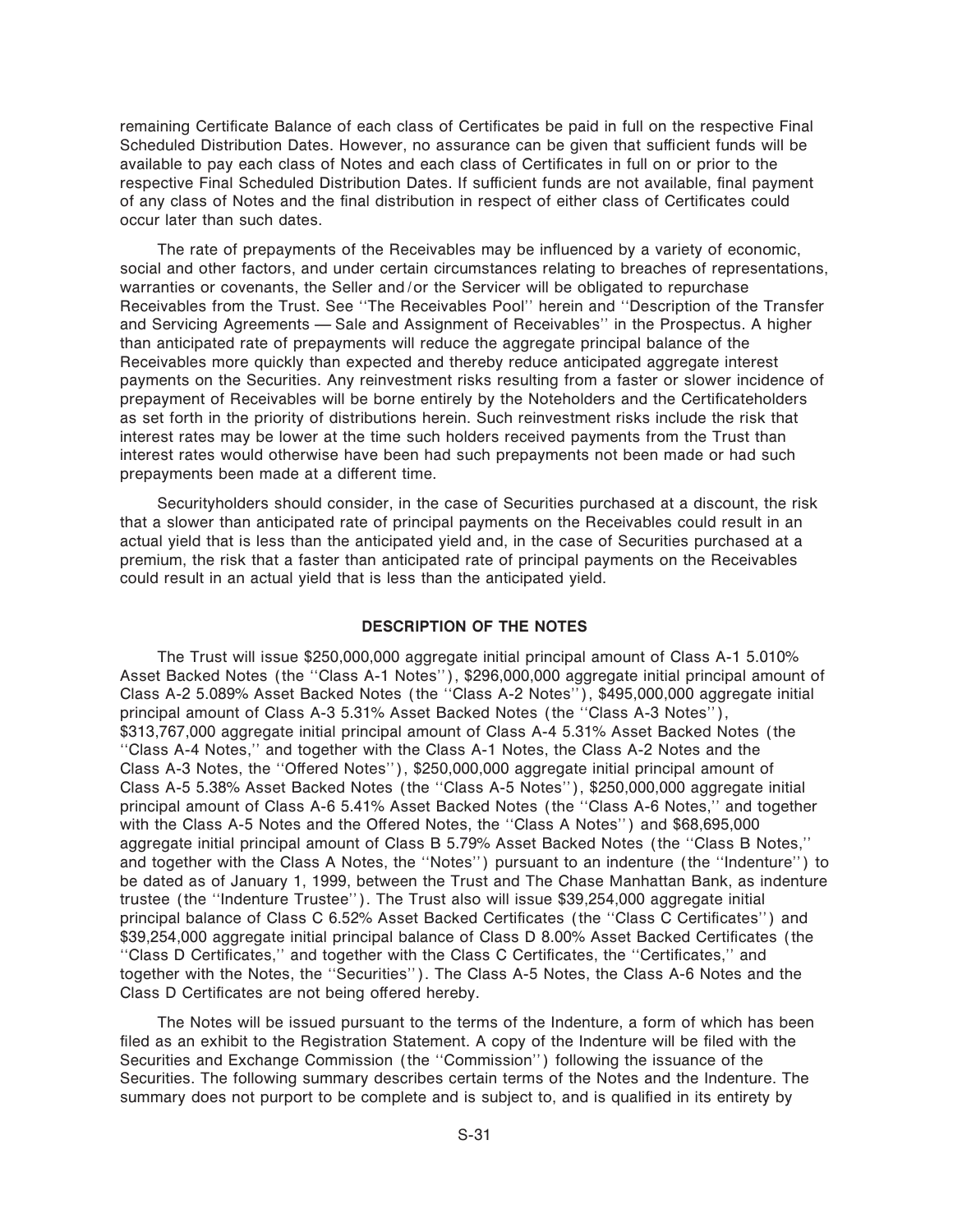reference to, all the provisions of the Notes and the Indenture, which are hereby incorporated by reference. The following summary supplements the description of the general terms and provisions of the Notes of any given series and the related Indenture set forth under the headings "Description of the Notes" and "Certain Information Regarding the Securities" in the Prospectus, to which description reference is hereby made.

#### **Payments of Interest**

Each class of Notes will constitute Fixed Rate Securities, as such term is defined under "Certain Information Regarding the Securities — Fixed Rate Securities" in the Prospectus. Interest on the Notes will accrue at the respective per annum interest rates for the various classes of Notes (collectively, the ""Note Interest Rates'') and will be payable to the Noteholders monthly on the fifteenth day of each month or, if any such day is not a Business Day, on the next succeeding Business Day (each, a "Distribution Date"), commencing February 16, 1999. Interest will accrue for the period (i) with respect to the Class A-1 Notes and the Class A-2 Notes, from and including the Closing Date (in the case of the first Distribution Date) or from and including the most recent Distribution Date on which interest has been paid to but excluding the following Distribution Date and (ii) with respect to each class of Notes other than the Class A-1 Notes and the Class A-2 Notes, from and including the Closing Date (in the case of the first Distribution Date) or from and including the fifteenth day of the calendar month preceding each Distribution Date to but excluding the fifteenth day of the following calendar month (each, an "Interest Period'') and will be due and payable on each Distribution Date. Interest on the Class A-1 Notes and the Class A-2 Notes will be calculated on the basis of actual days elapsed and a 360-day year. Interest on each class of Notes other than the Class A-1 Notes and the Class A-2 Notes will be calculated on the basis of a 360-day year of twelve 30-day months. Interest accrued as of any Distribution Date but not paid on such Distribution Date will be due on the next Distribution Date, together with interest on such amount at the applicable Note Interest Rate (to the extent lawful). Interest payments on the Notes will generally be derived from the funds on deposit in the Collection Account with respect to the Collection Period preceding the related Distribution Date (including funds, if any, deposited therein from the Reserve Account and the Payahead Account) remaining after the payment of (i) the Servicing Fee and (ii) in the case of the Class B Notes, interest on the Class A Notes and the First Priority Principal Distribution Amount, if any. Under certain circumstances, the amount available for interest payments on the Class A Notes could be less than the amount of interest payable on the Class A Notes on any Distribution Date, in which case each of the holders of Class A-1 Notes (the "Class A-1 Noteholders"), the holders of Class A-2 Notes (the "Class A-2 Noteholders"), the holders of Class A-3 Notes (the "Class A-3 Noteholders''), the holders of the Class A-4 Notes (the ""Class A-4 Noteholders''), the holders of the Class A-5 Notes (the ""Class A-5 Noteholders'') and the holders of Class A-6 Notes (the ""Class A-6 Noteholders'' and, together with the Class A-1 Noteholders, the Class A-2 Noteholders, the Class A-3 Noteholders, the Class A-4 Noteholders and the Class A-5 Noteholders, the "Class A Noteholders") will receive their ratable share (based upon the total amount of interest due to such Class A Noteholders, of the aggregate amount available to be distributed in respect of interest on the Class A Notes. Interest on the Class B Notes will not be paid on any Distribution Date until interest payments on the Class A Notes and the First Priority Principal Distribution Amount, if any, have been paid in full. If the amount available for interest payments on the Class B Notes is less than the amount of interest payable on the Class B Notes on any Distribution Date, each of the holders of the Class B Notes (the ""Class B Noteholders'') will receive their ratable share (based upon the total amount of interest due to such Class B Noteholders) of the aggregate amount available to be distributed in respect of interest on the Class B Notes. See "Description of the Transfer and Servicing Agreements — Distributions" and "- Reserve Account'' herein. An Event of Default will occur if the full amount of interest due on the Class A Notes is not paid within five days of the related Distribution Date. Until the Class A Notes have been paid in full, the failure to pay interest due on the Class B Notes within five days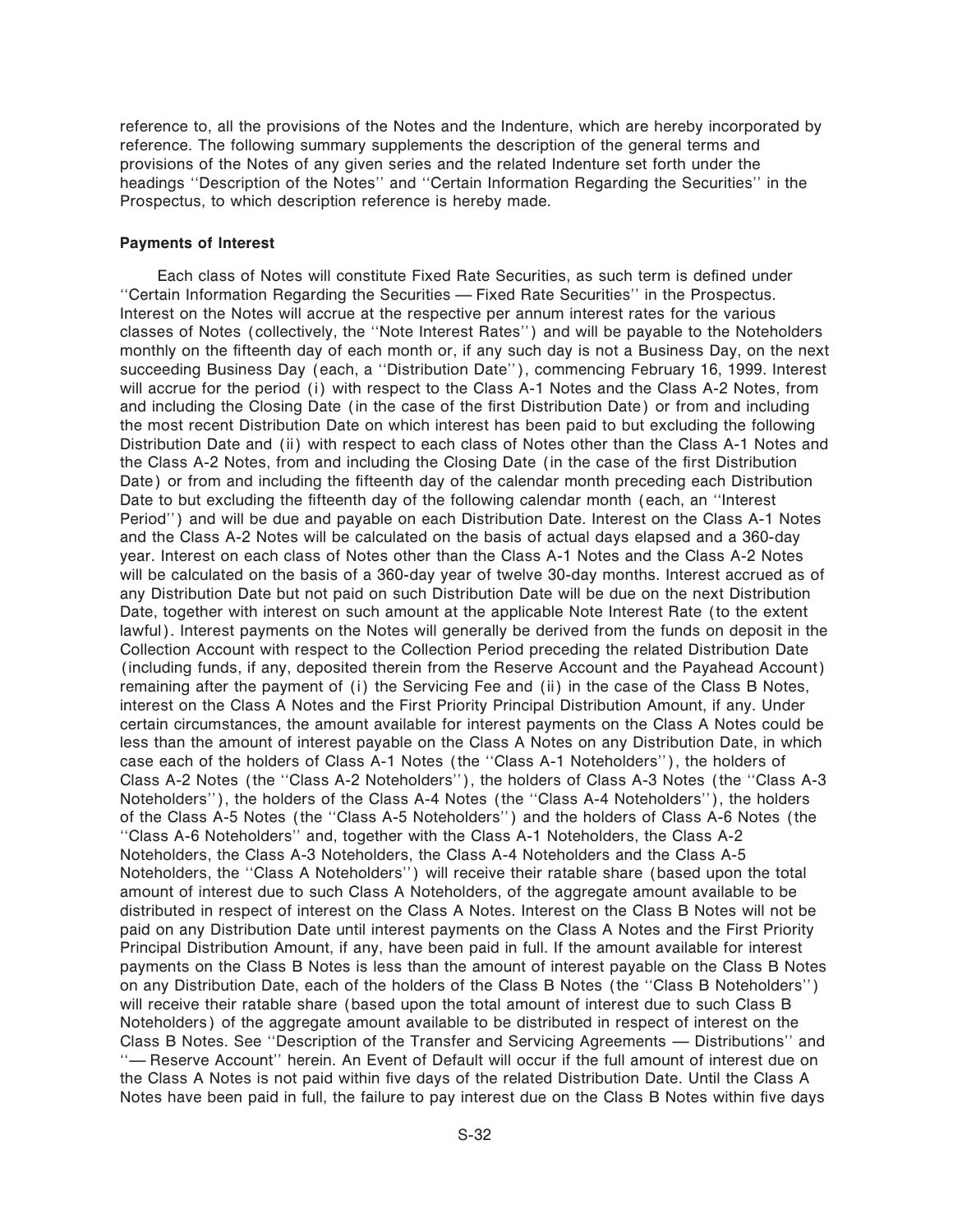of the related Distribution Date will not be an Event of Default. See "Description of the Notes -The Indenture Events of Default; Rights upon Event of Default'' herein and in the Prospectus.

#### **Payments of Principal**

Principal payments will be made to the Noteholders on each Distribution Date in an amount generally equal to the ""Principal Distribution Amount.'' The Principal Distribution Amount with respect to any Distribution Date equals the sum of the First Priority Principal Distribution Amount, the Second Priority Principal Distribution Amount and the Regular Principal Distribution Amount, and will be paid on each Distribution Date to the extent that funds are available therefor following payment in full of all amounts ranking senior to such component in accordance with the priorities described in "Description of the Transfer and Servicing Agreements — Distributions" herein. Principal payments on the Notes will be derived from the funds on deposit in the Collection Account with respect to the Collection Period preceding the related Distribution Date (including funds, if any, deposited therein from the Reserve Account and the Payahead Account). Following the occurrence and during the continuation of an Event of Default relating to default in the payment of principal or default for five days or more in the payment of interest on any Note which has resulted in an acceleration of the Notes, or following an Insolvency Event or a dissolution with respect to the Seller or Ford Credit Auto Receivables Two, Inc., the general partner of the Seller (the "General Partner"), the Class A Noteholders will be entitled to be paid in full before any distributions of principal or interest may be made on the Class B Notes and the Certificates. Following the occurrence of any other Event of Default which has resulted in an acceleration of the Notes, interest on the Class A Notes and the Class B Notes must be paid on each Distribution Date prior to the distribution of principal on the Class A Notes on such Distribution Date. Following the occurrence of any Event of Default, the Class B Noteholders will be entitled to be paid in full before any distributions of principal or interest may be made on the Certificates. See "Description of the Transfer and Servicing Agreements — Distributions" and "- Reserve Account" herein.

On the Business Day immediately preceding each Distribution Date (a ""Determination Date'') the Indenture Trustee will determine the amount in the Collection Account for distribution on the related Distribution Date. Payments to Securityholders will be made on each Distribution Date in accordance with such determination.

Principal payments on the Notes will be applied on each Distribution Date (including upon the occurrence and during the continuation of an Event of Default) in the following order of priority: (i) to the principal amount of the Class A-1 Notes until such principal amount is paid in full; (ii) to the principal amount of the Class A-2 Notes until such principal amount is paid in full; (iii) to the principal amount of the Class A-3 Notes until such principal amount is paid in full; (iv) to the principal amount of the Class A-4 Notes until such principal amount is paid in full; (v) to the principal amount of the Class A-5 Notes until such principal amount is paid in full; (vi) to the principal amount of the Class A-6 Notes until such principal amount is paid in full; and (vii) to the principal amount of the Class B Notes until such principal amount is paid in full. The principal amount of the Class A-1 Notes, to the extent not previously paid, will be due on the July 1999 Distribution Date (the "Class A-1 Final Scheduled Distribution Date"), the principal amount of the Class A-2 Notes, to the extent not previously paid, will be due on the January 2000 Distribution Date (the "Class A-2 Final Scheduled Distribution Date"), the principal amount of the Class A-3 Notes, to the extent not previously paid, will be due on the April 2001 Distribution Date (the "Class A-3 Final Scheduled Distribution Date"), the principal amount of the Class A-4 Notes, to the extent not previously paid, will be due on the November 2001 Distribution Date (the ""Class A-4 Final Scheduled Distribution Date''), the principal amount of the Class A-5 Notes, to the extent not previously paid, will be due on the June 2002 Distribution Date (the ""Class A-5 Final Scheduled Distribution Date''), the principal amount of the Class A-6 Notes, to the extent not previously paid, will be due on the March 2003 Distribution Date (the ""Class A-6 Final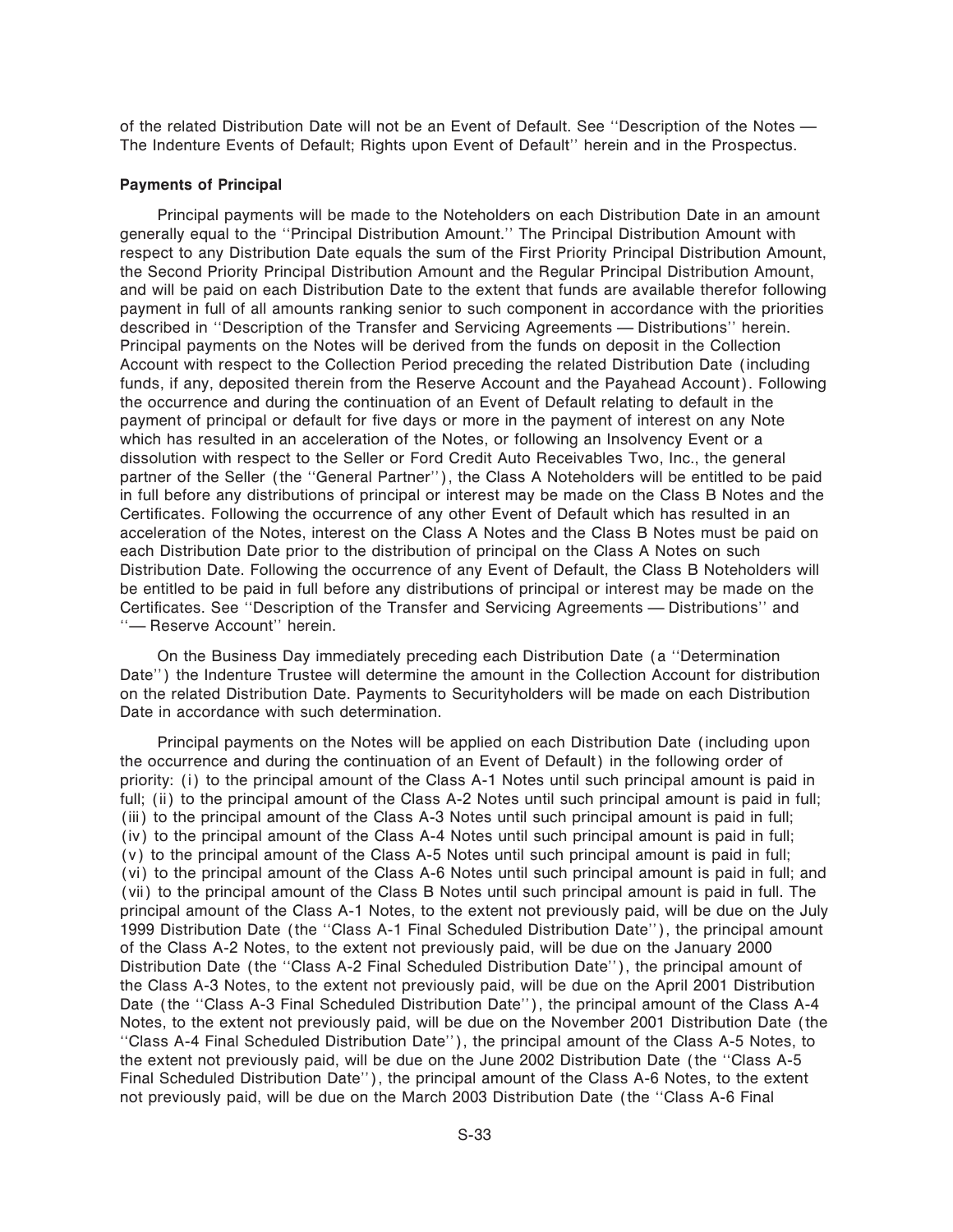Scheduled Distribution Date'') and the principal amount of the Class B Notes, to the extent not previously paid, will be due on the June 2003 Distribution Date (the ""Class B Final Scheduled Distribution Date''). The actual date on which the aggregate outstanding principal amount of any class of Notes is paid may be earlier or later than the respective Final Scheduled Distribution Dates set forth above based on a variety of factors, including those described under ""Maturity and Prepayment Considerations'' herein and in the Prospectus.

#### **The Indenture**

*Events of Default; Rights upon Event of Default*. Upon an Event of Default, the Noteholders will have the rights set forth in the Prospectus under "Description of the Notes - The Indenture — Events of Default; Rights Upon Event of Default." The Indenture Trustee may sell the Receivables subject to certain conditions set forth in the Indenture following an Event of Default, including (i) a default in the payment of any principal of or a default for five days or more in the payment of any interest on any Note or (ii) an Insolvency Event or dissolution with respect to the Issuer. In the case of an Event of Default not involving any such default in payment or the occurrence of any Insolvency Event with respect to the Issuer, the Indenture Trustee is prohibited from selling the Receivables unless one of the conditions set forth in the Prospectus under "Description of the Notes — The Indenture — Event of Default; Rights upon Event of Default" has been satisfied and, in addition, either (i) the holders of all outstanding Certificates consent to such sale, or (ii) the proceeds of such sale are sufficient to pay in full the principal of and accrued interest on all of the outstanding Notes and Certificates on the date of such sale. In the event of a sale of the Receivables by the Indenture Trustee following an Event of Default, the Noteholders and Certificateholders will receive notice and an opportunity to submit a bid in respect of such sale.

Notwithstanding the Events of Default described in the Prospectus under the caption "Description of the Notes — The Indenture — Events of Default; Rights upon Event of Default," until the Class A Notes have been paid in full, the failure to pay interest due on the Class B Notes will not be an Event of Default. Pursuant to the Trust Indenture Act of 1939, as amended, the Indenture Trustee may be deemed to have a conflict of interest and be required to resign as trustee for either the Class A Notes or the Class B Notes if a default occurs under the Indenture. In these circumstances, the Indenture will provide for a successor trustee to be appointed for one or both of the Class A Notes and Class B Notes, in order that there be separate trustees for each of the Class A Notes and the Class B Notes. So long as any amounts remain unpaid with respect to the Class A Notes, only the indenture trustee for the Class A Noteholders will have the right to exercise remedies under the Indenture (but the Class B Noteholders will be entitled to their respective shares of any proceeds of enforcement, subject to the subordination of the Class B Notes to the Class A Notes as described herein), and only the Class A Noteholders will have the right to direct or consent to any action to be taken, including sale of the Receivables, until the Class A Notes are paid in full. Upon repayment of the Class A Notes in full, all rights to exercise remedies under the Indenture will transfer to the trustee for the Class B Notes. Any resignation of the original Indenture Trustee as described above with respect to any class of Notes will become effective only upon the appointment of a successor trustee for such class of Notes and such successor's acceptance of such appointment.

#### **Optional Redemption**

The Class A-6 Notes and the Class B Notes will be redeemed in whole, but not in part, on any Distribution Date on which the Servicer exercises its option to purchase the Receivables. The Servicer may purchase the Receivables when the Pool Balance shall have declined to 10% or less of the Pool Balance as of the Cutoff Date (the "Initial Pool Balance"), as described in the Prospectus under "Description of the Transfer and Servicing Agreements — Termination." The redemption price for the Class A-6 Notes and the Class B Notes will be equal to the unpaid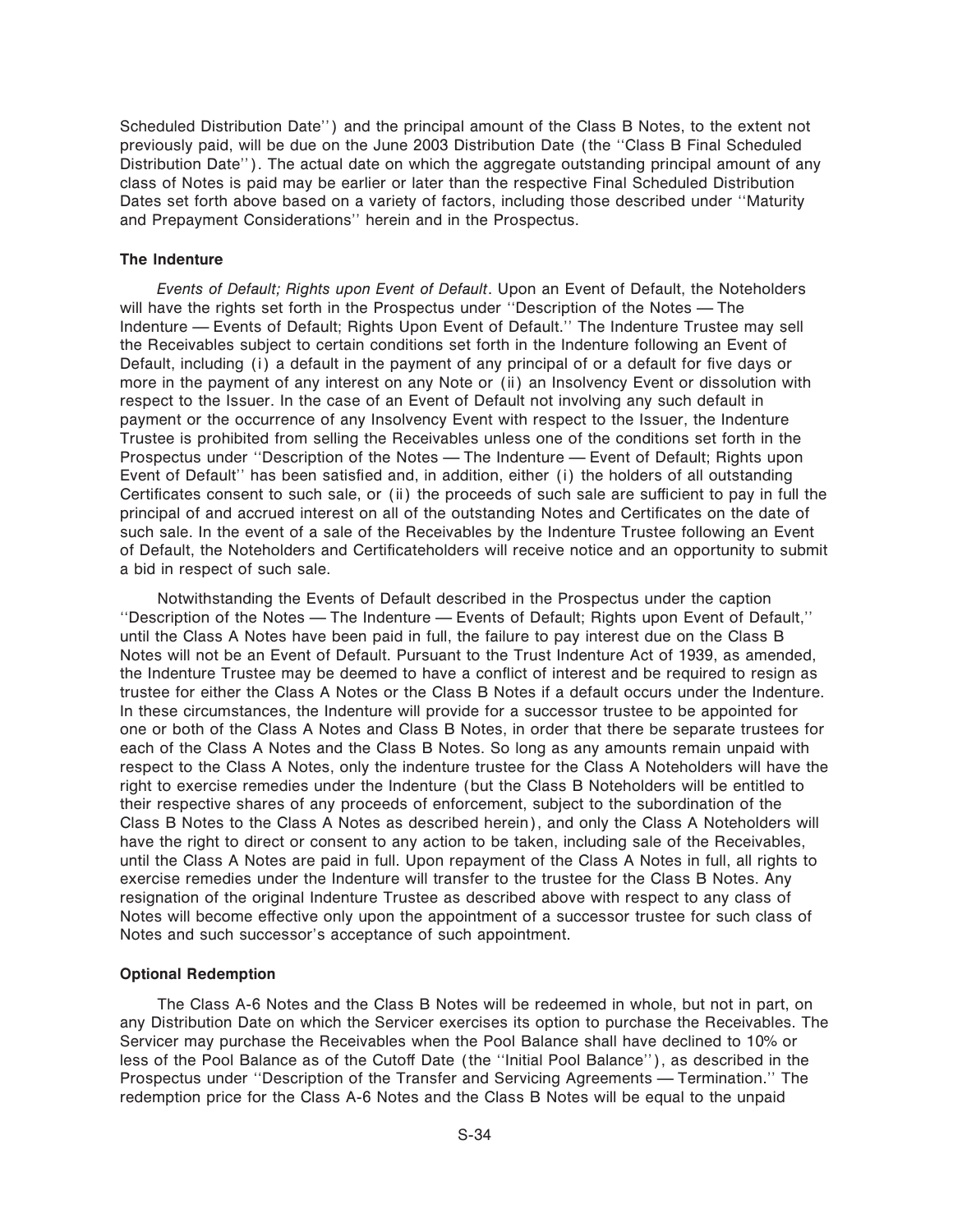principal amount of such Notes plus accrued and unpaid interest thereon at the applicable Note Interest Rate plus interest on any past due interest at the applicable Note Interest Rate (to the extent lawful).

#### **DESCRIPTION OF THE CERTIFICATES**

The Certificates will be issued in fully registered, certificated form ("Definitive Certificates") pursuant to the terms of the Trust Agreement, a form of which has been filed as an exhibit to the Registration Statement. A copy of the Trust Agreement will be filed with the Commission following the issuance of the Securities. The following summary describes certain terms of the Certificates and the Trust Agreement. The summary does not purport to be complete and is subject to, and qualified in its entirety by reference to, all the provisions of the Certificates and the Trust Agreement. The following summary supplements the description of the general terms and provisions of the Certificates of any given series and the related Trust Agreement set forth under the headings "Description of the Certificates," "Certain Information Regarding the Securities'' and ""Description of the Transfer and Servicing Agreements'' in the Prospectus, to which description reference is hereby made.

#### **Distributions of Interest Income**

On each Distribution Date, commencing February 16, 1999, the Certificateholders of each class of Certificates will be entitled to distributions in an amount equal to the amount of interest that would accrue on the Certificate Balance of such class of Certificates at the applicable rate of interest on the Certificates (the "Certificate Rates"). The Certificates will constitute Fixed Rate Securities, as such term is defined under "Certain Information Regarding the Securities - Fixed Rate Securities'' in the Prospectus. Interest will accrue from and including the Closing Date (in the case of the first Distribution Date) or from and including the fifteenth day of the calendar month preceding each Distribution Date to but excluding the fifteenth day of the following calendar month, and will be calculated on the basis of a 360-day year of twelve 30-day months. Interest distributions due for any Distribution Date but not distributed on such Distribution Date will be due on the next Distribution Date increased by an amount equal to interest on such amount at the applicable Certificate Rates (to the extent lawful). Interest distributions with respect to the Certificates will be funded from the portion of the funds on deposit in the Collection Account with respect to the Collection Period preceding the related Distribution Date (including funds, if any, deposited therein from the Reserve Account and the Payahead Account) remaining after the payment of (i) the Servicing Fee, (ii) the interest due on the Class A Notes, (iii) the First Priority Principal Distribution Amount, if any, (iv) the interest due on the Class B Notes, (v) the Second Priority Principal Distribution Amount, if any, and (vi) in the case of the Class D Certificates, the interest due on the Class C Certificates. However, following the occurrence of an Event of Default which has resulted in an acceleration of the Notes or following an Insolvency Event or a dissolution with respect to the Seller or the General Partner, the Noteholders will be entitled to be paid interest and all principal in full before any distributions may be made on the Certificates. See "Description of the Transfer and Servicing Agreements — Distributions" and "- Reserve Account" herein.

#### **Distributions of Principal Payments**

Certificateholders will be entitled to distributions with respect to principal payments on each Distribution Date, commencing with the Distribution Date on which all of the Notes have been paid in full, in an amount generally equal to the Principal Distribution Amount (after giving effect to any portion thereof payable to Noteholders). The respective components of the Principal Distribution Amount, consisting of the First Priority Principal Distribution Amount, the Second Priority Principal Distribution Amount and the Regular Principal Distribution Amount, will be paid on each Distribution Date to the extent that funds are available therefor following payment in full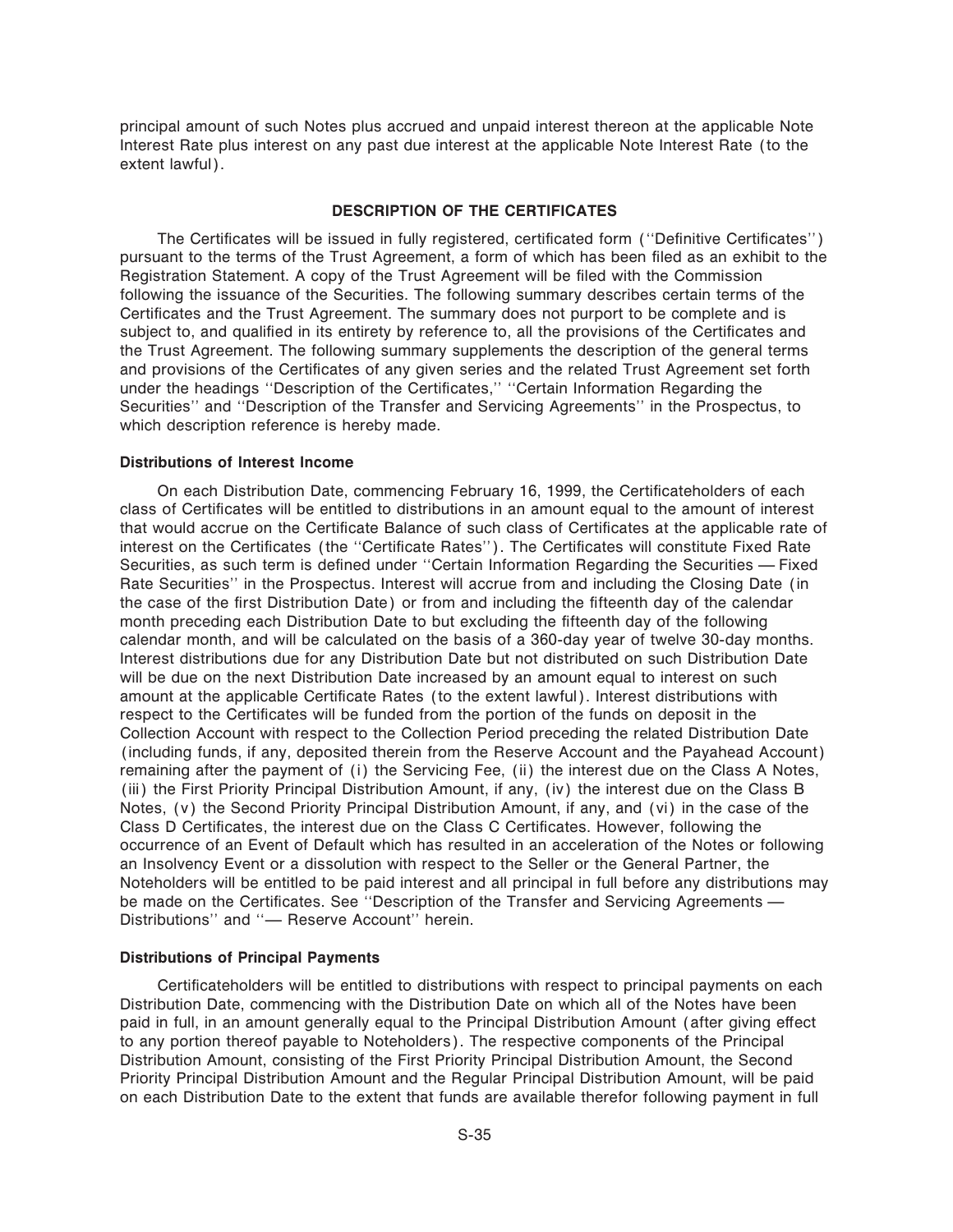of all amounts ranking senior to such component in accordance with the priorities described in "Description of the Transfer and Servicing Agreements — Distributions" herein. Distributions with respect to principal payments on the Certificates will be derived from the funds on deposit in the Collection Account with respect to the Collection Period preceding the related Distribution Date (including funds, if any, deposited therein from the Reserve Account and the Payahead Account). Following the occurrence of an Event of Default which has resulted in an acceleration of the Notes or following an Insolvency Event or a dissolution with respect to the Seller or the General Partner, the Noteholders will be entitled to be paid interest and all principal in full before any distributions may be made on the Certificates. See "Description of the Transfer and Servicing Agreements - Distributions" and "- Reserve Account" herein.

Distributions with respect to principal payments on the Certificates will be applied on each Distribution Date commencing on the Distribution Date on which all the Notes are paid in full in the following order of priority: (i) in reduction of the Certificate Balance of the Class C Certificates, until the Certificate Balance of the Class C Certificates has been reduced to zero; and (ii) in reduction of the Certificate Balance of the Class D Certificates, until the Certificate Balance of the Class D Certificates has been reduced to zero. The outstanding Certificate Balance, if any, of the Class C Certificates will be payable in full on the August 2003 Distribution Date (the "Class C Final Scheduled Distribution Date") and the outstanding Certificate Balance, if any, of the Class D Certificates will be payable in full on the June 2004 Distribution Date (the "Class D Final Scheduled Distribution Date"). The actual date on which the aggregate Certificate Balance of either class of Certificates is paid may be earlier or later than the respective Final Scheduled Distribution Dates set forth above based on a variety of factors, including those described under ""Maturity and Prepayment Considerations'' herein and in the Prospectus.

#### **Optional Prepayment**

If the Servicer exercises its option to purchase the Receivables when the Pool Balance declines to 10% or less of the Initial Pool Balance, Certificateholders of each class of Certificates will receive an amount in respect of such Certificates equal to the outstanding Certificate Balance of such class together with accrued interest at the applicable Certificate Rates plus interest on any past due interest at the applicable Certificate Rates (to the extent lawful), which distribution shall effect the early retirement of the Certificates. See "Description of the Transfer and Servicing Agreements — Termination" in the Prospectus.

#### **Priority of Notes**

The rights of Certificateholders to receive distributions of interest are subordinated to the rights of Noteholders to receive payments of interest and, under certain conditions, principal. In addition, the Certificateholders will have no right to receive distributions of principal until the aggregate principal amount of all the Notes has been paid in full. Consequently, funds on deposit in the Collection Account with respect to the Collection Period preceding the related Distribution Date (including funds, if any, deposited therein from the Reserve Account and the Payahead Account) will be applied to the payment of the interest due on the Class A Notes, the First Priority Principal Distribution Amount, if any, interest due on the Class B Notes and the Second Priority Principal Distribution Amount, if any, before distributions of interest on the Class C Certificates and will be applied to the payment of principal on the Notes in full before distributions of principal on the Class C Certificates. See "Description of the Transfer and Servicing Agreements - Distributions" herein. In addition, following the occurrence of an Event of Default which has resulted in an acceleration of the Notes or following an Insolvency Event or a dissolution with respect to the Seller or the General Partner, the Noteholders will be entitled to be paid interest and all principal in full before any distributions may be made on the Certificates. See "Description of the Transfer and Servicing Agreements — Insolvency Event or Dissolution" in the Prospectus.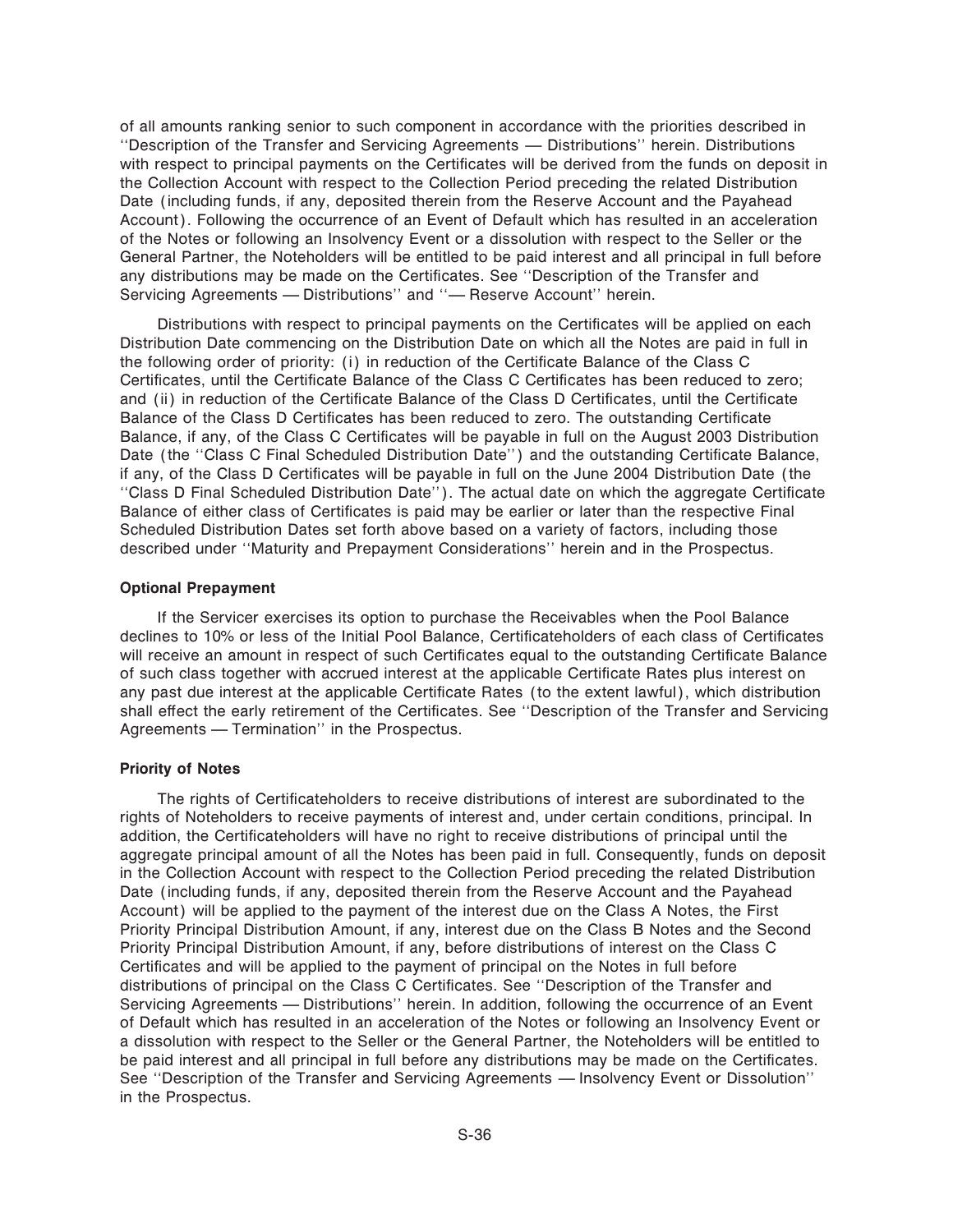#### **DESCRIPTION OF THE TRANSFER AND SERVICING AGREEMENTS**

The following summary describes certain terms of the Sale and Servicing Agreement, the Administration Agreement and the Trust Agreement (collectively, the ""Transfer and Servicing Agreements''). Forms of the Transfer and Servicing Agreements have been filed as exhibits to the Registration Statement. Copies of the Transfer and Servicing Agreements will be filed with the Commission following the issuance of the Securities. The summary does not purport to be complete and is subject to, and qualified in its entirety by reference to, all the provisions of the Transfer and Servicing Agreements. The following summary supplements the description of the general terms and provisions of the Transfer and Servicing Agreements set forth under the heading ""Description of the Transfer and Servicing Agreements'' in the Prospectus, to which description reference is hereby made.

#### **Accounts**

Except under certain conditions described herein, the Servicer will be required to remit collections received with respect to the Receivables not later than the second Business Day after receipt to one or more accounts in the name of the Indenture Trustee (the ""Collection Account''). In addition to the Accounts referred to under ""Description of the Transfer and Servicing Agreements — Accounts" in the Prospectus, (i) the Indenture Trustee will create an administrative subaccount within the Collection Account for the benefit of the Securityholders entitled the Principal Distribution Account (such subaccount, the ""Principal Distribution Account''), (ii) the Owner Trustee will create two administrative subaccounts within the Certificate Distribution Account for the benefit of the Certificateholders entitled the Certificate Interest Distribution Account (such subaccount, the "Certificate Interest Distribution Account") and the Certificate Principal Distribution Account (such subaccount, the "Certificate Principal Distribution Account''), respectively, and (iii) the Servicer will establish and will maintain with the Indenture Trustee the Reserve Account, in the name of the Indenture Trustee on behalf of the Securityholders. The Servicer also will establish and will maintain with the Indenture Trustee the Payahead Account, in the name of the Indenture Trustee. The Payahead Account will not be included in the property of the Trust.

#### **Servicing Compensation and Expenses**

The Servicer is entitled to receive on each Distribution Date a fee for servicing the Receivables (the "Servicing Fee") equal to the product of one-twelfth of 1.00% (the "Servicing Fee Rate") and the Pool Balance as of the first day of the related Collection Period. The Servicing Fee (together with any portion of the Servicing Fee that remains unpaid from prior Distribution Dates) will be paid on each Distribution Date to the extent of the funds on deposit in the Collection Account with respect to the Collection Period preceding such Distribution Date (including funds, if any, deposited therein from the Reserve Account and the Payahead Account). The Servicer also is entitled to receive a supplemental servicing fee (the ""Supplemental Servicing Fee'' and, together with the Servicing Fee, the ""Servicer Fee'') for each Collection Period equal to any late, prepayment, and other administrative fees and expenses collected during the Collection Period, plus any interest earned during the Collection Period on deposits made with respect to the Receivables. See ""Description of the Transfer and Servicing Agreements – Servicing Compensation and Expenses" in the Prospectus.

#### **Rights Upon Event of Servicing Termination**

If an Event of Servicing Termination occurs, the Indenture Trustee or the Class A Noteholders evidencing not less than a majority of the principal amount of the Class A Notes may remove the Servicer without the consent of any of the Class B Noteholders or the Certificateholders. The Class B Noteholders will not have the ability to remove the Servicer if an Event of Servicing Termination occurs until the Class A Notes have been paid in full. The holders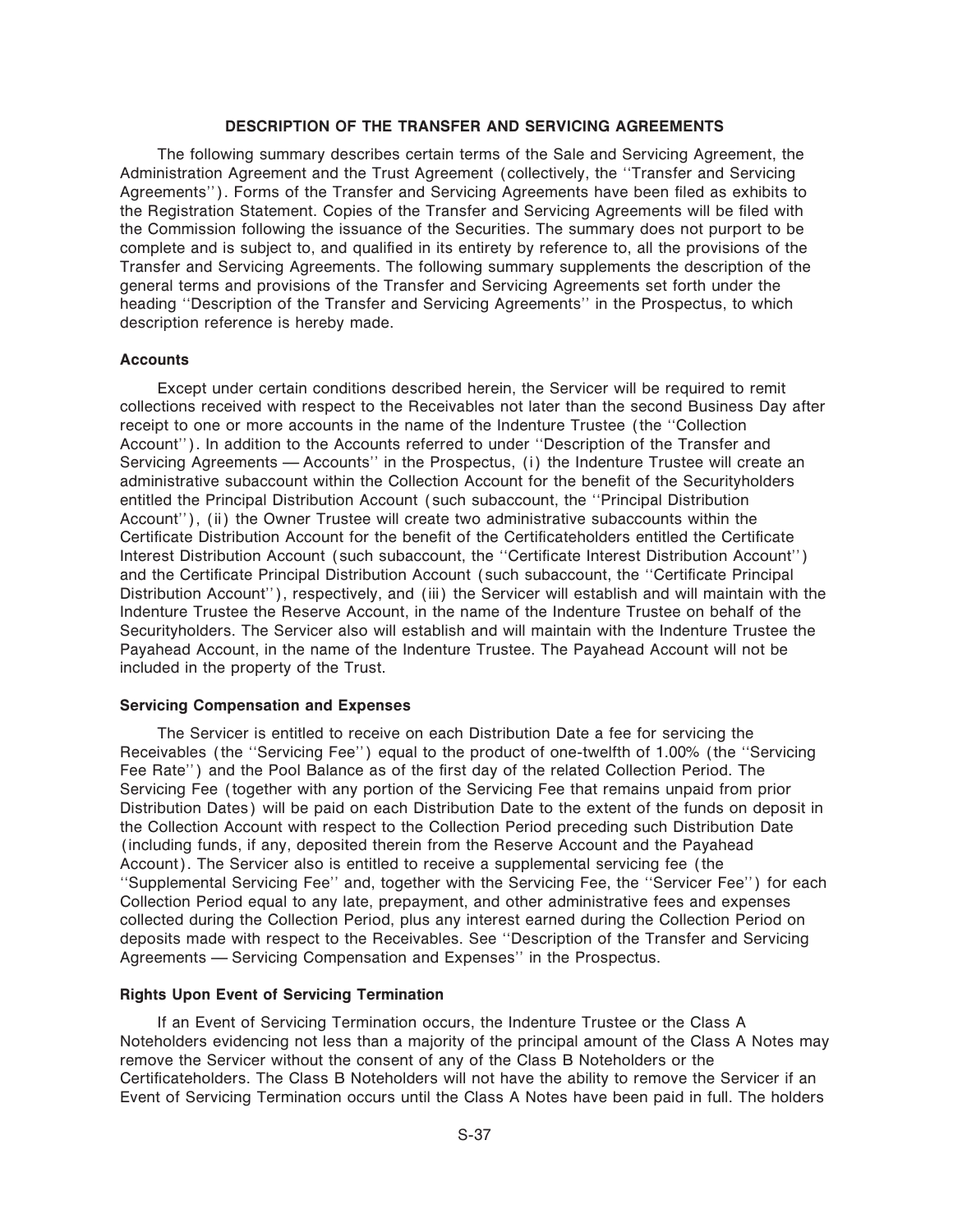of the Class C Certificates (the "Class C Certificateholders") will not have the ability to remove the Servicer if an Event of Servicing Termination occurs until after the Notes have been paid in full.

### **Waiver of Past Events of Servicing Termination**

If an Event of Servicing Termination occurs, the Class A Noteholders evidencing not less than a majority of the principal amount of the Class A Notes may, with certain specified exceptions, waive any Events of Servicing Termination, without the consent of any of the Class B Noteholders or the Certificateholders. The Class B Noteholders will not have the right to determine whether any Event of Servicing Termination should be waived until the Class A Notes have been paid in full. The Class C Certificateholders will not have the right to determine whether any Event of Servicing Termination should be waived until the Notes have been paid in full.

### **Distributions**

*Deposits to Collection Account.* On or before the Distribution Date, the Servicer will cause all collections, Precomputed Advances, Simple Interest Advances and other amounts constituting the Available Funds to be deposited into the Collection Account. See ""Description of the Transfer and Servicing Agreements - Sale and Assignment of Receivables," "- Collections" and "— Advances" in the Prospectus. On or before each Distribution Date, the Servicer shall notify the Indenture Trustee to withdraw from the Reserve Account and deposit in the Collection Account an amount equal to the excess, if any, of (i) the amount of cash or other immediately available funds in the Reserve Account on such Distribution Date (prior to giving effect to any withdrawals therefrom relating to such Distribution Date) over (ii) the Specified Reserve Balance with respect to such Distribution Date (such excess, the "Reserve Account Release Amount"). In addition, the Servicer shall notify the Indenture Trustee to withdraw from the Reserve Account and deposit in the Collection Account an amount equal to the lesser of (i) the amount of cash or other immediately available funds in the Reserve Account on such Distribution Date (after giving effect to any withdrawals therefrom relating to the Reserve Account Release Amount for such Distribution Date), and (ii) the amount, if any, by which (x) the Total Required Payment exceeds (y) the Available Funds for such Distribution Date. On or before the Final Scheduled Distribution Date with respect to any class of Notes or either class of Certificates, the Servicer shall notify the Indenture Trustee to withdraw from the Reserve Account and deposit in the Collection Account an amount equal to the lesser of (i) the amount of cash or other immediately available funds in the Reserve Account on such Distribution Date (after giving effect to any withdrawals therefrom relating to the Reserve Account Release Amount and to the amount by which the Total Required Payment exceeds the Available Funds for such Distribution Date) and (ii) the amount, if any, by which the sum of the Available Funds plus the amount, if any, withdrawn from the Reserve Account in respect of the excess of the Total Required Payment over the Available Funds for such Distribution Date is insufficient to pay such class of Notes or such class of Certificates in full in accordance with the priorities described in "- Monthly Withdrawals from Collection Account" below. The "Available Funds" for a Distribution Date shall be the sum of the Available Collections and the Reserve Account Release Amount.

A ""Business Day'' is a day other than a Saturday, a Sunday or a day on which banking institutions or trust companies in The City of New York or the State of Delaware are authorized by law, regulation or executive order to be closed. With respect to any Distribution Date, the ""Record Date'' with respect to the Notes is the day immediately preceding such Distribution Date or, if such Notes are issued as Definitive Notes, the last day of the preceding month and with respect to the Certificates is the last day of the month preceding the Distribution Date. A "Collection Period" means, with respect to the first Distribution Date, the calendar month ending on January 31, 1999, and with respect to each subsequent Distribution Date, the calendar month preceding the calendar month in which such Distribution Date occurs.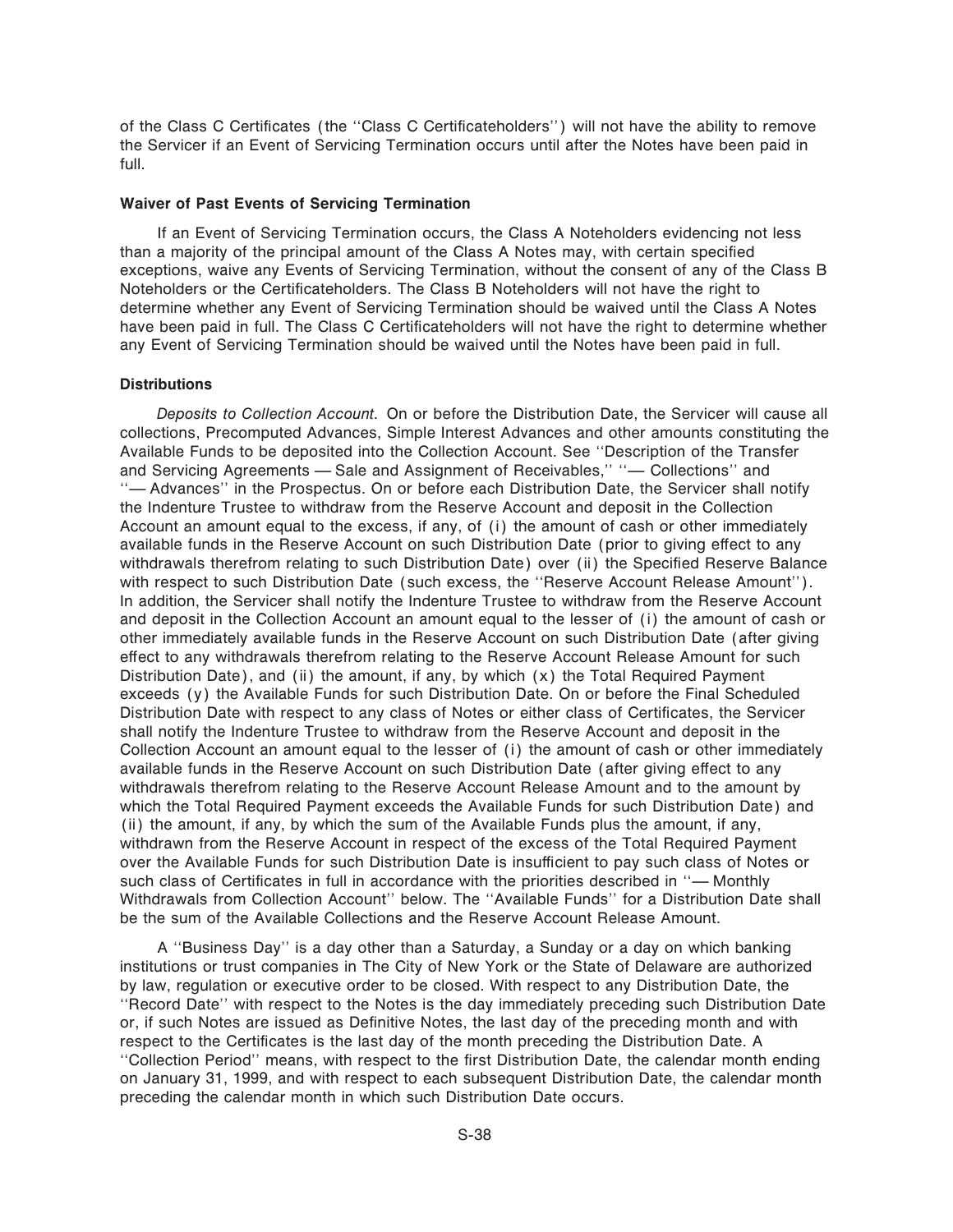The ""Available Collections'' for a Distribution Date will be the sum of the following amounts with respect to the Collection Period preceding such Distribution Date: (i) all scheduled payments and all prepayments in full (and certain partial prepayments) collected with respect to Precomputed Receivables (including amounts withdrawn from the Payahead Account but excluding amounts deposited into the Payahead Account) and all payments collected with respect to Simple Interest Receivables; (ii) all proceeds of the liquidation of defaulted Receivables (""Liquidated Receivables''), net of expenses incurred by the Servicer in connection with such liquidation and any amounts required by law to be remitted to the Obligor on such Liquidated Receivables (""Liquidation Proceeds''), in accordance with the Servicer's customary servicing procedures, and all recoveries in respect of Liquidated Receivables which were written off in prior Collection Periods; (iii) all Precomputed Advances made by the Servicer of principal due on the Precomputed Receivables; (iv) all Advances made by the Servicer of interest due on the Receivables; (v) all advances, if any, of interest made by the Servicer in respect of Receivables which were prepaid in full; (vi) the Purchase Amount of each Receivable that was repurchased by the Seller or purchased by the Servicer under an obligation which arose during the related Collection Period; and (vii) partial prepayments of any refunded item included in the principal balance of a Receivable, such as extended warranty protection plan costs, or physical damage, credit life, disability insurance premiums, or any partial prepayment which causes a reduction in the Obligor's periodic payment to an amount below the scheduled payment as of the Cutoff Date. The Available Collections shall be determined on the related Determination Date based on the methodology described under "Description of the Notes — Payments of Principal" herein and "Description of the Transfer and Servicing Agreements — Distributions" in the Prospectus.

The Available Collections on any Distribution Date shall exclude the following: (i) amounts received on Precomputed Receivables to the extent that the Servicer has previously made an unreimbursed Precomputed Advance; (ii) Liquidation Proceeds with respect to a particular Precomputed Receivable to the extent of any unreimbursed Precomputed Advances thereon; (iii) all payments and proceeds (including Liquidation Proceeds) of any Receivables the Purchase Amount of which has been included in the Available Funds in a prior Collection Period; (iv) Liquidation Proceeds with respect to a Simple Interest Receivable attributable to accrued and unpaid interest thereon (but not including interest for the then current Collection Period) but only to the extent of any unreimbursed Simple Interest Advances; and (v) amounts constituting the Supplemental Servicing Fee.

*Monthly Withdrawals from Collection Account.* On each Distribution Date, the Servicer will allocate amounts on deposit in the Collection Account as described under ""Description of the Transfer and Servicing Agreements — Distributions'' in the Prospectus and will instruct the Indenture Trustee to make the following deposits and distributions, to the extent of funds then on deposit in the Collection Account with respect to the Collection Period preceding such Distribution Date (including funds, if any, deposited therein from the Reserve Account and the Payahead Account), in the following order of priority:

- (i) to the Servicer, the Servicing Fee and all unpaid Servicing Fees from prior Collection Periods;
- (ii) to the Class A Noteholders, the Accrued Class A Note Interest;
- (iii) to the Principal Distribution Account, the First Priority Principal Distribution Amount, if any;
- (iv) to the Class B Noteholders, the Accrued Class B Note Interest;
- (v) to the Principal Distribution Account, the Second Priority Principal Distribution Amount, if any;
- (vi) to the Certificate Interest Distribution Account, the Accrued Class C Certificate Interest;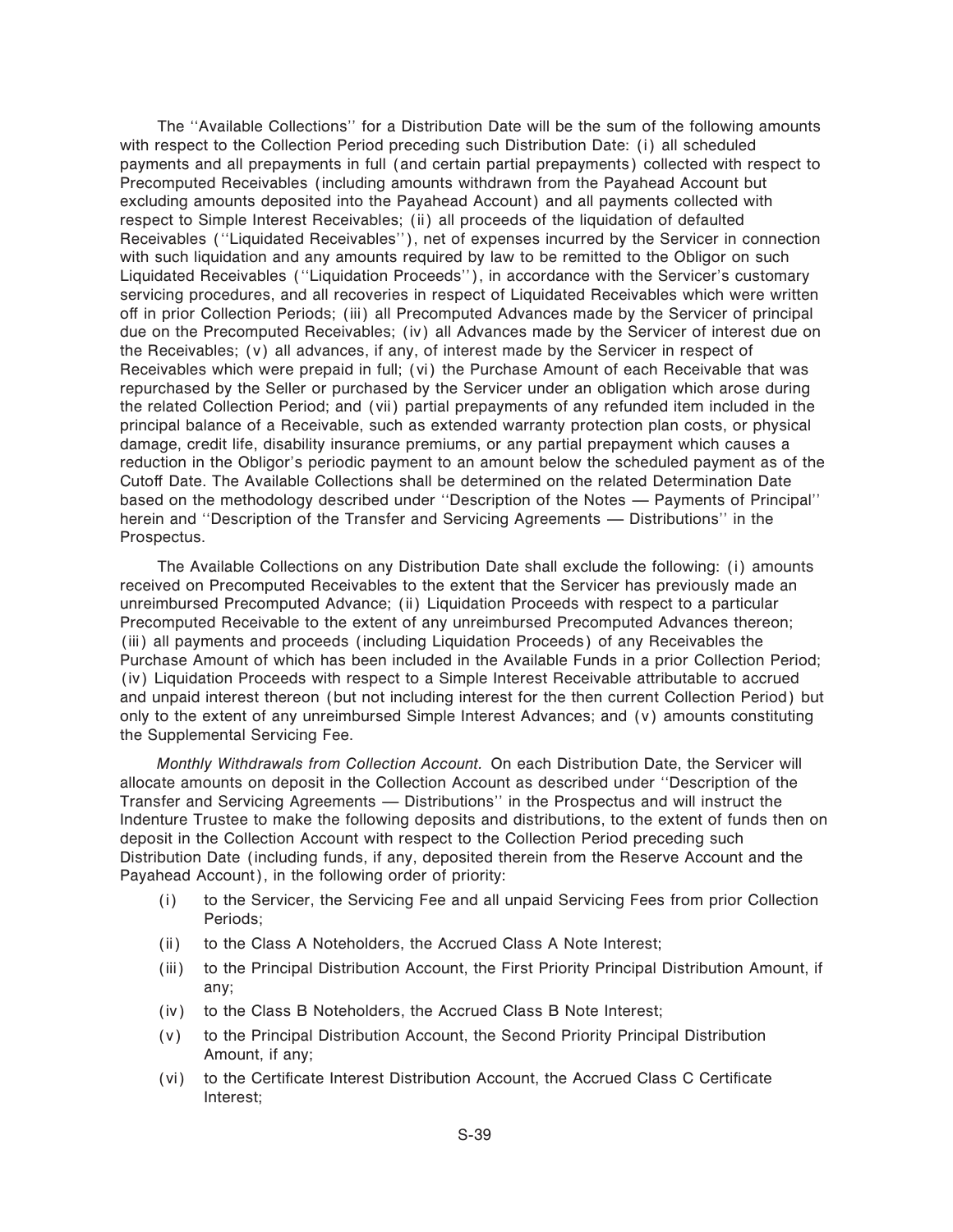- (vii) to the Certificate Interest Distribution Account, the Accrued Class D Certificate Interest;
- (viii) to the Reserve Account, the amount required to reinstate the amount in the Reserve Account up to the Specified Reserve Balance;
- (ix) to the Principal Distribution Account, the Regular Principal Distribution Amount; and
- (x) to the Seller, any funds remaining on deposit in the Collection Account with respect to the Collection Period preceding such Distribution Date.

Notwithstanding the foregoing, (x) following the occurrence and during the continuation of an Event of Default relating to default in the payment of principal or default for five days or more in the payment of interest on any Note or the occurrence of an Insolvency Event or dissolution with respect to the Issuer which Event of Default has resulted in an acceleration of the Notes or following an Insolvency Event or a dissolution with respect to the Seller or the General Partner, the funds on deposit in the Collection Account (including funds, if any, deposited therein from the Reserve Account and the Payahead Account) remaining after the application of clauses (i) and (ii) above will be deposited in the Principal Distribution Account to the extent necessary to reduce the principal amount of the Class A Notes to zero, and no distributions of principal or interest on the Class B Notes will be made until payment in full of principal and interest on the Class A Notes, and (y) following the occurrence and during the continuation of any other Event of Default which has resulted in an acceleration of the Notes, the funds on deposit in the Collection Account (including funds, if any, deposited therein from the Reserve Account and the Payahead Account) remaining after application of clauses (i), (ii), (iii) and (iv) above will be deposited in the Principal Distribution Account to the extent necessary to reduce the principal amount of all the Notes to zero, and in neither case will the Certificateholders receive any distributions until the principal amount and accrued interest on all the Notes has been paid in full.

On and after the Distribution Date on which the principal amount of the Notes has been paid in full, amounts in respect of the First Priority Principal Distribution Amount, if any, the Second Priority Principal Distribution Amount, if any, and the Regular Principal Distribution Amount, if any (in each case, after giving effect to any portion thereof payable to Noteholders) as described in clauses (iii),  $(v)$  and  $(ix)$  above, respectively, will be deposited into the Certificate Principal Distribution Account.

On each Determination Date, the Servicer will provide the Indenture Trustee with certain information with respect to the Collection Period preceding such Determination Date, including the amount of aggregate collections on the Receivables, the aggregate amount of Liquidated Receivables, the aggregate Advances to be made by the Servicer and the aggregate Purchase Amount of Receivables to be repurchased by the Seller or to be purchased by the Servicer.

For purposes hereof, the following terms shall have the following meanings:

""Accrued Class A Note Interest'' means, with respect to any Distribution Date, the sum of the Class A Noteholders' Monthly Accrued Interest for such Distribution Date and the Class A Noteholders' Interest Carryover Shortfall for such Distribution Date.

""Accrued Class B Note Interest'' means, with respect to any Distribution Date, the sum of the Class B Noteholders' Monthly Accrued Interest for such Distribution Date and the Class B Noteholders' Interest Carryover Shortfall for such Distribution Date.

"Accrued Class C Certificate Interest" means, with respect to any Distribution Date, the sum of the Class C Certificateholders' Monthly Accrued Interest for such Distribution Date and the Class C Certificateholders' Interest Carryover Shortfall for such Distribution Date.

"Accrued Class D Certificate Interest" means, with respect to any Distribution Date, the sum of the Class D Certificateholders' Monthly Accrued Interest for such Distribution Date and the Class D Certificateholders' Interest Carryover Shortfall for such Distribution Date.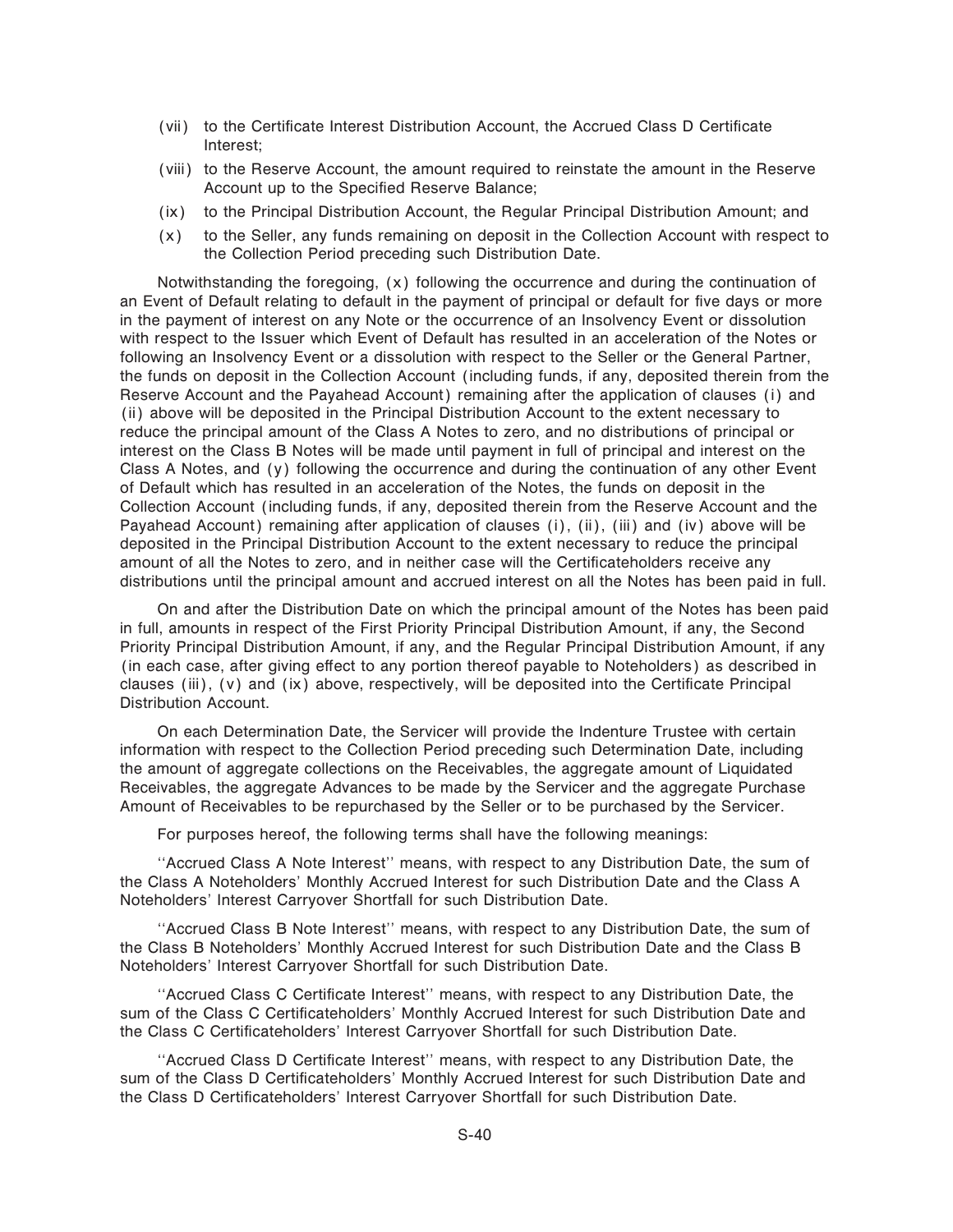"Certificate Balance" means, (i) with respect to the Class C Certificates, initially, \$39,254,000 and, thereafter, means the initial Certificate Balance of the Class C Certificates, reduced by all amounts allocable to principal previously distributed to the Class C Certificateholders and (ii) with respect to the Class D Certificates, initially, \$39,254,000 and, thereafter, means the initial Certificate Balance of the Class D Certificates, reduced by all amounts allocable to principal previously distributed to the holders of the Class D Certificates (the "Class D Certificateholders").

""Class A Noteholders' Interest Carryover Shortfall'' means, with respect to any Distribution Date, the excess of the Class A Noteholders' Monthly Accrued Interest for the preceding Distribution Date and any outstanding Class A Noteholders' Interest Carryover Shortfall on such preceding Distribution Date, over the amount in respect of interest that is actually paid to Class A Noteholders on such preceding Distribution Date, plus interest on the amount of interest due but not paid to Class A Noteholders on the preceding Distribution Date, to the extent permitted by law, at the respective Note Interest Rate borne by such Class A Notes for the related Interest Period.

""Class A Noteholders' Monthly Accrued Interest'' means, with respect to any Distribution Date, the aggregate amount of interest accrued for the related Interest Period on the Class A-1 Notes, the Class A-2 Notes, the Class A-3 Notes, the Class A-4 Notes, the Class A-5 Notes and the Class A-6 Notes at the respective Note Interest Rate for such class on the outstanding principal amount of the Notes of such class on the immediately preceding Distribution Date or the Closing Date, as the case may be, after giving effect to all payments of principal to the Noteholders of such class on or prior to such preceding Distribution Date.

""Class B Noteholders' Interest Carryover Shortfall'' means, with respect to any Distribution Date, the excess of the Class B Noteholders' Monthly Accrued Interest for the preceding Distribution Date and any outstanding Class B Noteholders' Interest Carryover Shortfall on such preceding Distribution Date, over the amount in respect of interest that is actually paid to Class B Noteholders on such preceding Distribution Date, plus interest on the amount of interest due but not paid to Class B Noteholders on the preceding Distribution Date, to the extent permitted by law, at the rate of interest payable on the Class B Notes for the related Interest Period.

""Class B Noteholders' Monthly Accrued Interest'' means, with respect to any Distribution Date, interest accrued for the related Interest Period on the Class B Notes, at the rate of interest payable on the Class B Notes, on the outstanding principal amount of the Class B Notes on the immediately preceding Distribution Date or the Closing Date, as the case may be, after giving effect to all payments of principal to the Class B Noteholders on or prior to such preceding Distribution Date.

"Class C Certificateholders' Interest Carryover Shortfall" means, with respect to any Distribution Date, the excess of the Class C Certificateholders' Monthly Accrued Interest for the preceding Distribution Date and any outstanding Class C Certificateholders' Interest Carryover Shortfall on such preceding Distribution Date, over the amount in respect of interest that is actually paid to Class C Certificateholders on such preceding Distribution Date, plus 30 days of interest on such excess, to the extent permitted by law, at the rate of interest payable on the Class C Certificates.

"Class C Certificateholders' Monthly Accrued Interest" means, with respect to any Distribution Date, 30 days of interest (or, in the case of the first Distribution Date, interest accrued from and including the Closing Date to but excluding such Distribution Date), at the rate of interest payable on the Class C Certificates, on the Certificate Balance of the Class C Certificates on the immediately preceding Distribution Date or the Closing Date, as the case may be, after giving effect to all distributions allocable to the reduction of the Certificate Balance of the Class C Certificates made on or prior to such preceding Distribution Date.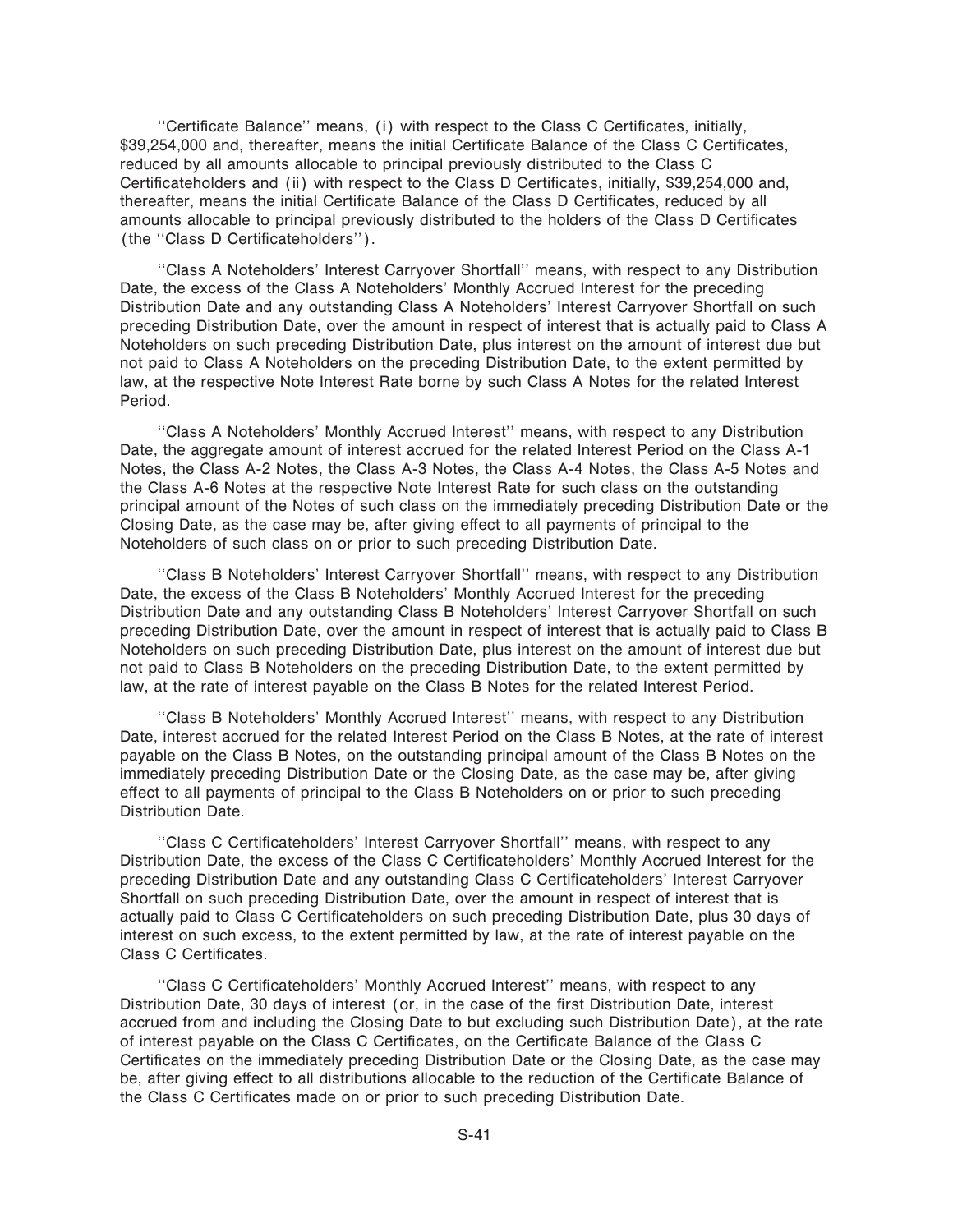"Class D Certificateholders' Interest Carryover Shortfall" means, with respect to any Distribution Date, the excess of the Class D Certificateholders' Monthly Accrued Interest for the preceding Distribution Date and any outstanding Class D Certificateholders' Interest Carryover Shortfall on such preceding Distribution Date, over the amount in respect of interest that is actually paid to Class D Certificateholders on such preceding Distribution Date, plus 30 days of interest on such excess, to the extent permitted by law, at the rate of interest payable on the Class D Certificates.

"Class D Certificateholders' Monthly Accrued Interest" means, with respect to any Distribution Date, 30 days of interest (or, in the case of the first Distribution Date, interest accrued from and including the Closing Date to but excluding such Distribution Date), at the rate of interest payable on the Class D Certificates, on the Certificate Balance of the Class D Certificates on the immediately preceding Distribution Date or the Closing Date, as the case may be, after giving effect to all distributions allocable to the reduction of the Certificate Balance of the Class D Certificates made on or prior to such preceding Distribution Date.

""First Priority Principal Distribution Amount'' means, with respect to any Distribution Date, an amount equal to the excess, if any, of (a) the aggregate outstanding principal amount of the Class A Notes as of the preceding Distribution Date (after giving effect to any principal payments made on the Class A Notes on such preceding Distribution Date) over (b) the difference between (1) the Pool Balance at the end of the Collection Period preceding such Distribution Date minus (2) the Yield Supplement Overcollateralization Amount with respect to such Distribution Date; provided, however, that the First Priority Principal Distribution Amount shall not exceed the sum of the aggregate outstanding principal amount of all the Notes and the aggregate Certificate Balance of all the Certificates on such Distribution Date (prior to giving effect to any principal payments to be made on the Securities on such Distribution Date); and provided, further, that (i) the First Priority Principal Distribution Amount on or after the Class A-1 Final Scheduled Distribution Date shall not be less than the amount that is necessary to reduce the outstanding principal amount of the Class A-1 Notes to zero; (ii) the First Priority Principal Distribution Amount on or after the Class A-2 Final Scheduled Distribution Date shall not be less than the amount that is necessary to reduce the outstanding principal amount of the Class A-2 Notes to zero; (iii) the First Priority Principal Distribution Amount on or after the Class A-3 Final Scheduled Distribution Date shall not be less than the amount that is necessary to reduce the outstanding principal amount of the Class A-3 Notes to zero; (iv) the First Priority Principal Distribution Amount on or after the Class A-4 Final Scheduled Distribution Date shall not be less than the amount that is necessary to reduce the outstanding principal amount of the Class A-4 Notes to zero; (v) the First Priority Principal Distribution Amount on or after the Class A-5 Final Scheduled Distribution Date shall not be less than the amount that is necessary to reduce the outstanding principal amount of the Class A-5 Notes to zero; and (vi) the First Priority Principal Distribution Amount on or after the Class A-6 Final Scheduled Distribution Date shall not be less than the amount that is necessary to reduce the outstanding principal amount of the Class A-6 Notes to zero.

""Regular Principal Distribution Amount'' means, with respect to any Distribution Date, an amount not less than zero equal to the difference between  $(i)$  the greater of  $(1)$  the aggregate outstanding principal amount of the Class A-1 Notes and the Class A-2 Notes as of the preceding Distribution Date (after giving effect to any principal payments made on the Class A-1 Notes and the Class A-2 Notes on such preceding Distribution Date) or Closing Date, as the case may be, and (2) the excess, if any, of (a) the sum of the aggregate outstanding principal amount of all the Notes and the aggregate Certificate Balance of all the Certificates as of the preceding Distribution Date (after giving effect to any principal payments to be made on the Securities on such preceding Distribution Date) or Closing Date, as the case may be, over (b) the difference between  $(x)$  the Pool Balance at the end of the Collection Period preceding such Distribution Date minus  $(y)$  the sum of the Specified Overcollateralization Amount and the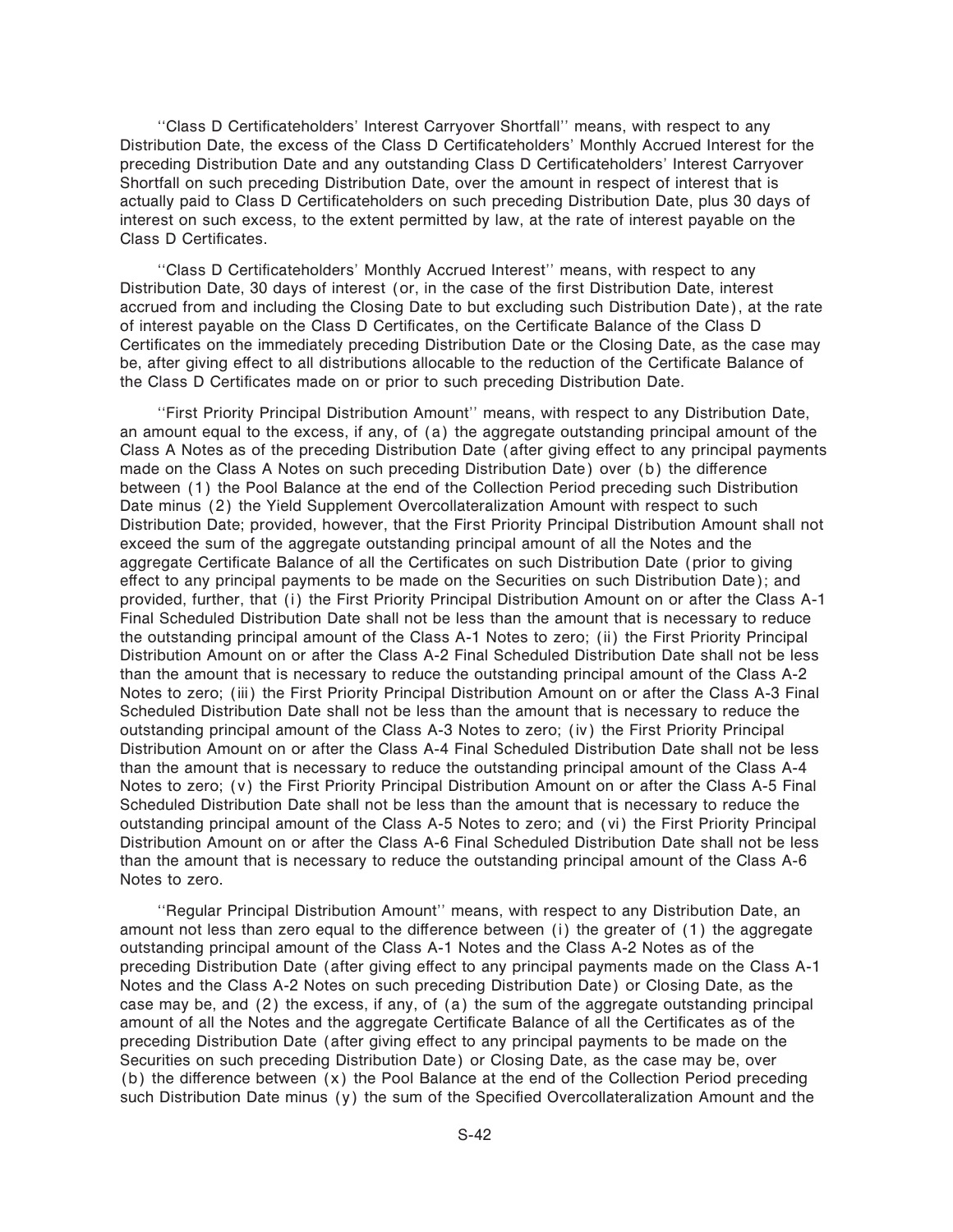Yield Supplement Overcollateralization Amount with respect to such Distribution Date, minus (ii) the sum of the First Priority Principal Distribution Amount, if any, and the Second Priority Principal Distribution Amount, if any, each with respect to such Distribution Date; provided, however, that the Regular Principal Distribution Amount shall not exceed the sum of the aggregate outstanding principal amount of all the Notes and the aggregate Certificate Balance of all the Certificates on such Distribution Date (after giving effect to any principal payments made on the Securities on such Distribution Date in respect of the First Priority Principal Distribution Amount, if any, and the Second Priority Principal Distribution Amount, if any); and provided, further, that (i) the Regular Principal Distribution Amount on or after the Class C Final Scheduled Distribution Date shall not be less than the amount that is necessary to reduce the Certificate Balance of the Class C Certificates to zero; and (ii) the Regular Principal Distribution Amount on or after the Class D Final Scheduled Distribution Date shall not be less than the amount that is necessary to reduce the Certificate Balance of the Class D Certificates to zero.

""Second Priority Principal Distribution Amount'' means, with respect to any Distribution Date, an amount not less than zero equal to the difference between (i) the excess, if any, of (a) the aggregate outstanding principal amount of the Notes as of the preceding Distribution Date (after giving effect to any principal payments made on the Notes on such preceding Distribution Date) over (b) the difference between  $(1)$  the Pool Balance at the end of the Collection Period preceding such Distribution Date minus (2) the Yield Supplement Overcollateralization Amount, minus (ii) the First Priority Principal Distribution Amount, if any, with respect to such Distribution Date; provided, however, that the Second Priority Principal Distribution Amount shall not exceed the sum of the aggregate outstanding principal amount of all the Notes and the aggregate Certificate Balance of all the Certificates on such Distribution Date (after giving effect to any principal payments to be made on the Securities on such Distribution Date in respect of the First Priority Principal Distribution Amount, if any); and provided, further, that the Second Priority Principal Distribution Amount on or after the Class B Final Scheduled Distribution Date shall not be less than the amount that is necessary to reduce the outstanding principal amount of the Class B Notes to zero.

"Specified Credit Enhancement Amount" means, with respect to any Distribution Date, the greatest of (i) \$10,050,107.40, (ii) 1.00% of the Pool Balance at the end of the Collection Period preceding such Distribution Date or (iii) the aggregate principal balance of the Receivables that are delinquent 91 days or more and are not Liquidated Receivables at the end of the Collection Period preceding such Distribution Date; provided, however, that the Specified Credit Enhancement Amount with respect to any Distribution Date shall not exceed the sum of the aggregate outstanding principal amount of all the Notes and the aggregate Certificate Balance of all the Certificates as of the preceding Distribution Date (after giving effect to any principal payments made on the Securities on such preceding Distribution Date).

"Specified Overcollateralization Amount" means, with respect to any Distribution Date, the excess, if any, of (a) the Specified Credit Enhancement Amount over (b) the Specified Reserve Balance, each with respect to such Distribution Date.

""Total Required Payment'' means, on any Distribution Date, the sum of the Servicing Fee and all unpaid Servicing Fees from prior Collection Periods, the Accrued Class A Note Interest, the First Priority Principal Distribution Amount, if any, the Accrued Class B Note Interest, the Second Priority Principal Distribution Amount, if any, the Accrued Class C Certificate Interest and the Accrued Class D Certificate Interest; provided, however, that following the occurrence and during the continuation of an Event of Default which has resulted in an acceleration of the Notes or following an Insolvency Event or a dissolution with respect to the Seller or the General Partner, on any Distribution Date until the Distribution Date on which the outstanding principal amount of all the Notes has been paid in full, the Total Required Payment shall mean the sum of the Servicing Fee and all unpaid Servicing Fees from prior Collection Periods, the Accrued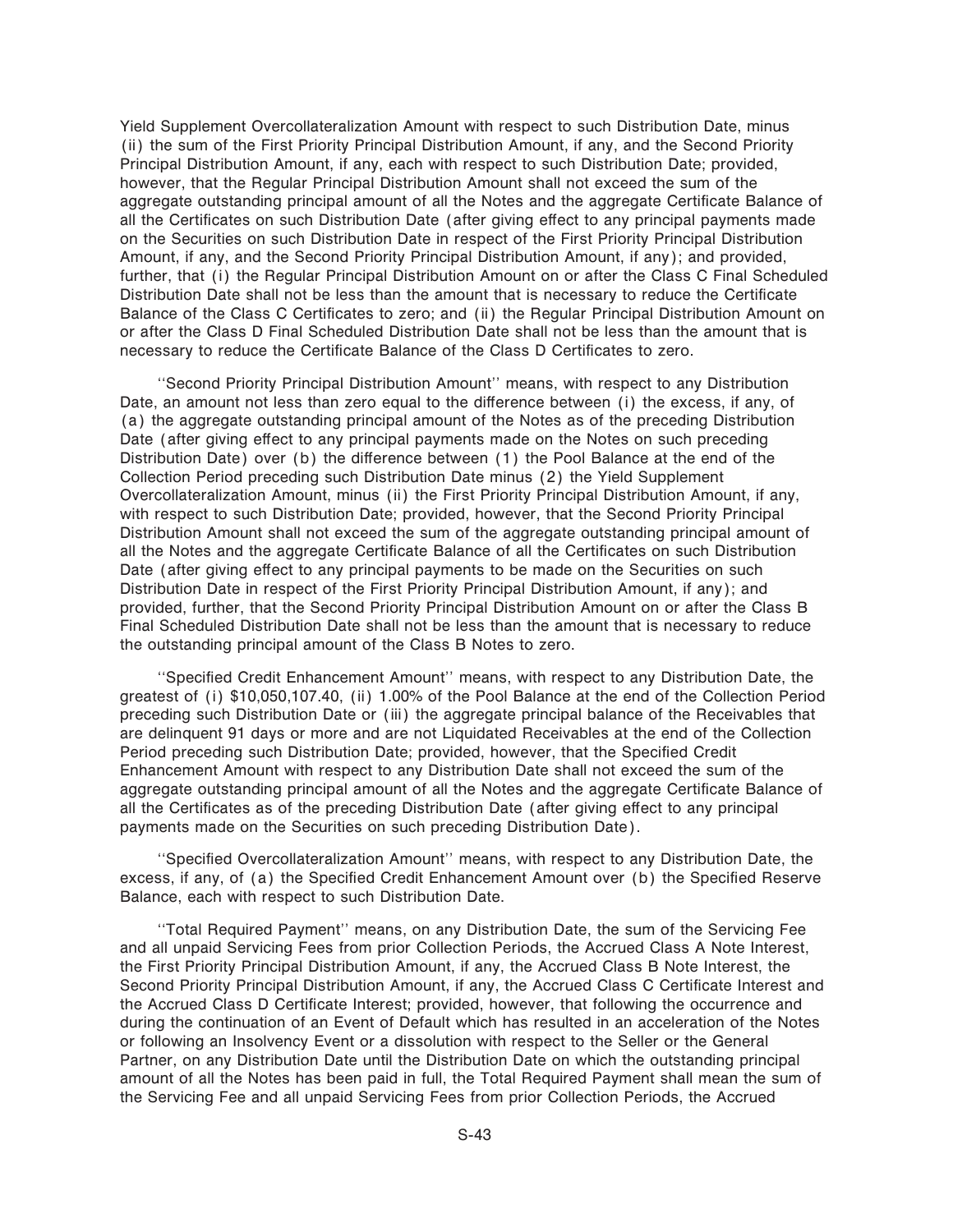Class A Note Interest, the Accrued Class B Note Interest and the amount necessary to reduce the outstanding principal amount of all the Notes to zero.

""Yield Supplement Overcollateralization Amount'' means, with respect to any Distribution Date, the amount specified below with respect to such Distribution Date:

| Closing Date   | 47,305,047.93 | June 2001      | \$<br>7,357,049.99 |
|----------------|---------------|----------------|--------------------|
| February 1999  | 45,324,388.88 | July 2001      | 6,671,688.77       |
| March 1999     | 43,383,058.64 | August 2001    | 6,031,939.00       |
| April 1999     | 41,481,526.11 | September 2001 | 5,435,368.07       |
| May 1999       | 39,620,223.19 | October 2001   | 4,879,070.26       |
| June 1999      | 37,799,560.15 | November 2001  | 4,360,678.11       |
| July 1999      | 36,019,978.24 | December 2001  | 3,878,135.33       |
| August 1999.   | 34,281,874.97 | January 2002   | 3,430,891.51       |
| September 1999 | 32,585,648.35 | February 2002  | 3,018,473.05       |
| October 1999   | 30,931,725.54 | March 2002     | 2,640,086.01       |
| November 1999  | 29,320,561.04 | April 2002     | 2,294,849.23       |
| December 1999  | 27,752,621.88 | May 2002       | 1,981,426.91       |
| January 2000   | 26,228,374.54 | June 2002      | 1,698,192.55       |
| February 2000  | 24,748,294.68 | July 2002      | 1,443,912.25       |
| March 2000     | 23,312,848.20 | August 2002    | 1,217,028.00       |
| April 2000     | 21,922,444.91 | September 2002 | 1,015,367.51       |
| May 2000       | 20,577,431.18 | October 2002   | 836,724.52         |
| June 2000      | 19,278,167.78 | November 2002  | 679,045.84         |
| July 2000      | 18,024,965.39 | December 2002  | 540,565.85         |
| August 2000    | 16,818,161.69 | January 2003   | 420,476.55         |
| September 2000 | 15,658,074.89 | February 2003  | 317,798.63         |
| October 2000   | 14,545,076.98 | March 2003     | 231,457.94         |
| November 2000  | 13,479,516.72 | April 2003     | 160,514.06         |
| December 2000  | 12,461,760.46 | May 2003       | 104,279.33         |
| January 2001   | 11,491,960.03 | June 2003.     | 61,776.68          |
| February 2001  | 10,570,042.18 | July 2003      | 31,857.50          |
| March 2001     | 9,695,706.55  | August 2003.   | 13,165.81          |
| April 2001     | 8,868,737.69  | September 2003 | 3,448.77           |
| May 2001       | 8,089,233.57  | October 2003   | 33.85              |
|                |               | November 2003  | 1.43               |

The Yield Supplement Overcollateralization Amount has been calculated for each Distribution Date as the sum of the amount for each Receivable equal to the excess, if any, of (x) the scheduled payments due on such Receivable for each future Collection Period discounted to present value at the APR of such Receivable over (y) the scheduled payments due on the Receivable for each future Collection Period discounted to present value at 9.00%. For purposes of such calculation, future scheduled payments on the Receivables are assumed to be made on their scheduled due dates without any delays, defaults or prepayments.

On each Distribution Date, all amounts on deposit in the Principal Distribution Account will be paid in the following order of priority:

- (1) to the Class A-1 Noteholders in reduction of principal until the principal amount of the Class A-1 Notes has been paid in full;
- (2) to the Class A-2 Noteholders in reduction of principal until the principal amount of the Class A-2 Notes has been paid in full;
- (3) to the Class A-3 Noteholders in reduction of principal until the principal amount of the Class A-3 Notes has been paid in full;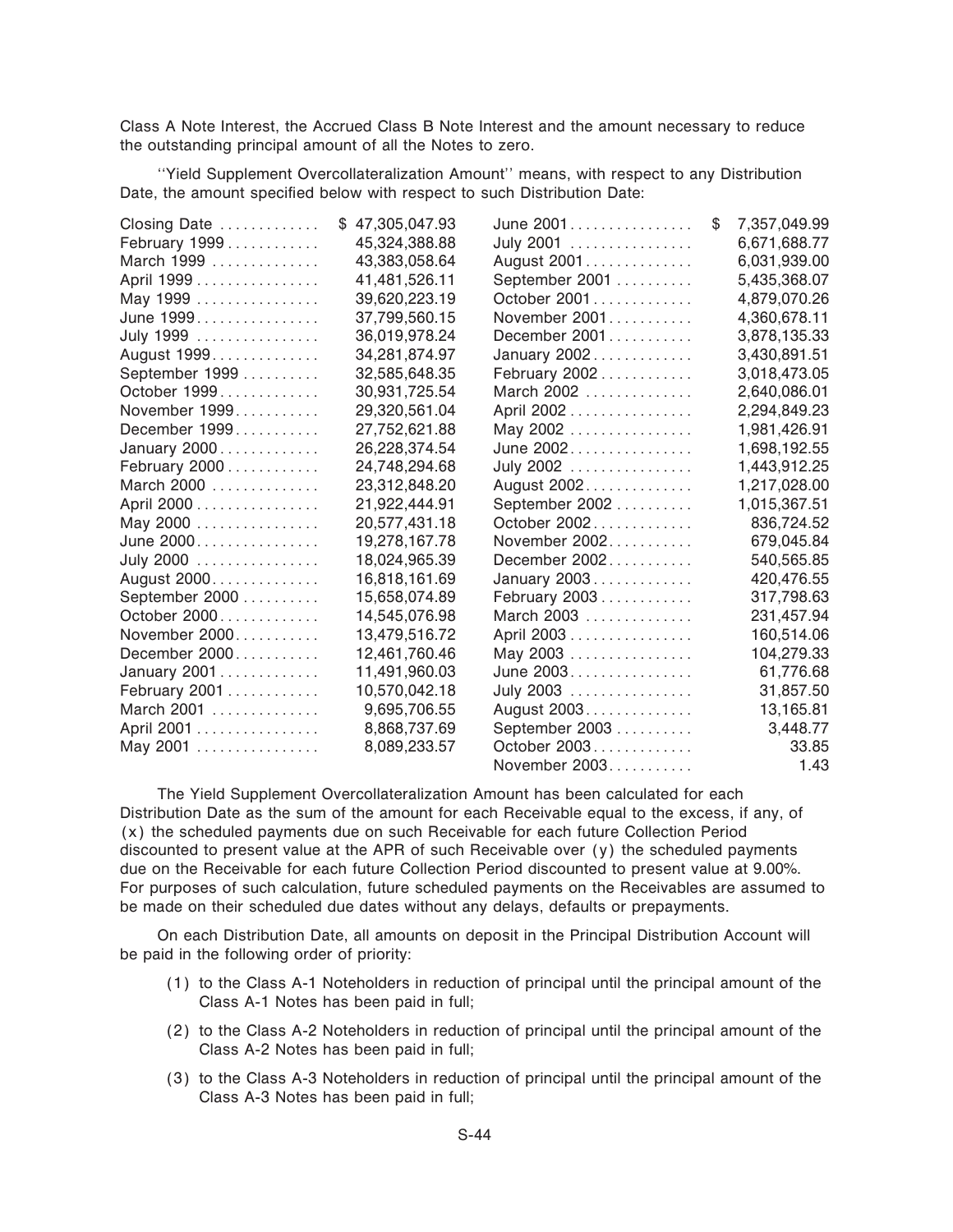- (4) to the Class A-4 Noteholders in reduction of principal until the principal amount of the Class A-4 Notes has been paid in full;
- (5) to the Class A-5 Noteholders in reduction of principal until the principal amount of the Class A-5 Notes has been paid in full;
- (6) to the Class A-6 Noteholders in reduction of principal until the principal amount of the Class A-6 Notes has been paid in full;
- (7) to the Class B Noteholders in reduction of principal until the principal amount of the Class B Notes has been paid in full;
- (8) to the Certificate Principal Distribution Account, in reduction of the Certificate Balance of the Class C Certificates, until the Certificate Balance of the Class C Certificates has been reduced to zero;
- (9) to the Certificate Principal Distribution Account, in reduction of the Certificate Balance of the Class D Certificates, until the Certificate Balance of the Class D Certificates has been reduced to zero; and
- (10) to the Seller, any funds remaining on deposit in the Principal Distribution Account.

On each Distribution Date, all amounts on deposit in the Certificate Interest Distribution Account will be paid in the following order of priority:

- (i) to the Class C Certificateholders, the Accrued Class C Certificate Interest;
- (ii) to the Class D Certificateholders, the Accrued Class D Certificate Interest; and
- (iii) to the Seller, any funds remaining on deposit in the Certificate Interest Distribution Account.

On each Distribution Date, all amounts on deposit in the Certificate Principal Distribution Account will be paid in the following order of priority:

- (i) to the Class C Certificateholders, in reduction of the Certificate Balance of the Class C Certificates, until the Certificate Balance of the Class C Certificates has been reduced to zero;
- (ii) to the Class D Certificateholders, in reduction of the Certificate Balance of the Class D Certificates, until the Certificate Balance of the Class D Certificates has been reduced to zero; and
- (iii) to the Seller, any funds remaining on deposit in the Certificate Principal Distribution Account.

#### **Reserve Account**

The Reserve Account will be established by the Seller and held in the name of the Indenture Trustee for the benefit of the Securityholders. To the extent that amounts on deposit in the Reserve Account are depleted, Securityholders will have no recourse to the assets of the Seller or Servicer as a source of payment.

The Reserve Account will be funded by a deposit by the Seller on the Closing Date in the amount of \$10,050,107.40 (the ""Reserve Initial Deposit''). The amount on deposit in the Reserve Account may increase from time to time by application of certain funds from the Collection Account up to the Specified Reserve Balance and may decrease (i) on each Distribution Date by withdrawal of the Reserve Account Release Amount, if any, with respect to such Distribution Date, (ii) on each Distribution Date by withdrawal of any shortfall between the Total Required Payment and Available Funds on such Distribution Date and (iii) on the Final Scheduled Distribution Date with respect to any class of Notes or either class of Certificates, by withdrawal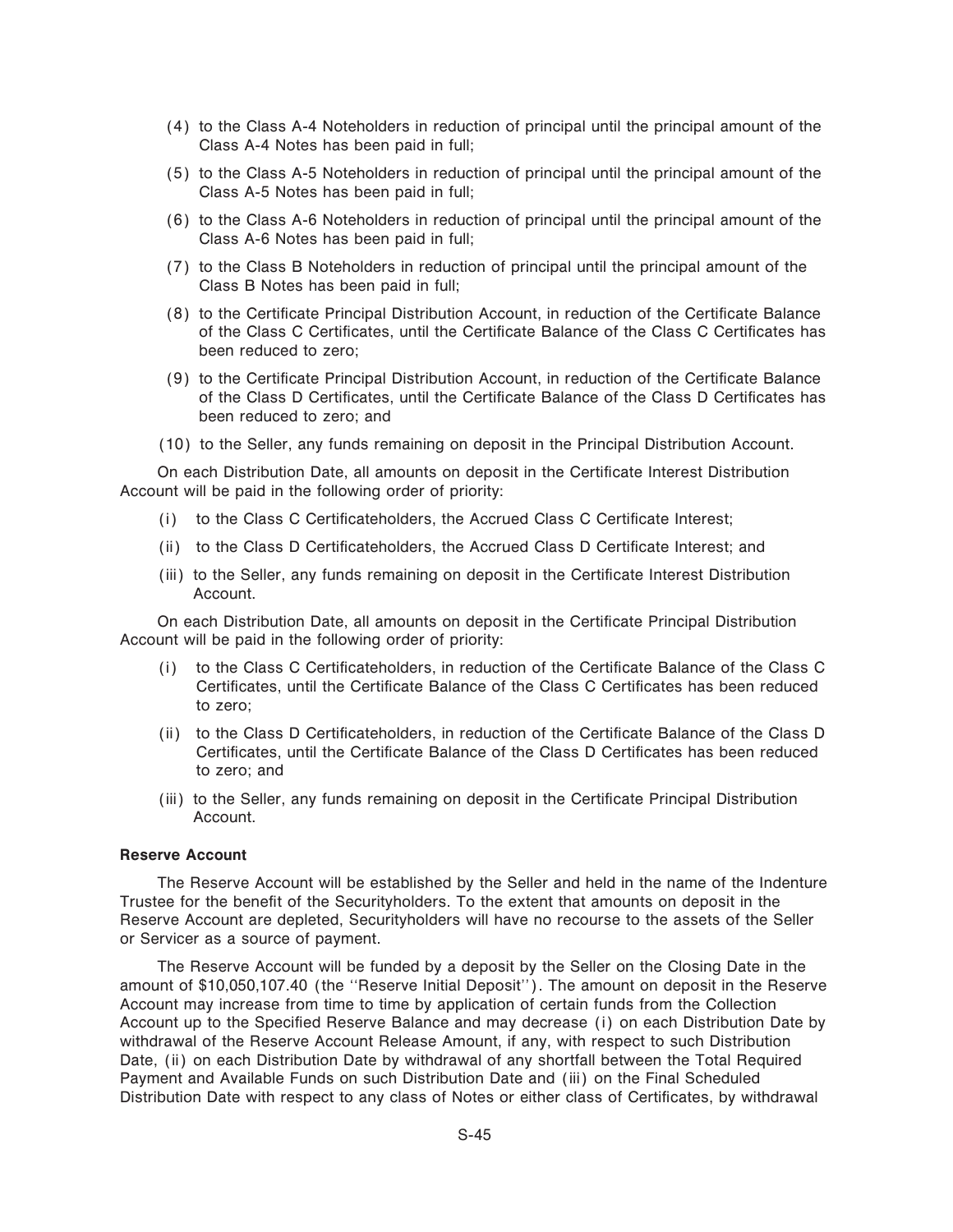of the amount, if any, by which the sum of the Available Funds plus the amount, if any, withdrawn from the Reserve Account in respect of the excess of the Total Required Payment over the Available Funds for such Distribution Date is insufficient to pay such class of Notes or such class of Certificates in full in accordance with the priorities described in "Description of the Transfer and Servicing Agreements — Distributions'' herein. In addition, amounts will be withdrawn from the Reserve Account on any Distribution Date to the extent that such amounts together with the Available Funds for such Distribution Date would be sufficient to pay the sum of the Servicing Fee and all outstanding Notes and Certificates in full.

On each Distribution Date, after payment of the Total Required Payment for such Distribution Date, the Indenture Trustee will withdraw from the Collection Account and deposit into the Reserve Account, to the extent of funds available in the Collection Account with respect to the Collection Period preceding such Distribution Date, the amount required to reinstate the amount in the Reserve Account up to the Specified Reserve Balance. Amounts on deposit in the Reserve Account will be invested by the Indenture Trustee at the direction of the Seller in Permitted Investments and investment earnings (net of losses and investment expenses) therefrom will be deposited into the Reserve Account.

Amounts on deposit in the Reserve Account from time to time are intended to enhance the likelihood of receipt by Securityholders of amounts due them and to decrease the likelihood that the Securityholders will experience losses. If the amount required to be withdrawn from the Reserve Account to cover shortfalls in funds on deposit in the Collection Account exceeds the amount on deposit in the Reserve Account, a temporary shortfall in the amounts distributed to the Securityholders could result. In addition, depletion of the Reserve Account ultimately could result in losses to Securityholders.

The "Specified Reserve Balance" means \$10,050,107.40; provided, however, that the Specified Reserve Balance with respect to any Distribution Date shall not exceed the sum of the aggregate outstanding principal amount of all the Notes and the aggregate Certificate Balance of all the Certificates as of the preceding Distribution Date (after giving effect to any principal payments made on the Securities on such preceding Distribution Date).

After the payment in full, or the provision for such payment, of (i) all accrued and unpaid interest on the Securities and (ii) the outstanding principal amount of the Securities, any funds remaining on deposit in the Reserve Account, subject to certain limitations, will be paid to the Seller.

#### **CERTAIN FEDERAL INCOME TAX CONSEQUENCES**

The following is a general summary of certain federal income tax consequences of the purchase, ownership and disposition of the Notes and the Class C Certificates. The summary does not purport to deal with federal income tax consequences applicable to all categories of holders, some of which may be subject to special rules. For example, it does not discuss the tax treatment of Noteholders or Certificateholders that are insurance companies, regulated investment companies or dealers in securities. Moreover, there are no cases or Internal Revenue Service (""IRS'') rulings on similar transactions involving both debt instruments and equity interests issued by a trust with terms similar to those of the Notes and the Class C Certificates. As a result, the IRS may disagree with all or a part of the discussion below. Prospective investors are urged to consult their own tax advisors in determining the federal, state, local, foreign and any other tax consequences to them of the purchase, ownership and disposition of the Notes and the Class C Certificates.

The following summary is based upon current provisions of the Internal Revenue Code of 1986, as amended (the "Code"), the Treasury regulations promulgated thereunder and judicial or ruling authority, all of which are subject to change, which change may be retroactive. The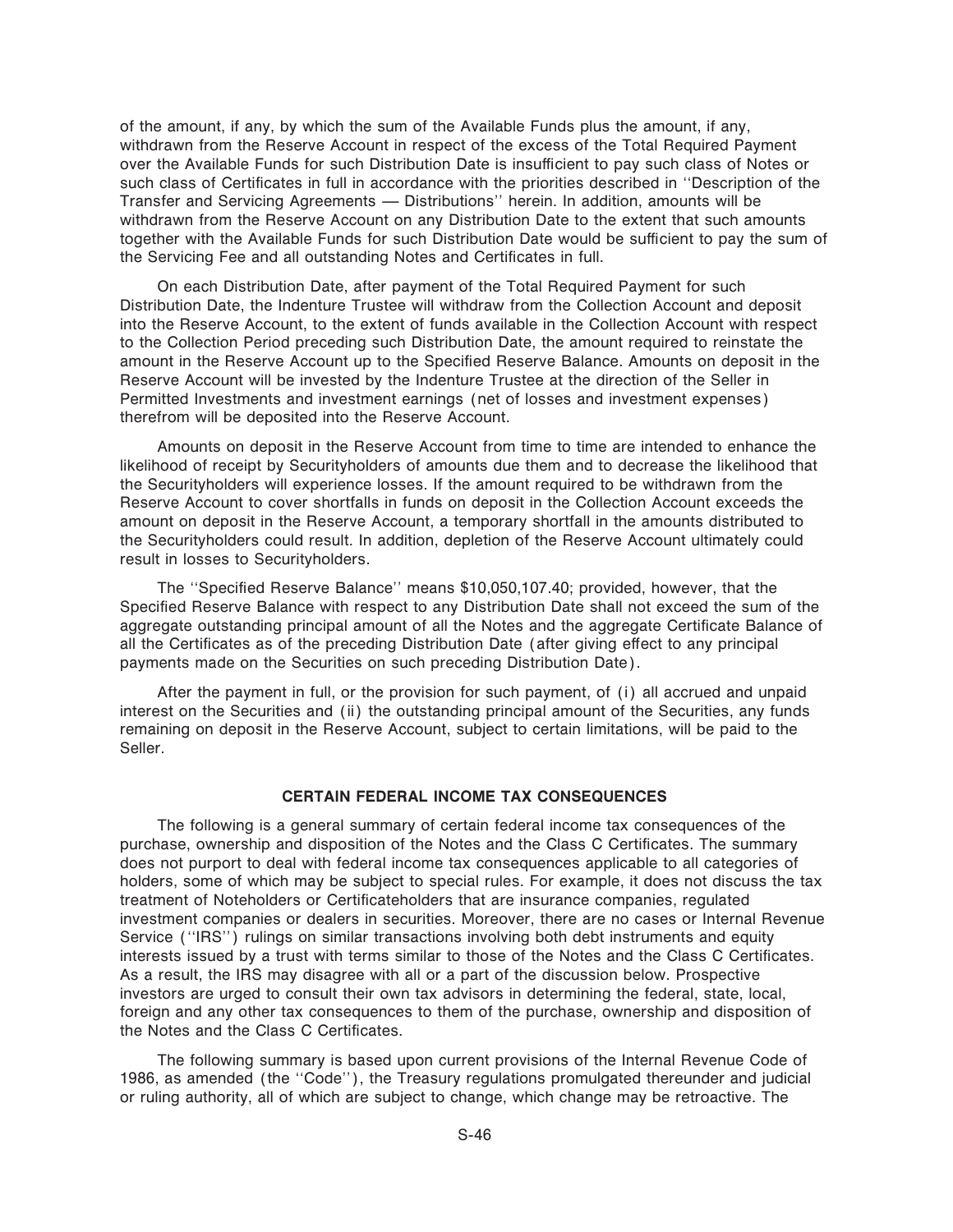Trust will be provided with an opinion of Skadden, Arps, Slate, Meagher & Flom LLP (""Special Tax Counsel'') regarding certain federal income tax matters discussed below. An opinion of Special Tax Counsel, however, is not binding on the IRS or the courts. No ruling on any of the issues discussed below will be sought from the IRS.

#### **Scope of the Tax Opinions**

Upon issuance of the Notes and Certificates, Special Tax Counsel will deliver its opinion that, under current law and subject to the discussion set forth below, the Trust will not be classified as an association (or publicly traded partnership) taxable as a corporation for federal income tax purposes. Further, with respect to the Class A Notes, Special Tax Counsel will advise the Trust that the Class A Notes will be classified as debt for federal income tax purposes. Finally, with respect to the Class B Notes, while there is no authority directly addressing analogous situations and the issue is not free from doubt, Special Tax Counsel will advise the Trust that the Class B Notes should be classified as debt for federal income tax purposes. Class B Noteholders are advised that the opinion of Special Tax Counsel is not binding on the IRS. In the event that the Class B Notes were treated as equity interests in the Trust, the consequences governing the Class C Certificates described under the heading  $-$  Tax Consequences to Holders of Class C Certificates" would apply to the Class B Noteholders. In particular, in such a case, income to certain tax-exempt entities would be ""unrelated business taxable income.'' Class B Noteholders are strongly urged to review the disclosure under the headings "- Tax Consequences to Holders of the Notes - Possible Alternative Treatments of the Notes" and "Tax Consequences to Holders of Class C Certificates" below, and to consult their tax advisers regarding the treatment, for federal income tax purposes, of the Class B Notes.

In addition, Special Tax Counsel has prepared or reviewed the statements under the heading "Summary — Tax Status" as they relate to federal income tax matters and under the heading ""Certain Federal Income Tax Consequences'' herein and in the Prospectus and is of the opinion that such statements are correct in all material respects. Such statements are intended as an explanatory discussion of the possible effects of the classification of the Trust as a partnership for federal income tax purposes on investors generally and of related tax matters affecting investors generally, but do not purport to furnish information in the level of detail or with the attention to the investor's specific tax circumstances that would be provided by an investor's own tax adviser. Accordingly, each investor is advised to consult its own tax advisers with regard to the tax consequences to it of investing in Notes and Class C Certificates.

#### **Tax Characterization of the Trust**

As set forth above, Special Tax Counsel will deliver its opinion that the Trust will not be classified as an association (or publicly traded partnership) taxable as a corporation for federal income tax purposes. This opinion will be based on the assumption that the terms of the Trust Agreement and related documents will be complied with, and on counsel's conclusions that (1) the Trust does not have certain characteristics necessary for a business trust to be classified as an association taxable as a corporation and (2) either the nature of the income of the Trust will exempt it from the provisions of the Code requiring certain publicly traded partnerships to be taxed as corporations or the Trust will otherwise qualify for an exemption from the rules governing publicly traded partnerships.

Opinions of counsel are not binding on the IRS. If the Trust were taxable as a corporation for federal income tax purposes, the Trust would be subject to corporate income tax on its taxable income. The Trust's taxable income would include all of its income on the Receivables, possibly reduced by its interest expense on the Notes. Any such corporate income tax could materially reduce the amount of cash available to make payments on the Notes and distributions on the Certificates, and Certificateholders and, possibly, the Class B Noteholders could be liable for any such tax that is unpaid by the Trust.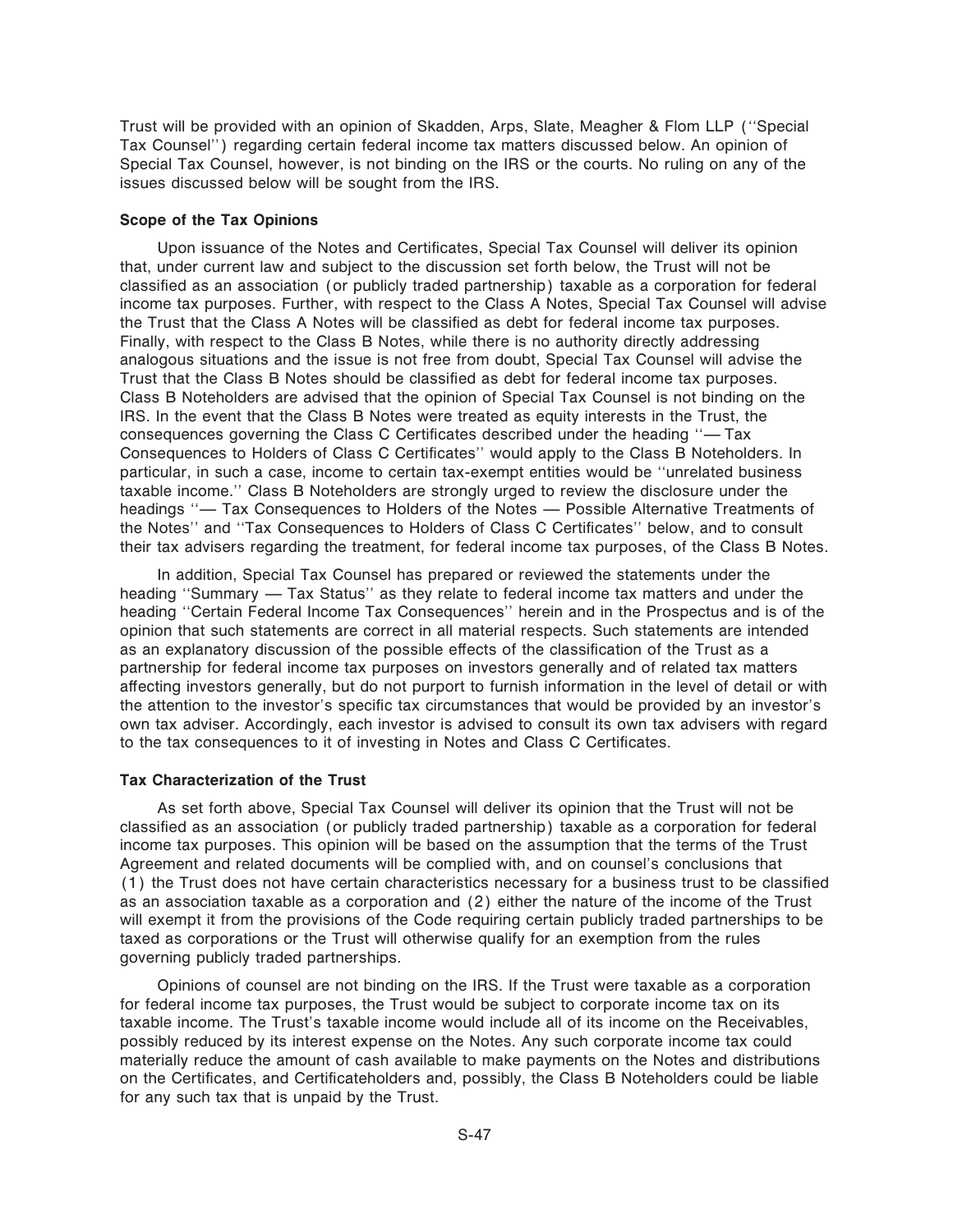#### **Tax Consequences to Holders of the Notes**

*Treatment of the Notes as Indebtedness.* The Noteholders will be deemed to agree, by their purchase of the Notes, to treat the Notes as debt for federal income tax purposes. The discussion below assumes that this characterization of the Class A Notes and the Class B Notes is correct.

*Original Issue Discount.* Unless a Note is a Short-Term Note (as described below), it will be treated as issued with original issue discount (""OID'') if the excess of the Note's ""stated redemption price at maturity'' over the issue price equals or exceeds a de minimis amount equal to 1/4 of 1 percent of the Note's stated redemption price at maturity multiplied by the number of complete years (based on the anticipated weighted average life of a Note) to its maturity.

In general, OID, if any, will equal the difference between the stated redemption price at maturity of a Note and its issue price. A holder of a Note must include such OID in gross income as ordinary interest income as it accrues under a method taking into account an economic accrual of the discount. In general, OID must be included in income in advance of the receipt of the cash representing that income. The amount of OID on a Note will be considered to be zero if it is less than a de minimis amount determined as described above.

However, the amount of any de minimis OID must be included in income as principal payments are received on a Note, in the proportion that each such payment bears to the original principal amount of the Note. The issue price of a Note will generally be the initial offering price at which a substantial amount of the Notes are sold. The Trust intends to treat the issue price as including, in addition, the amount paid by the Noteholder for accrued interest, if any, that relates to a period prior to the Closing Date. Under applicable Treasury regulations governing the accrual of OID (the "OID Regulations"), the stated redemption price at maturity is the sum of all payments on the Note other than any "qualified stated interest" payments. Qualified stated interest is defined as any one of a series of payments equal to the product of the outstanding principal amount of the Note and a single fixed rate or certain variable rates of interest that is unconditionally payable at least annually.

The holder of a Note issued with OID must include in gross income, for all days during its taxable year on which it holds such Note, the sum of the "daily portions" of such OID. Such daily portions are computed by allocating to each day during a taxable year a pro rata portion of the OID that accrued during the relevant accrual period( $s$ ). In the case of an obligation the principal on which is subject to prepayment as a result of prepayments on the underlying collateral (a ""Prepayable Obligation''), such as the Notes, OID is computed by taking into account the anticipated rate of prepayments assumed in pricing the debt instrument (the ""Prepayment Assumption''). The Prepayment Assumption that will be used in determining the rate of accrual of OID, premium and market discount, if any, is 1.5% ABS. The amount of OID that will accrue during an accrual period (generally the period between interest payments or compounding dates) is the excess, if any, of the sum of (a) the present value of all payments remaining to be made on the Note as of the close of the accrual period and (b) the payments during the accrual period of amounts included in the stated redemption price of the Note, over the "adjusted issue price" of the Note at the beginning of the accrual period. An "accrual period" is the period over which OID accrues, and may be of any length, provided that each accrual period is no longer than one year and each scheduled payment of interest or principal occurs on either the last day or the first day of an accrual period. The Issuer intends to report OID on the basis of an accrual period that corresponds to the interval between Distribution Dates. The adjusted issue price of a Note is the sum of its issue price plus prior accruals of OID, reduced by the total payments made with respect to such Note in all prior periods, other than qualified stated interest payments. The present value of the remaining payments is determined on the basis of three factors: (i) the original yield to maturity of the Note (determined on the basis of compounding at the end of each accrual period and properly adjusted for the length of the accrual period), (ii) events which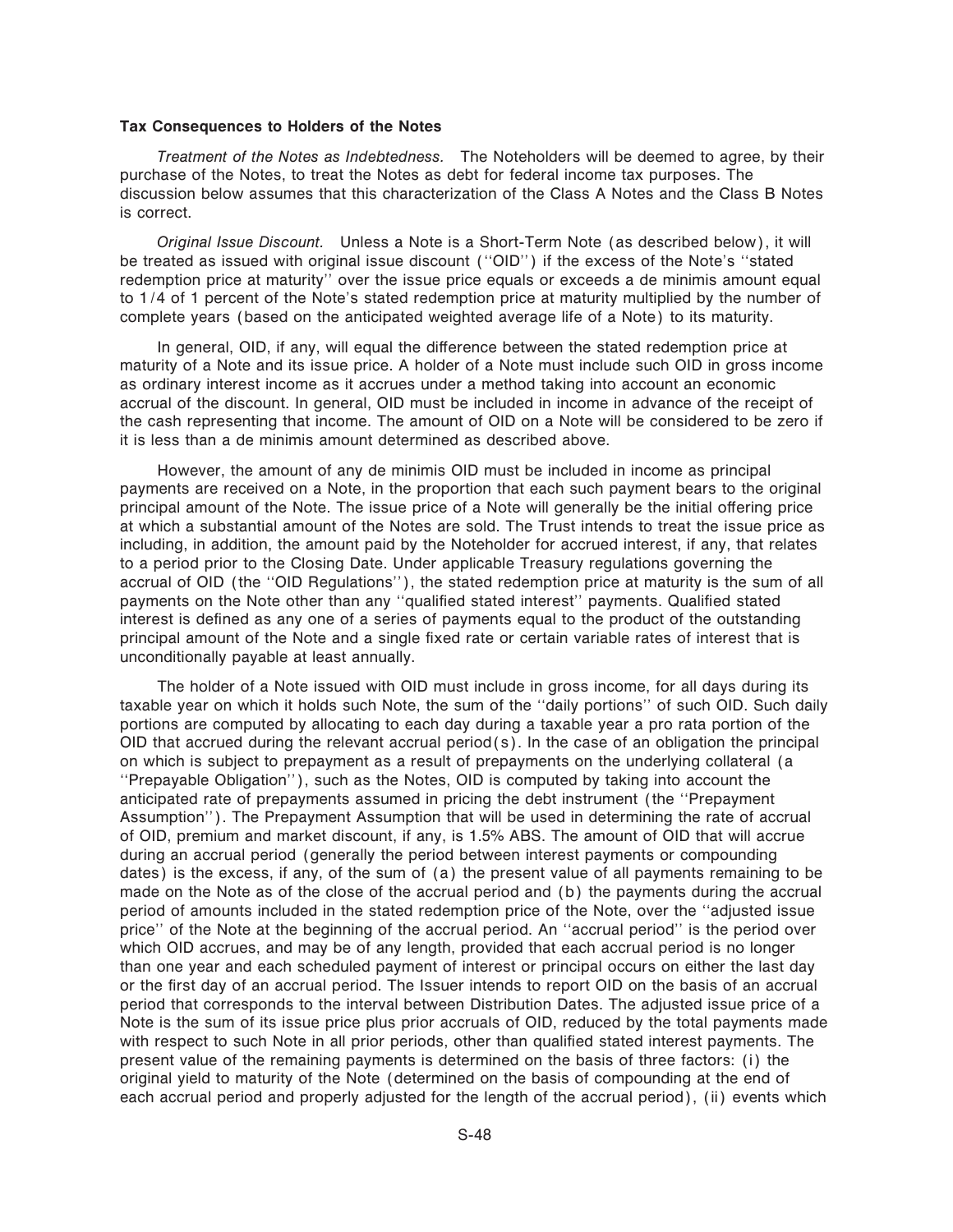have occurred before the end of the accrual period and (iii) the assumption that the remaining payments will be made in accordance with the original Prepayment Assumption.

The effect of this method is to increase the portions of OID required to be included in income by a Noteholder to take into account prepayments on the Receivables at a rate that exceeds the Prepayment Assumption, and to decrease (but not below zero for any period) the portions of OID required to be included in income by a Noteholder to take into account prepayments with respect to the Receivables at a rate that is slower than the Prepayment Assumption. Although OID will be reported to Noteholders based on the Prepayment Assumption, no representation is made to Noteholders that the Receivables will be prepaid at that rate or at any other rate.

A holder of a Note that acquires the Note for an amount that exceeds its stated redemption price will not include any OID in gross income. A subsequent holder of a Note which acquires the Note for an amount that is less than its stated redemption price will be required to include OID in gross income, but such a holder who purchases such Note for an amount that exceeds its adjusted issue price will be entitled (as will an initial holder who pays more than a Note's issue price) to reduce the amount of OID included in income in each period by the amount of OID multiplied by a fraction, the numerator of which is the excess of (w) the purchaser's adjusted basis in the Note immediately after purchase thereof over (x) the adjusted issue price of the Note, and the denominator of which is the excess of (y) all amounts remaining to be paid on the Note after the purchase date, other than qualified stated interest, over  $(z)$  the adjusted issue price of the Note.

*Total Accrual Election.* As an alternative to separately accruing stated interest, OID, de minimis OID, market discount, de minimis market discount, unstated interest, premium, and acquisition premium, a holder of a Note (other than a Short-Term Note, as described below) may elect to include all income that accrues on the Note using the constant yield method. If a Noteholder makes this election, income on a Note will be calculated as though (i) the issue price of the Note were equal to the Noteholder's adjusted basis in the Note immediately after its acquisition by the Noteholder; (ii) the Note were issued on the Noteholder's acquisition date; and (iii) none of the interest payments on the Note were "qualified stated interest." A Noteholder may make such an election for a Note that has premium or market discount, respectively, only if the Noteholder makes, or has previously made, an election to amortize bond premium or to include market discount in income currently. See "-Market Discount" and "- Amortizable Bond Premium" below.

*Market Discount.* The Notes, whether or not issued with OID, will be subject to the ""market discount rules'' of Section 1276 of the Code. In general, these rules provide that if the person acquiring a beneficial ownership interest in Notes (a "Note Owner") acquires a Note at a market discount (that is, a discount from its stated redemption price at maturity or, if the Notes were issued with OID, its original issue price plus any accrued OID that exceeds a de minimis amount specified in the Code) and thereafter (a) recognizes gain upon a disposition, or (b) receives payments of principal, the lesser of (i) such gain or principal payment or (ii) the accrued market discount will be taxed as ordinary interest income. Generally, the accrued market discount will be the total market discount on the Note multiplied by a fraction, the numerator of which is the number of days the Note Owner held the Note and the denominator of which is the number of days from the date the Note Owner acquired the Note until its maturity date. The Note Owner may elect, however, to determine accrued market discount under the constant yield method.

Limitations imposed by the Code which are intended to match deductions with the taxation of income may defer deductions for interest on indebtedness incurred or continued, or short-sale expenses incurred, to purchase or carry a Note with accrued market discount. A Note Owner may elect to include market discount in gross income as it accrues and, if the Note Owner makes such an election, is exempt from this rule. Any such election will apply to all debt instruments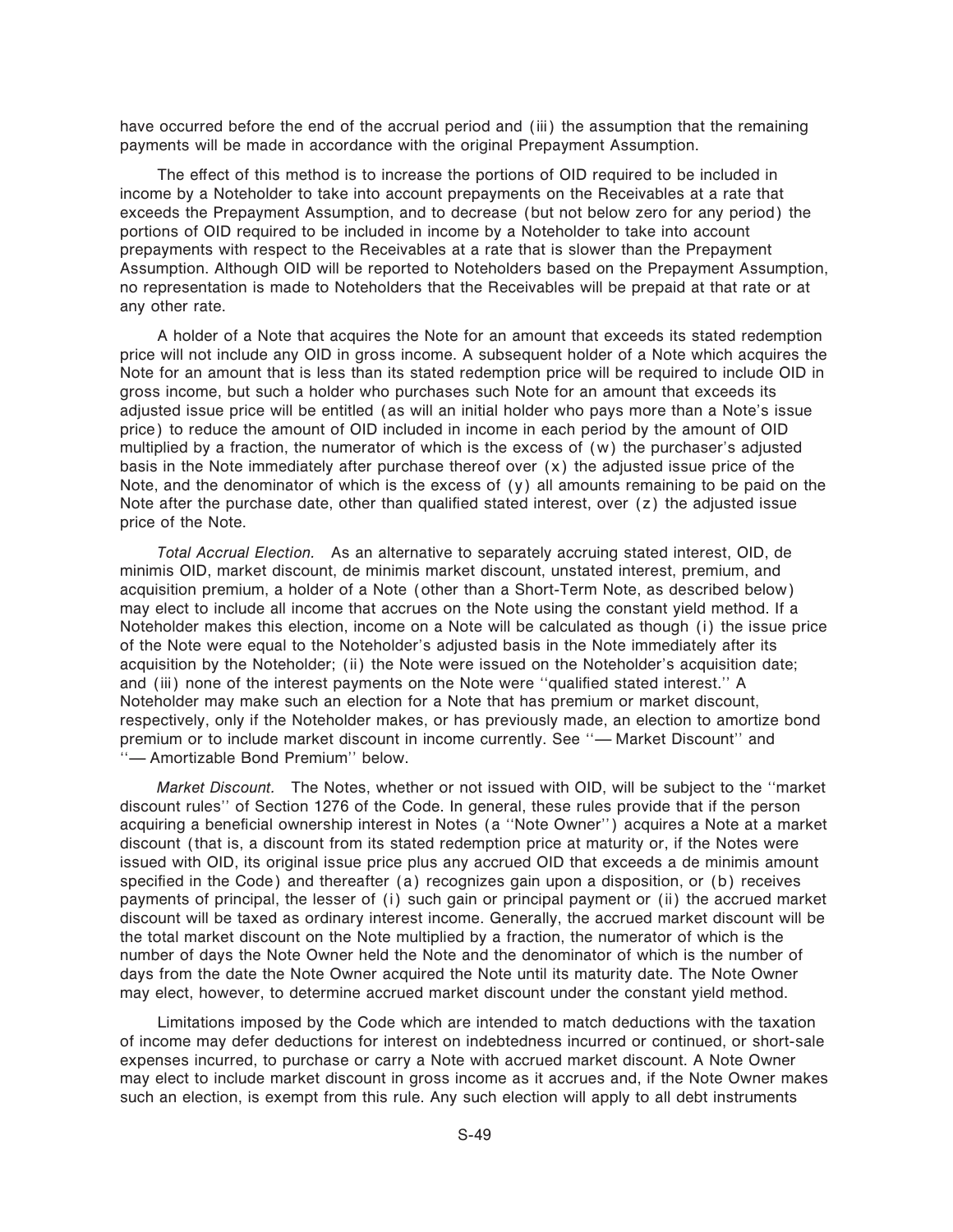acquired by the taxpayer on or after the first day of the first taxable year to which such election applies. The adjusted basis of a Note subject to such election will be increased to reflect market discount included in gross income, thereby reducing any gain or increasing any loss on a sale or taxable disposition.

*Amortizable Bond Premium.* In general, if a Note Owner purchases a Note at a premium (that is, an amount in excess of the amount payable upon the maturity thereof), such Note Owner will be considered to have purchased such Note with "amortizable bond premium" equal to the amount of such excess. Such Note Owner may elect to amortize such bond premium as an offset to interest income and not as a separate deduction item as it accrues under a constant yield method over the remaining term of the Note. Such Note Owner's tax basis in the Note will be reduced by the amount of the amortized bond premium. Any such election shall apply to all debt instruments (other than instruments the interest on which is excludible from gross income) held by the Note Owner at the beginning of the first taxable year for which the election applies or thereafter acquired and is irrevocable without the consent of the IRS. Bond premium on a Note held by a Note Owner who does not elect to amortize the premium will decrease the gain or increase the loss otherwise recognized on the disposition of the Note.

*Short-Term Notes.* Under the Code, special rules apply to Notes that have a maturity of one year or less from their date of original issuance (""Short-Term Notes''). Such Notes are treated as issued with ""acquisition discount'' which is calculated and included in income under principles similar to those governing OID except that acquisition discount is equal to the excess of all payments of principal and interest on the Short-Term Notes over their issue price. In general, an individual or other cash basis holder of a short-term obligation is not required to accrue acquisition discount for federal income tax purposes unless it elects to do so. Accrual basis Noteholders and certain other Noteholders, including banks, regulated investment companies, dealers in securities and cash basis Noteholders who so elect, are required to accrue acquisition discount on Short-Term Notes on either a straight-line basis or under a constant yield method (based on daily compounding), at the election of the Noteholder. In the case of a Noteholder not required and not electing to include acquisition discount in income currently, any gain realized on the sale or retirement of the Short-Term Notes will be ordinary income to the extent of the acquisition discount accrued on a straight-line basis (unless an election is made to accrue the acquisition discount under the constant yield method) through the date of sale or retirement. Noteholders who are not required and do not elect to accrue acquisition discount on Short-Term Notes will be required to defer deductions for interest on borrowings allocable to short-term obligations in an amount not exceeding the deferred income until the deferred income is realized.

*Sale or Other Disposition.* If a Noteholder sells a Note, the holder will recognize gain or loss in an amount equal to the difference between the amount realized on the sale and the holder's adjusted tax basis in the Note. The adjusted tax basis of a Note to a particular Noteholder generally will equal the holder's cost for the Note, increased by any market discount, acquisition discount, OID and gain previously included by such Noteholder in income with respect to the Note and decreased by any bond premium previously amortized and principal payments previously received by such Noteholder with respect to such Note. Any such gain or loss and any gain or loss realized upon prepayment of a Note (other than unamortized OID, whether or not accrued) will be capital gain or loss if the Note was held as a capital asset, except for gain representing accrued interest, accrued market discount or OID that has not previously accrued, in each case to the extent not previously included in income. Capital losses incurred on sale or disposition of a Note generally may be used only to offset capital gains.

*Non-U.S. Persons.* In general, a non-U.S. Person that is a Note Owner (a ""non-U.S. Note Owner'') will not be subject to United States federal income tax on interest (including OID) on a beneficial interest in a Note unless (i) the non-U.S. Note Owner actually or constructively owns 10 percent or more of the total combined voting power of all classes of stock of the Seller (or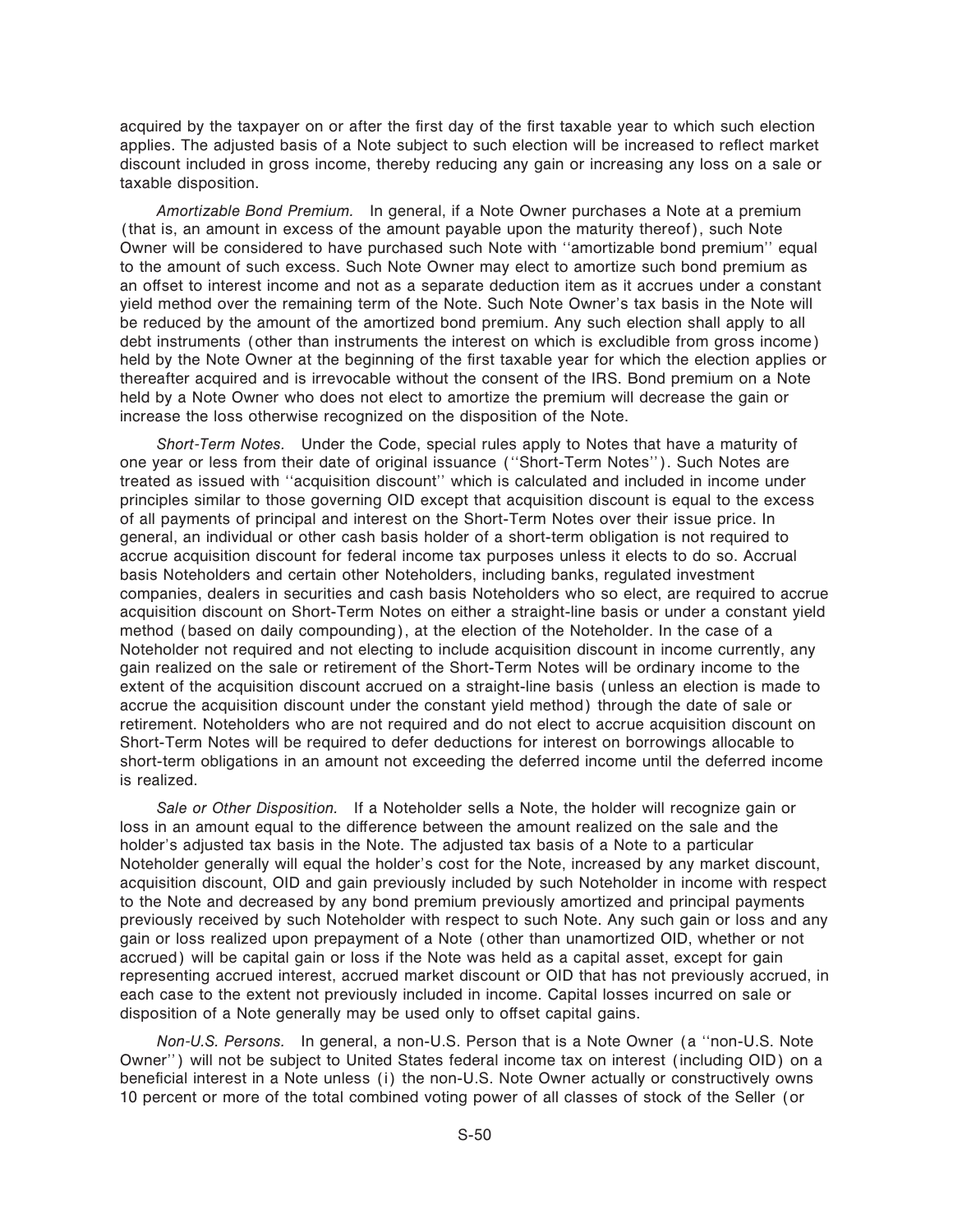affiliate of the Seller) entitled to vote (or of a profits or capital interest of the Trust), (ii) the non-U.S. Note Owner is a controlled foreign corporation that is related to the Seller (or the Trust) through stock ownership, (iii) the non-U.S. Note Owner is a bank receiving interest described in Code Section 881(c)(3)(A), (iv) such interest is contingent interest described in Code Section 871(h)(4), or (v) the non-U.S. Note Owner bears certain relationships to any Certificateholder. To qualify for the exemption from taxation, the non-U.S. Class A Note Owner must comply with applicable certification requirements.

Any capital gain realized on the sale, redemption, retirement or other taxable disposition of a Note by a non-U.S. Note Owner will be exempt from United States federal income tax and withholding tax, provided that (i) such gain is not effectively connected with the conduct of a trade or business in the United States by the non-U.S. Note Owner and (ii) in the case of an individual non-U.S. Note Owner, the non-U.S. Note Owner is not present in the United States for 183 days or more in the taxable year.

*Backup Withholding.* Each holder of a Note (other than an exempt holder such as a corporation, tax-exempt organization, qualified pension and profit-sharing trust, individual retirement account or nonresident alien who provides certification as to status as a nonresident) will be required to provide, under penalties of perjury, a certificate containing the holder's name, address, correct taxpayer identification number and a statement that the holder is not subject to backup withholding. Should a nonexempt Noteholder fail to provide the required certification, the Trust will be required to withhold 31 percent of the amount otherwise payable to the holder, and remit the withheld amount to the IRS as a credit against the holder's federal income tax liability.

*Possible Alternative Treatments of the Notes.* If the IRS successfully asserted that one or more of the Notes did not represent debt for federal income tax purposes, the Notes might be treated as equity interests in the Trust. If so treated, the Trust might be treated as a publicly traded partnership that would not be taxable as a corporation because it would meet certain qualifying income tests. Nonetheless, treatment of the Notes as equity interests in such a publicly traded partnership could have adverse tax consequences to certain holders. For example, income to certain tax-exempt entities (including pension funds) would be "unrelated business taxable income,'' income to non-U.S. Class A Note Owners generally would be subject to U.S. federal tax and U.S. federal tax return filing and withholding requirements, individual holders might be subject to certain limitations on their ability to deduct their share of Trust expenses, and taxpayers such as regulated investment companies and real estate investment trusts could be adversely affected.

#### **Tax Consequences to Holders of Class C Certificates**

*Treatment of the Trust as a Partnership.* The Seller and the Servicer will agree, and the Certificateholders will be deemed to agree by their purchase of Certificates, to treat the Trust as a partnership for purposes of federal and state income tax, franchise tax and any other tax measured in whole or in part by income, with the assets of the partnership being the assets held by the Trust, the partners of the partnership being the Seller and the Certificateholders, and the Notes being debt of the partnership. However, the proper characterization of the arrangement involving the Trust, the Certificates, the Notes, the Seller and the Servicer is not clear because there is no authority on transactions closely comparable to those contemplated herein.

A variety of alternative characterizations of the Certificates are possible. For example, because the Certificates generally will have certain features characteristic of debt, the Certificates might be considered debt of the Seller or the Trust. Any such characterization would not result in materially adverse tax consequences to Certificateholders as compared to the consequences from treatment of the Certificates as equity in a partnership, described below. The following discussion assumes that the Certificates represent equity interests in a partnership.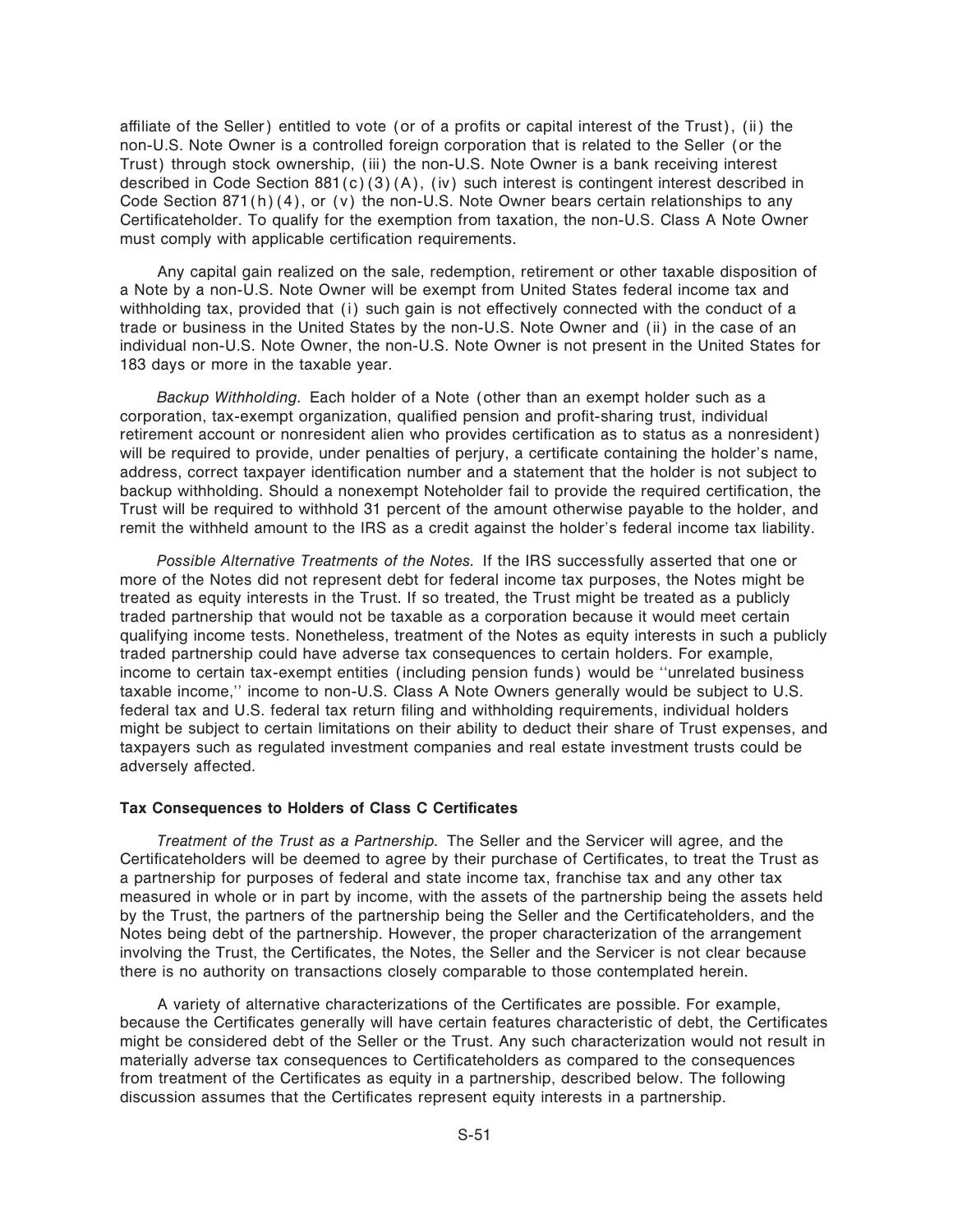Partnership Taxation. Assuming that the Trust is classified as a partnership, the Trust will not be subject to federal income tax, but each Certificateholder will be required to take into account separately such holder's allocated share of income, gains, losses, deductions and credits of the Trust. The Trust's income will consist primarily of interest accrued on the Receivables (including appropriate adjustments for market discount (as discussed below), and any OID and bond premium), investment income from investments of collections held between Distribution Dates, any gain upon, or with respect to, collection or disposition of the Receivables and any income earned on any notional principal contracts. The Trust's deductions will consist primarily of interest accruing on the Notes, servicing and other fees and losses or deductions upon, or with respect to, collection or the disposition of the Receivables.

The tax items of a partnership are allocable to the partners in accordance with the Code, Treasury regulations and the partnership agreement. In the Trust Agreement, the Certificateholders will agree that the yield on a Certificate is intended to qualify as a "guaranteed payment'' and not as a distributive share of partnership income. A guaranteed payment would be treated by a Certificateholder as ordinary income, but may well not be treated as interest income. The Trust Agreement will provide that, to the extent that such treatment is not respected, the Certificateholders of each class of Certificates will be allocated ordinary gross income of the Trust for each interest period equal to the sum of (i) the amount of interest that accrues on such class of Certificates for such interest period based on the applicable Certificate Rates; (ii) an amount equivalent to interest that accrues during such interest period on amounts previously due on such class of Certificates but not yet distributed; and (iii) any Trust income attributable to discount on the Receivables that corresponds to any excess of the principal balance of such class of Certificates over their initial issue price. All remaining taxable income of the Trust generally will be allocated to the Seller, as ""general partner'' of the Trust.

Except as set forth below, losses and deductions generally will not be allocated to the Certificateholders except to the extent the Certificateholders are reasonably expected to bear the economic burden of such losses or deductions. Any losses allocated to Certificateholders could be characterized as capital losses, and the Certificateholders generally would only be able to deduct such losses against capital gain income, and deductions would be subject to the limitations set forth below. Accordingly, a Certificateholder's taxable income from the Trust could exceed the cash it is entitled to receive from the Trust.

Although the allocation of gross income to Certificateholders described above if the Certificateholders are not treated as receiving a "guaranteed payment" is intended to comply with applicable Treasury regulations and other authorities, no assurance can be given that the IRS would not instead require that Certificateholders be allocated a distributive share of partnership net income or loss. Moreover, if losses or deductions were allocated to Certificateholders, such losses or deductions would, to the extent that funds were available therefor, later be reimbursed through allocations of ordinary income.

It is believed that allocating partnership income on the foregoing basis should comport with the partners' economic interests in the partnership, although no assurance can be given that the IRS would not require a greater amount of income to be allocated to Certificateholders. Moreover, under the foregoing method of allocation, Certificateholders of each class of Certificates may be allocated income equal to the amount of interest accruing on such class of Certificates based on the applicable Certificate Rates even though the Trust might not have sufficient cash to make current cash distributions of such amount. Thus, cash basis Certificateholders will in effect be required to report income from the Certificates on the accrual basis and Certificateholders may become liable for taxes on Trust income even if they have not received cash from the Trust to pay such taxes. In addition, because tax allocation and tax reporting will be done on a uniform basis for all Certificateholders but Certificateholders may be purchasing Certificates at different times and at different prices, Certificateholders may be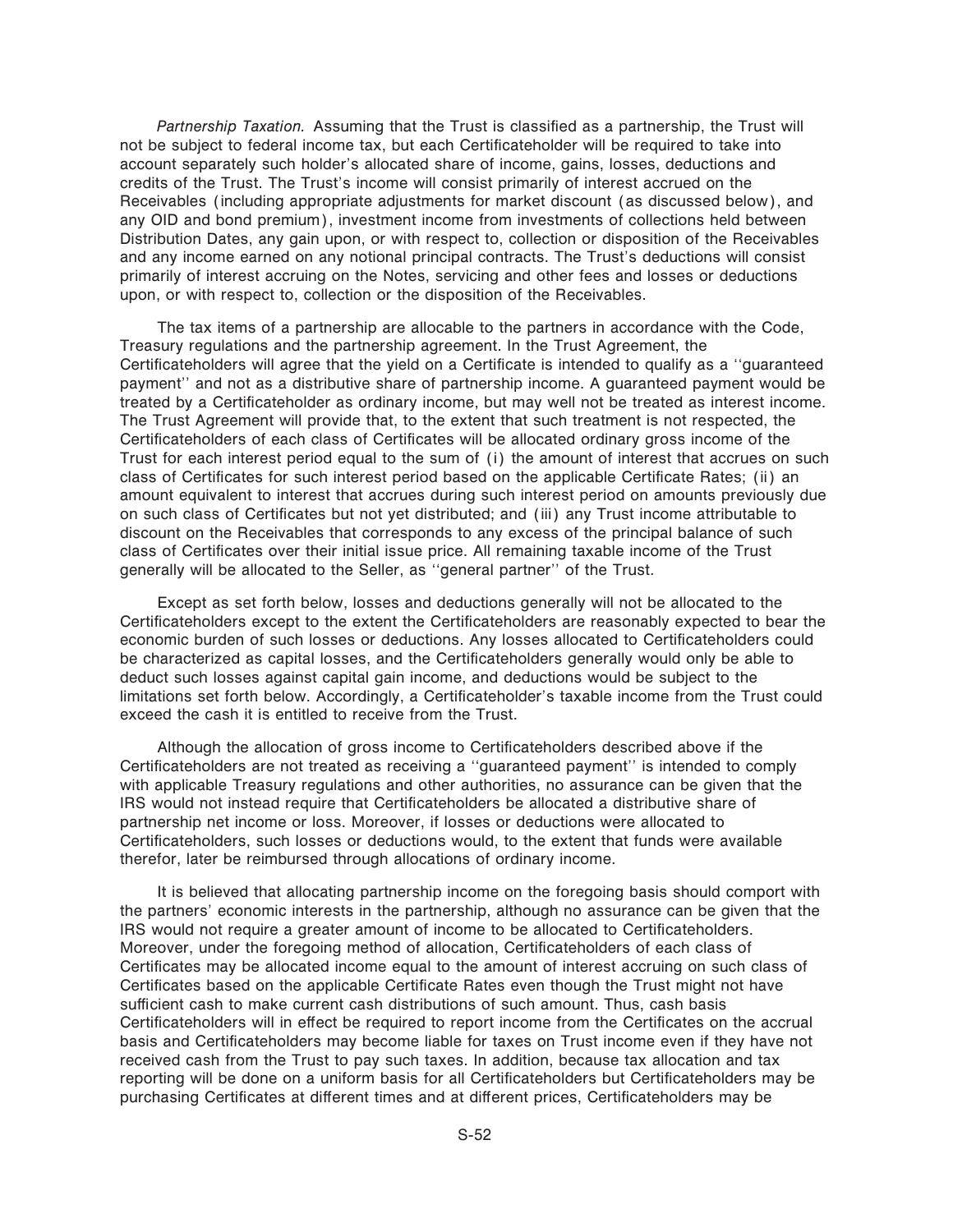required to report on their tax returns taxable income that is greater or less than the amount reported to them by the Trust.

Certificateholders will be required to report items of income, loss and deduction allocated to them by the Trust in the taxable year in which or with which the taxable year of the Trust to which such allocations relate ends. The Code prescribes certain rules for determining the taxable year of the Trust. It is likely that, under these rules, the taxable year of the Trust will be the calendar year. However, in the event that all of the Certificateholders possessing a 5 percent or greater interest in the equity or the profits of the Trust share a taxable year that is other than the calendar year, the Trust would be required to use that year as its taxable year.

All of the taxable income allocated to a Certificateholder that is a pension, profit sharing or employee benefit plan or other tax-exempt entity (including an individual retirement account) will constitute "unrelated business taxable income" generally taxable to such a holder under the Code. The characterization under the Trust Agreement of yield on the Certificates as a guaranteed payment could adversely affect taxpayers, such as regulated investment companies and real estate investment trusts, that expect to earn ""interest'' income.

*Limitations on Losses and Deductions.* In the event that losses or deductions are allocated to Certificateholders in the circumstances described above, the following rules will apply. Under the "passive activity" rules of the Code, any loss allocated to a Certificateholder who is a natural person, estate, trust, closely held "C" corporation, or personal service corporation would be a passive activity loss while, for purposes of those rules, income allocated to such a Certificateholder would be "portfolio income." Moreover, any losses allocated to a Certificateholder may be capital losses.

In addition, a taxpayer that is an individual, trust or estate may generally deduct miscellaneous itemized deductions (which do not include interest expense) only to the extent that they exceed two percent of the taxpayer's adjusted gross income. Those limitations would apply to an individual Certificateholder's share of expenses of the Trust (including fees paid to the Servicer) and might result in such holder having taxable income that exceeds the amount of cash which the Certificateholder is entitled to receive over the life of the Trust.

The Trust intends to make all tax calculations relating to income and allocations to Certificateholders on an aggregate basis. If the IRS were to require that such calculations be made separately for each Receivable, the Trust might be required to incur additional expense but it is believed that there would not be a material adverse effect on Certificateholders.

*Discount and Premium.* It is believed that the Receivables were not issued with OID or imputed interest, and, therefore, the Trust should not have OID or imputed interest income. However, the purchase price paid by the Trust for the Receivables may be greater or less than the remaining principal balance of the Receivables at the time of purchase. If so, the Receivables will have been acquired at a premium or discount, as the case may be. (As indicated above, the Trust will make this calculation on an aggregate basis, but might be required to recompute it on a Receivable-by-Receivable basis.)

If the Trust acquires the Receivables at a market discount or premium, the Trust will elect to include any such discount in income currently as it accrues over the life of the Receivables or to offset any such premium against interest income on the Receivables. As indicated above, a portion of such market discount income or premium deduction may be allocated to Certificateholders.

*Section 708 Termination.* Under Section 708 of the Code, the Trust will be deemed to terminate for federal income tax purposes if 50% or more of the capital and profits interests in the Trust are sold or exchanged within a 12-month period. If such a termination occurs, the Trust will be considered to have contributed all of its assets and liabilities to a new partnership in exchange for an interest in the new partnership and immediately thereafter, the terminated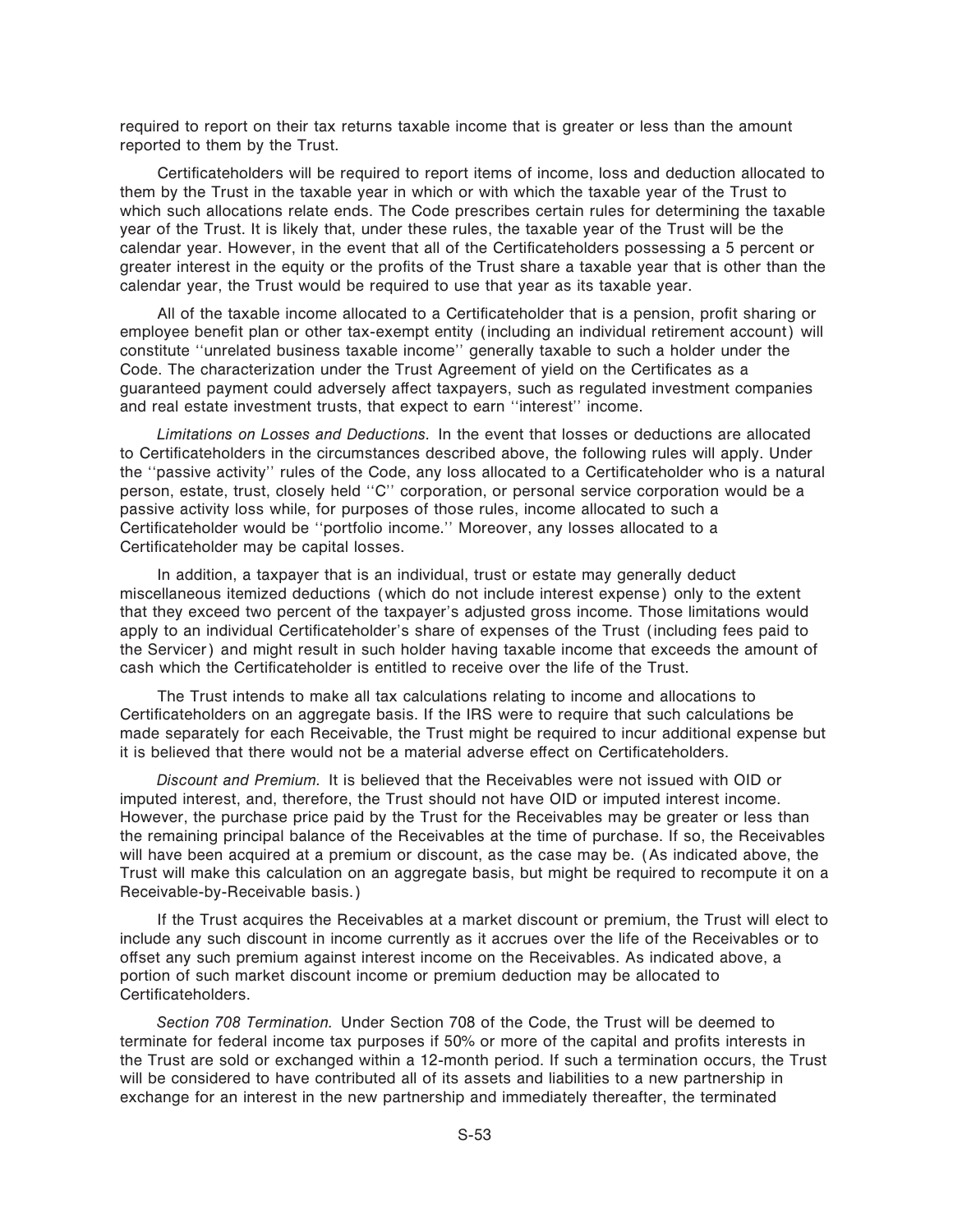partnership will be considered to have distributed interests in the new partnership to all of its partners (including the purchasing partner who caused the termination) in proportion to their interests in the terminated partnership in liquidation of the terminated partnership. The Trust will not comply with certain technical requirements that might apply when such a constructive termination occurs. As a result, the Trust may be subject to certain tax penalties and may incur additional expenses if it is required to comply with those requirements. Furthermore, the Trust might not be able to comply due to lack of data.

Distributions to Certificateholders. Certificateholders generally will not recognize gain or loss with respect to distributions from the Trust. A Certificateholder will, however, recognize gain to the extent any money distributed exceeds the Certificateholder's adjusted basis in the Certificates (as described below under "- Disposition of Certificates") immediately before distribution, and a Certificateholder will recognize loss upon termination of the Trust or termination of the Certificateholder's interest in the Trust if the Trust only distributes money to the Certificateholder and the amount distributed is less than the Certificateholder's adjusted basis in the Certificates. Any such gain or loss would be long-term capital gain or loss if the holding period of the Certificates were more than one year, assuming that the Certificates are held as capital assets.

*Disposition of Certificates.* Generally, capital gain or loss will be recognized on a sale of Certificates in an amount equal to the difference between the amount realized and the seller's tax basis in the Certificates sold. A Certificateholder's tax basis in a Certificate will generally equal the holder's cost increased by the holder's share of Trust income (includible in income) and decreased by any distributions received with respect to such Certificate. In addition, both the tax basis in the Certificates and the amount realized on a sale of a Certificate would include the holder's share of the Notes and other liabilities of the Trust. A holder acquiring Certificates at different prices may be required to maintain a single aggregate adjusted tax basis in such Certificates, and, upon sale or other disposition of some of the Certificates, allocate a portion of such aggregate tax basis to the Certificates sold (rather than maintaining a separate tax basis in each Certificate for purposes of computing gain or loss on a sale of that Certificate).

Any gain on the sale of a Certificate attributable to the holder's share of unrecognized accrued market discount on the Receivables would generally be treated as ordinary income to the holder and would give rise to special federal income tax reporting requirements. The Trust does not expect to have any other assets that would give rise to such special reporting requirements. Thus, to avoid those special reporting requirements, the Trust will elect to include market discount in income as it accrues.

If a Certificateholder is required to recognize an aggregate amount of income (not including income attributable to disallowed miscellaneous itemized deductions described above) over the life of the Certificates that exceeds the aggregate cash distributions with respect thereto, such excess will generally give rise to a capital loss upon the retirement of the Certificates.

*Allocations Between Transferors and Transferees.* In general, the Trust's taxable income and losses will be determined monthly and the tax items for a particular calendar month will be apportioned among the Certificateholders in proportion to the principal balance of Certificates owned by them as of the close of the last day of such month. As a result, a holder purchasing Certificates may be allocated tax items (which will affect its tax liability and tax basis) attributable to periods before the actual transaction.

The use of such a monthly convention may not be permitted by existing Treasury regulations. If a monthly convention is not allowed (or only applies to transfers of less than all of the partner's interest), taxable income or losses of the Trust might be reallocated among the Certificateholders. The Seller is authorized to revise the Trust's method of allocation between transferors and transferees to conform to a method permitted by future Treasury regulations.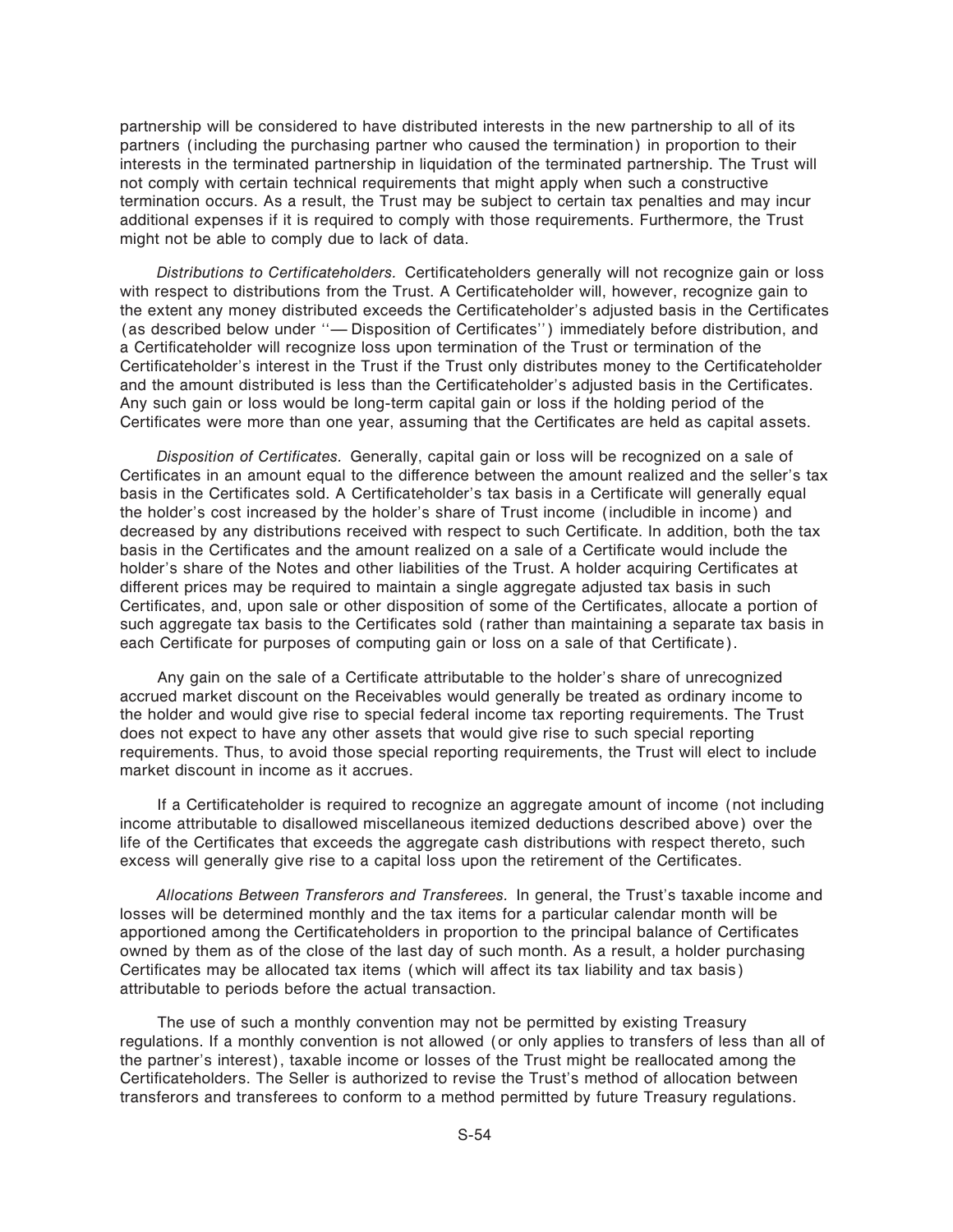Section 754 Election. In the event that a Certificateholder sells its Certificates at a profit (loss), the purchasing Certificateholder will have a higher (lower) basis in the Certificates than the selling Certificateholder had. The tax basis of the Trust's assets will not be adjusted to reflect that higher (or lower) basis unless the Trust were to file an election under Section 754 of the Code. In order to avoid the administrative complexities that would be involved in keeping accurate accounting records, as well as potentially onerous information reporting requirements, the Trust will not make such election. As a result, Certificateholders might be allocated a greater or lesser amount of Trust income than would be appropriate based on their own purchase price for Certificates.

*Administrative Matters.* The Owner Trustee is required to keep or have kept complete and accurate books of the Trust. Such books will be maintained for financial reporting and federal income tax purposes on an accrual basis and the fiscal year of the Trust will be the calendar year. The Owner Trustee will file a partnership information return (Form 1065) with the IRS for each taxable year of the Trust and will report each Certificateholder's allocable share of items of Trust income and expense to holders and the IRS on Schedule K-1. The Trust will provide the Schedule K-1 information to nominees that fail to provide the Trust with the information statement described below and such nominees will be required to forward such information to the beneficial owners of the Certificates. Generally, holders must file federal income tax returns that are consistent with the information return filed by the Trust or be subject to penalties unless the holder notifies the IRS of all such inconsistencies.

Under Section 6031 of the Code, any person that holds Certificates as a nominee at any time during a calendar year is required to furnish the Trust with a statement containing certain information on the nominee, the beneficial owners and the Certificates so held. Such information includes (i) the name, address and federal taxpayer identification number of the nominee and (ii) as to each beneficial owner  $(x)$  the name, address and federal taxpayer identification number of such person, (y) whether such person is a United States person, a tax-exempt entity or a foreign government, an international organization, or any wholly owned agency or instrumentality of either of the foregoing, and (z) certain information on Certificates that were held, bought or sold on behalf of such person throughout the year. In addition, brokers and financial institutions that hold Certificates through a nominee are required to furnish directly to the Trust information as to themselves and their ownership of Certificates. A clearing agency registered under Section 17A of the Securities Exchange Act of 1934, as amended (the "Exchange Act") is not required to furnish any such information statement to the Trust. The information referred to above for any calendar year must be furnished to the Trust on or before the following January 31. Nominees, brokers and financial institutions that fail to provide the Trust with the information described above may be subject to penalties.

The Code provides for administrative examination of a partnership as if the partnership were a separate taxpayer. Under these audit procedures, the tax treatment of items of Trust income, gain, loss, deduction and credit would be determined at the Trust level in a unified proceeding, rather than in separate proceedings with each Certificateholder. Generally, the statute of limitations for Trust items does not expire before three years after the date on which the partnership information return is filed. The Seller will be designated the "tax matters partner" for the Trust and, as such, is designated to receive notice on behalf of, and to provide notice to those Certificateholders not receiving notice from, the IRS, and to represent the Certificateholders in any dispute with the IRS. Any adverse determination following an audit of the return of the Trust by the appropriate taxing authorities could result in an adjustment of the returns of the Certificateholders, and while the Certificateholders may participate in any adjudicative process that is undergone at the Trust level in arriving at such a determination, such Certificateholders will be precluded from separately litigating a proposed adjustment to the items of the Trust. As the tax matters partner, the Seller may enter into a binding settlement on behalf of all Certificateholders with a less than a 1 percent interest in the Trust (except for any group of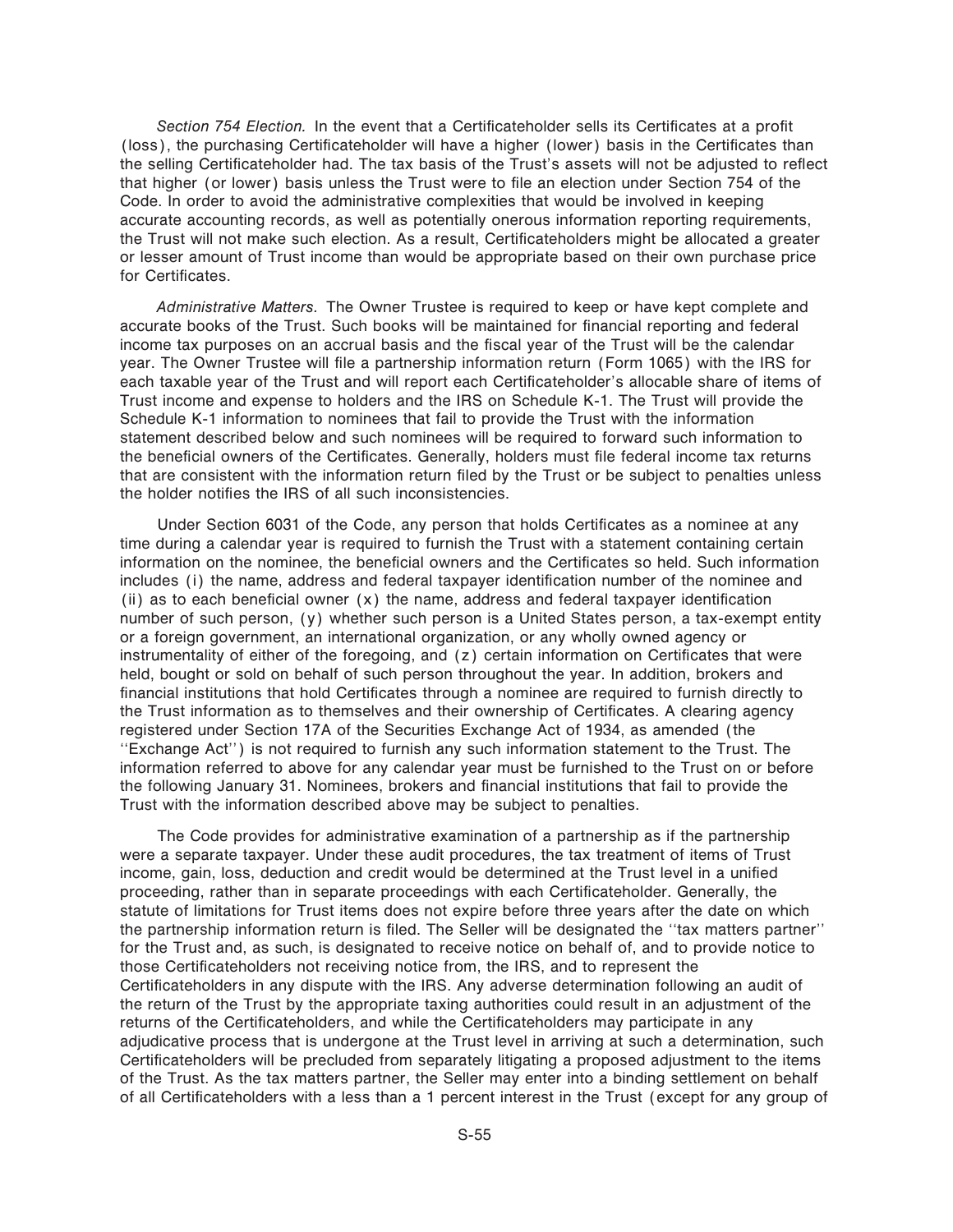such Certificateholders with an aggregate interest of 5 percent or more in Trust profits that elects to form a notice group or Certificateholders who otherwise notify the IRS that the Seller is not authorized to settle on their behalf). In the absence of a proceeding at the Trust level, a Certificateholder under certain circumstances may pursue a claim for credit or refund on his own behalf by filing a request for administrative adjustment of a Trust item. Each Certificateholder is advised to consult its own tax advisor with respect to the impact of these procedures on its particular case.

Backup Withholding. Distributions made on the Certificates and proceeds from the sale of the Certificates will not be subject to a "backup" withholding tax of 31% unless, in general, the Certificateholder fails to comply with certain identification procedures and is not an exempt recipient under applicable provisions of the Code.

*No Non-U.S. Persons.* The Class C Certificates may not be purchased by persons other than U.S. Persons.

#### **CERTAIN STATE TAX CONSEQUENCES**

Because of the variation in each state's and locality's tax laws, it is impossible to predict the tax classification of the Trust or the tax consequences to the Trust or to holders of Notes and Class C Certificates in all of the state and local taxing jurisdictions in which they may be subject to tax. Noteholders and Certificateholders are urged to consult their own tax advisors with respect to state and local taxation of the Trust and state and local tax consequences of the purchase, ownership and disposition of Notes and Class C Certificates.

#### **Michigan Tax Consequences**

The State of Michigan imposes a state individual income tax and a Single Business Tax which is based partially upon the net income of corporations, partnerships and other entities doing business in the State of Michigan. This discussion is based upon present provisions of Michigan statutes and the regulations promulgated thereunder, and applicable judicial or ruling authority, all of which are subject to change, which change may be retroactive. No ruling on any of the issues discussed below will be sought from the Michigan Department of Treasury.

#### **Michigan Tax Consequences With Respect to the Notes**

Hurley D. Smith, Esq. Secretary and Corporate Counsel of the Servicer (""Michigan Tax Counsel'') will deliver his opinion that, assuming the Notes will be treated as debt for federal income tax purposes, the Notes will be treated as debt for Michigan income tax and Single Business Tax purposes. Accordingly, Noteholders not otherwise subject to taxation in Michigan should not become subject to taxation in Michigan solely because of a holder's ownership of Notes. However, a Noteholder already subject to Michigan's income tax or Single Business Tax could be required to pay additional Michigan tax as a result of the holder's ownership or disposition of Notes. However, in the event that the Class B Notes were treated as equity interests in the Trust, the consequences governing the Certificates described under the heading "— Michigan Tax Consequences With Respect to the Certificates" would apply to the Class B Noteholders.

#### **Michigan Tax Consequences With Respect to the Class C Certificates**

Michigan Tax Counsel will deliver an opinion that if the arrangement created by the Trust Agreement is treated as a partnership (not taxable as a corporation) for federal income tax purposes, the same treatment should also apply for Michigan tax purposes. In such case, the partnership should have no Michigan Single Business Tax liability (which could otherwise result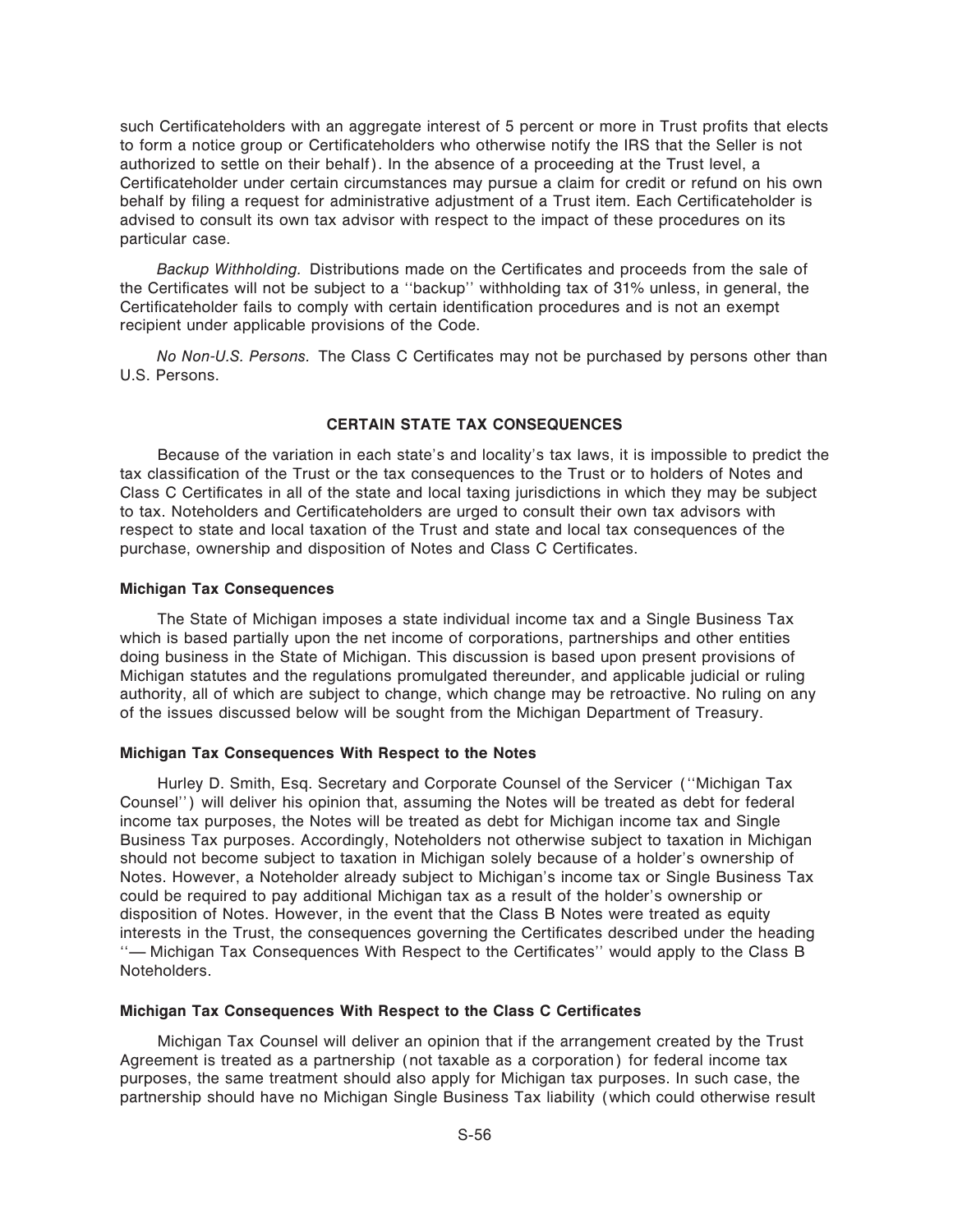in reduced distributions to Certificateholders). The Certificateholders also should not be subject to the Michigan Single Business Tax on income received through the partnership.

Individual Certificateholders that are nonresidents of Michigan and are not otherwise subject to Michigan taxes may be subject to Michigan Individual Income Tax of 4.4% on the income from the partnership. Michigan law is not clear with respect to this issue. Other states, with similar laws, do take the position that individual partners are subject to personal income tax on income from a partnership when a partnership is doing business in their state. A Certificateholder not otherwise subject to taxation in Michigan would not be subject to Michigan Individual Income Tax on income beyond that derived from the Certificates, solely because of the Certificateholder's ownership of the Certificates.

If the Certificates are instead treated as ownership interests in an association taxable as a corporation or a ""publicly traded partnership'' taxable as a corporation, then the hypothetical entity would be subject to the Michigan Single Business Tax (which would result in reduced distributions to Certificateholders). A Certificateholder not otherwise subject to tax in Michigan would not become subject to Michigan tax as a result of its mere ownership of such an interest.

THE FEDERAL AND STATE TAX DISCUSSIONS SET FORTH ABOVE ARE INCLUDED FOR GENERAL INFORMATION ONLY AND MAY NOT BE APPLICABLE DEPENDING UPON A NOTEHOLDER'S OR CERTIFICATEHOLDER'S PARTICULAR TAX SITUATION. PROSPECTIVE PURCHASERS SHOULD CONSULT THEIR TAX ADVISORS WITH RESPECT TO THE TAX CONSEQUENCES TO THEM OF THE PURCHASE, OWNERSHIP AND DISPOSITION OF OFFERED NOTES AND CLASS C CERTIFICATES, INCLUDING THE TAX CONSEQUENCES UNDER STATE, LOCAL, FOREIGN AND OTHER TAX LAWS AND THE POSSIBLE EFFECTS OF CHANGES IN FEDERAL OR OTHER TAX LAWS.

### **LEGAL INVESTMENT**

The Class A-1 Notes and the Class A-2 Notes will be eligible securities for purchase by money market funds under Rule 2a-7 under the Investment Company Act of 1940, as amended. A money market fund should consult its legal advisors regarding the eligibility of the Class A-1 Notes and Class A-2 Notes under Rule 2a-7 and whether an investment by the money market fund in the Class A-1 Notes or the Class A-2 Notes satisfies the money market fund's investment policies and objectives.

#### **ERISA CONSIDERATIONS**

#### **The Notes**

The Class A Notes may, in general, be purchased by or on behalf of (i) "employee benefit plans" (as defined in Section 3(3) of the Employee Retirement Income Security Act of 1974, as amended ("ERISA")), (ii) "plans" described in Section 4975(e)(1) of the Code, including individual retirement accounts and Keogh plans, or (iii) entities whose underlying assets include plan assets by reason of a plan's investment in such entity (each, a ""Plan'').

Although no assurance can be given in this regard, the Class B Notes should be treated as "debt" and not as "Equity Interests" for purposes of the Plan Assets Regulation, and accordingly may also, in general, be purchased by or on behalf of Plans. See ""ERISA Considerations'' in the Prospectus.

However, the acquisition and holding of Notes of any class by or on behalf of a Plan could be considered to give rise to a prohibited transaction under ERISA and Section 4975 of the Code if the Trust, the Owner Trustee, the Indenture Trustee, any Certificateholder or any of their respective affiliates, is or becomes a "party in interest" or a "disqualified person" (as defined in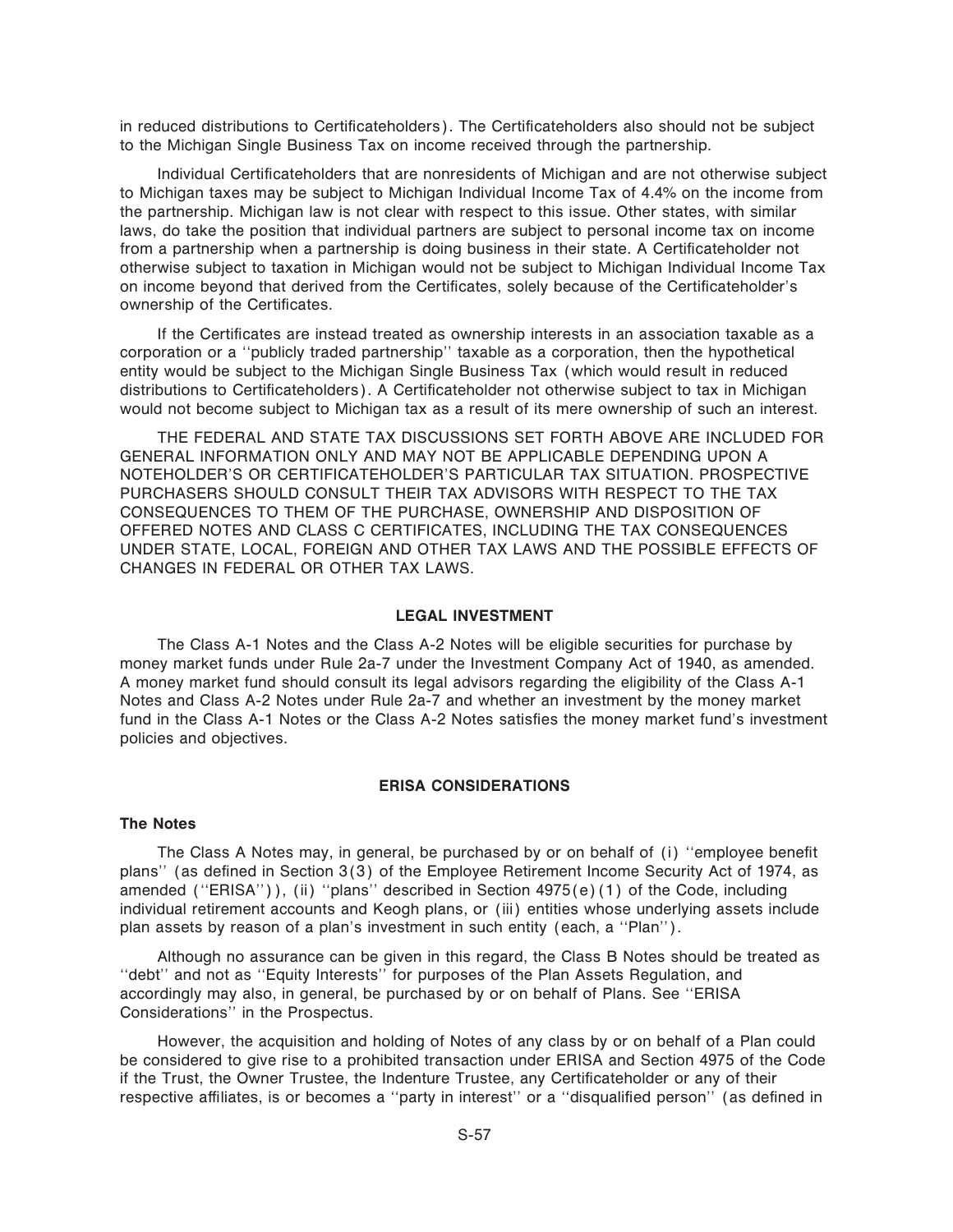ERISA and the Code, respectively) with respect to such Plan. In such case, certain exemptions from the prohibited transaction rules could be applicable to such acquisition and holding by a Plan depending on the type and circumstances of the Plan fiduciary making the decision to acquire a Note. For additional information regarding treatment of the Notes under ERISA, see "ERISA Considerations" in the Prospectus.

### **The Class C Certificates**

The Class C Certificates may not be acquired by a Plan subject to the fiduciary responsibility provisions of ERISA or Section 4975 of the Code or a person investing ""plan assets'' of such a Plan (including without limitation, for this purpose, an insurance company general account, but excluding any entity registered under the Investment Company Act of 1940, as amended) (each, a "Plan Investor"). In addition, investors other than Plan Investors should be aware that a prohibited transaction under ERISA and the Code could be deemed to occur if any holder of the Class C Certificates or any of their respective affiliates is or becomes a party in interest or a disqualified person with respect to any such Plan that acquires and holds the Notes without such Plan being covered by one or more exemptions from the prohibited transaction rules. Each purchaser of the Class C Certificates will be required to represent and certify that it is neither such a Plan nor acquiring such Class C Certificates on behalf of any such Plan. For additional information regarding treatment of the Class C Certificates under ERISA, see "ERISA Considerations'' in the Prospectus.

#### **UNDERWRITING**

Subject to the terms and conditions set forth in the Underwriting Agreement, the Seller has agreed to cause the Trust to sell to each of the Class A-1 Note and Class A-2 Note underwriters named below (collectively, the ""Class A-1 Note/Class A-2 Note Underwriters''), and each of the Class A-1 Note/Class A-2 Note Underwriters has severally agreed to purchase the initial principal amount of Class A-1 Notes and Class A-2 Notes set forth opposite its name below:

| Class A-1 Note / A-2 Note Underwriters | <b>Principal</b><br><b>Amount of</b><br>Class A-1<br><b>Notes</b> | <b>Principal</b><br><b>Amount of</b><br>Class A-2<br>Notes |
|----------------------------------------|-------------------------------------------------------------------|------------------------------------------------------------|
|                                        |                                                                   | \$1,000,000<br>\$295,000,000                               |
|                                        |                                                                   | \$296,000,000                                              |

The Seller has been advised by the Class A-1 Note/Class A-2 Note Underwriters that they propose initially to offer the Class A-1 Notes and Class A-2 Notes to the public at the prices set forth herein. After the initial public offering of the Class A-1 Notes and Class A-2 Notes, the public offering price may change. Ford Financial Services, Inc. is a wholly owned subsidiary of the Servicer and an affiliate of the Seller.

Subject to the terms and conditions set forth in the Underwriting Agreement, the Seller has agreed to cause the Trust to sell to each of the Class A-3 Note/Class A-4 Note underwriters named below (collectively, the ""Class A-3 Note/Class A-4 Note Underwriters''), and each of the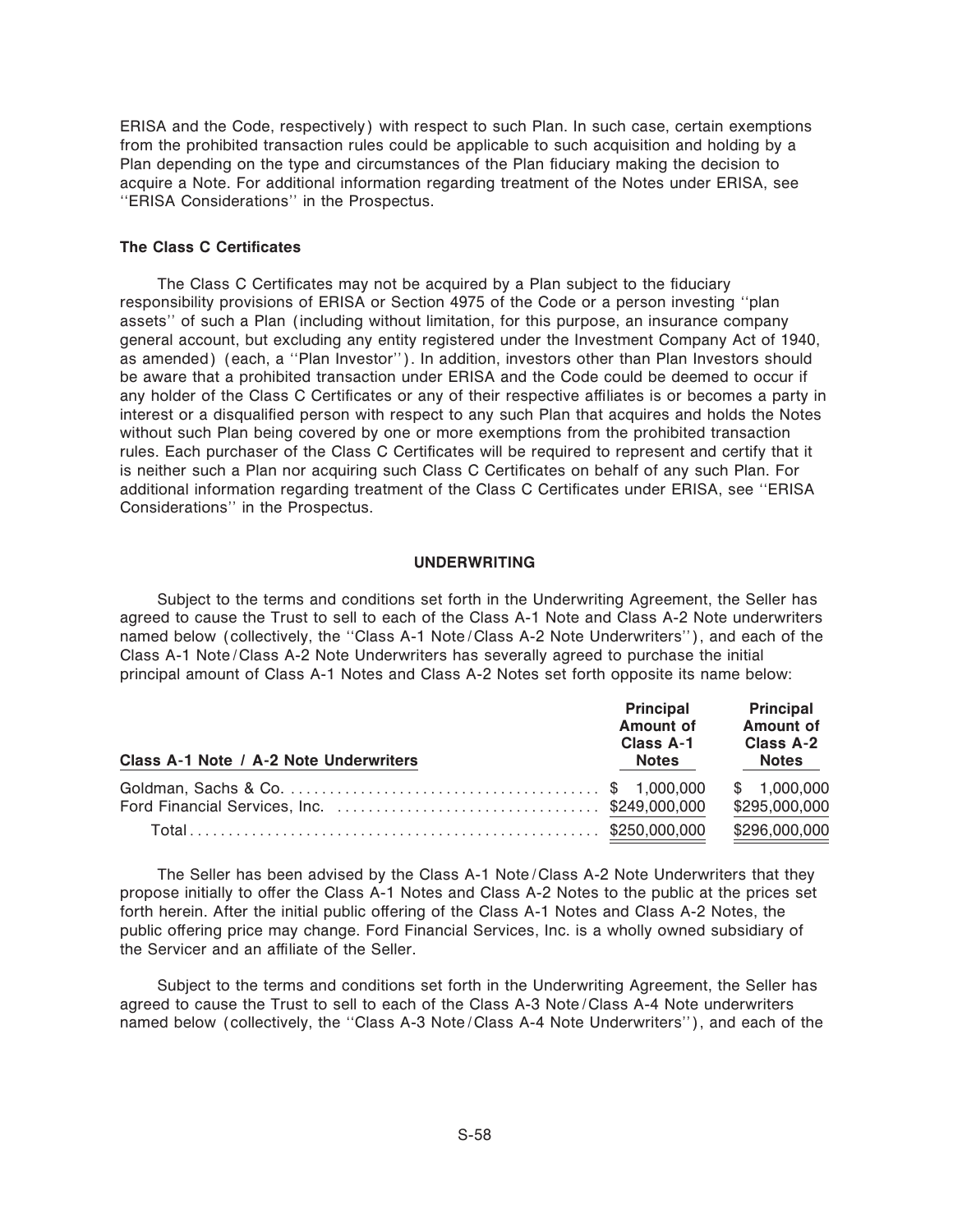Class A-3 Note/Class A-4 Note Underwriters has severally agreed to purchase, the initial principal amount of Class A-3 Notes and Class A-4 Notes set forth opposite its name below:

| Class A-3 Note / A-4 Note Underwriters | <b>Principal</b><br><b>Amount of</b><br>Class A-3<br><b>Notes</b> | <b>Principal</b><br><b>Amount of</b><br>Class A-4<br><b>Notes</b> |
|----------------------------------------|-------------------------------------------------------------------|-------------------------------------------------------------------|
|                                        |                                                                   | \$52,767,000                                                      |
|                                        | 82,500,000                                                        | 52,200,000                                                        |
| Merrill Lynch, Pierce, Fenner & Smith  |                                                                   |                                                                   |
|                                        | 82,500,000                                                        | 52,200,000                                                        |
|                                        | 82,500,000                                                        | 52,200,000                                                        |
|                                        | 82,500,000                                                        | 52,200,000                                                        |
|                                        | 82,500,000                                                        | 52,200,000                                                        |
|                                        |                                                                   | \$313,767,000                                                     |

The Seller has been advised by the Class A-3 Note/Class A-4 Note Underwriters that they propose initially to offer the Class A-3 Notes and the Class A-4 Notes to the public at the prices set forth herein. After the initial public offering of the Class A-3 Notes and the Class A-4 Notes, the public offering price may change.

The Seller has agreed to cause the Trust to sell to Ford Credit the initial principal amount of the Class A-5 Notes and the Class A-6 Notes. The Class A-5 Notes and the Class A-6 Notes may be resold to third party investors after the Closing Date. Any such sales will be made at prices related to prevailing market prices at the time of sale.

Subject to the terms and conditions set forth in the Underwriting Agreement, the Seller has agreed to cause the Trust to sell to each of the Class B Note/Class C Certificate underwriters named below (collectively, the "Class B Note/Class C Certificate Underwriters" and, together with the Class A-1 Note/Class A-2 Note Underwriters and the Class A-3 Note/Class A-4 Note Underwriters, the "Underwriters"), and each of the Class B Note/Class C Certificate Underwriters has severally agreed to purchase, the initial principal amount of the Class B Notes and the Class C Certificates set forth below opposite its name.

| <b>Class B Note / Class C Certificate Underwriters</b> | <b>Principal</b><br>Amount of<br>Class B<br><b>Notes</b> | <b>Principal</b><br>Amount of<br>Class C<br><b>Certificates</b> |
|--------------------------------------------------------|----------------------------------------------------------|-----------------------------------------------------------------|
|                                                        |                                                          | \$19,627,000                                                    |
|                                                        |                                                          | 19,627,000                                                      |
|                                                        |                                                          | \$39,254,000                                                    |

The Seller has been advised by the Underwriters of the Class B Notes that they propose initially to offer the Class B Notes to the public at the prices set forth herein. After the initial public offering of the Class B Notes, the public offering price may change. The Seller has been advised by the Underwriters of the Class C Certificates that they propose to offer the Class C Certificates to the public from time to time in negotiated transactions or otherwise at varying prices to be determined at the time of sale.

The underwriting discounts and commissions, the selling concessions that the Underwriters may allow to certain dealers, and the discounts that such dealers may reallow to certain other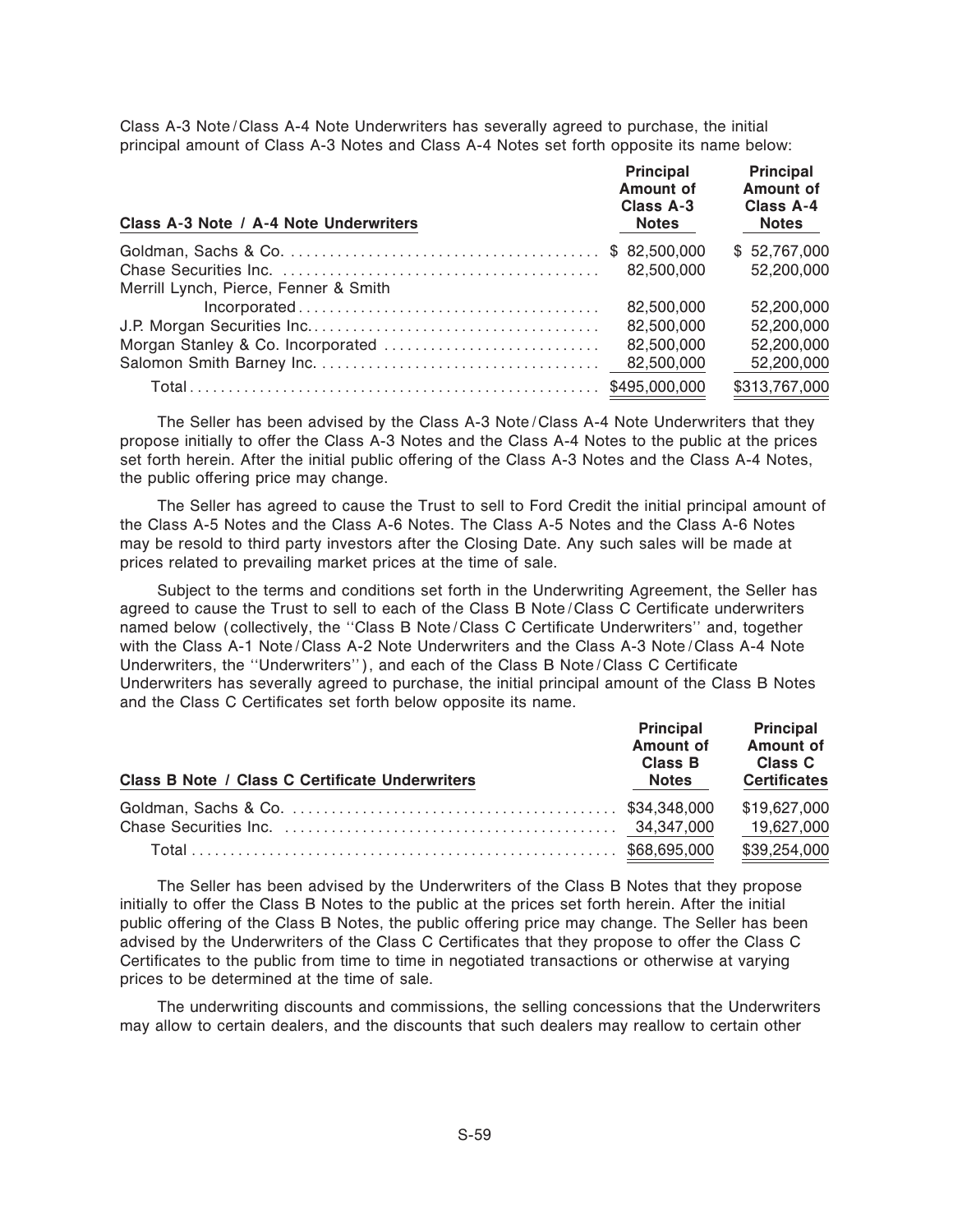dealers, each expressed as a percentage of the principal amount of the Class of Notes and as an aggregate dollar amount, shall be as follows:

**Net**

| <b>Underwriting</b><br><b>Discount and</b><br><b>Commissions</b> | <b>Proceeds</b><br>to the<br>Seller(1)(2) | <b>Selling</b><br><b>Concessions</b><br>not to exceed  | <b>Reallowance</b><br>not to exceed |
|------------------------------------------------------------------|-------------------------------------------|--------------------------------------------------------|-------------------------------------|
| 0.100%                                                           | 99.900000%                                | N/A                                                    | N/A                                 |
| 0.100%                                                           | 99.900000%                                | N/A                                                    | N/A                                 |
| 0.175%                                                           | 99.816368%                                | 0.105%                                                 | 0.060%                              |
| 0.210%                                                           | 99.779601%                                | 0.125%                                                 | 0.075%                              |
| 0.350%                                                           | 99.638875%                                | 0.210%                                                 | 0.090%                              |
|                                                                  |                                           |                                                        |                                     |
|                                                                  |                                           |                                                        |                                     |
|                                                                  |                                           | <b>Net</b><br>Notes  \$2,311,593.20 \$1,421,067,407.45 |                                     |

(1) Plus accrued interest, if any, from January 21, 1999.

(2) Before deducting other expenses estimated at \$1,000,000.

In connection with the purchase and sale of the Class C Certificates, the underwriters of the Class C Certificates may be deemed to have received compensation in the form of underwriting discounts. Any dealers that participate with the underwriters of the Class C Certificates in the distribution of the Class C Certificates may be deemed to be underwriters and any profits realized on the resale of the Class C Certificates purchased by them may be deemed to be underwriting discounts and commissions under the Securities Act. The proceeds to the Seller from the sale of the Class C Certificates will be 99.647649% of the principal amount of the Class C Certificates or \$39,115,688.14, before deducting expenses payable by the Seller.

Until the distribution of the Offered Notes and the Class C Certificates is completed, rules of the Commission may limit the ability of the Underwriters and certain selling group members to bid for and purchase the Offered Notes and the Class C Certificates. As an exception to these rules, the Underwriters are permitted to engage in certain transactions that stabilize the price of the Offered Notes. Such transactions consist of bids or purchases for the purpose of pegging, fixing or maintaining the price of the Offered Notes. The Underwriters will be not engage in such stabilizing transactions with respect to the Class C Certificates.

If the Underwriters create a short position in the Offered Notes or the Class C Certificates in connection with this offering, (i.e., they sell more Offered Notes or Class C Certificates than are set forth on the cover page of this Prospectus), the Underwriters may reduce that short position by purchasing Offered Notes or the Class C Certificates, as the case may be, in the open market.

The Underwriters may also impose a penalty bid on certain Underwriters and selling group members. This means that if the Underwriters purchase Offered Notes in the open market to reduce the Underwriters' short position or to stabilize the price of the Offered Notes, or purchase Class C Certificates in the open market to reduce the Underwriters' short position, they may reclaim the amount of the selling concession from any Underwriter or selling group member who sold those Offered Notes or Class C Certificates, as the case may be, as part of the offering.

In general, purchases of a security for the purpose of stabilization or to reduce a short position could cause the price of the security to be higher than it might be in the absence of such purchases. The imposition of a penalty bid might also have an effect on the price of a security to the extent that it were to discourage resales of the security.

Neither the Seller nor any of the Underwriters makes any representation or prediction as to the direction or magnitude of any effect that the transactions described above may have on the price of the Offered Notes or the Class C Certificates. In addition, neither the Seller nor any of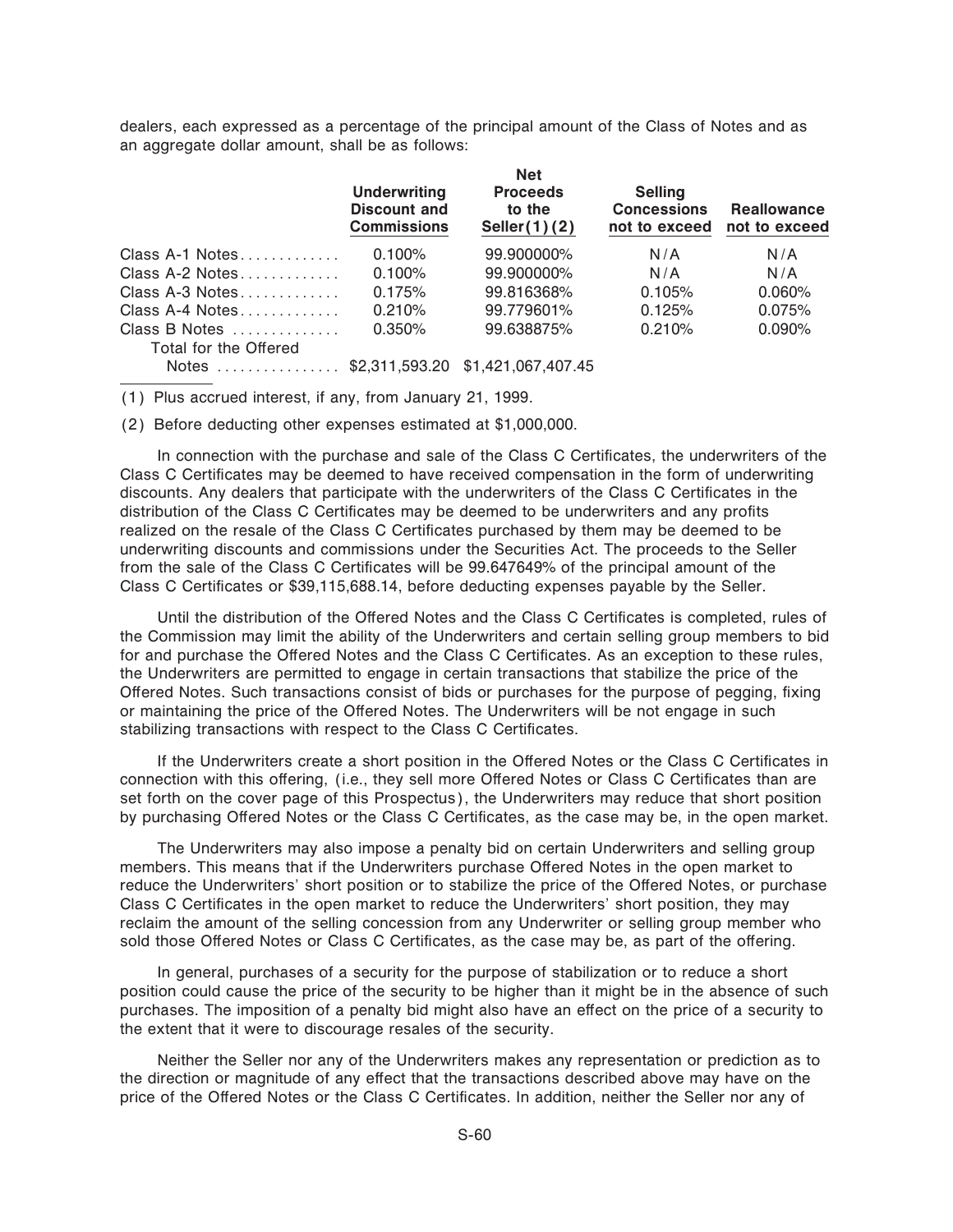the Underwriters makes any representation that the Underwriters will engage in such transactions or that such transactions, once commenced, will not be discontinued without notice.

The Notes and the Certificates are new issues of securities and there currently is no secondary market for the Notes or the Certificates. The Underwriters for the Offered Notes and the Class C Certificates expect to make a market in such securities but will not be obligated to do so. There is no assurance that a secondary market for the Offered Notes or the Class C Certificates will develop. If a secondary market for the Offered Notes or the Class C Certificates does develop, it might end at any time or it might not be sufficiently liquid to enable you to resell any of your securities.

The Indenture Trustee may, from time to time, invest the funds in the Collection Account and the Reserve Account in investments acquired from or issued by the Underwriters.

In the ordinary course of business, the Underwriters and their affiliates have engaged and may engage in investment banking and commercial banking transactions with the Servicer and its affiliates.

This Prospectus Supplement and the Prospectus may be used by Ford Financial Services, Inc. in connection with offers and sales related to market-making transactions in the Class A-1 Notes and the Class A-2 Notes and may be used by Ford Motor Credit Company in connection with offers and sales of the Class A-5 Notes or the Class A-6 Notes originally purchased by Ford Motor Credit Company from the Seller. Ford Financial Services, Inc. may act as principal or agent in such transactions. Such sales will be made at prices related to prevailing market prices at the time of sale. Ford Financial Services, Inc. has no obligation to make a market in the Class A-1 Notes or the Class A-2 Notes and any such market-making may be discontinued at any time without notice, in its sole discretion.

The Seller and Ford Credit have agreed to indemnify the Underwriters against certain liabilities, including civil liabilities under the Securities Act, or to contribute to payments which the Underwriters may be required to make in respect thereof.

The closings of the sale of each class of the Notes and each class of the Certificates are conditioned on the closing of the sale of each other class of the Securities.

Upon receipt of a request by an investor who has received an electronic Prospectus from an Underwriter or a request by such investor's representative within the period during which there is an obligation to deliver a Prospectus, the Seller or the Underwriter will promptly deliver, or cause to be delivered, without charge, a paper copy of the Prospectus.

#### **LEGAL OPINIONS**

Certain legal and state tax matters relating to the Notes and the Class C Certificates will be passed upon for the Seller and the Servicer by Hurley D. Smith, Esq., Secretary and Corporate Counsel of the Servicer. Certain legal matters relating to the Notes and the Class C Certificates will be passed upon for the Underwriters and certain federal income tax and other matters will be passed upon for the Seller by Skadden, Arps, Slate, Meagher & Flom LLP. Mr. Smith is a fulltime employee of Ford Credit and owns and holds options to purchase shares of Common Stock of Ford. Skadden, Arps, Slate, Meagher & Flom LLP have from time to time represented Ford, Ford Credit and their affiliates in connection with certain transactions.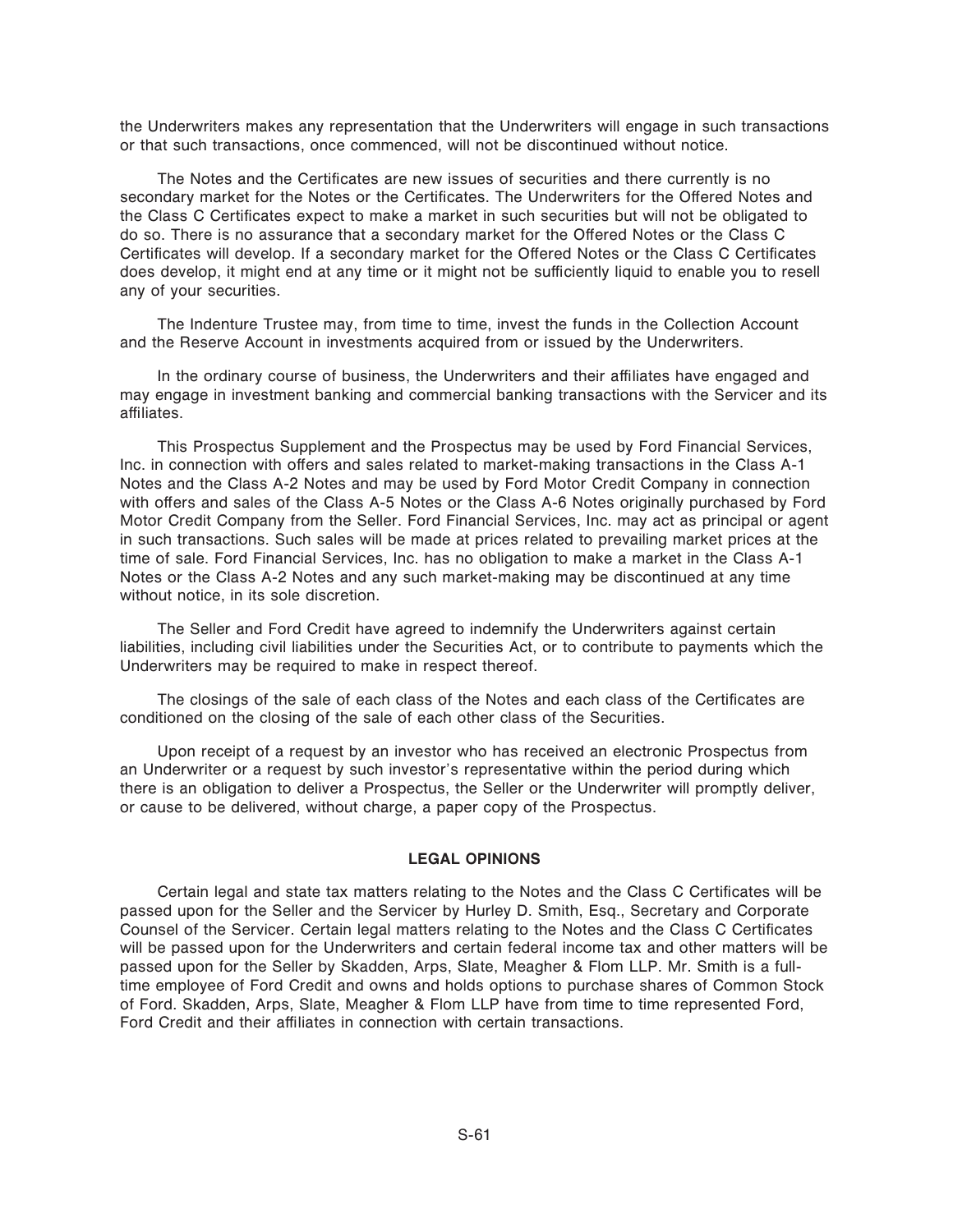### **INDEX OF TERMS**

**Page**

Set forth below is a list of the defined terms used in this Prospectus Supplement and defined herein and the pages on which the definitions of such terms may be found herein. Certain defined terms used in this Prospectus Supplement are defined in the Prospectus. See "Index of Terms" in the Prospectus.

| $S-24$  |
|---------|
| $S-24$  |
| $S-40$  |
| $S-40$  |
| $S-40$  |
| $S-40$  |
| $S-21$  |
| $S-39$  |
| $S-38$  |
| $S-38$  |
| $I - 1$ |
| $S-41$  |
| $S-20$  |
| $S-37$  |
| $S-30$  |
| $S-37$  |
| $S-35$  |
| $S-31$  |
| $S-32$  |
| $S-41$  |
| $S-41$  |
| $S-31$  |
| $S-33$  |
| $S-32$  |
| $S-31$  |
| $S-58$  |
| $S-33$  |
| $S-32$  |
|         |
| $S-31$  |
| $S-58$  |
| $S-33$  |
| $S-32$  |
| $S-31$  |
| $S-33$  |
| $S-32$  |
| $S-31$  |
| $S-33$  |
| $S-32$  |
| $S-31$  |
| $S-33$  |
| $S-32$  |
| $S-31$  |
| $S-34$  |
| $S-59$  |
| $S-32$  |
| $S-41$  |
| $S-41$  |
| $S-31$  |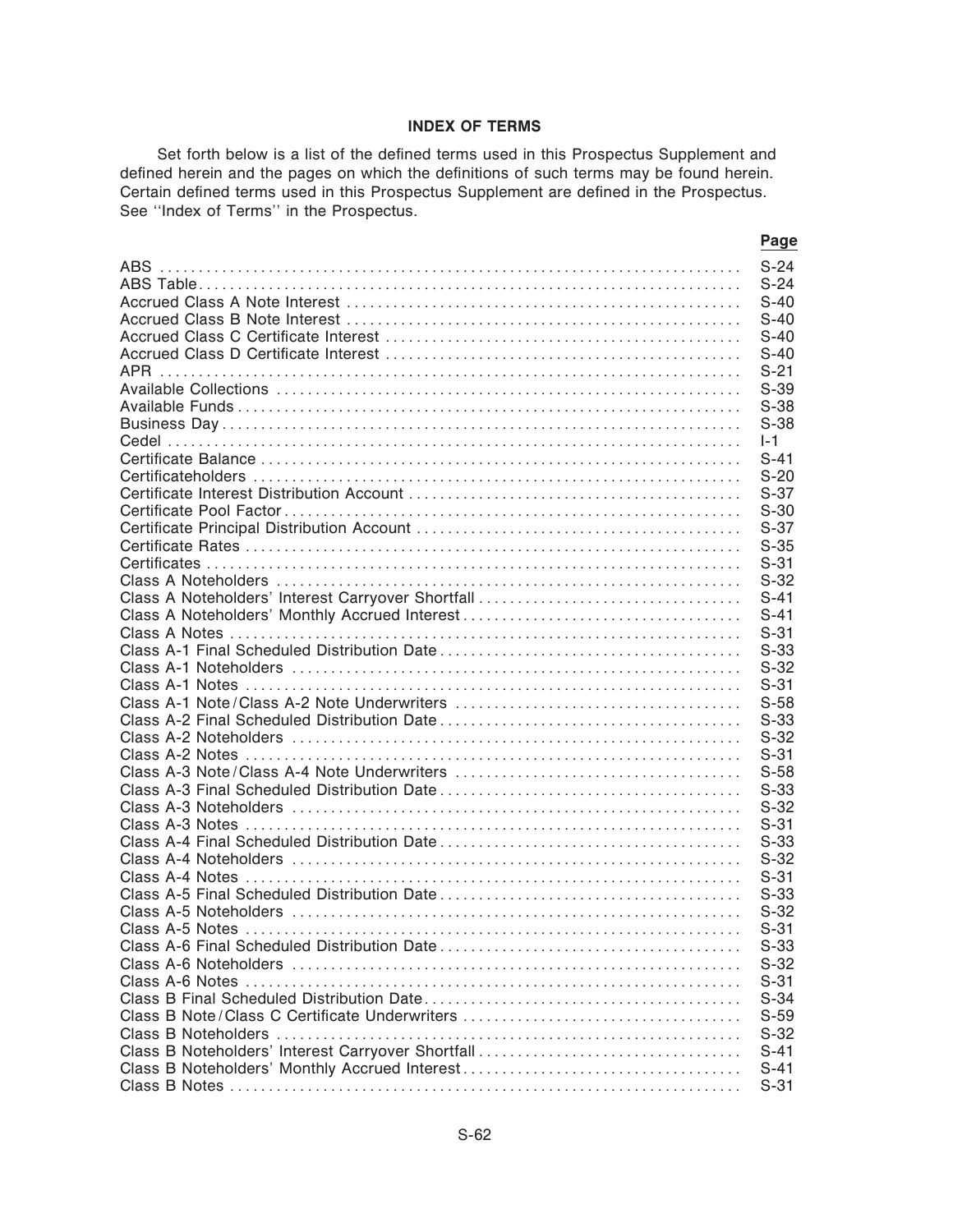|                                                          | Page      |
|----------------------------------------------------------|-----------|
|                                                          | $S-38$    |
| Class C Certificateholders' Interest Carryover Shortfall | $S-41$    |
| Class C Certificateholders' Monthly Accrued Interest     | $S-41$    |
|                                                          | $S-31$    |
|                                                          | $S-36$    |
|                                                          | $S-41$    |
| Class D Certificateholders' Interest Carryover Shortfall | $S-42$    |
|                                                          | $S-42$    |
|                                                          | $S-31$    |
|                                                          | $S-36$    |
|                                                          | $S-20$    |
|                                                          | $S-46$    |
|                                                          | $S-37$    |
|                                                          | $S-38$    |
|                                                          | $S-31$    |
|                                                          | $S-21$    |
|                                                          | $S-35$    |
|                                                          | $II-1$    |
|                                                          | $S-21$    |
|                                                          | $S-33$    |
|                                                          | $S-32$    |
|                                                          | $1-1$     |
|                                                          | $S-57$    |
|                                                          | $I-1$     |
|                                                          | $S-55$    |
|                                                          | $S-42$    |
|                                                          | S-4, S-20 |
|                                                          | $S-33$    |
|                                                          | $I-1$     |
|                                                          | $S-31$    |
|                                                          | $S-31$    |
|                                                          | $S-34$    |
|                                                          | $S-32$    |
|                                                          | $S-46$    |
|                                                          | $S-20$    |
|                                                          | $S-39$    |
|                                                          | $S-39$    |
|                                                          | $S-56$    |
|                                                          | $S-29$    |
|                                                          | $S-50$    |
|                                                          | $S-20$    |
|                                                          | $S-32$    |
|                                                          | $S-49$    |
|                                                          | $S-30$    |
|                                                          | $S-31$    |
|                                                          | $S-31$    |
|                                                          | $S-48$    |
|                                                          | $S-48$    |
|                                                          | $S-21$    |
|                                                          | $S-57$    |
|                                                          | $S-58$    |
|                                                          | $S-21$    |
|                                                          | $S-48$    |
|                                                          | $S-48$    |
|                                                          | $S-37$    |
|                                                          |           |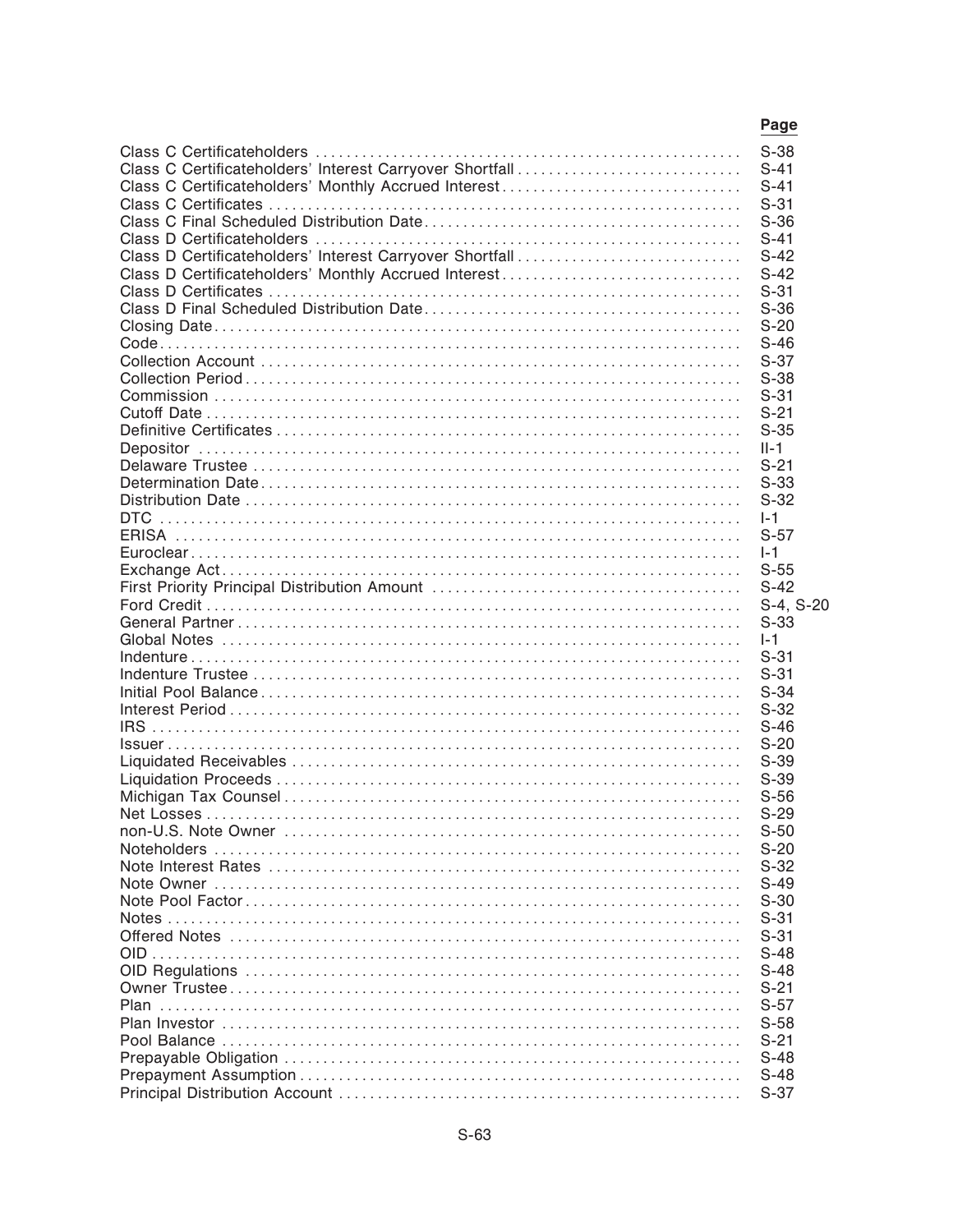| Page     |
|----------|
| $S-33$   |
| $S-20$   |
| $S-21$   |
| $S-21$   |
| $S-21$   |
| $S-38$   |
| $S-42$   |
| $S-38$   |
| $S-45$   |
| $S-20$   |
| $S-43$   |
| $S-31$   |
| $S-20$   |
| $S-20$   |
| $S-20$   |
| $S-37$   |
| $S-37$   |
| $S-37$   |
| $S-50$   |
| $S-47$   |
| $S-43$   |
| $S-43$   |
| $S-46$   |
| $S-37$   |
| $S-43$   |
| $II-1$   |
| $S-37$   |
| $S-20$   |
| $S-20$   |
| $S-59$   |
| $l - 4$  |
| $II - 1$ |
| $S-19$   |
| $S-44$   |
|          |